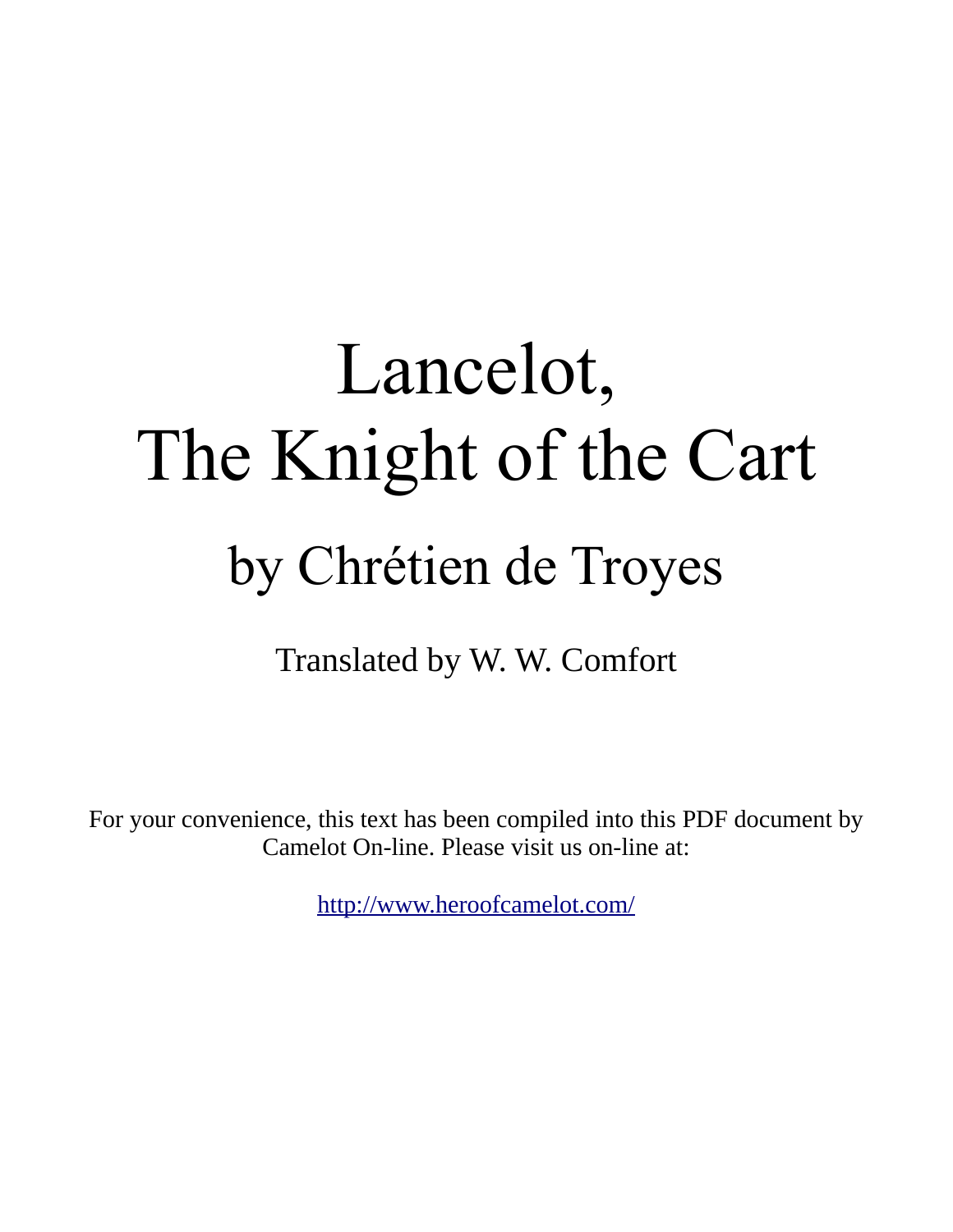# **Table of Contents**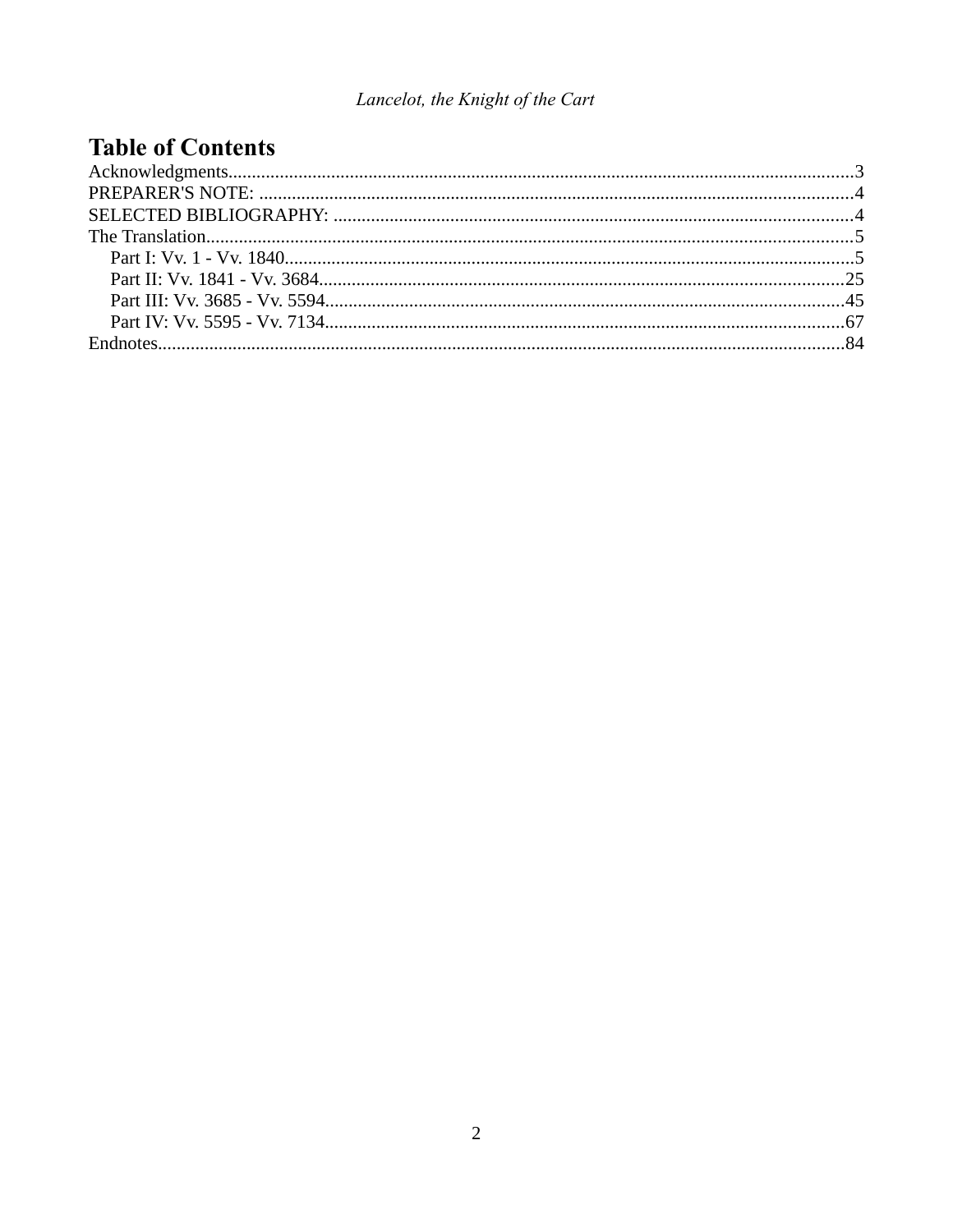#### <span id="page-2-0"></span>Acknowledgments

"Lancelot" or "The Knight of the Cart" was written by the French poet Chrétien de Troyes in the twelfth century. Chrétien is a well-known poet among medievalists, and is particularly noted for his poems involving King Arthur and his knights.

The original, Old French text of the poem is in the public domain because its author died at least 100 years ago. This English translation was completed by W. W. Comfort in 1914. It is also in the public domain in the United States and many other countries because it was published before January 1<sup>st</sup>, 1923. W. W. Comfort died in 1955, which also places this work in the public domain in any country which sets its copyright term at the life of the author plus 50 years. It may also be in the public domain in countries which apply the Rule of Shorter Term to foreign works.

This electronic version of the translation has been prepared by Douglas B. Killings and kindly made available to the public by the Online Medieval and Classical Library. All of the text which follows, including the Preparer's Note and Selected Bibliography, have been taken from them, and reprinted here with their kind permission. Please visit them on-line at: [http://www.omacl.org/](http://omacl.org/)

Their notes on this work:

*"*Originally written in Old French, sometime in the second half of the 12th Century A.D., by the court poet Chretien DeTroyes. Translation by W. W. Comfort, 1914.

The text of this edition is based on that published as CHRETIEN DETROYES: ARTHURIAN ROMANCES, (Trans: W. W. Comfort; Everyman's Library, London, 1914). This text is in the PUBLIC DOMAIN in the United States.

This electronic edition was edited, proofed, and prepared by Douglas B. Killings [\(DeTroyes@EnterAct.COM\)](mailto:DeTroyes@EnterAct.COM), December 1996."

For your convenience, the text of this translation has been compiled into this PDF document for easy reading by Camelot On-line. You may use and redistribute it freely. Please visit us on-line at <http://www.heroofcamelot.com/>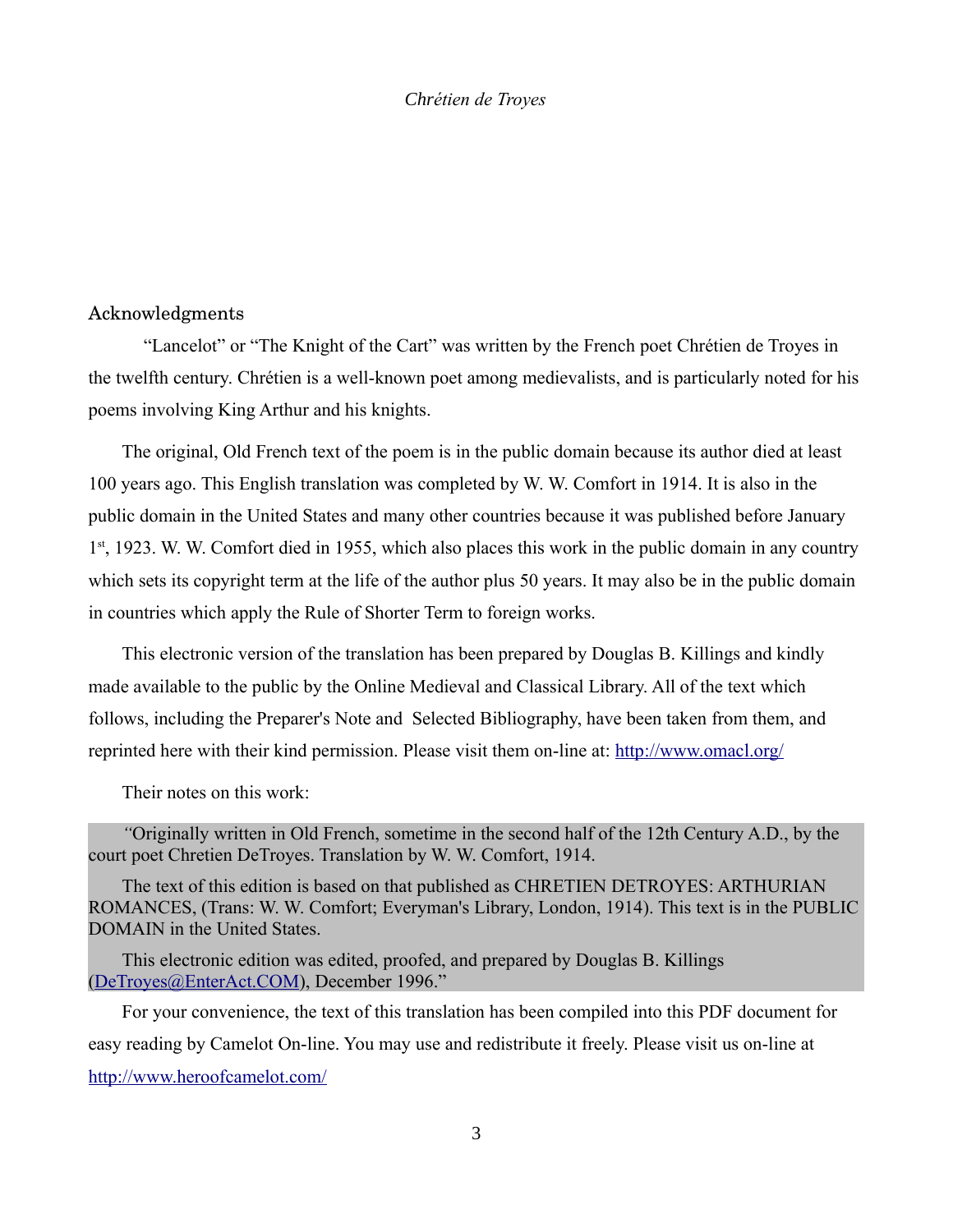# <span id="page-3-1"></span>**PREPARER'S NOTE:**

For background information and a discussion of Chretien DeTroyes' work, see W.W. Comfort's

Introduction to his translations, released in OMACL text #21: "Erec et Enide".

# <span id="page-3-0"></span>**SELECTED BIBLIOGRAPHY:**

ORIGINAL TEXT -- Kibler, William W. (Ed.): "Chretien DeTroyes: Lancelot, or The Knight of the Cart (Garland Library of Medieval Literature 1A, New York & London, 1981). Original text with English translation (See Penguin Classics edition below). OTHER TRANSLATIONS --

Cline, Ruth Harwood (Trans.): "Chretien DeTroyes: Lancelot, or the Knight of the Cart" (University of Georgia Press, Athens GA, 1990).

Kibler, William W. & Carleton W. Carroll (Trans.): "Chretien DeTroyes: Arthurian Romances" (Penguin Classics, London, 1991). Contains translations of "Erec et Enide" (by Carroll), "Cliges", "Yvain", "Lancelot", and DeTroyes' incomplete "Perceval" (by Kibler). Highly recommended. Owen, D.D.R (Trans.): "Chretien DeTroyes: Arthurian Romances" (Everyman Library, London, 1987). Contains translations of "Erec et Enide", "Cliges", "Yvain", "Lancelot", and DeTroyes' incomplete "Perceval". NOTE: This edition replaced W.W. Comfort's in the Everyman Library catalogue. Highly recommended.

# RECOMMENDED READING --

Anonymous: "Lancelot of the Lake" (Trans: Corin Corely; Oxford University Press, Oxford, 1989). English translation of one of the earliest prose romances concerning Lancelot. Malory, Sir Thomas: "Le Morte D'Arthur" (Ed: Janet Cowen; Penguin Classics, London, 1969).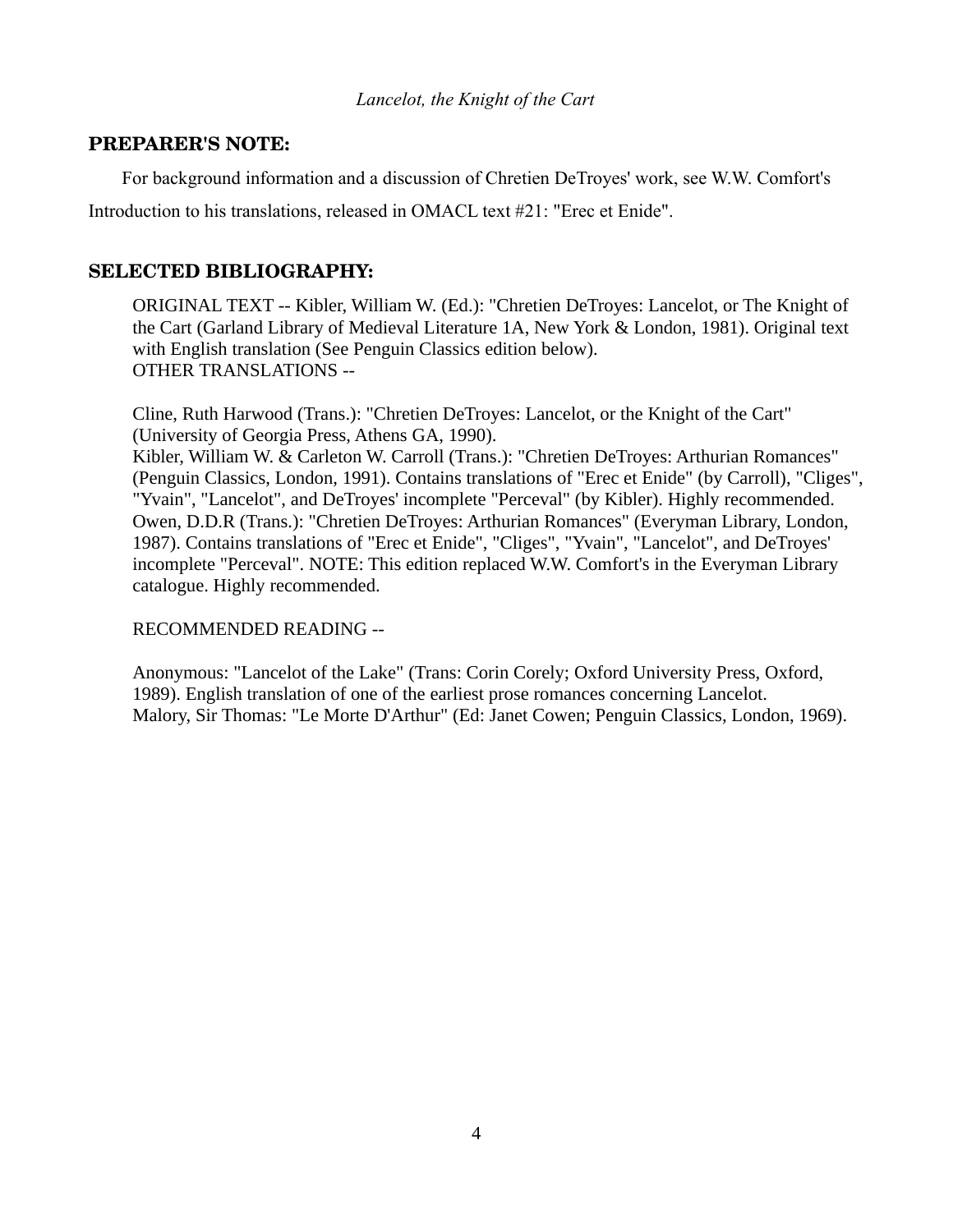# <span id="page-4-1"></span>*The Translation*

# <span id="page-4-0"></span>*Part I: Vv. 1 Vv. 1840*

(Vv. 1-30.) Since my lady of Champagne wishes me to undertake to write a romance, I shall very gladly do so, being so devoted to her service as to do anything in the world for her, without any intention of flattery. But if one were to introduce any flattery upon such an occasion, he might say, and I would subscribe to it, that this lady surpasses all others who are alive, just as the south wind which blows in May or April is more lovely than any other wind. But upon my word, I am not one to wish to flatter my lady. I will simply say: "The Countess is worth as many queens as a gem is worth of pearls and sards." Nay I shall make no comparison, and yet it is true in spite of me; I will say, however, that her command has more to do with this work than any thought or pains that I may expend upon it. Here Chretien begins his book about the Knight of the Cart. The material and the treatment of it are given and furnished to him by the Countess, and he is simply trying to carry out her concern and intention. Here he begins the story.

(Vv. 31-172.) Upon a certain Ascension Day King Arthur had come from Caerleon, and had held a very magnificent court at Camelot as was fitting on such a day.<sup>ii</sup> After the feast the King did not quit his noble companions, of whom there were many in the hall. The Queen was present, too, and with her many a courteous lady able to converse in French. And Kay, who had furnished the meal, was eating with the others who had served the food. While Kay was sitting there at meat, behold there came to court a knight, well equipped and fully armed, and thus the knight appeared before the King as he sat among his lords. He gave him no greeting, but spoke out thus: "King Arthur, I hold in captivity knights, ladies, and damsels who belong to thy dominion and household; but it is not because of any intention to restore them to thee that I make reference to them here; rather do I wish to proclaim and serve thee notice that thou hast not the strength or the resources to enable thee to secure them again. And be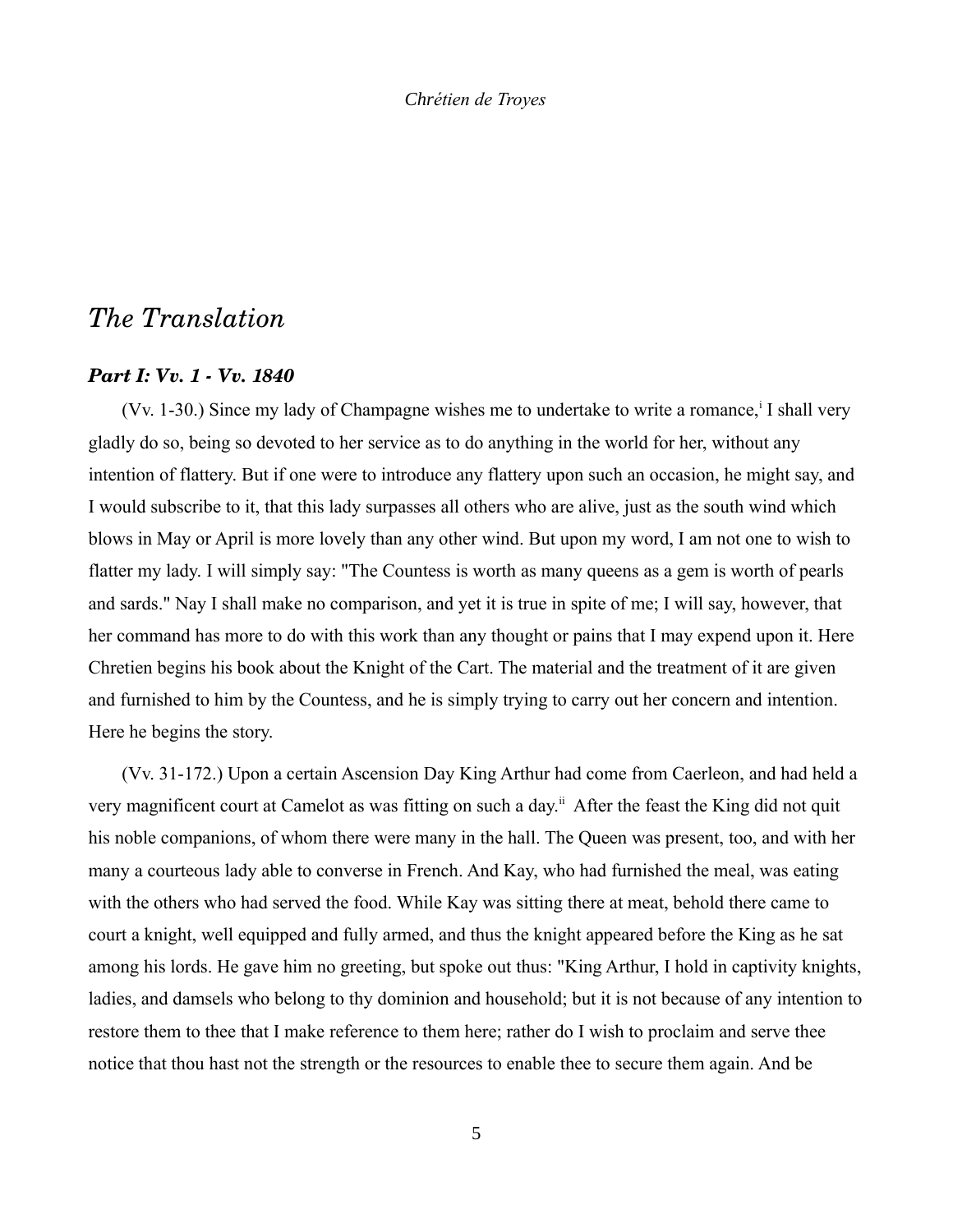assured that thou shalt die before thou canst ever succour them." The King replies that he must needs endure what he has not the power to change; nevertheless, he is filled with grief. Then the knight makes as if to go away, and turns about, without tarrying longer before the King; but after reaching the door of the hall, he does not go down the stairs, but stops and speaks from there these words: "King, if in thy court there is a single knight in whom thou hast such confidence that thou wouldst dare to entrust to him the Queen that he might escort her after me out into the woods whither I am going, I will promise to await him there, and will surrender to thee all the prisoners whom I hold in exile in my country if he is able to defend the Queen and if he succeeds in bringing her back again." Many who were in the palace heard this challenge, and the whole court was in an uproar. Kay, too, heard the news as he sat at meat with those who served. Leaving the table, he came straight to the King, and as if greatly enraged, he began to say: "O King, I have served thee long, faithfully, and loyally; now I take my leave, and shall go away, having no desire to serve thee more." The King was grieved at what he heard, and as soon as he could, he thus replied to him: "Is this serious, or a joke?" And Kay replied: "O King, fair sire, I have no desire to jest, and I take my leave quite seriously. No other reward or wages do I wish in return for the service I have given you. My mind is quite made up to go away immediately." "Is it in anger or in spite that you wish to go?" the King inquired; "seneschal, remain at court, as you have done hitherto, and be assured that I have nothing in the world which I would not give you at once in return for your consent to stay." "Sire," says Kay, "no need of that. I would not accept for each day's pay a measure of fine pure gold." Thereupon, the King in great dismay went off to seek the Queen. "My lady," he says, "you do not know the demand that the seneschal makes of me. He asks me for leave to go away, and says he will no longer stay at court; the reason of this I do not know. But he will do at your request what he will not do for me. Go to him now, my lady dear. Since he will not consent to stay for my sake, pray him to remain on your account, and if need be, fall at his feet, for I should never again be happy if I should lose his company."iii The King sends the Queen to the seneschal, and she goes to him. Finding him with the rest, she went up to him, and said: "Kay, you may be very sure that I am greatly troubled by the news I have heard of you. I am grieved to say that I have been told it is your intention to leave the King. How does this come about? What motive have you in your mind? I cannot think that you are so sensible or courteous as usual. I want to ask you to remain: stay with us here, and grant my prayer." "Lady," he says, "I give you thanks; nevertheless, I shall not remain." The Queen again makes her request, and is joined by all the other knights. And Kay informs her that he is growing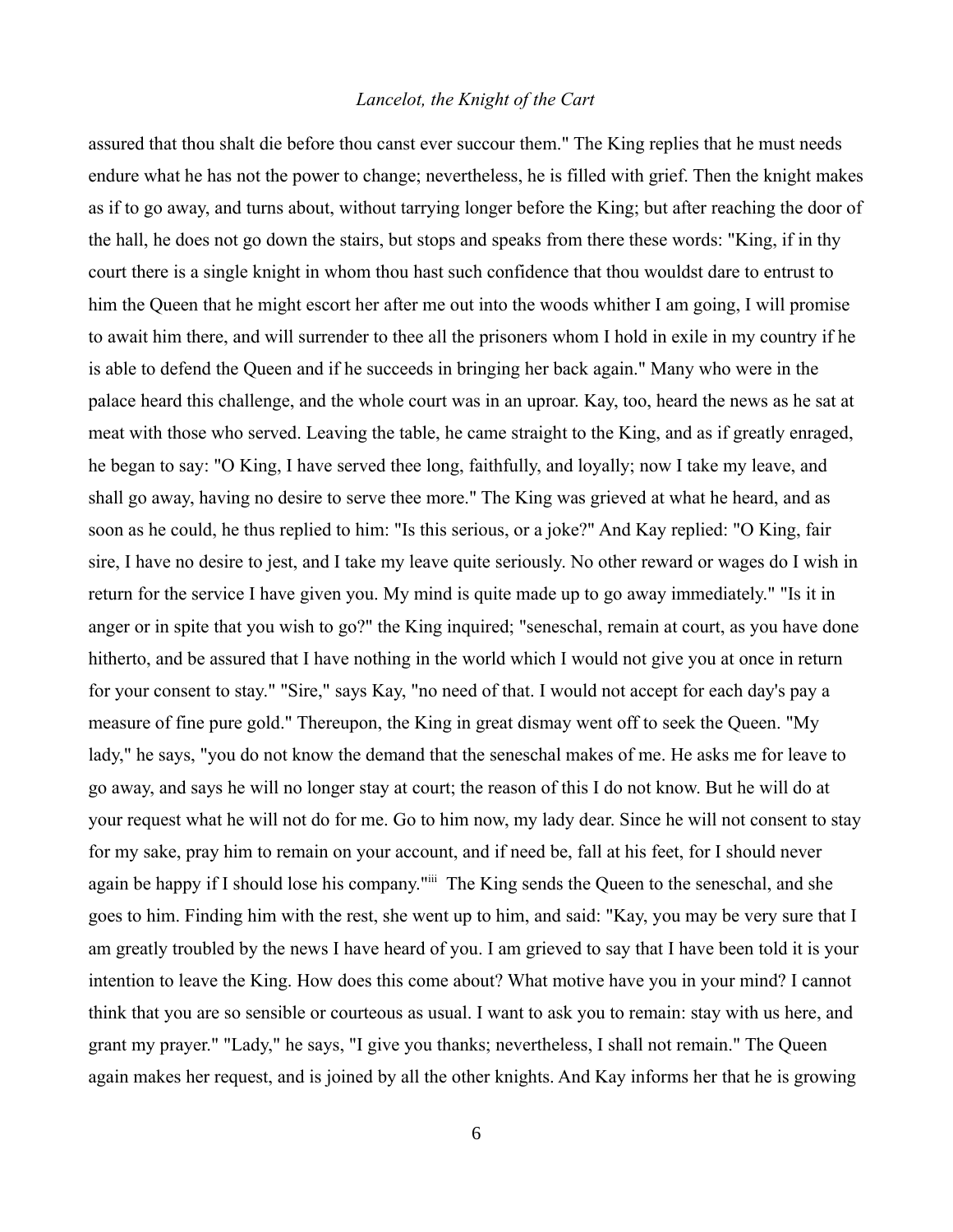tired of a service which is unprofitable. Then the Queen prostrates herself at full length before his feet. Kay beseeches her to rise, but she says that she will never do so until he grants her request. Then Kay promises her to remain, provided the King and she will grant in advance a favour he is about to ask. "Kay," she says, "he will grant it, whatever it may be. Come now, and we shall tell him that upon this condition you will remain." So Kay goes away with the Queen to the King's presence. The Queen says: "I have had hard work to detain Kay; but I have brought him here to you with the understanding that you will do what he is going to ask." The King sighed with satisfaction, and said that he would perform whatever request he might make.

(Vv. 173-246.) "Sire," says Kay, "hear now what I desire, and what is the gift you have promised me. I esteem myself very fortunate to gain such a boon with your consent. Sire, you have pledged your word that you would entrust to me my lady here, and that we should go after the knight who awaits us in the forest." Though the King is grieved, he trusts him with the charge, for he never went back upon his word. But it made him so ill-humoured and displeased that it plainly showed in his countenance. The Queen, for her part, was sorry too, and all those of the household say that Kay had made a proud, outrageous, and mad request. Then the King took the Queen by the hand, and said: "My lady, you must accompany Kay without making objection." And Kay said: "Hand her over to me now, and have no fear, for I shall bring her back perfectly happy and safe." The King gives her into his charge, and he takes her off. After them all the rest go out, and there is not one who is not sad. You must know that the seneschal was fully armed, and his horse was led into the middle of the courtyard, together with a palfrey, as is fitting, for the Queen. The Queen walked up to the palfrey, which was neither restive nor hard-mouthed. Grieving and sad, with a sigh the Queen mounts, saying to herself in a low voice, so that no one could hear: "Alas, alas, if you only knew it, I am sure you would never allow me without interference to be led away a step."<sup>iv</sup> She thought she had spoken in a very low tone; but Count Guinable heard her, who was standing by when she mounted. When they started away, as great a lament was made by all the men and women present as if she already lay dead upon a bier. They do not believe that she will ever in her life come back. The seneschal in his impudence takes her where that other knight is awaiting her. But no one was so much concerned as to undertake to follow him; until at last my lord Gawain thus addressed the King his uncle: "Sire," he says, "you have done a very foolish thing, which causes me great surprise; but if you will take my advice, while they are still near by, I and you will ride after them, and all those who wish to accompany us. For my part, I cannot restrain myself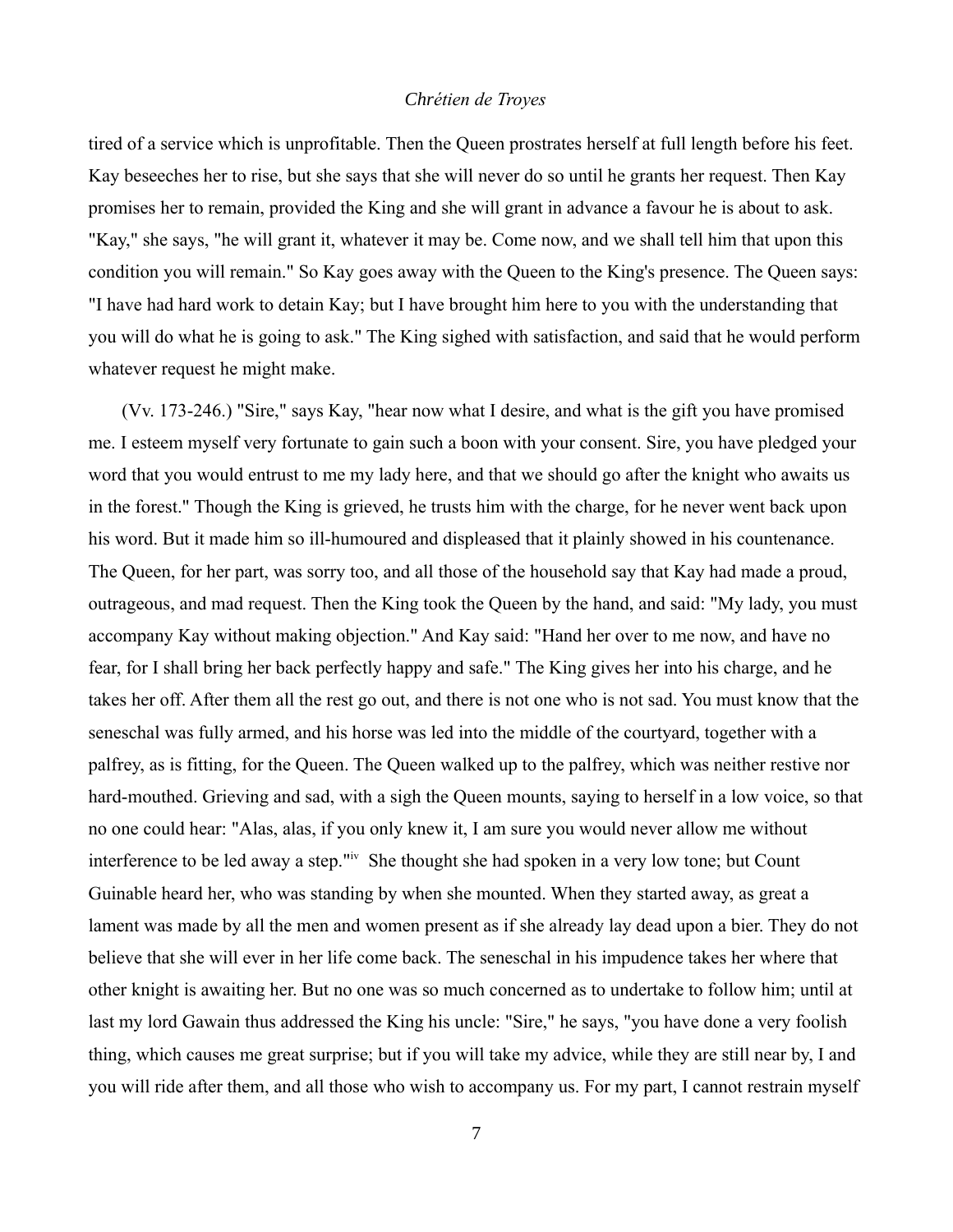from going in pursuit of them at once. It would not be proper for us not to go after them, at least far enough to learn what is to become of the Queen, and how Kay is going to comport himself." "Ah, fair nephew," the King replied, "you have spoken courteously. And since you have undertaken the affair, order our horses to be led out bridled and saddled that there may be no delay in setting out."

(Vv. 247-398.) The horses are at once brought out, all ready and with the saddles on. First the King mounts, then my lord Gawain, and all the others rapidly. Each one, wishing to be of the party, follows his own will and starts away. Some were armed, but there were not a few without their arms. My lord Gawain was armed, and he bade two squires lead by the bridle two extra steeds. And as they thus approached the forest, they saw Kay's horse running out; and they recognised him, and saw that both reins of the bridle were broken. The horse was running wild, the stirrup-straps all stained with blood, and the saddle-bow was broken and damaged. Every one was chagrined at this, and they nudged each other and shook their heads. My lord Gawain was riding far in advance of the rest of the party, and it was not long before he saw coming slowly a knight on a horse that was sore, painfully tired, and covered with sweat. The knight first saluted my lord Gawain, and his greeting my lord Gawain returned. Then the knight, recognising my lord Gawain, stopped and thus spoke to him: "You see, sir, my horse is in a sweat and in such case as to be no longer serviceable. I suppose that those two horses belong to you now, with the understanding that I shall return the service and the favour, I beg you to let me have one or the other of them, either as a loan or outright as a gift." And he answers him: "Choose whichever you prefer." Then he who was in dire distress did not try to select the better or the fairer or the larger of the horses, but leaped quickly upon the one which was nearer to him, and rode him off. Then the one he had just left fell dead, for he had ridden him hard that day, so that he was used up and overworked. The knight without delay goes pricking through the forest, and my lord Gawain follows in pursuit of him with all speed, until he reaches the bottom of a hill. And when he had gone some distance, he found the horse dead which he had given to the knight, and noticed that the ground had been trampled by horses, and that broken shields and lances lay strewn about, so that it seemed that there had been a great combat between several knights, and he was very sorry and grieved not to have been there. However, he did not stay there long, but rapidly passed on until he saw again by chance the knight all alone on foot, completely armed, with helmet laced, shield hanging from his neck, and with his sword girt on. He had overtaken a cart. In those days such a cart served the same purpose as does a pillory now; and in each good town where there are more than three thousand such carts nowadays, in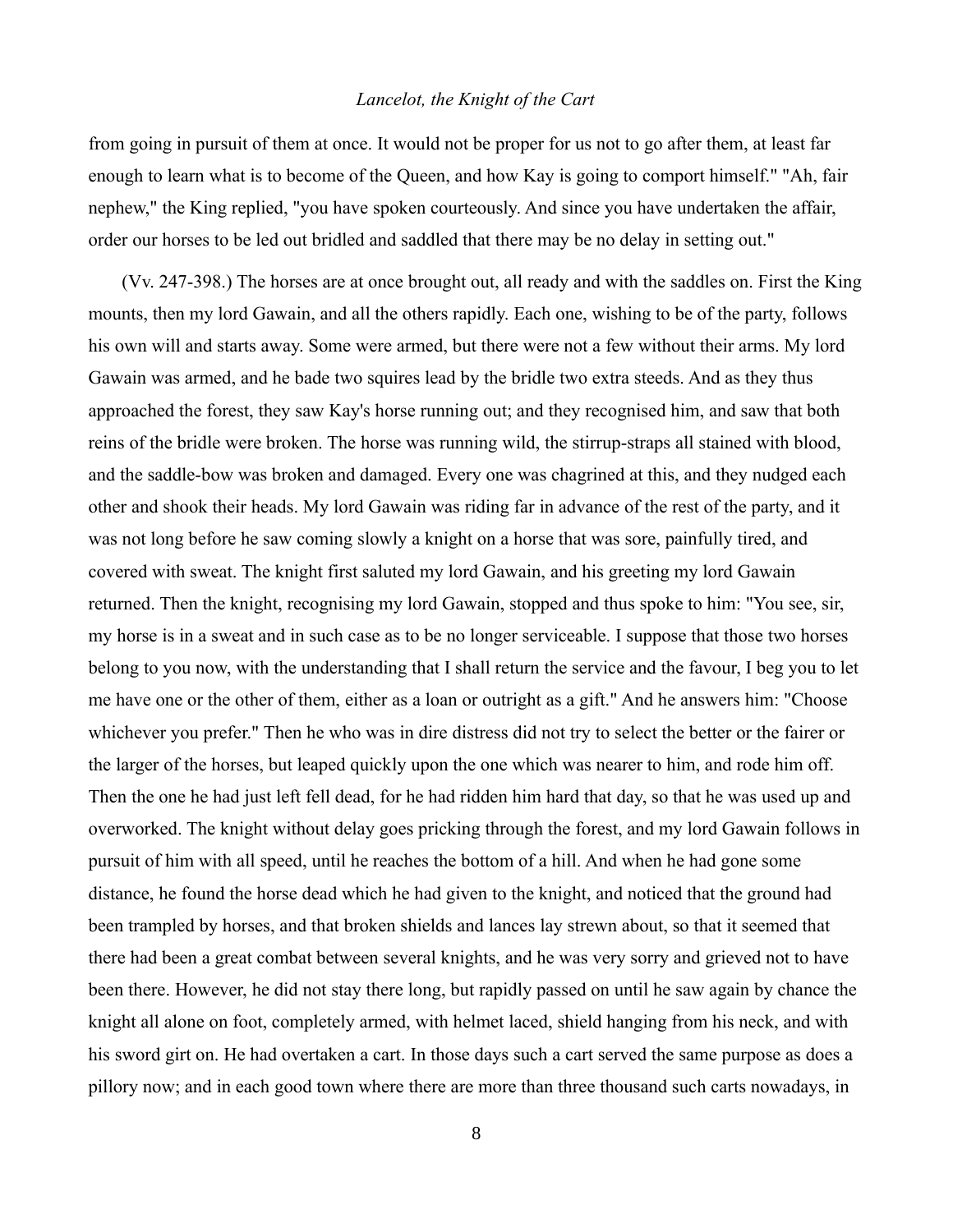those times there was only one, and this, like our pillories, had to do service for all those who commit murder or treason, and those who are guilty of any delinquency, and for thieves who have stolen others' property or have forcibly seized it on the roads. Whoever was convicted of any crime was placed upon a cart and dragged through all the streets, and he lost henceforth all his legal rights, and was never afterward heard, honoured, or welcomed in any court. The carts were so dreadful in those days that the saying was then first used: "When thou dost see and meet a cart, cross thyself and call upon God, that no evil may befall thee." The knight on foot, and without a lance, walked behind the cart, and saw a dwarf sitting on the shafts, who held, as a driver does, a long goad in his hand. Then he cries out: "Dwarf, for God's sake, tell me now if thou hast seen my lady, the Queen, pass by here." The miserable, low-born dwarf would not give him any news of her, but replied: "If thou wilt get up into the cart I am driving thou shalt hear to-morrow what has happened to the Queen." Then he kept on his way without giving further heed. The knight hesitated only for a couple of steps before getting in. Yet, it was unlucky for him that he shrank from the disgrace, and did not jump in at once; for he will later rue his delay. But common sense, which is inconsistent with love's dictates, bids him refrain from getting in, warning him and counselling him to do and undertake nothing for which he may reap shame and disgrace. Reason, which dares thus speak to him, reaches only his lips, but not his heart; but love is enclosed within his heart, bidding him and urging him to mount at once upon the cart. So he jumps in, since love will have it so, feeling no concern about the shame, since he is prompted by love's commands. And my lord Gawain presses on in haste after the cart, and when he finds the knight sitting in it, his surprise is great. "Tell me," he shouted to the dwarf, "if thou knowest anything of the Queen." And he replied: "If thou art so much thy own enemy as is this knight who is sitting here, get in with him, if it be thy pleasure, and I will drive thee along with him." When my lord Gawain heard that, he considered it great foolishness, and said that he would not get in, for it would be dishonourable to exchange a horse for a cart: "Go on, and wherever thy journey lies, I will follow after thee."

(Vv. 399-462.) Thereupon they start ahead, one mounted on his horse, the other two riding in the cart, and thus they proceed in company. Late in the afternoon they arrive at a town, which, you must know, was very rich and beautiful. All three entered through the gate; the people are greatly amazed to see the knight borne upon the cart, and they take no pains to conceal their feelings, but small and great and old and young shout taunts at him in the streets, so that the knight hears many vile and scornful words at his expense.<sup>v</sup> They all inquire: "To what punishment is this knight to be consigned? Is he to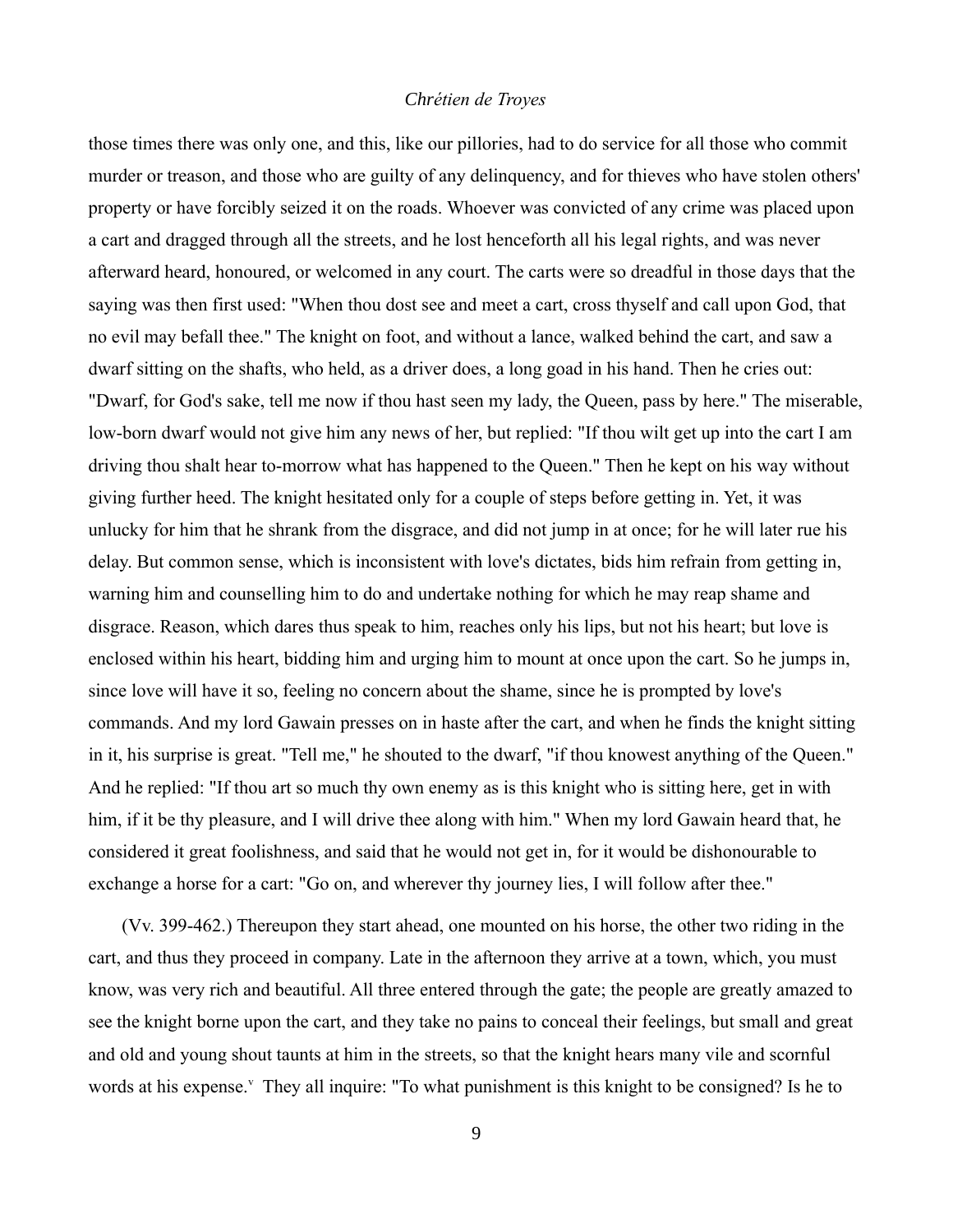be rayed, or hanged, or drowned, or burned upon a fire of thorns? Tell us, thou dwarf, who art driving him, in what crime was he caught? Is he convicted of robbery? Is he a murderer, or a criminal?" And to all this the dwarf made no response, vouchsafing to them no reply. He conducts the knight to a lodgingplace; and Gawain follows the dwarf closely to a tower, which stood on the same level over against the town. Beyond there stretched a meadow, and the tower was built close by, up on a lofty eminence of rock, whose face formed a sharp precipice. Following the horse and cart, Gawain entered the tower. In the hall they met a damsel elegantly attired, than whom there was none fairer in the land, and with her they saw coming two fair and charming maidens. As soon as they saw my lord Gawain, they received him joyously and saluted him, and then asked news about the other knight: "Dwarf, of what crime is this knight guilty, whom thou dost drive like a lame man?" He would not answer her question, but he made the knight get out of the cart, and then he withdrew, without their knowing whither he went. Then my lord Gawain dismounts, and valets come forward to relieve the two knights of their armour. The damsel ordered two green mantles to be brought, which they put on. When the hour for supper came, a sumptuous repast was set. The damsel sat at table beside my lord Gawain. They would not have changed their lodging-place to seek any other, for all that evening the damsel showed them gear honour, and provided them with fair and pleasant company.

(Vv. 463-538.) When they had sat up long enough, two long, high beds were prepared in the middle of the hall; and there was another bed alongside, fairer and more splendid than the rest; for, as the story testifies, it possessed all the excellence that one could think of in a bed. When the time came to retire, the damsel took both the guests to whom she had offered her hospitality; she shows them the two fine, long, wide beds, and says: "These two beds are set up here for the accommodation of your bodies; but in that one yonder no one ever lay who did not merit it: it was not set up to be used by you." The knight who came riding on the cart replies at once: "Tell me, he says, "for what cause this bed is inaccessible." Being thoroughly informed of this, she answers unhesitatingly: "It is not your place to ask or make such an inquiry. Any knight is disgraced in the land after being in a cart, and it is not fitting that he should concern himself with the matter upon which you have questioned me; and most of all it is not right that he should lie upon the bed, for he would soon pay dearly for his act. So rich a couch has not been prepared for you, and you would pay dearly for ever harbouring such a thought." He replies: "You will see about that presently." .... "Am I to see it?" .... "Yes." .... "It will soon appear." .... "By my head," the knight replies, "I know not who is to pay the penalty. But whoever may object or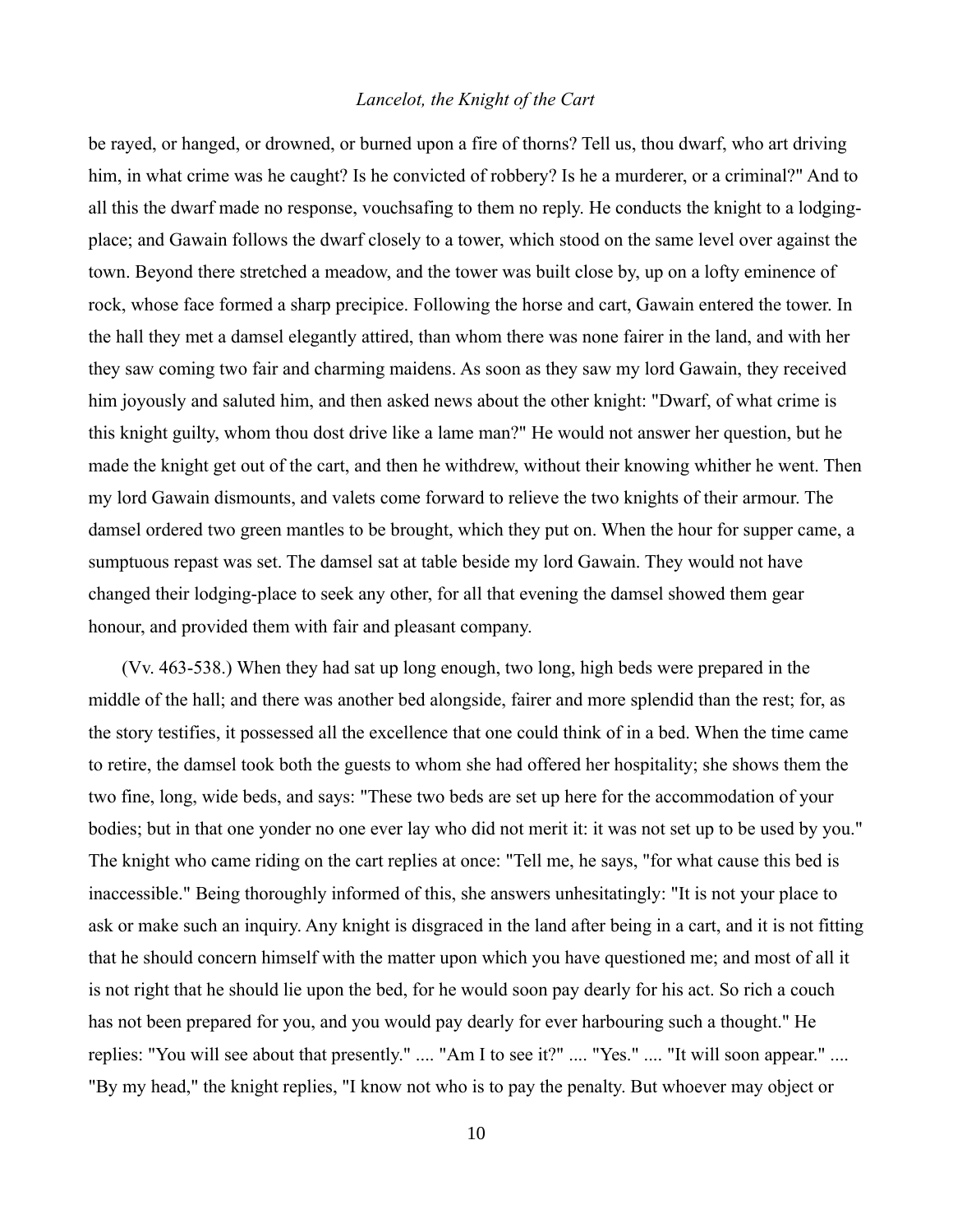disapprove, I intend to lie upon this bed and repose there at my ease." Then he at once disrobed in the bed, which was long and raised half an ell above the other two, and was covered with a yellow cloth of silk and a coverlet with gilded stars. The furs were not of skinned vair but of sable; the covering he had on him would have been fitting for a king. The mattress was not made of straw or rushes or of old mats. At midnight there descended from the rafters suddenly a lance, as with the intention of pinning the knight through the flanks to the coverlet and the white sheets where he lay.<sup>vi</sup> To the lance there was attached a pennon all ablaze. The coverlet, the bedclothes, and the bed itself all caught fire at once. And the tip of the lance passed so close to the knight's side that it cut the skin a little, without seriously wounding him. Then the knight got up, put out the fire and, taking the lance, swung it in the middle of the hall, all this without leaving his bed; rather did he lie down again and slept as securely as at first.

(Vv. 539-982.) In the morning, at daybreak, the damsel of the tower had Mass celebrated on their account, and had them rise and dress. When Mass had been celebrated for them, the knight who had ridden in the cart sat down pensively at a window, which looked out upon the meadow, and he gazed upon the fields below. The damsel came to another window close by, and there my lord Gawain conversed with her privately for a while about something, I know not what. I do not know what words were uttered, but while they were leaning on the window-sill they saw carried along the river through the fields a bier, upon which there lay a knight,<sup>vii</sup> and alongside three damsels walked, mourning bitterly. Behind the bier they saw a crowd approaching, with a tall knight in front, leading a fair lady by the horse's rein. The knight at the window knew that it was the Queen. He continued to gaze at her attentively and with delight as long as she was visible. And when he could no longer see her, he was minded to throw himself out and break his body down below. And he would have let himself fall out had not my lord Gawain seen him, and drawn him back, saying: "I beg you, sire, be quiet now. For God's sake, never think again of committing such a mad deed. It is wrong for you to despise your life." "He is perfectly right," the damsel says; "for will not the news of his disgrace be known everywhere? Since he has been upon the cart, he has good reason to wish to die, for he would be better dead than alive. His life henceforth is sure to be one of shame, vexation, and unhappiness." Then the knights asked for their armour, and armed themselves, the damsel treating them courteously, with distinction and generosity; for when she had joked with the knight and ridiculed him enough, she presented him with a horse and lance as a token of her goodwill. The knights then courteously and politely took leave of the damsel, first saluting her, and then going off in the direction taken by the crowd they had seen.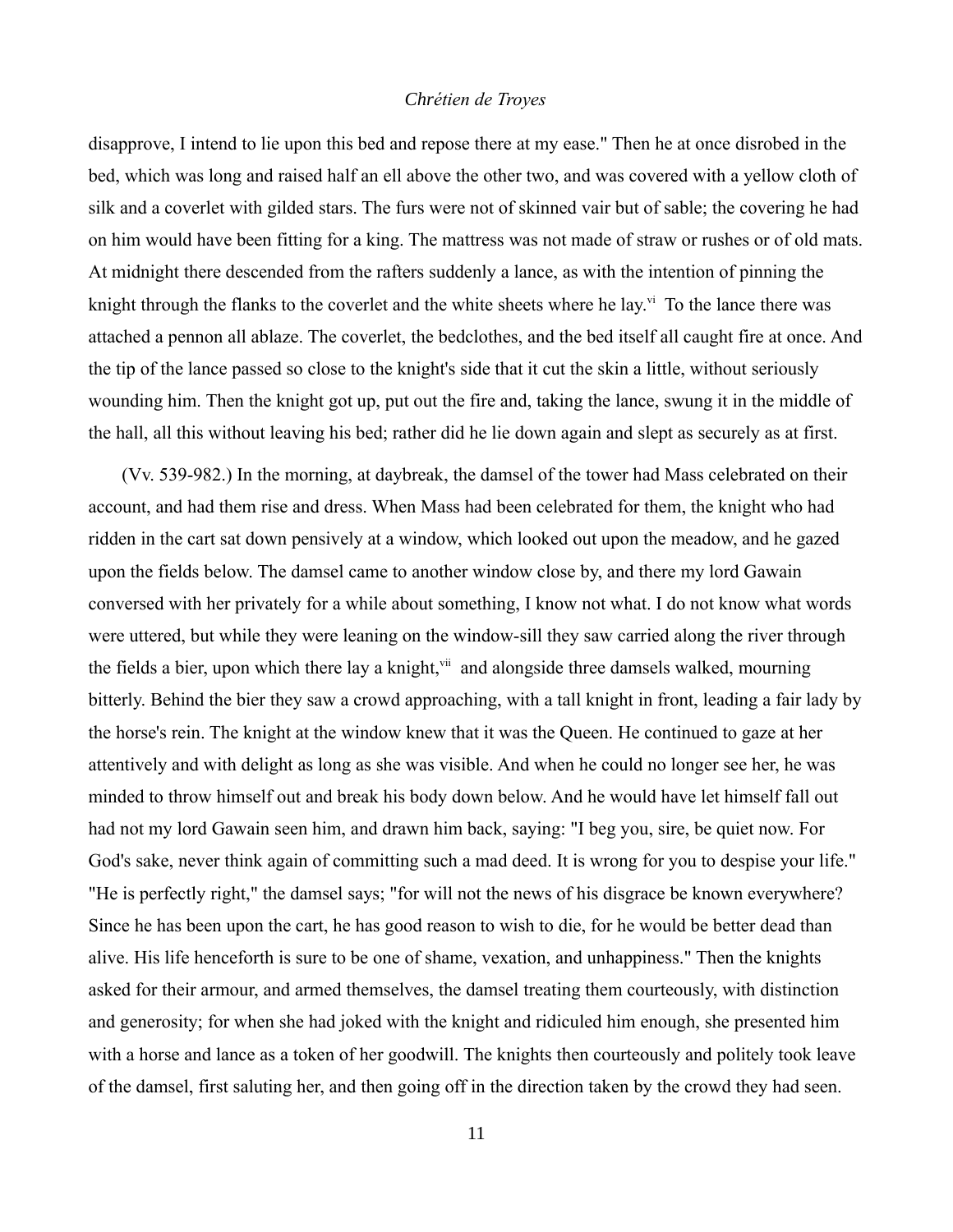Thus they rode out from the town without addressing them. They proceeded quickly in the direction they had seen taken by the Queen, but they did not overtake the procession, which had advanced rapidly. After leaving the fields, the knights enter an enclosed place, and find a beaten road. They advanced through the woods until it might be six o'clock, villed and then at a crossroads they met a damsel, whom they both saluted, each asking and requesting her to tell them, if she knows, whither the Queen has been taken. Replying intelligently, she said to them: "If you would pledge me your word, I could set you on the right road and path, and I would tell you the name of the country and of the knight who is conducting her; but whoever would essay to enter that country must endure sore trials, for before he could reach there he must suffer much." Then my lord Gawain replies: "Damsel, so help me God, I promise to place all my strength at your disposal and service, whenever you please, if you will tell me now the truth." And he who had been on the cart did not say that he would pledge her all his strength; but he proclaims, like one whom love makes rich, powerful and bold for any enterprise, that at once and without hesitation he will promise her anything she desires, and he puts himself altogether at her disposal. "Then I will tell you the truth," says she. Then the damsel relates to them the following story: "In truth, my lords, Meleagant, a tall and powerful knight, son of the King of Gorre, has taken her off into the kingdom whence no foreigner returns, but where he must perforce remain in servitude and banishment." Then they ask her: "Damsel, where is this country? Where can we find the way thither?" She replies: "That you shall quickly learn; but you may be sure that you will meet with many obstacles and difficult passages, for it is not easy to enter there except with the permission of the king, whose name is Bademagu; however, it is possible to enter by two very perilous paths and by two very difficult passage-ways. One is called the water-bridge, because the bridge is under water, and there is the same amount of water beneath it as above it, so that the bridge is exactly in the middle; and it is only a foot and a half in width and in thickness. This choice is certainly to be avoided. and yet it is the less dangerous of the two. In addition there are a number of other obstacles of which I will say nothing. The other bridge is still more impracticable and much more perilous, never having been crossed by man. It is just like a sharp sword, and therefore all the people call it `the sword-bridge'. Now I have told you all the truth I know." But they ask of her once again: "Damsel, deign to show us these two passages." To which the damsel makes reply: "This road here is the most direct to the water-bridge, and that one yonder leads straight to the sword- bridge." Then the knight, who had been on the cart, says: "Sire, I am ready to share with you without prejudice: take one of these two routes, and leave the other one to me;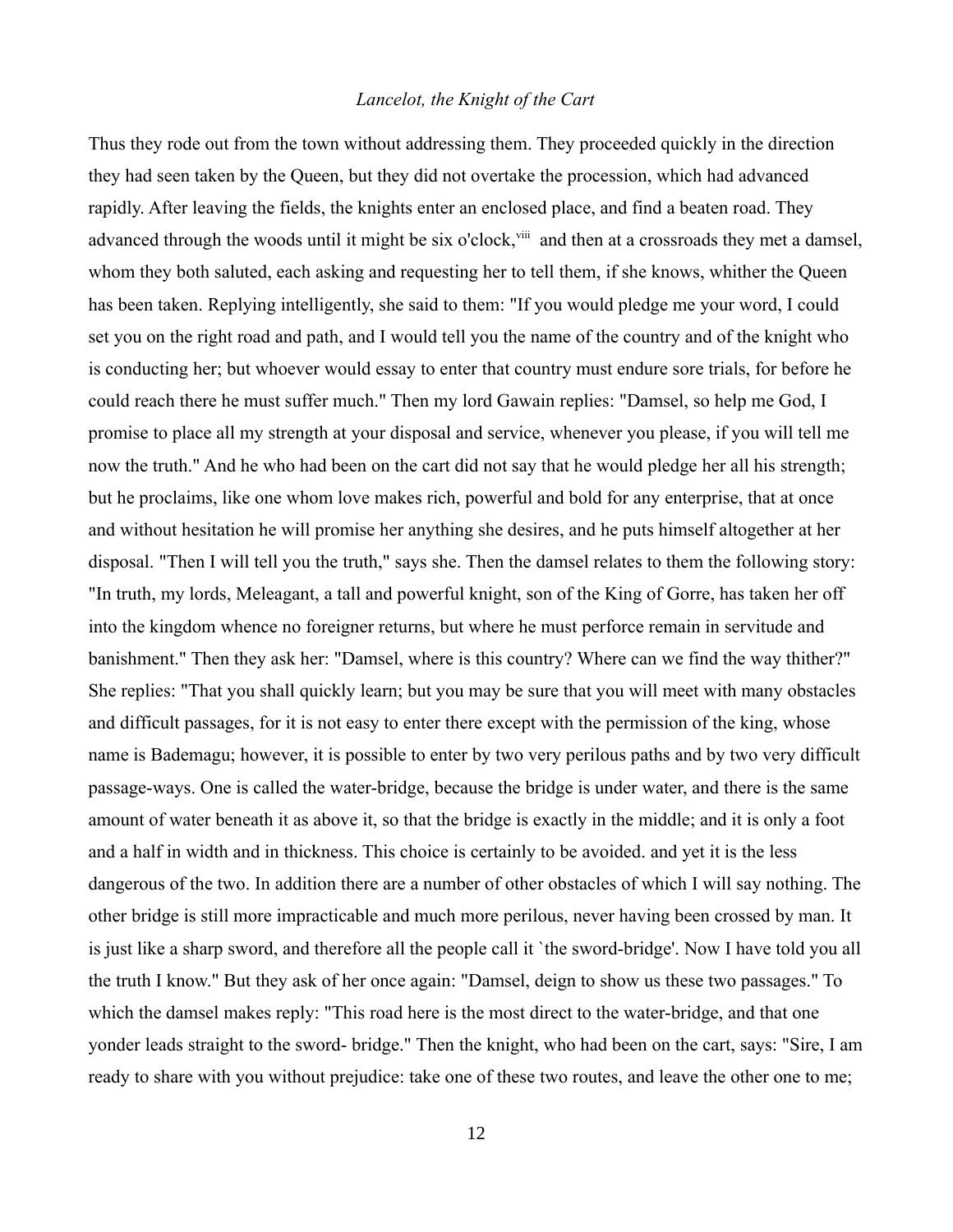take whichever you prefer." "In truth," my lord Gawain replies, "both of them are hard and dangerous: I am not skilled in making such a choice, and hardly know which of them to take; but it is not right for me to hesitate when you have left the choice to me: I will choose the water-bridge." The other answers: "Then I must go uncomplainingly to the sword-bridge, which I agree to do." Thereupon, they all three part, each one commending the others very courteously to God. And when she sees them departing, she says: "Each one of you owes me a favour of my choosing, whenever I may choose to ask it. Take care not to forget that." "We shall surely not forget it, sweet friend," both the knights call out. Then each one goes his own way, and he of the cart is occupied with deep reflections, like one who has no strength or defence against love which holds him in its sway. His thoughts are such that he totally forgets himself, and he knows not whether he is alive or dead, forgetting even his own name, not knowing whether he is armed or not, or whither he is going or whence he came. Only one creature he has in mind, and for her his thought is so occupied that he neither sees nor hears aught else.<sup>ix</sup> And his horse bears him along rapidly, following no crooked road, but the best and the most direct; and thus proceeding unguided, he brings him into an open plain. In this plain there was a ford, on the other side of which a knight stood armed, who guarded it, and in his company there was a damsel who had come on a palfrey. By this time the afternoon was well advanced, and yet the knight, unchanged and unwearied, pursued his thoughts. The horse, being very thirsty, sees clearly the ford, and as soon as he sees it, hastens toward it. Then he on the other side cries out: "Knight, I am guarding the ford, and forbid you to cross." He neither gives him heed, nor hears his words, being still deep in thought. In the meantime, his horse advanced rapidly toward the water. The knight calls out to him that he will do wisely to keep at a distance from the ford, for there is no passage that way; and he swears by the heart within his breast that he will smite him if he enters the water. But his threats are not heard, and he calls out to him a third time: "Knight, do not enter the ford against my will and prohibition; for, by my head, I shall strike you as soon as I see you in the ford." But he is so deep in thought that he does not hear him. And the horse, quickly leaving the bank, leaps into the ford and greedily begins to drink. And the knight says he shall pay for this, that his shield and the hauberk he wears upon his back shall afford him no protection. First, he puts his horse at a gallop, and from a gallop he urges him to a run, and he strikes the knight so hard that he knocks him down flat in the ford which he had forbidden him to cross. His lance flew from his hand and the shield from his neck. When he feels the water, he shivers, and though stunned, he jumps to his feet, like one aroused from sleep, listening and looking about him with astonishment, to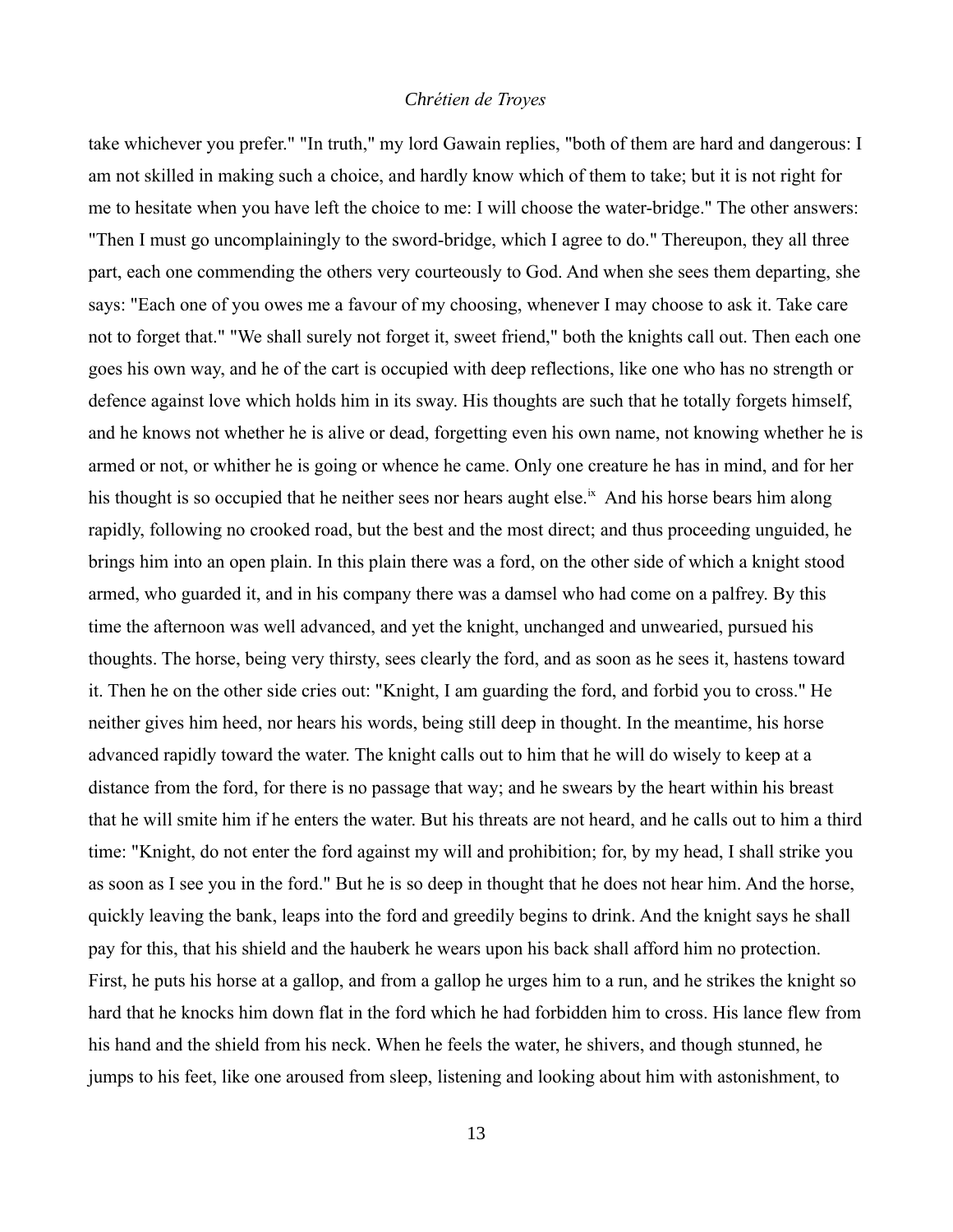see who it can be who has struck him. Then face to face with the other knight, he said: "Vassal, tell me why you have struck me, when I was not aware of your presence, and when I had done you no harm." "Upon my word, you had wronged me," the other says: "did you not treat me disdainfully when I forbade you three times to cross the ford, shouting at you as loudly as I could? You surely heard me challenge you at least two or three times, and you entered in spite of me, though I told you I should strike you as soon as I saw you in the ford." Then the knight replies to him: "Whoever heard you or saw you, let him be damned, so far as I am concerned. I was probably deep in thought when you forbade me to cross the ford. But be assured that I would make you reset it, if I could just lay one of my hands on your bridle." And the other replies: "Why, what of that? If you dare, you may seize my bridle here and now. I do not esteem your proud threats so much as a handful of ashes." And he replies: "That suits me perfectly. However the affair may turn out, I should like to lay my hands on you." Then the other knight advances to the middle of the ford, where the other lays his left hand upon his bridle, and his right hand upon his leg, pulling, dragging, and pressing him so roughly that he remonstrates, thinking that he would pull his leg out of his body. Then he begs him to let go, saying: "Knight, if it please thee to fight me on even terms, take thy shield and horse and lance, and joust with me." He answers: "That will I not do, upon my word; for I suppose thou wouldst run away as soon as thou hadst escaped my grip." Hearing this, he was much ashamed, and said: "Knight, mount thy horse, in confidence for I will pledge thee loyally my word that I shall not flinch or run away." Then once again he answers him: "First, thou wilt have to swear to that, and I insist upon receiving thy oath that thou wilt neither run away nor flinch, nor touch me, nor come near me until thou shalt see me on my horse; I shall be treating thee very generously, if, when thou art in my hands, I let thee go." He can do nothing but give his oath; and when the other hears him swear, he gathers up his shield and lance which were floating in the ford and by this time had drifted well down-stream; then he returns and takes his horse. After catching and mounting him, he seizes the shield by the shoulder-straps and lays his lance in rest. Then each spurs toward the other as fast as their horses can carry them. And he who had to defend the ford first attacks the other, striking him so hard that his lance is completely splintered. The other strikes him in return so that he throws him prostrate into the ford, and the water closes over him. Having accomplished that, he draws back and dismounts, thinking he could drive and chase away a hundred such. While he draws from the scabbard his sword of steel, the other jumps up and draws his excellent flashing blade. Then they clash again, advancing and covering themselves with the shields which gleam with gold.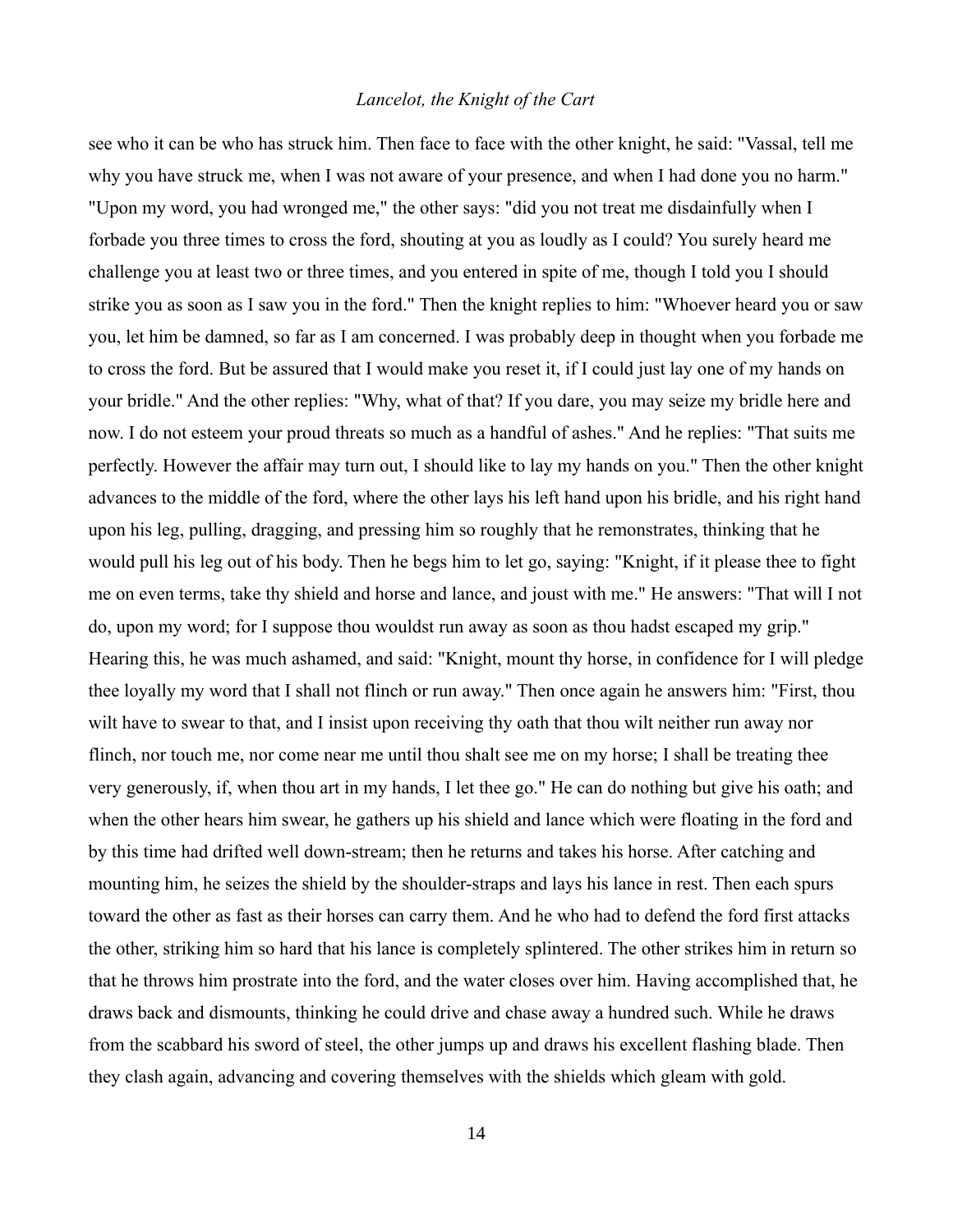Ceaselessly and without repose they wield their swords; they have the courage to deal so many blows that the battle finally is so protracted that the Knight of the Cart is greatly ashamed in his heart, thinking that he is making a sorry start in the way he has undertaken, when he has spent so much time in defeating a single knight. If he had met yesterday a hundred such, he does not think or believe that they could have withstood him; so now he is much grieved and wroth to be in such an exhausted state that he is missing his strokes and losing time. Then he runs at him and presses him so hard that the other knight gives way and flees. However reluctant he may be, he leaves the ford and crossing free. But the other follows him in pursuit until he falls forward upon his hands; then he of the cart runs up to him, swearing by all he sees that he shall rue the day when he upset him in the ford and disturbed his revery. The damsel, whom the knight had with him, upon hearing the threats, is in great fear, and begs him for her sake to forbear from killing him; but he tells her that he must do so, and can show him no mercy for her sake, in view of the shameful wrong that he has done him. Then, with sword drawn, he approaches the knight who cries in sore dismay: "For God's sake and for my own, show me the mercy I ask of you." And he replies: "As God may save me, no one ever sinned so against me that I would not show him mercy once, for God's sake as is right, if he asked it of me in God's name. And so on thee I will have mercy; for I ought not to refuse thee when thou hast besought me. But first, thou shalt give me thy word to constitute thyself my prisoner whenever I may wish to summon thee." Though it was hard to do so, he promised him. At once the damsel said: "O knight, since thou hast granted the mercy he asked of thee, if ever thou hast broken any bonds, for my sake now be merciful and release this prisoner from his parole. Set him free at my request, upon condition that when the time comes, I shall do my utmost to repay thee in any way that thou shalt choose." Then he declares himself satisfied with the promise she has made, and sets the knight at liberty. Then she is ashamed and anxious, thinking that he will recognise her, which she did not wish. But he goes away at once, the knight and the damsel commending him to God, and taking leave of him. He grants them leave to go, while he himself pursues his way, until late in the afternoon he met a damsel coming, who was very fair and charming, well attired and richly dressed. The damsel greets him prudently and courteously, and he replies: "Damsel, God grant you health and happiness." Then the damsel said to him: "Sire, my house is prepared for you, if you will accept my hospitality, but you shall find shelter there only on condition that you will lie with me; upon these terms I propose and make the offer." Not a few there are who would have thanked her five hundred times for such a gift; but he is much displeased, and made a very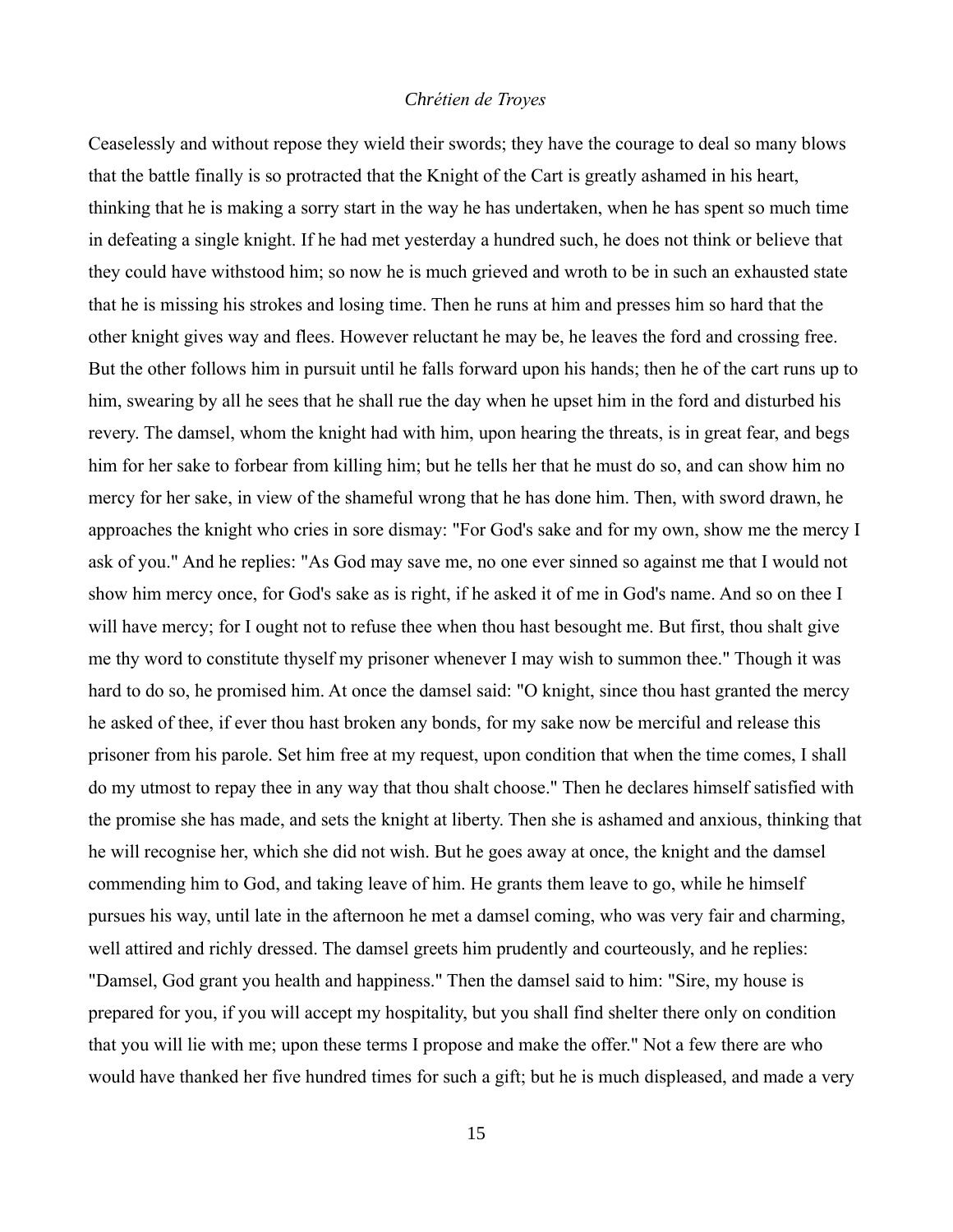different answer: "Damsel, I thank you for the offer of your house, and esteem it highly, but, if you please, I should be very sorry to lie with you." "By my eyes," the damsel says, "then I retract my offer." And he, since it is unavoidable, lets her have her way, though his heart grieves to give consent. He feels only reluctance now; but greater distress will be his when it is time to go to bed. The damsel, too, who leads him away, will pass through sorrow and heaviness. For it is possible that she will love him so that she will not wish to part with him. As soon as he had granted her wish and desire, she escorts him to a fortified place, than which there was none fairer in Thessaly; for it was entirely enclosed by a high wall and a deep moat, and there was no man within except him whom she brought with her.

(Vv. 983-1042.) Here she had constructed for her residence a quantity of handsome rooms, and a large and roomy hall. Riding along a river bank, they approached their lodging-place, and a drawbridge was lowered to allow them to pass. Crossing the bridge, they entered in, and found the hall open with its roof of tiles. Through the open door they pass, and see a table laid with a broad white cloth, upon which the dishes were set, and the candles burning in their stands, and the gilded silver drinking- cups, and two pots of wine, one red and one white. Standing beside the table, at the end of a bench, they found two basins of warm water in which to wash their hands, with a richly embroidered towel, all white and clean, with which to dry their hands. No valets, servants, or squires were to be found or seen. The knight, removing his shield from about his neck, hangs it upon a hook, and, taking his lance, lays it above upon a rack. Then he dismounts from his horse, as does the damsel from hers. The knight, for his part, was pleased that she did not care to wait for him to help her to dismount. Having dismounted, she runs directly to a room and brings him a short mantle of scarlet cloth which she puts on him. The hall was by no means dark; for beside the light from the stars, there were many large twisted candles lighted there, so that the illumination was very bright. When she had thrown the mantle about his shoulders, she said to him: "Friend, here is the water and the towel; there is no one to present or offer it to you except me whom you see. Wash your hands, and then sit down, when you feel like doing so. The hour and the meal, as you can see, demand that you should do so." He washes, and then gladly and readily takes his seat, and she sits down beside him, and they eat and drink together, until the time comes to leave the table.

(Vv. 1043-1206.) When they had risen from the table, the damsel said to the knight: "Sire, if you do not object, go outside and amuse yourself; but, if you please, do not stay after you think I must be in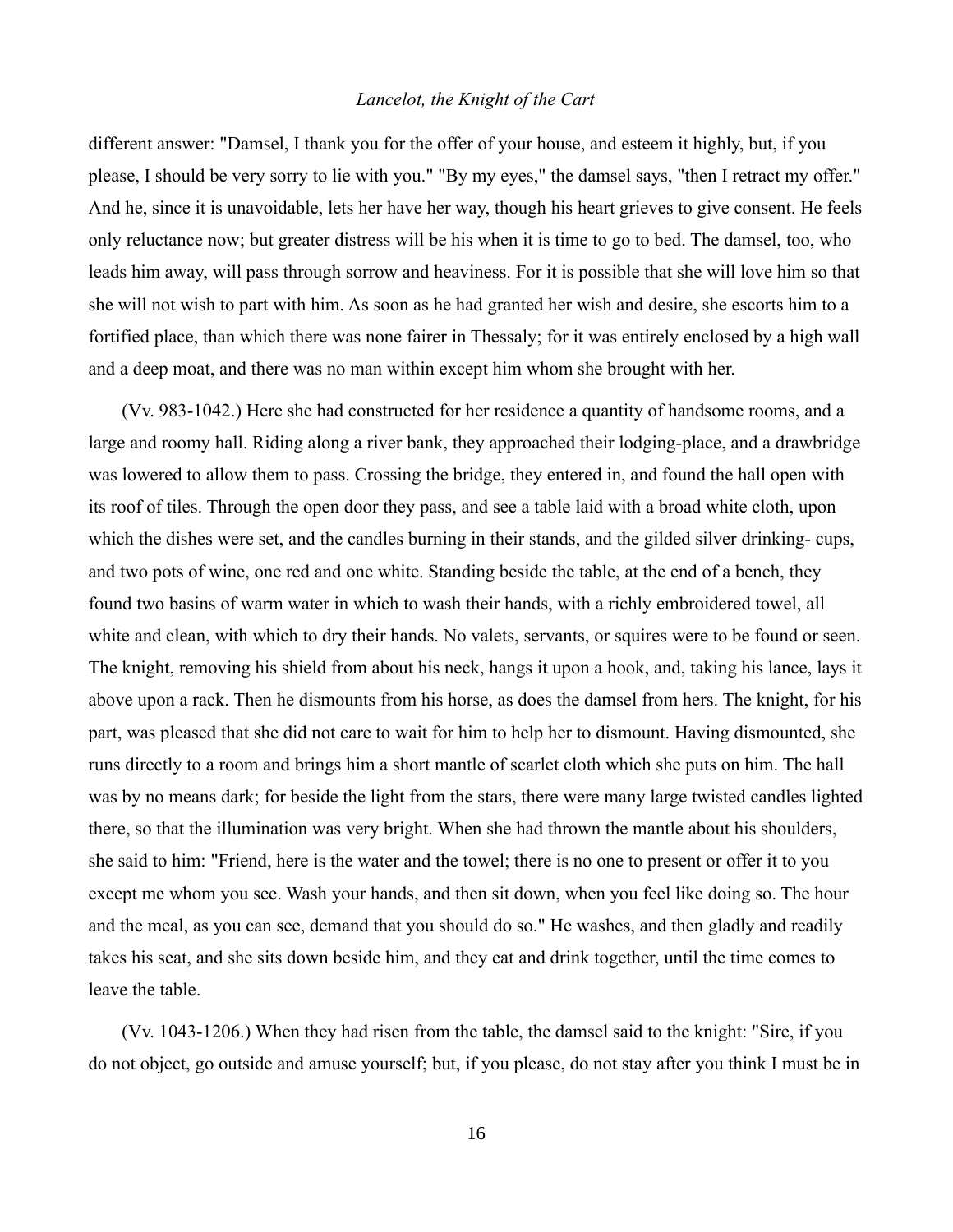bed. Feel no concern or embarrassment; for then you may come to me at once, if you will keep the promise you have made." And he replies: "I will keep my word, and will return when I think the time has come." Then he went out, and stayed in the courtyard until he thought it was time to return and keep the promise he had made. Going back into the hall, he sees nothing of her who would be his mistress; for she was not there. Not finding or seeing her, he said: "Wherever she may be, I shall look for her until I find her." He makes no delay in his search, being bound by the promise he had made her. Entering one of the rooms, he hears a damsel cry aloud, and it was the very one with whom he was about to lie. At the same time, he sees the door of another room standing open, and stepping toward it, he sees right before his eyes a knight who had thrown her down, and was holding her naked and prostrate upon the bed. She, thinking that he had come of course to help her, cried aloud: "Help, help, thou knight, who art my guest. If thou dost not take this man away from me, I shall find no one to do so; if thou dost not succour me speedily, he will wrong me before thy eyes. Thou art the one to lie with me, in accordance with thy promise; and shall this man by force accomplish his wish before thy eyes? Gentle knight, exert thyself, and make haste to bear me aid." He sees that the other man held the damsel brutally uncovered to the waist, and he is ashamed and angered to see him assault her so; yet it is not jealousy he feels, nor will he be made a cuckold by him. At the door there stood as guards two knights completely armed and with swords drawn. Behind them there stood four men-at-arms, each armed with an axe the sort with which you could split a cow down the back as easily as a root of juniper or broom. The knight hesitated at the door, and thought: "God, what can I do? I am engaged in no less an affair than the quest of Queen Guinevere. I ought not to have the heart of a hare, when for her sake I have engaged in such a quest. If cowardice puts its heart in me, and if I follow its dictates, I shall never attain what I seek. I am disgraced, if I stand here; indeed, I am ashamed even to have thought of holding back. My heart is very sad and oppressed: now I am so ashamed and distressed that I would gladly die for having hesitated here so long. I say it not in pride: but may God have mercy on me if I do not prefer to die honourably rather than live a life of shame! If my path were unobstructed, and if these men gave me leave to pass through without restraint, what honour would I gain? Truly, in that case the greatest coward alive would pass through; and all the while I hear this poor creature calling for help constantly, and reminding me of my promise, and reproaching me with bitter taunts." Then he steps to the door, thrusting in his head and shoulders; glancing up, he sees two swords descending. He draws back, and the knights could not check their strokes: they had wielded them with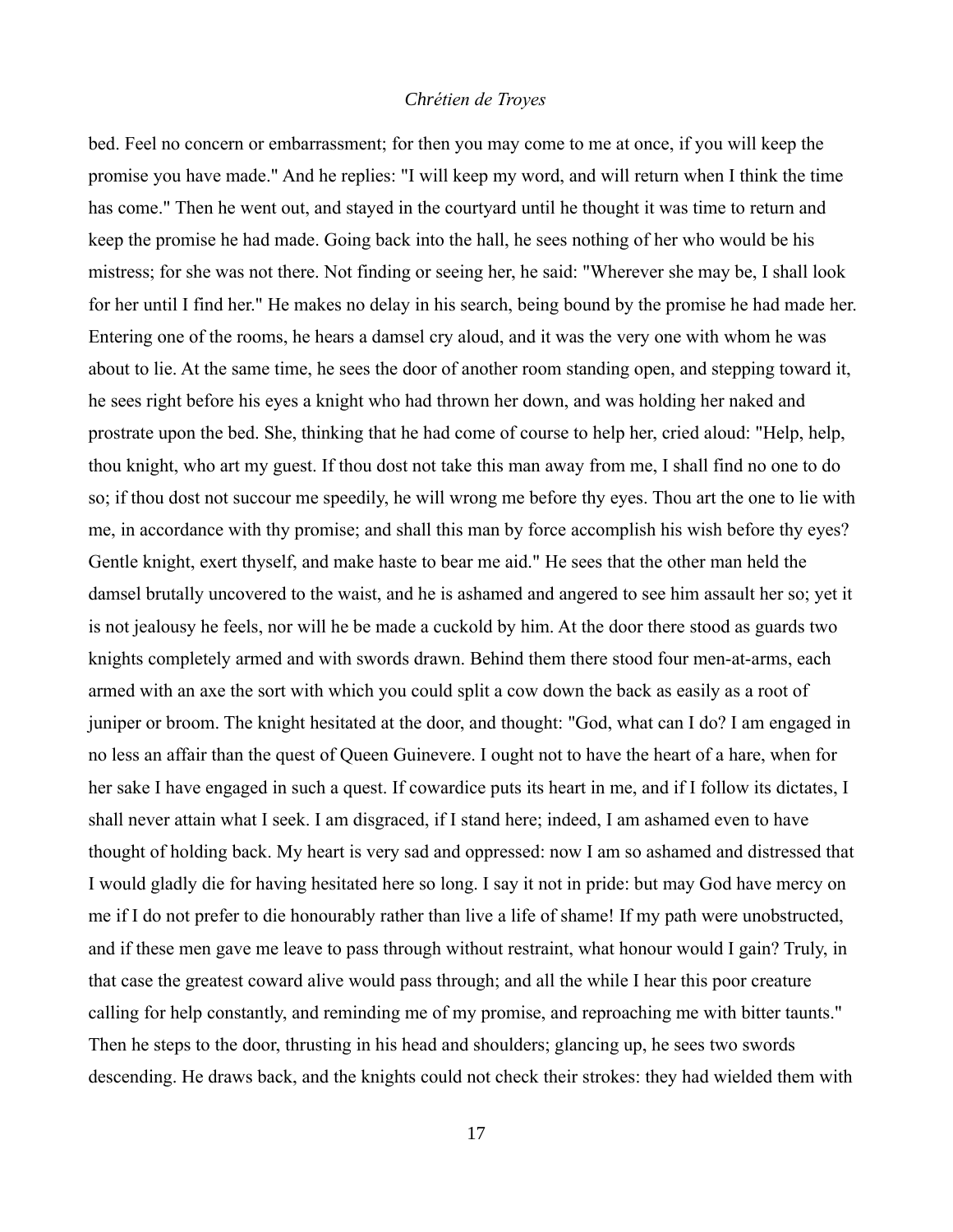such force that the swords struck the floor, and both were broken in pieces. When he sees that the swords are broken, he pays less attention to the axes, fearing and dreading them much less. Rushing in among them, he strikes first one guard in the side and then another. The two who are nearest him he jostles and thrusts aside, throwing them both down flat; the third missed his stroke at him, but the fourth, who attacked him, strikes him so that he cuts his mantle and shirt, and slices the white flesh on his shoulder so that the blood trickles down from the wound. But he, without delay, and without complaining of his wound, presses on more rapidly, until he strikes between the temples him who was assaulting his hostess. Before he departs, he will try to keep his pledge to her. He makes him stand up reluctantly. Meanwhile, he who had missed striking him comes at him as fast as he can and, raising his arm again, expects to split his head to the teeth with the axe. But the other, alert to defend himself, thrusts the knight toward him in such a way that he receives the axe just where the shoulder joins the neck, so that they are cleaved apart. Then the knight seizes the axe, wresting it quickly from him who holds it; then he lets go the knight whom he still held, and looks to his own defence; for the knights from the door, and the three men with axes are all attacking him fiercely. So he leaped quickly between the bed and the wall, and called to them: "Come on now, all of you. If there were thirty- seven of you, you would have all the fight you wish, with me so favourably placed; I shall never be overcome by you." And the damsel watching him, exclaimed: "By my eyes, you need have no thought of that henceforth where I am." Then at once she dismisses the knights and the men-at-arms, who retire from there at once, without delay or objection. And the damsel continues: "Sire you have well defended me against the men of my household. Come now, and I'll lead you on." Hand in hand they enter the hall, but he was not at all pleased, and would have willingly dispensed with her.

(Vv. 1207-1292.) In the midst of the hall a bed had been set up, the sheets of which were by no means soiled, but were white and wide and well spread out. The bed was not of shredded straw or of coarse spreads. But a covering of two silk cloths had been laid upon the couch. The damsel lay down first, but without removing her chemise. He had great trouble in removing his hose and in untying the knots. He sweated with the trouble of it all; yet, in the midst of all the trouble, his promise impels and drives him on. Is this then an actual force? Yes, virtually so; for he feels that he is in duty bound to take his place by the damsel's side. It is his promise that urges him and dictates his act. So he lies down at once, but like her, he does not remove his shirt. He takes good care not to touch her; and when he is in bed, he turns away from her as far as possible, and speaks not a word to her, like a monk to whom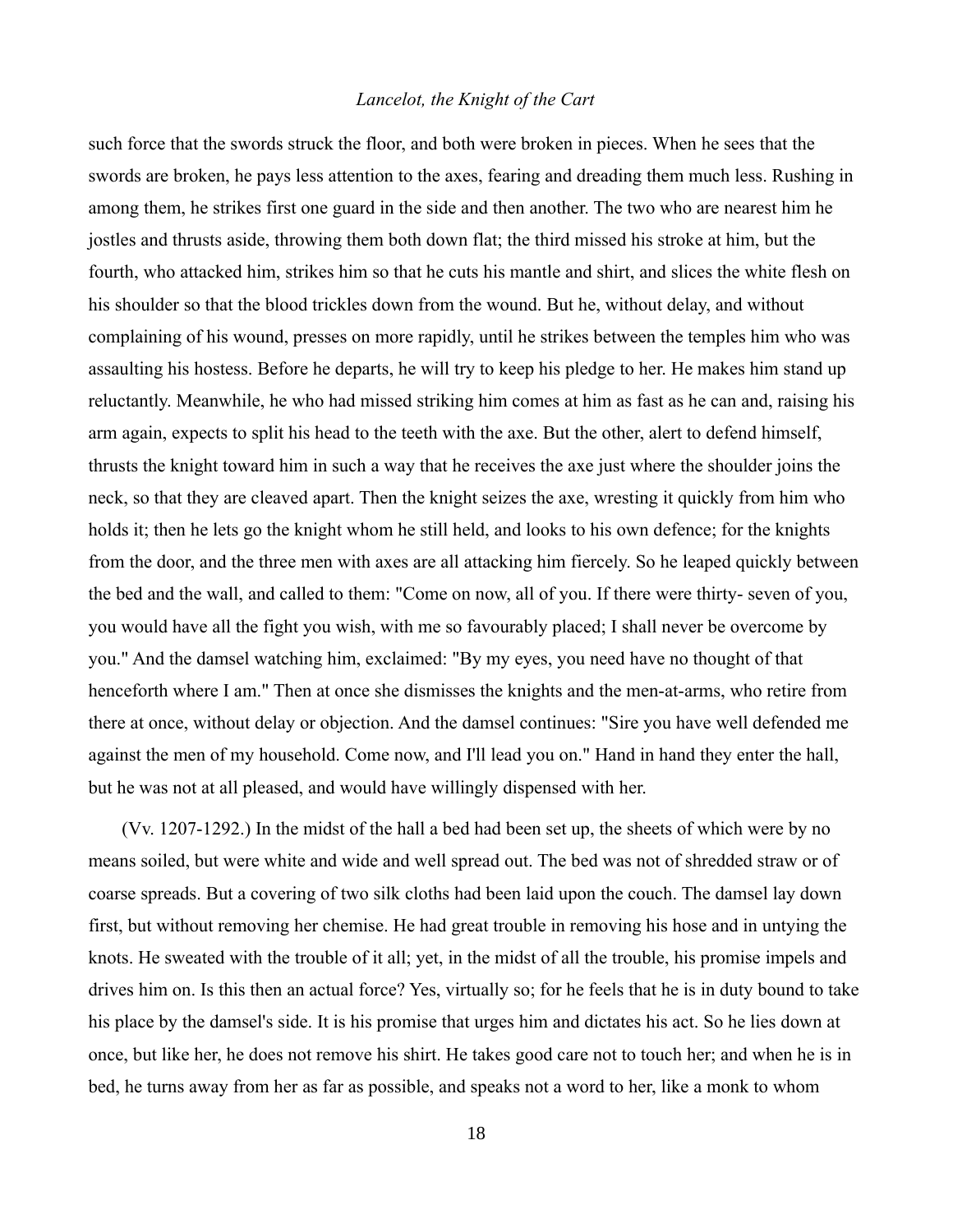speech is forbidden. Not once does he look at her, nor show her any courtesy. Why not? Because his heart does not go out to her. She was certainly very fair and winsome, but not every one is pleased and touched by what is fair and winsome. The knight has only one heart, and this one is really no longer his, but has been entrusted to some one else, so that he cannot bestow it elsewhere. Love, which holds all hearts beneath its sway, requires it to be lodged in a single place. All hearts? No, only those which it esteems. And he whom love deigns to control ought to prize himself the more. Love prized his heart so highly that it constrained it in a special manner, and made him so proud of this distinction that I am not inclined to find fault with him, if he lets alone what love forbids, and remains fixed where it desires. The maiden clearly sees and knows that he dislikes her company and would gladly dispense with it, and that, having no desire to win her love, he would not attempt to woo her. So she said: "My lord, if you will not feel hurt, I will leave and return to bed in my own room, and you will be more comfortable. I do not believe that you are pleased with my company and society. Do not esteem me less if I tell you what I think. Now take your rest all night, for you have so well kept your promise that I have no right to make further request of you. So I commend you to God; and shall go away." Thereupon she arises: the knight does not object, but rather gladly lets her go, like one who is the devoted lover of some one else; the damsel clearly perceived this, and went to her room, where she undressed completely and retired, saying to herself: "Of all the knights I have ever known, I never knew a single knight whom I would value the third part of an angevin in comparison with this one. As I understand the case, he has on hand a more perilous and grave affair than any ever undertaken by a knight; and may God grant that he succeed in it." Then she fell asleep, and remained in bed until the next day's dawn appeared.

(Vv. 1293-1368.) At daybreak she awakes and gets up. The knight awakes too, dressing, and putting on his arms, without waiting for any help. Then the damsel comes and sees that he is already dressed. Upon seeing him, she says: "May this day be a happy one for you." "And may it be the same to you, damsel," the knight replies, adding that he is waiting anxiously for some one to bring out his horse. The maiden has some one fetch the horse, and says: "Sire, I should like to accompany you for some distance along the road, if you would agree to escort and conduct me according to the customs and practices which were observed before we were made captive in the kingdom of Logres." In those days the customs and privileges were such that, if a knight found a damsel or lorn maid alone, and if he cared for his fair name, he would no more treat her with dishonour than he would cut his own throat. And if he assaulted her, he would be disgraced for ever in every court. But if, while she was under his

19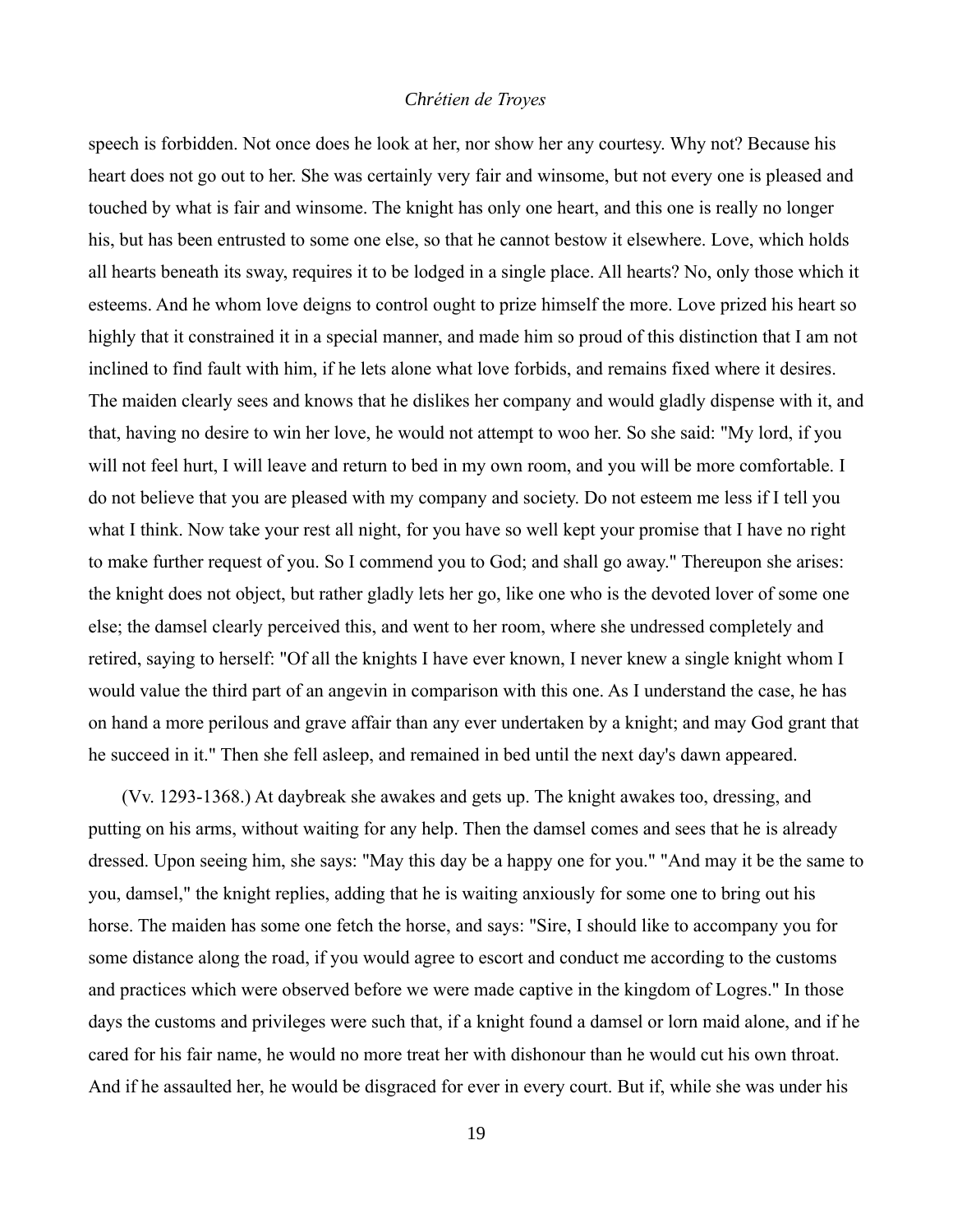escort, she should be won at arms by another who engaged him in battle, then this other knight might do with her what he pleased without receiving shame or blame. This is why the damsel said she would go with him, if he had the courage and willingness to safe guard her in his company, so that no one should do her any harm. And he says to her: "No one shall harm you, I promise you, unless he harm me first." "Then," she says, "I will go with you." She orders her palfrey to be saddled, and her command is obeyed at once. Her palfrey was brought together with the knight's horse. Without the aid of any squire, they both mount, and rapidly ride away. She talks to him, but not caring for her words, he pays no attention to what she says. He likes to think, but dislikes to talk. Love very often inflicts afresh the wound it has given him. Yet, he applied no poultice to the wound to cure it and make it comfortable, having no intention or desire to secure a poultice or to seek a physician, unless the wound becomes more painful. Yet, there is one whose remedy he would gladly seek ....<sup>x</sup> They follow the roads and paths in the right direction until they come to a spring, situated in the middle of a field, and bordered by a stone basin. Some one had forgotten upon the stone a comb of gilded ivory. Never since ancient times has wise man or fool seen such a comb. In its teeth there was almost a handful of hair belonging to her who had used the comb.

(Vv. 1369-1552.) When the damsel notices the spring, and sees the stone, she does not wish her companion to see it; so she turns off in another direction. And he, agreeably occupied with his own thoughts, does not at once remark that she is leading him aside; but when at last he notices it, he is afraid of being beguiled, thinking that she is yielding and is going out of the way in order to avoid some danger. "See here, damsel," he cries, "you are not going right; come this way! No one, I think, ever went straight who left this road." "Sire, this is a better way for us," the damsel says, "I am sure of it." Then he replies to her: "I don't know, damsel, what you think; but you can plainly see that the beaten path lies this way; and since I have started to follow it, I shall not turn aside. So come now, if you will, for I shall continue along this way." Then they go forward until they come near the stone basin and see the comb. The knight says: "I surely never remember to have seen so beautiful a comb as this." "Let me have it," the damsel says. "Willingly, damsel," he replies. Then he stoops over and picks it up. While holding it, he looks at it steadfastly, gazing at the hair until the damsel begins to laugh. When he sees her doing so, he begs her to tell him why she laughs. And she says: "Never mind, for I will never tell you." "Why not?" he asks. "Because I don't wish to do so." And when he hears that, he implores her like one who holds that lovers ought to keep faith mutually: "Damsel, if you love anything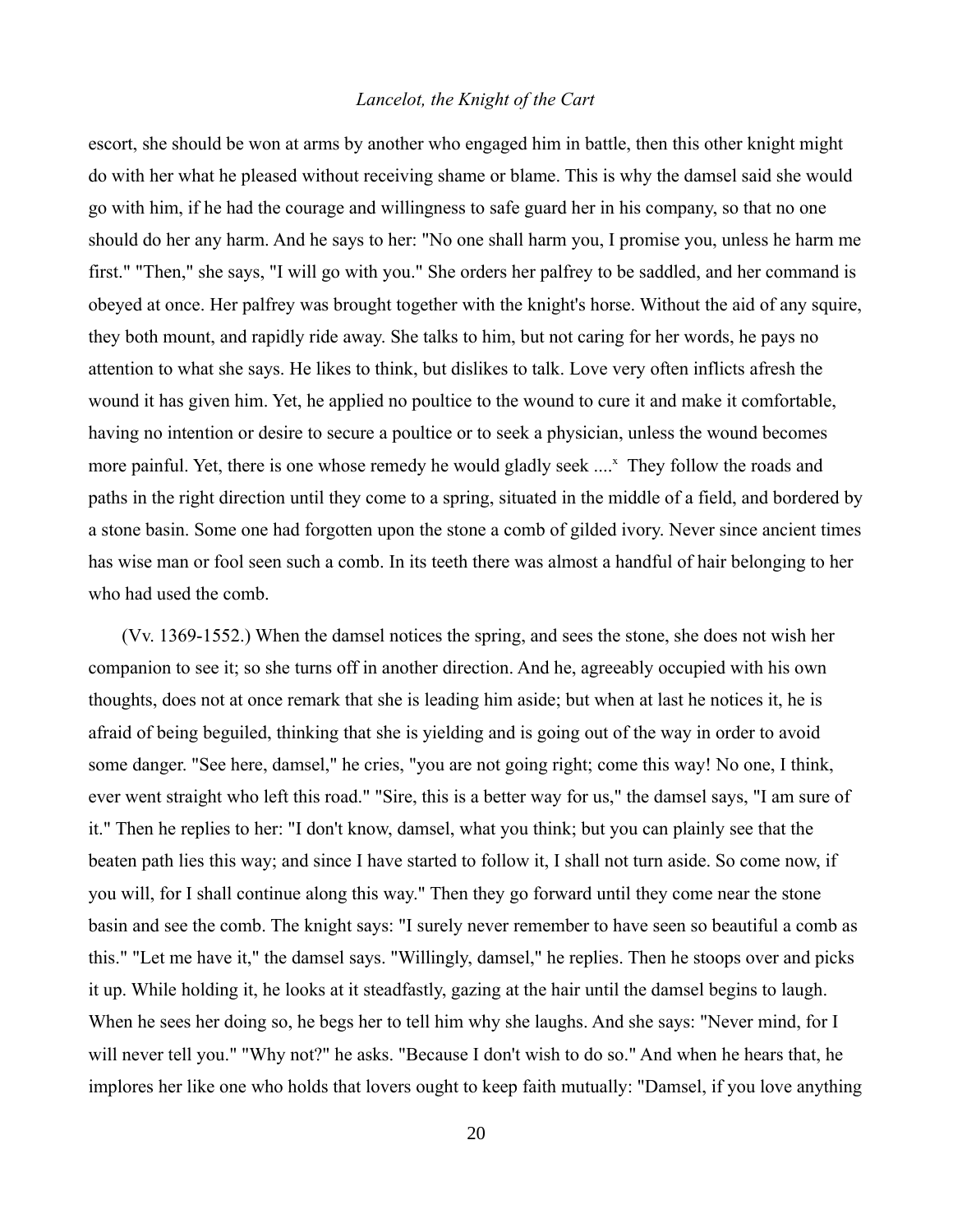passionately, by that I implore and conjure and beg you not to conceal from me the reason why you laugh." "Your appeal is so strong," she says, "that I will tell you and keep nothing back. I am sure, as I am of anything, that this comb belonged to the Queen. And you may take my word that those are strands of the Queen's hair which you see to be so fair and light and radiant, and which are clinging in the teeth of the comb; they surely never grew anywhere else." Then the knight replied: "Upon my word, there are plenty of queens and kings; what queen do you mean?" And she answered: "In truth, fair sire, it is of King Arthur's wife I speak." When he hears that, he has not strength to keep from bowing his head over his saddle-bow. And when the damsel sees him thus, she is amazed and terrified, thinking he is about to fall. Do not blame her for her fear, for she thought him in a faint. He might as well have swooned, so near was he to doing so; for in his heart he felt such grief that for a long time he lost his colour and power of speech. And the damsel dismounts, and runs as quickly as possible to support and succour him; for she would not have wished for anything to see him fall. When he saw her, he felt ashamed, and said: "Why do you need to bear me aid?" You must not suppose that the damsel told him why; for he would have been ashamed and distressed, and it would have annoyed and troubled him, if she had confessed to him the truth. So she took good care not to tell the truth, but tactfully answered him: "Sire, I dismounted to get the comb; for I was so anxious to hold it in my hand that I could not longer wait." Willing that she should have the comb, he gives it to her, first pulling out the hair so carefully that he tears none of it. Never will the eye of man see anything receive such honour as when he begins to adore these tresses. A hundred thousand times he raises them to his eyes and mouth, to his forehead and face: he manifests his joy in every way, considering himself rich and happy now. He lays them in his bosom near his heart, between the shirt and the flesh. He would not exchange them for a cartload of emeralds and carbuncles, nor does he think that any sore or illness can afflict him now; he holds in contempt essence of pearl, treacle, and the cure for pleurisy;<sup>xi</sup> even for St. Martin and St. James he has no need; for he has such confidence in this hair that he requires no other aid. But what was this hair like? If I tell the truth about it, you will think I am a mad teller of lies. When the mart is full at the yearly fair of St. Denis,<sup>xii</sup> and when the goods are most abundantly displayed, even then the knight would not take all this wealth, unless he had found these tresses too. And if you wish to know the truth, gold a hundred thousand times refined, and melted down as many times, would be darker than is night compared with the brightest summer day we have had this year, if one were to see the gold and set it beside this hair. But why should I make a long story of it? The damsel mounts again with the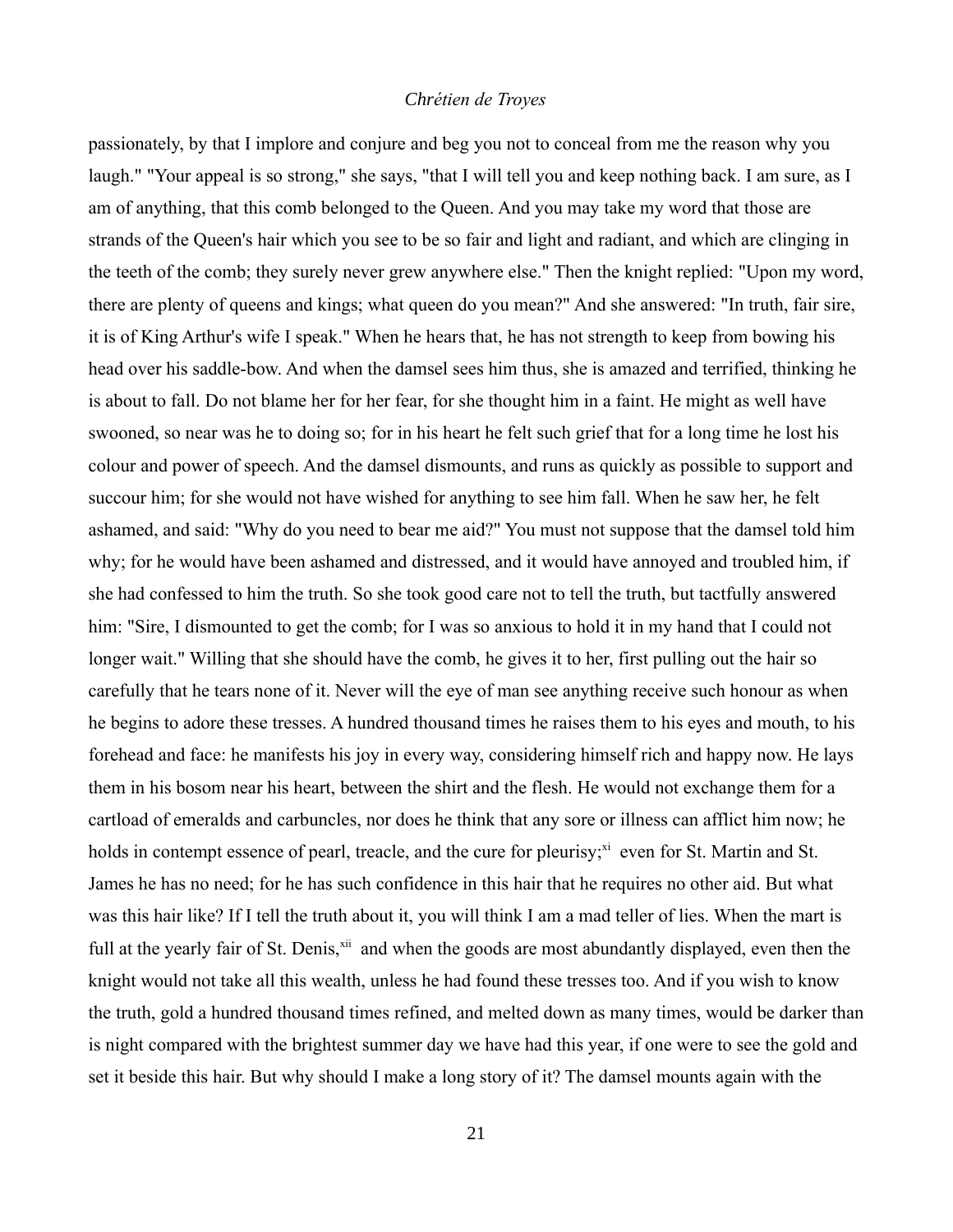comb in her possession; while he revels and delights in the tresses in his bosom. Leaving the plain, they come to a forest and take a short cut through it until they come to a narrow place, where they have to go in single file; for it would have been impossible to ride two horses abreast. Just where the way was narrowest, they see a knight approach. As soon as she saw him, the damsel recognised him, and said: "Sir knight, do you see him who yonder comes against us all armed and ready for a battle? I know what his intention is: he thinks now that he cannot fail to take me off defenceless with him. He loves me, but he is very foolish to do so. In person, and by messenger, he has been long wooing me. But my love is not within his reach, for I would not love him under any consideration, so help me God! I would kill myself rather than bestow my love on him. I do not doubt that he is delighted now, and is as satisfied as if he had me already in his power. But now I shall see what you can do, and I shall see how brave you are, and it will become apparent whether your escort can protect me. If you can protect me now, I shall not fail to proclaim that you are brave and very worthy." And he answered her: "Go on, go on!" which was as much as to say: "I am not concerned; there is no need of your being worried about what you have said."

(Vv. 1553-1660.) While they were proceeding, talking thus, the knight, who was alone, rode rapidly toward them on the run. He was the more eager to make haste, because he felt more sure of success; he felt that he was lucky now to see her whom he most dearly loves. As soon as he approaches her, he greets her with words that come from his heart: "Welcome to her, whence-soever she comes, whom I most desire, but who has hitherto caused me least joy and most distress!" It is not fitting that she should be so stingy of her speech as not to return his greeting, at least by word of mouth. The knight is greatly elated when the damsel greets him; though she does not take the words seriously, and the effort costs her nothing. Yet, if he had at this moment been victor in a tournament, he would not have so highly esteemed himself, nor thought he had won such honour and renown. Being now more confident of his worth, he grasped the bridle rein, and said: "Now I shall lead you away: I have to-day sailed well on my course to have arrived at last at so good a port. Now my troubles are at an end: after dangers, I have reached a haven; after sorrow, I have attained happiness; after pain, I have perfect health; now I have accomplished my desire, when I find you in such case that I can without resistance lead you away with me at once." Then she says: "You have no advantage; for I am under this knight's escort." "Surely, the escort is not worth much," he says, "and I am going to lead you off at once. This knight would have time to eat a bushel of salt before he could defend you from me; I think I could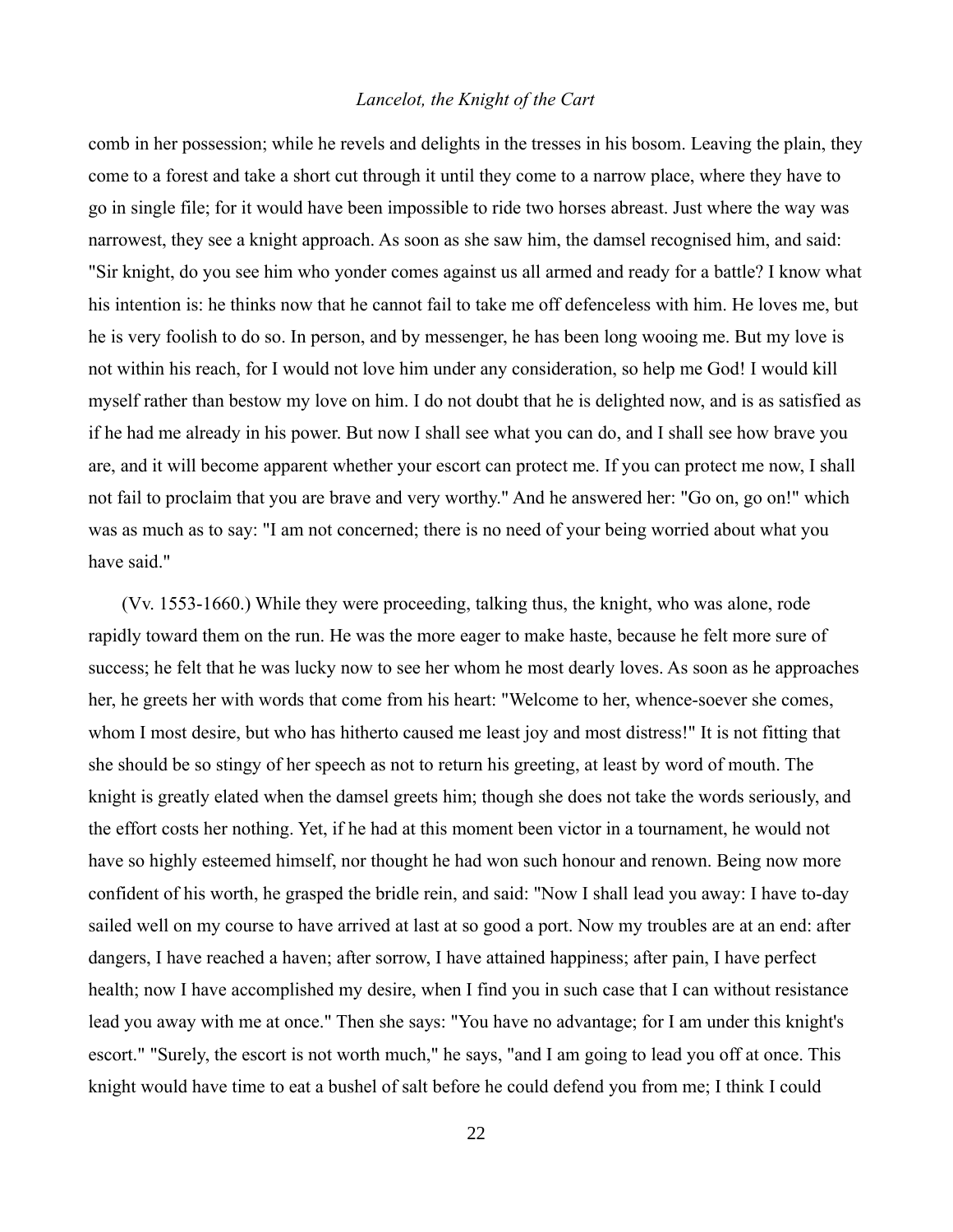never meet a knight from whom I should not win you. And since I find you here so opportunely, though he too may do his best to prevent it, yet I will take you before his very eyes, however disgruntled he may be." The other is not angered by all the pride he hears expressed, but without any impudence or boasting, he begins thus to challenge him for her: "Sire, don't be in a hurry, and don't waste your words, but speak a little reasonably. You shall not be deprived of as much of her as rightly belongs to you. You must know, however, that the damsel has come hither under my protection. Let her alone now, for you have detained her long enough!" The other gives them leave to burn him, if he does not take her away in spite of him. Then the other says: "It would not be right for me to let you take her away; I would sooner fight with you. But if we should wish to fight, we could not possibly do it in this narrow road. Let us go to some level place -- a meadow or an open field." And he replies that that will suit him perfectly: "Certainly, I agree to that: you are quite right, this road is too narrow. My horse is so much hampered here that I am afraid he will crush his flank before I can turn him around." Then with great difficulty he turns, and his horse escapes without any wound or harm. Then he says: "To be sure, I am much chagrined that we have not met in a favourable spot and in the presence of other men, for I should have been glad to have them see which is the better of us two. Come on now, let us begin our search: we shall find in the vicinity some large, broad, and open space." Then they proceed to a meadow, where there were maids, knights, and damsels playing at divers games in this pleasant place. They were not all engaged in idle sport, but were playing backgammon and chess or dice, and were evidently agreeably employed. Most were engaged in such games as these; but the others there were engaged in sports, dancing, singing, tumbling, leaping, and wrestling with each other.

(Vv. 1661-1840.) A knight somewhat advanced in years was on the other side of the meadow, seared upon a sorrel Spanish steed. His bridle and saddle were of gold, and his hair was turning grey. One hand hung at his side with easy grace. The weather being fine, he was in his shirt sleeves, with a short mantle of scarlet cloth and fur slung over his shoulders, and thus he watched the games and dances. On the other side of the field, close by a path, there were twenty-three knights mounted on good Irish steeds. As soon as the three new arrivals come into view, they all cease their play and shout across the fields: "See, yonder comes the knight who was driven in the cart! Let no one continue his sport while he is in our midst. A curse upon him who cares or deigns to play so long as he is here!" Meanwhile he who loved the damsel and claimed her as his own, approached the old knight, and said: "Sire, I have attained great happiness; let all who will now hear me say that God has granted me the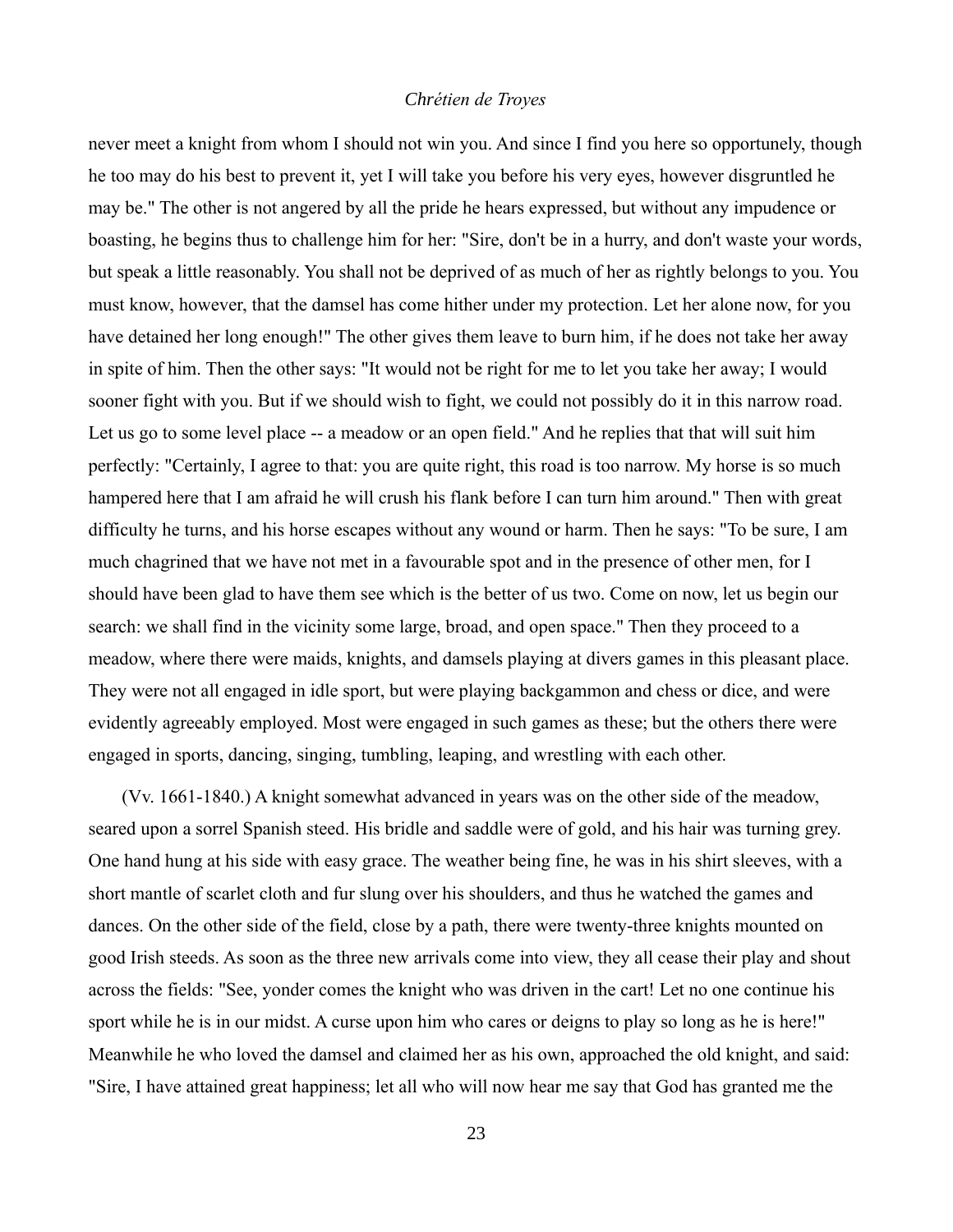thing that I have always most desired; His gift would not have been so great had He crowned me as king, nor would I have been so indebted to Him, nor would I have so profited; for what I have gained is fair and good." "I know not yet if it be thine," the knight replies to his son. But the latter answers him: "Don't you know? Can't you see it, then? For God's sake, sire, have no further doubt, when you see that I have her in my possession. In this forest, whence I come, I met her as she was on her way. I think God had fetched her there for me, and I have taken her for my own." "I do not know whether this will be allowed by him whom I see coming after thee; he looks as if he is coming to demand her of thee." During this conversation the dancing had ceased because of the knight whom they saw, nor were they gaily playing any more because of the disgust and scorn they felt for him. But the knight without delay came up quickly after the damsel, and said: "Let the damsel alone, knight, for you have no right to her! If you dare, I am willing at once to fight with you in her defence." Then the old knight remarked: "Did I not know it? Fair son, detain the damsel no longer, but let her go." He does not relish this advice, and swears that he will not give her up: "May God never grant me joy if I give her up to him! I have her, and I shall hold on to her as something that is mine own. The shoulder-strap and all the armlets of my shield shall first be broken, and I shall have lost all confidence in my strength and arms, my sword and lance, before I will surrender my mistress to him." And his father says: "I shall not let thee fight for any reason thou mayest urge. Thou art too confident of thy bravery. So obey my command." But he in his pride replies: "What? Am I a child to be terrified? Rather will I make my boast that there is not within the sea-girt land any knight, wheresoever he may dwell, so excellent that I would let him have her, and whom I should not expect speedily to defeat." The father answers: "Fair son, I do not doubt that thou dost really think so, for thou art so confident of thy strength. But I do not wish to see thee enter a contest with this knight." Then he replies: "I shall be disgraced if I follow your advice. Curse me if I heed your counsel and turn recreant because of you, and do not do my utmost in the fight. It is true that a man fares ill among his relatives: I could drive a better bargain somewhere else, for you are trying to take me in. I am sure that where I am not known, I could act with better grace. No one, who did not know me, would try to thwart my will; whereas you are annoying and tormenting me. I am vexed by your finding fault with me. You know well enough that when any one is blamed, he breaks out still more passionately. But may God never give me joy if I renounce my purpose because of you; rather will I fight in spite of you!" "By the faith I bear the Apostle St. Peter," his father says, "now I see that my request is of no avail. I waste my time in rebuking thee; but I shall soon devise such means as shall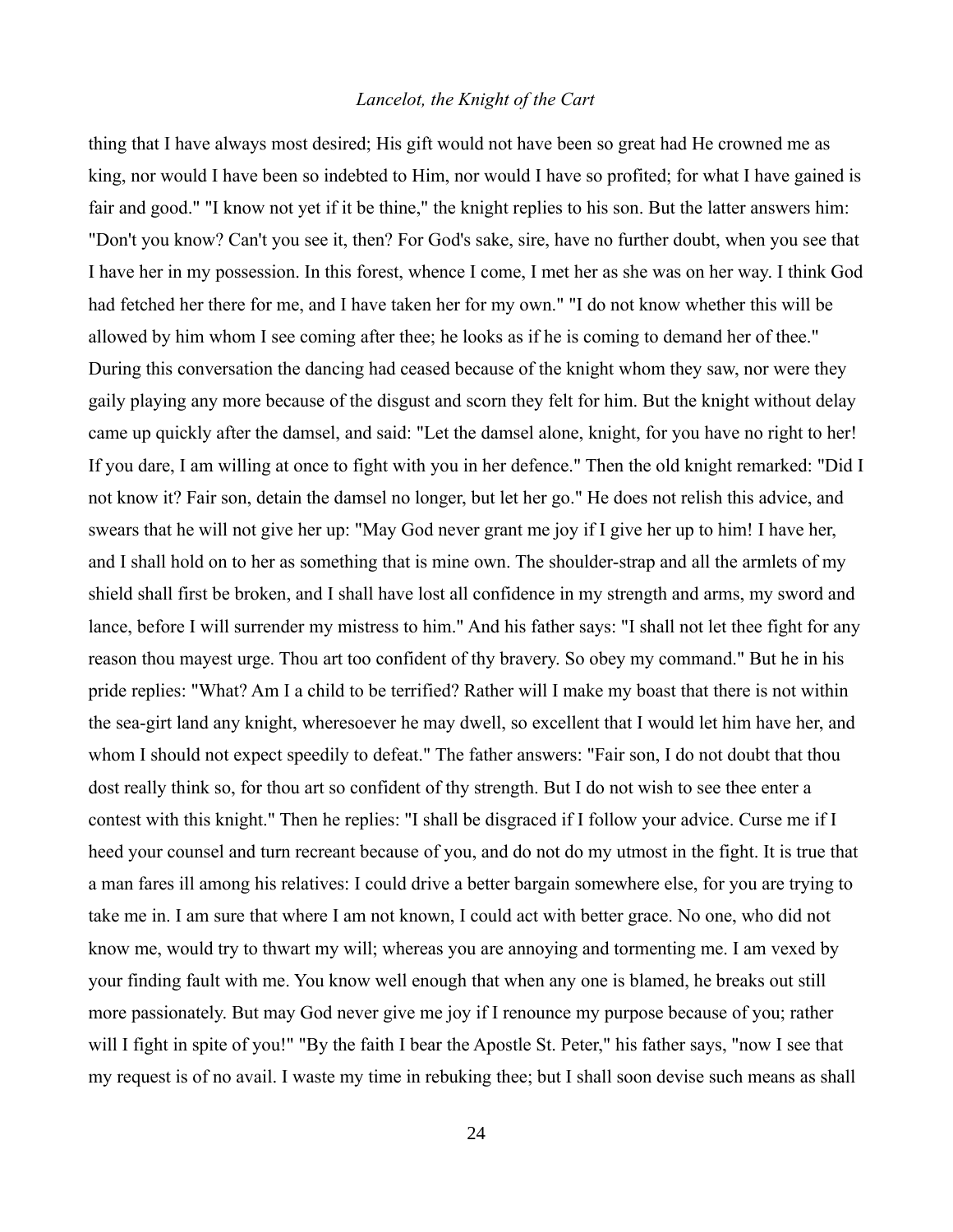compel thee against thy will to obey my commands and submit to them." Straightway summoning all the knights to approach, he bids them lay hands upon his son whom he cannot correct, saying: "I will have him bound rather than let him fight. You here are all my men, and you owe me your devotion and service: by all the fiefs you hold from me, I hold you responsible, and I add my prayer. It seems to me that he must be mad, and that he shows excessive pride, when he refuses to respect my will." Then they promise to take care of him, and say that never, while he is in their charge, shall he wish to fight, but that he must renounce the damsel in spite of himself. Then they all join and seize him by the arms and neck. "Dost thou not think thyself foolish now?" his father asks; "confess the truth: thou hast not the strength or power to fight or joust, however distasteful and hard it may be for thee to admit it. Thou wilt be wise to consent to my will and pleasure. Dost thou know what my intention is? In order somewhat to mitigate thy disappointment, I am willing to join thee, if thou wilt, in following the knight to-day and to-morrow, through wood and plain, each one mounted on his horse. Perhaps we shall soon find him to be of such a character and bearing that I might let thee have thy way and fight with him." To this proposal the other must perforce consent. Like the man who has no alternative, he says that he will give in, provided they both shall follow him. And when the people in the field see how this adventure has turned out, they all exclaim: "Did you see? He who was mounted on the cart has gained such honour here that he is leading away the mistress of the son of my lord, and he himself is allowing it. We may well suppose that he finds in him some merit, when he lets him take her off. Now cursed a hundred times be he who ceases longer his sport on his account! Come, let us go back to our games again." Then they resume their games and dances.

#### <span id="page-24-0"></span>*Part II: Vv. 1841 Vv. 3684*

(Vv. 1841-1966.) Thereupon the knight turns away, without longer remaining in the field, and the damsel accompanies him. They leave in haste, while the father and his son ride after them through the mown fields until toward three o'clock, when in a very pleasant spot they come upon a church; beside the chancel there was a cemetery enclosed by a wall. The knight was both courteous and wise to enter the church on foot and make his prayer to God, while the damsel held his horse for him until he returned. When he had made his prayer, and while he was coming back, a very old monk suddenly presented himself; whereupon the knight politely requests him to tell him what this place is; for he does not know. And he tells him it is a cemetery. And the other says: "Take me in, so help you God!"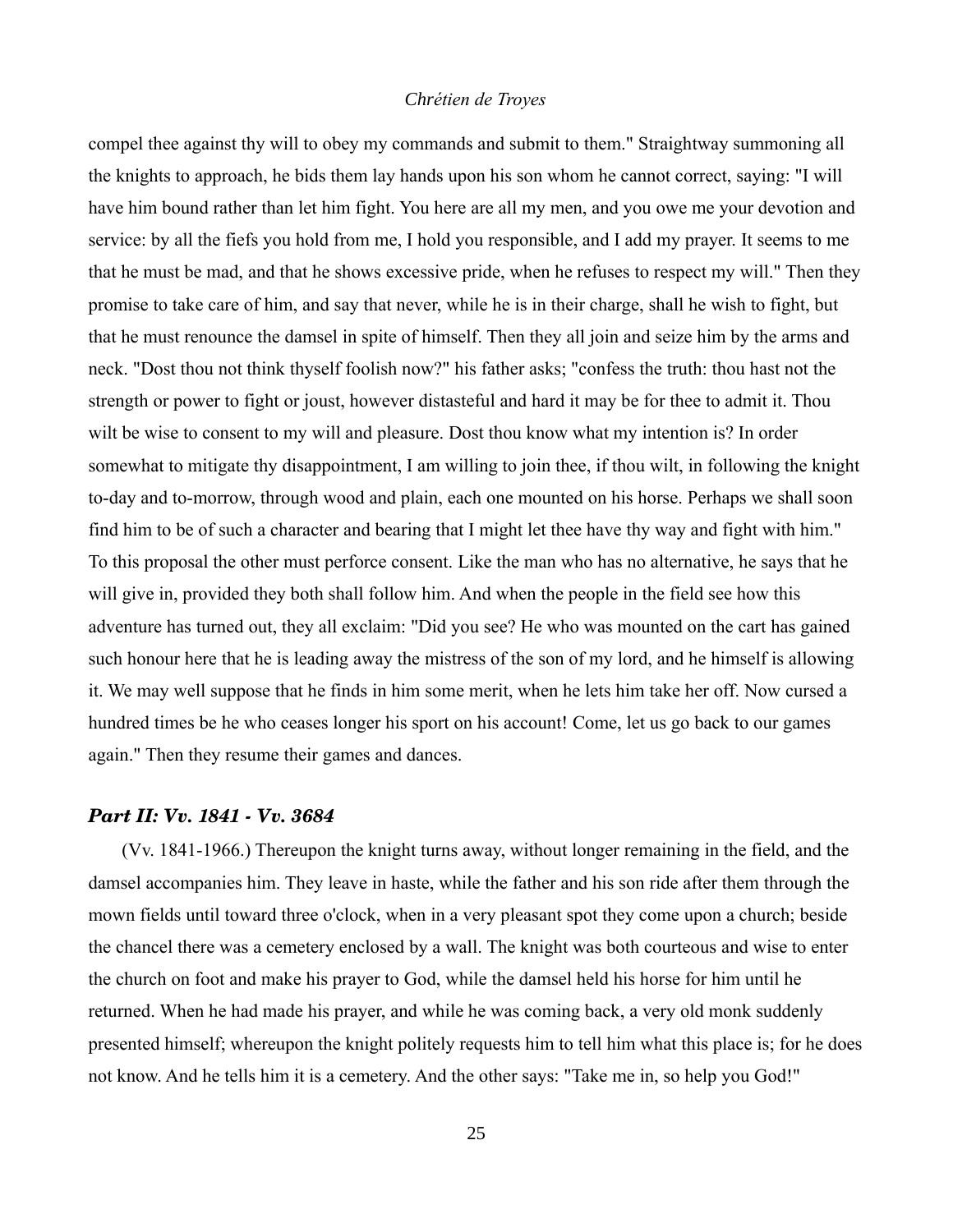"Gladly, sire," and he takes him in. Following the monk's lead, the knight beholds the most beautiful tombs that one could find as far as Dombes<sup>xiii</sup> or Pampelune; and on each tomb there were letters cut, telling the names of those who were destined to be buried there. And he began in order to read the names, and came upon some which said: "Here Gawain is to lie, here Louis, and here Yvain." After these three, he read the names of many others among the most famed and cherished knights of this or any other land. Among the others, he finds one of marble, which appears to be new, and is more rich and handsome than all the rest. Calling the monk, the knight inquired: "Of what use are these tombs here?" And the monk replied: "You have already read the inscriptions; if you have understood, you must know what they say, and what is the meaning of the tombs." "Now tell me, what is this large one for?" And the hermit answered: "I will tell you. That is a very large sarcophagus, larger than any that ever was made; one so rich and well-carved was never seen. It is magnificent without, and still more so within. But you need not be concerned with that, for it can never do you any good; you will never see inside of it; for it would require seven strong men to raise the lid of stone, if any one wished to open it. And you may be sure that to raise it would require seven men stronger than you and I. There is an inscription on it which says that any one who can lift this stone of his own unaided strength will set free all the men and women who are captives in the land, whence no slave or noble can issue forth, unless he is a native of that land. No one has ever come back from there, but they are detained in foreign prisons; whereas they of the country go and come in and out as they please." At once the knight goes to grasp the stone, and raises it without the slightest trouble, more easily than ten men would do who exerted all their strength. And the monk was amazed, and nearly fell down at the sight of this marvellous thing; for he thought he would never see the like again, and said: "Sire, I am very anxious to know your name. Will you tell me what it is?" "Not I," says the knight, "upon my word." "I am certainly sorry, for that," he says; "but if you would tell me, you would do me a great favour, and might benefit yourself. Who are you, and where do you come from?" "I am a knight, as you may see, and I was born in the kingdom of Logre. After so much information, I should prefer to be excused. Now please tell me, for your part, who is to lie within this tomb." "Sire, he who shall deliver all those who are held captive in the kingdom whence none escapes." And when he had told him all this, the knight commended him to God and all His saints. And then, for the first time, he felt free to return to the damsel. The old white-haired monk escorts him out of the church, and they resume their way. While the damsel is mounting, however, the hermit relates to her all that the knight had done inside, and then he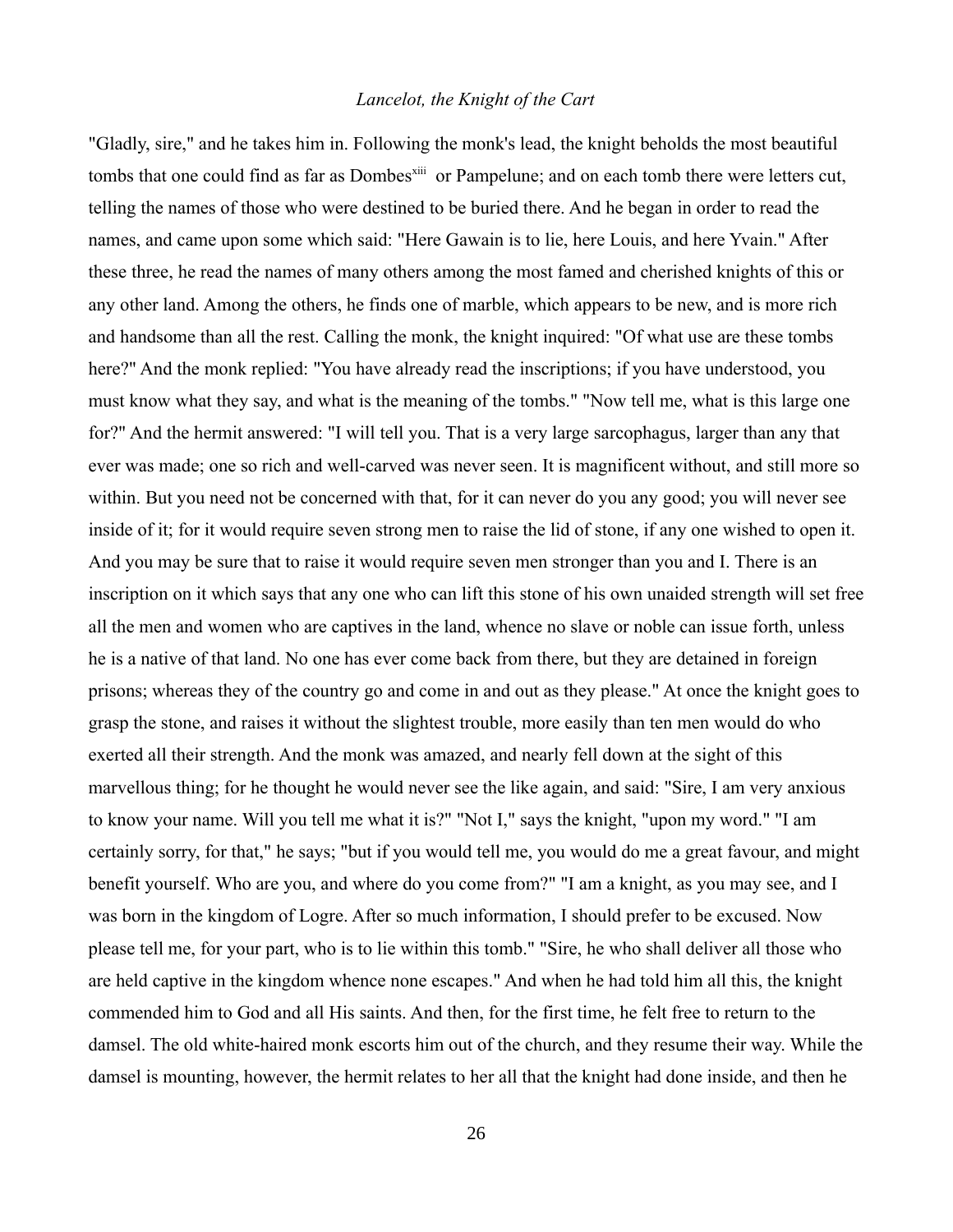begged her to tell him. if she knew, what his name was; but she assured him that she did not know, but that there was one sure thing she could say, namely, that there was not such a knight alive where the four winds of heaven blow.

(Vv. 1967-2022.) Then the damsel takes leave of him, and rides swiftly after the knight. Then those who were following them come up and see the hermit standing alone before the church. The old knight in his shirt sleeves said: "Sire, tell us, have you seen a knight with a damsel in his company?" And he replies: "I shall not be loath to tell you all I know, for they have just passed on from here. The knight was inside yonder, and did a very marvellous thing in raising the stone from the huge marble tomb, quite unaided and without the least effort. He is bent upon the rescue of the Queen, and doubtless he will rescue her, as well as all the other people. You know well that this must be so, for you have often read the inscription upon the stone. No knight was ever born of man and woman, and no knight ever sat in a saddle, who was the equal of this man." Then the father turns to his son, and says: "Son, what dost thou think about him now? Is he not a man to be respected who has performed such a feat? Now thou knowest who was wrong, and whether it was thou or I. I would not have thee fight with him for all the town of Amiens; and yet thou didst struggle hard, before any one could dissuade thee from thy purpose. Now we may as well go back, for we should be very foolish to follow him any farther." And he replies: "I agree to that. It would be useless to follow him. Since it is your pleasure, let us return." They were very wise to retrace their steps. And all the time the damsel rides close beside the knight, wishing to compel him to give heed to her. She is anxious to learn his name, and she begs and beseeches him again and again to tell her, until in his annoyance he answers her: "Have I not already told you that I belong in King Arthur's realm? I swear by God and His goodness that you shall not learn my name." Then she bids him give her leave to go, and she will turn back, which request he gladly grants.

(Vv. 2023-2198.) Thereupon the damsel departs, and he rides on alone until it grew very late. After vespers, about compline, as he pursued his way, he saw a knight returning from the wood where he had been hunting. With helmet unlaced, he rode along upon his big grey hunter, to which he had tied the game which God had permitted him to take. This gentleman came quickly to meet the knight, offering him hospitality. "Sire," he says, "night will soon be here. It is time for you to be reasonable and seek a place to spend the night. I have a house of mine near at hand, whither I shall take you. No one ever lodged you better than I shall do, to the extent of my resources: I shall be very glad, if you consent."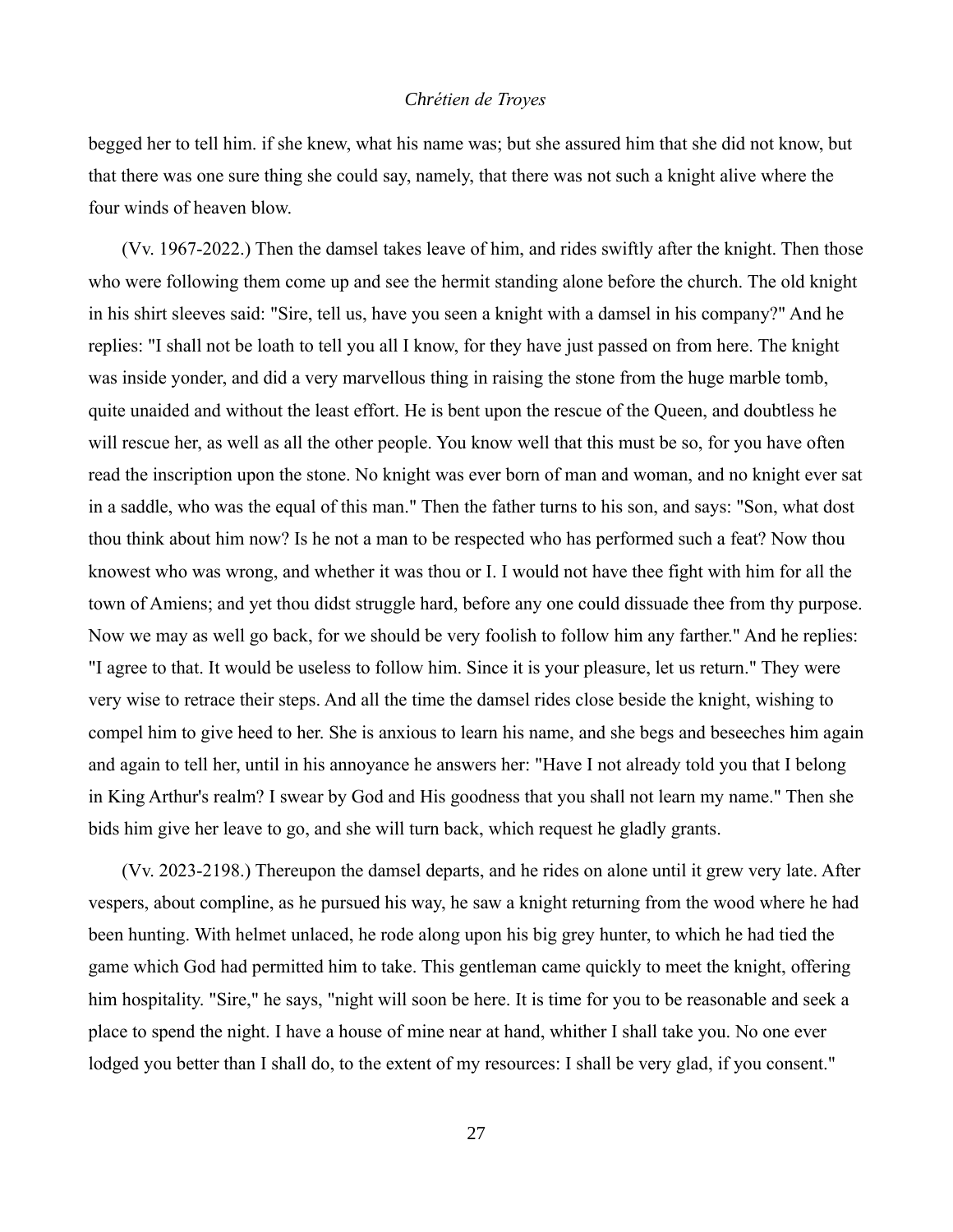"For my part, I gladly accept," he says. The gentleman at once sends his son ahead, to prepare the house and start the preparations for supper. The lad willingly executes his command forthwith, and goes off at a rapid pace, while the others, who are in no haste, follow the road leisurely until they arrive at the house. The gentleman's wife was a very accomplished lady; and he had five sons, whom he dearly loved, three of them mere lads, and two already knights; and he had two fair and charming daughters, who were still unmarried. They were not natives of the land, but were there in durance, having been long kept there as prisoners away from their native land of Logres. When the gentleman led the knight into his yard, the lady with her sons and daughters jumped up and ran to meet them, vying in their efforts to do him honour, as they greeted him and helped him to dismount. Neither the sisters nor the five brothers paid much attention to their father, for they knew well enough that he would have it so. They honoured the knight and welcomed him; and when they had relieved him of his armour, one of his host's two daughters threw her own mantle about him, taking it from her own shoulders and throwing it about his neck. I do not need to tell how well he was served at supper; but when the meal was finished, they felt no further hesitation in speaking of various matters. First, the host began to ask him who he was, and from what land, but he did not inquire about his name. The knight promptly answered him: "I am from the kingdom of Logres, and have never been in this land before." And when the gentleman heard that, he was greatly amazed, as were his wife and children too, and each one of them was sore distressed. Then they began to say to him: "Woe that you have come here, fair sire, for only trouble will come of it! For, like us, you will be reduced to servitude and exile." "Where do you come from, then?" he asked. "Sire, we belong in your country. Many men from your country are held in servitude in this land. Cursed be the custom, together with those who keep it up! No stranger comes here who is not compelled to stay here in the land where he is detained. For whoever wishes may come in, but once in, he has to stay. About your own fate, you may be at rest, you will doubtless never escape from here." He replies: "Indeed, I shall do so, if possible." To this the gentleman replies: "How? Do you think you can escape?" "Yes, indeed, if it be God's will; and I shall do all within my power." "In that case, doubtless all the rest would be set free; for, as soon as one succeeds in fairly escaping from this durance, then all the rest may go forth unchallenged." Then the gentleman recalled that he had been told and informed that a knight of great excellence was making his way into the country to seek for the Queen, who was held by the king's son, Meleagant; and he said to himself: "Upon my word, I believe it is he, and I'll tell him so." So he said to him: "Sire, do not conceal from me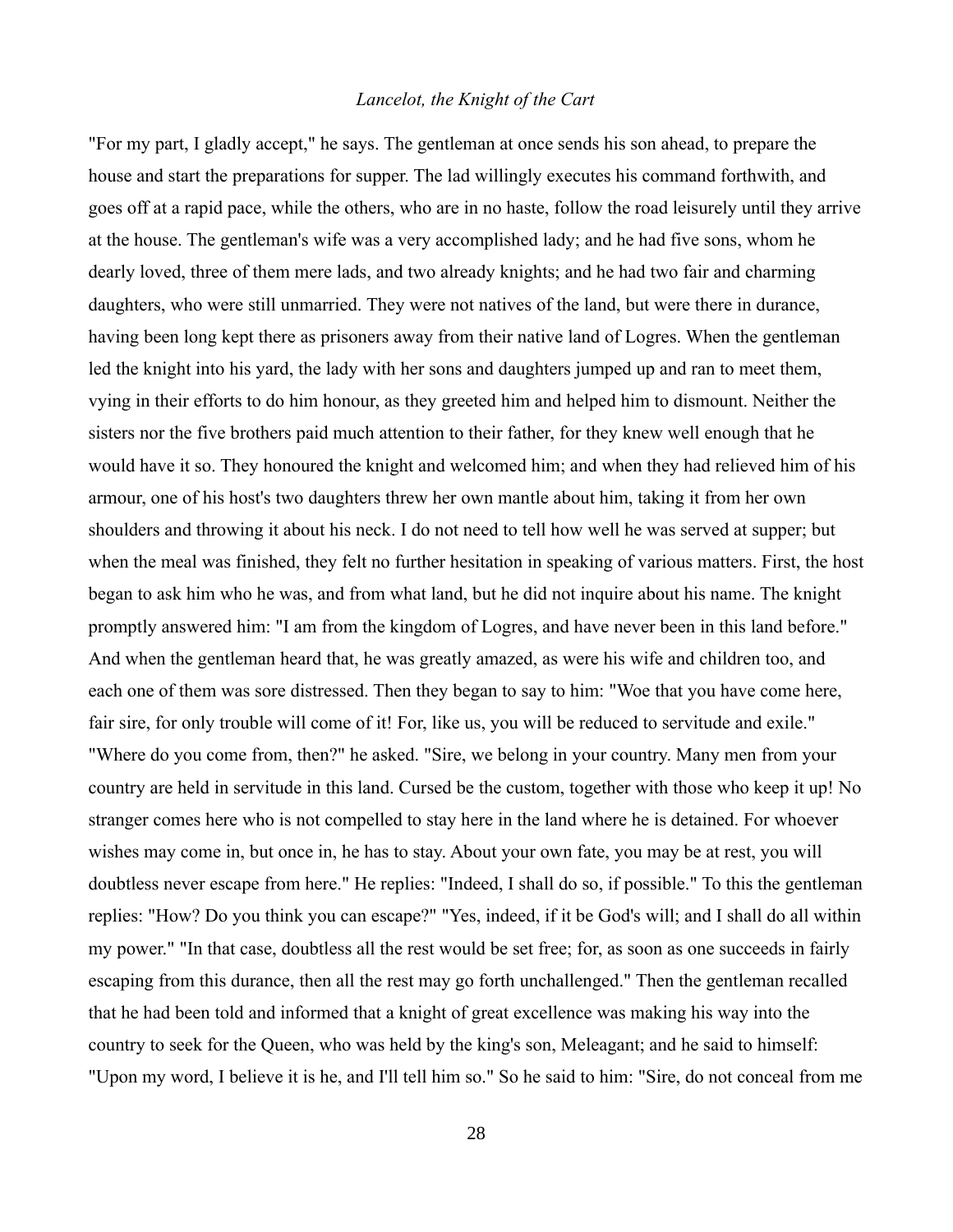your business, if I promise to give you the best advice I know. I too shall profit by any success you may attain. Reveal to me the truth about your errand, that it may be to your advantage as well as mine. I am persuaded that you have come in search of the Queen into this land and among these heathen people, who are worse than the Saracens." And the knight replies: "For no other purpose have I come. I know not where my lady is confined, but I am striving hard to rescue her, and am in dire need of advice. Give me any counsel you can." And he says: "Sire, you have undertaken a very grievous task. The road you are travelling will lead you straight to the sword- bridge.<sup>xiv</sup> You surely need advice. If you would heed my counsel, you would proceed to the sword-bridge by a surer way, and I would have you escorted thither." Then he, whose mind is fixed upon the most direct way, asks him: "Is the road of which you speak as direct as the other way?" "No, it is not," he says; "it is longer, but more sure." Then he says: "I have no use for it; tell me about this road I am following!" "I am ready to do so," he replies; "but I am sure you will not fare well if you take any other than the road I recommend. To-morrow you will reach a place where you will have trouble: it is called `the stony passage'. Shall I tell you how bad a place it is to pass? Only one horse can go through at a time; even two men could not pass abreast, and the passage is well guarded and defended. You will meet with resistance as soon as you arrive. You will sustain many a blow of sword and lance, and will have to return full measure before you succeed in passing through." And when he had completed the account, one of the gentleman's sons, who was a knight, stepped forward, saying: "Sire, if you do not object, I will go with this gentleman." Then one of the lads jumps up, and says: "I too will go." And the father gladly gives them both consent. Now the knight will not have to go alone, and he expresses his gratitude, being much pleased with the company.

(Vv. 2199-2266.) Then the conversation ceases, and they take the knight to bed, where he was glad to fall asleep. As soon as daylight was visible he got up, and those who were to accompany him got up too. The two knights donned their armour and took their leave, while the young fellow started on ahead. Together they pursued their way until they came at the hour of prime to "the stony passage." In the middle of it they found a wooden tower, where there was always a man on guard. Before they drew near, he who was on the tower saw them and cried twice aloud: "Woe to this man who comes!" And then behold! A knight issued from the tower, mounted and armed with fresh armour, and escorted on either side by servants carrying sharp axes. Then, when the other draws near the passage, he who defends it begins to heap him with abuse about the cart, saying: "Vassal, thou art bold and foolish, indeed, to have entered this country. No man ought ever to come here who had ridden upon a cart, and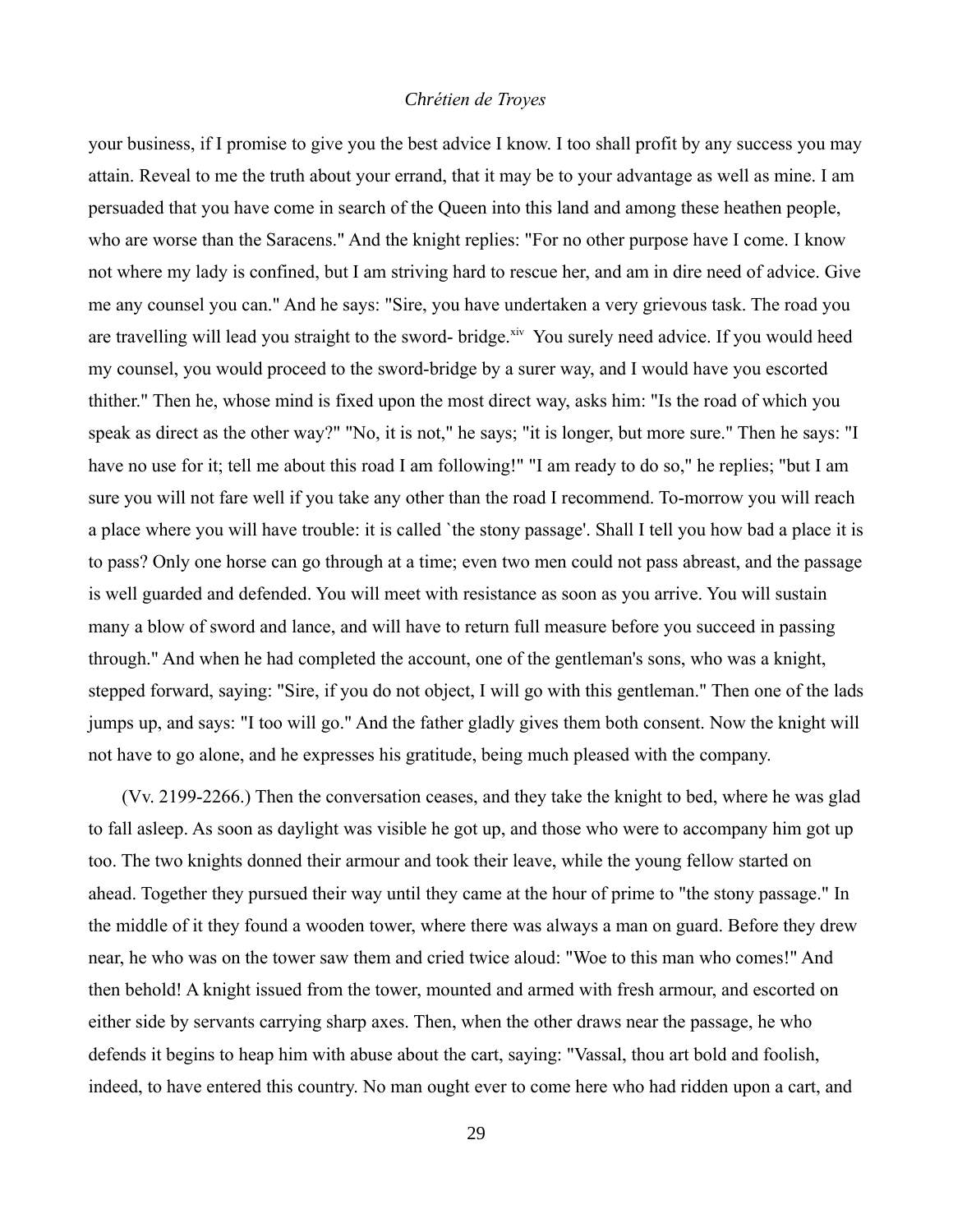may God withhold from him His blessing!" Then they spur toward each other at the top of their horses' speed. And he who was to guard the passage- way at once breaks his lance and lets the two pieces fall; the other strikes him in the neck, reaching him beneath the shield, and throws him over prostrate upon the stones. Then the servants come forward with the axes, but they intentionally fail to strike him, having no desire to harm or damage him; so he does not deign to draw his sword, and quickly passes on with his companions. One of them remarks to the other: "No one has ever seen so good a knight, nor has he any equal. Is not this a marvellous thing, that he has forced a passage here?" And the knight says to his brother: "Fair brother, for God's sake, make haste to go and tell our father of this adventure." But the lad asserts and swears that he will not go with the message, and will never leave the knight until he has dubbed and knighted him; let his brother go with the message, if he is so much concerned.

(Vv. 2267-2450.) Then they go on together until about three o'clock, when they come upon a man, who asks them who they are. And they answer: "We are knights, busy about our own affairs." Then the man says to the knight: "Sire, I should be glad to offer hospitality to you and your companions here." This invitation he delivers to him whom he takes to be the lord and master of the others. And this one replies to him: "I could not seek shelter for the night at such an hour as this; for it is not well to tarry and seek one's ease when one has undertaken some great task. And I have such business on hand that I shall not stop for the night for some time yet." Then the man continues: "My house is not near here, but is some distance ahead. It will be late when you reach there, so you may proceed, assured that you will find a place to lodge just when it suits you." "In that case," he says, "I will go thither." Thereupon the man starts ahead as guide, and the knight follows along the path. And when they had proceeded some distance, they met a squire who was coming along at a gallop, mounted upon a nag that was as fat and round as an apple. And the squire calls our to the man: "Sire, sire, make haste! For the people of Logres have attacked in force the inhabitants of this land, and war and strife have already broken out; and they say that this country has been invaded by a knight who has been in many battles, and that wherever he wishes to go, no one, however reluctantly, is able to deny him passage. And they further say that he will deliver those who are in this country, and will subdue our people. Now take my advice and make haste!" Then the man starts at a gallop, and the others are greatly delighted at the words they have heard, for they are eager to help their side. And the vavasor's son says: "Hear what this squire says! Come and let us aid our people who are fighting their enemies!" Meanwhile the man rides off, without waiting for them, and makes his way rapidly toward a fortress which stood upon a fortified hill; thither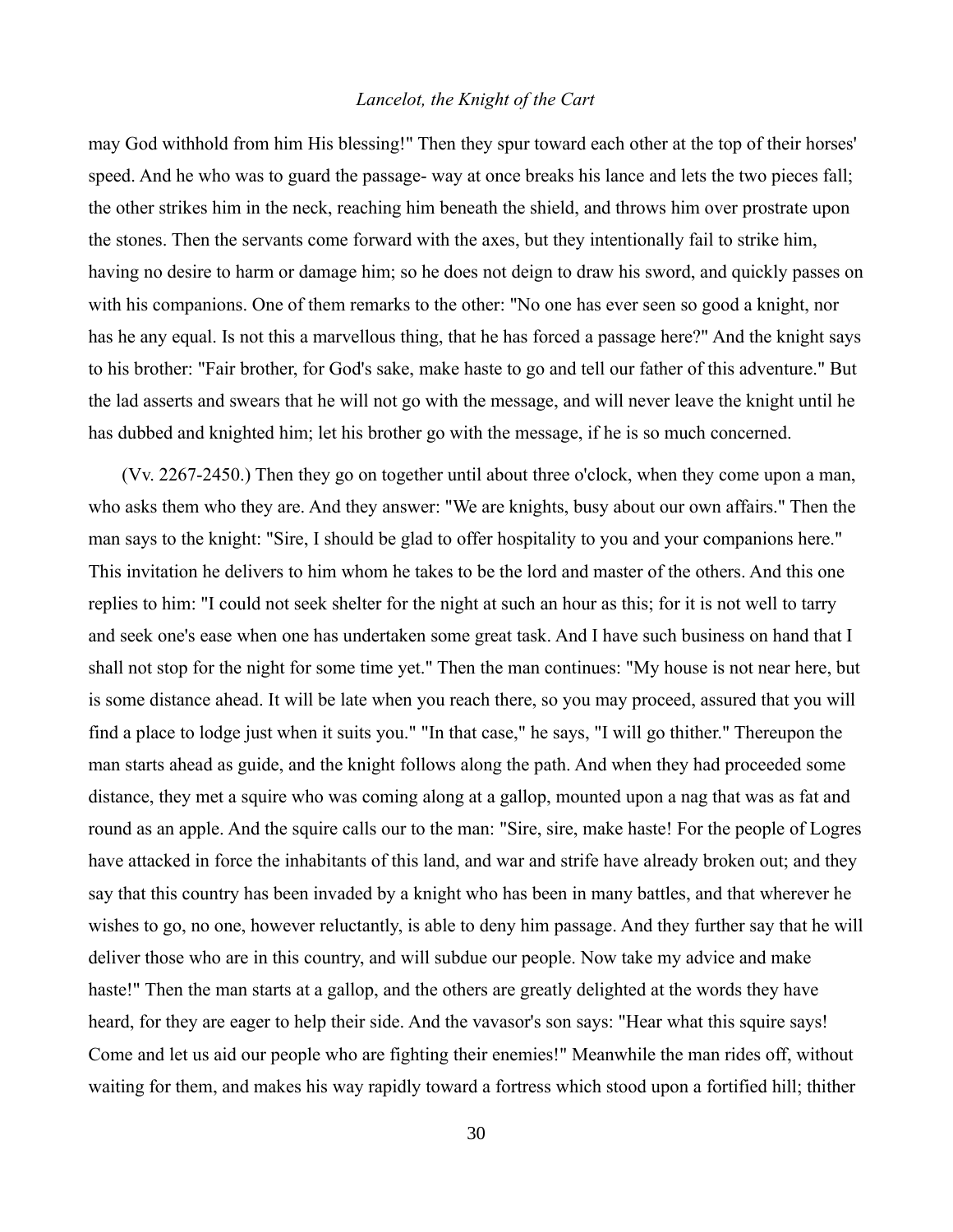he hastens, till he comes to the gate, while the others spur after him. The castle was surrounded by a high wall and moat. As soon as they had got inside, a gate was lowered upon their heels, so that they could not get out again. Then they say: "Come on, come on! Let us not stop here!" and they rapidly pursue the man until they reach another gate which was not closed against them. But as soon as the man had passed through, a portcullis dropped behind him. Then the others were much dismayed to see themselves shut in, and they think they must be bewitched. But he, of whom I have more to tell, wore upon his finger a ring, whose stone was of such virtue that any one who gazed at it was freed from the power of enchantment.<sup>xv</sup> Holding the ring before his eyes, he gazed at it, and said: "Lady, lady, so help me God, now I have great need of your succour!"<sup>xvi</sup> This lady was a fairy, who had given it to him, and who had cared for him in his infancy. And he had great confidence that, wherever he might be, she would aid and succour him. But after appealing to her and gazing upon the ring, he realises that there is no enchantment here, but that they are actually shut in and confined. Then they come to the barred door of a low and narrow postern gate. Drawing their swords, they all strike it with such violence that they cut the bar. As soon as they were outside the tower, they see that a fierce strife was already begun down in the meadows, and that there are at least a thousand knights engaged, beside the low-bred infantry. While they were descending to the plain, the wise and moderate son of the vavasor remarked: "Sire, before we arrive upon the field, it would be wise for us, it seems to me, to find out and learn on which side our people are. I do not know where they are placed, but I will go and find out, if you wish it so." "I wish you would do so," he replies, "go quickly, and do not fail to come back again at once." He goes and returns at once, saying: "It has turned out well for us, for I have plainly seen that these are our troops on this side of the field." Then the knight at once rode into the fight and jousted with a knight who was approaching him, striking him in the eye with such violence that he knocked him lifeless to the ground. Then the lad dismounts, and taking the dead knight's horse and arms, he arms himself with skill and cleverness. When he was armed, he straightway mounts, taking the shield and the lance, which was heavy, stiff, and decorated, and about his waist he girt a sharp, bright, and flashing sword. Then he followed his brother and lord into the fight. The latter demeaned himself bravely in the melee for some time, breaking, splitting, and crushing shields, helmets and hauberks. No wood or steel protected the man whom he struck; he either wounded him or knocked him lifeless from the horse. Unassisted, he did so well that he discomfited all whom he met, while his companions did their part as well. The people of Logres, not knowing him, are amazed at what they see, and ask the vavasor's sons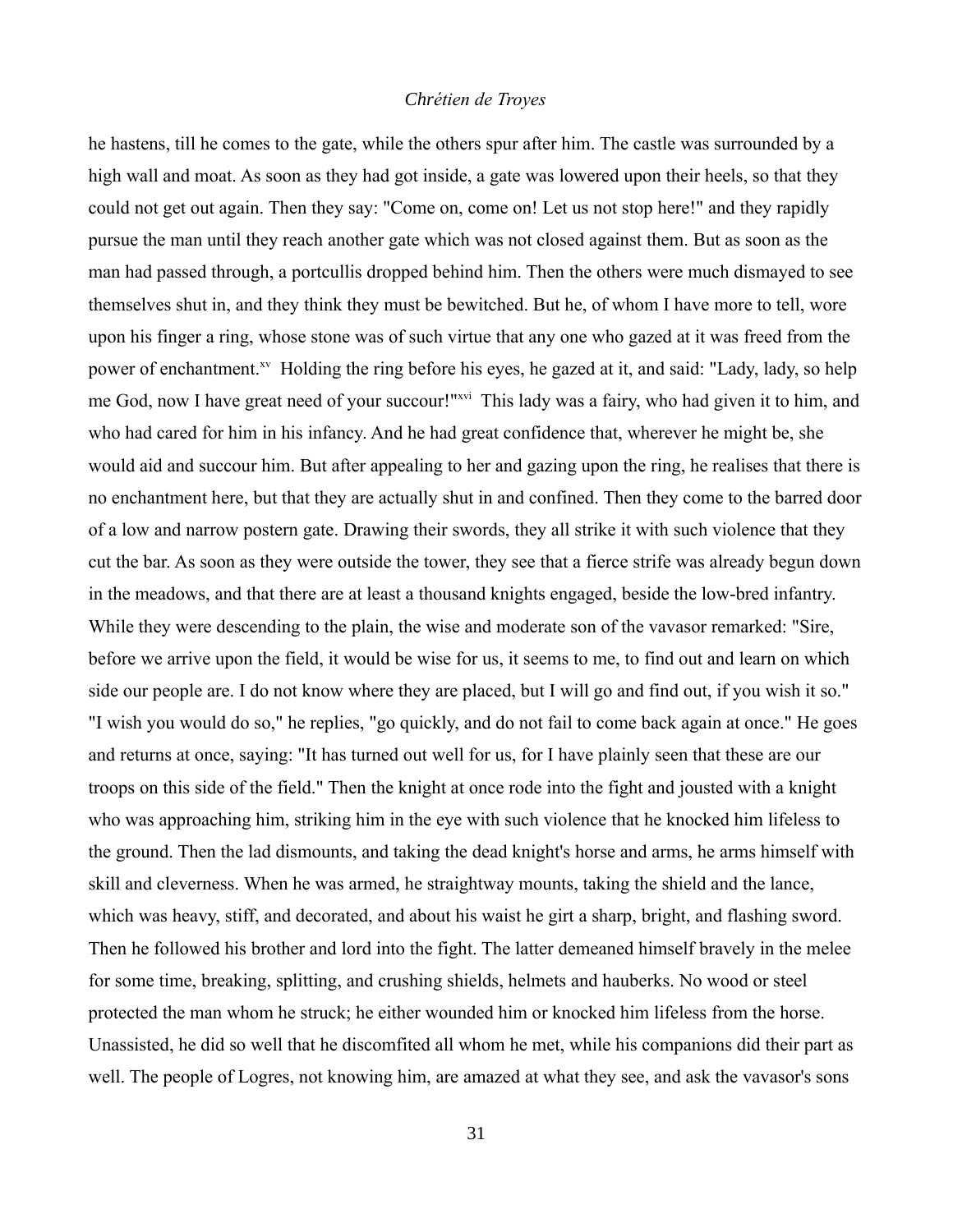about the stranger knight. This reply is made to them: "Gentlemen, this is he who is to deliver us all from durance and misery, in which we have so long been confined, and we ought to do him great honour when, to set us free, he has passed through so many perils and is ready to face many more. He has done much, and will do yet more." Every one is overjoyed at hearing this welcome news. The news travelled fast, and was noised about, until it was known by all. Their strength and courage rise, so that they slay many of those still alive, and apparently because of the example of a single knight they work greater havoc than because of all the rest combined. And if it had not been so near evening, all would have gone away defeated; but night came on so dark that they had to separate.

(Vv. 2451-2614.) When the battle was over, all the captives pressed about the knight, grasping his rein on either side, and thus addressing him: "Welcome, fair sire," and each one adds: "Sire, for the name of God, do not fail to lodge with me!" What one says they all repeat, for young and old alike insist that he must lodge with them, saying: "You will be more comfortably lodged with me than with any one else." Thus each one addresses him to his face, and in the desire to capture him, each one drags him from the rest, until they almost come to blows. Then he tells them that they are very foolish and silly to struggle so. "Cease this wrangling among yourselves, for it does no good to me or you. Instead of quarrelling among ourselves, we ought rather to lend one another aid. You must not dispute about the privilege of lodging me, but rather consider how to lodge me in such a place that it may be to your general advantage, and that I may be advanced upon my way." Then each one exclaims at once: "That is my house, or, No, it is mine," until the knight replies: "Follow my advice and say nothing more; the wisest of you is foolish to contend this way. You ought to be concerned to further my affairs, and instead you are seeking to turn me aside. If you had each individually done me all the honour and service it is possible to do, and I had accepted your kindness, by all the saints of Rome I swear that I could not be more obliged to you than I am now for your good-will. So may God give me joy and health, your good intentions please me as much as if each one of you had already shown me great honour and kindness: so let the will stand for the deed!" Thus he persuades and appeases them all. Then they take him quickly along the road to a knight's residence, where they seek to serve him: all rejoice to honour and serve him throughout the evening until bedtime, for they hold him very dear. Next morning, when the time came to separate, each one offers and presents himself, with the desire to accompany him; but it is not his will or pleasure that any one shall go with him except the two whom he had brought with him. Accompanied by them alone, he resumed his journey. That day they rode from morn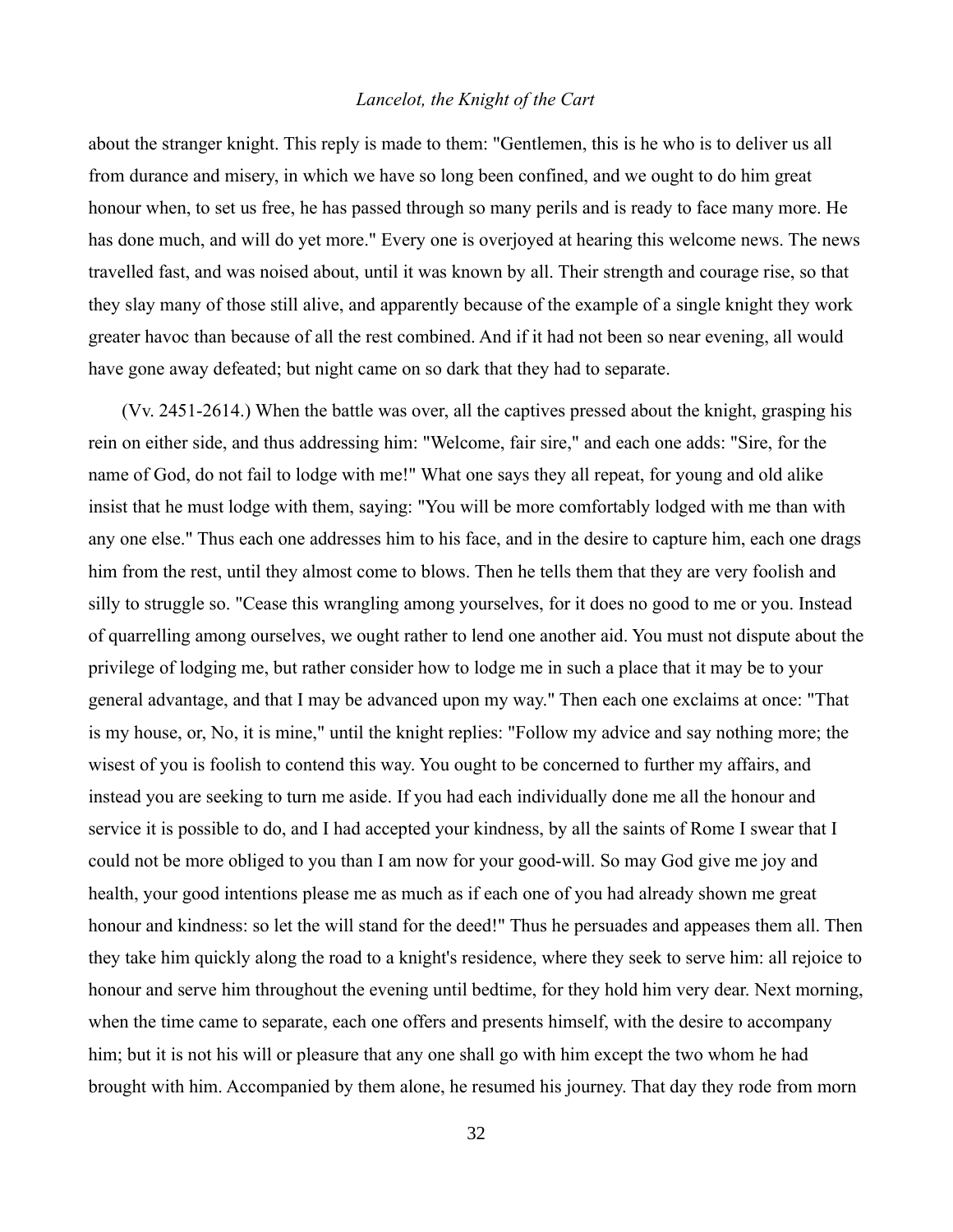till evening without encountering any adventure. When it was now very late, and while they were riding rapidly out of a forest, they saw a house belonging to a knight, and seated at the door they saw his wife, who had the bearing of a gentle lady. As soon as she espied them coming, she rose to her feet to meet them, and greeted them joyfully with a smile: "Welcome! I wish you to accept my house; this is your lodging; pray dismount" "Lady, since it is your will, we thank you, and will dismount; we accept your hospitality for the night." When they had dismounted, the lady had the horses taken by members of her well- ordered household. She calls her sons and daughters who come at once: the youths were courteous, handsome, and well-behaved, and the daughters were fair. She bids the lads remove the saddles and curry the horses well; no one refused to do this, but each carried out her instructions willingly. When she ordered the knights to be disarmed, her daughters step forward to perform this service. They remove their armour, and hand them three short mantles to put on. Then at once they take them into the house which was very handsome. The master was not at home, being out in the woods with two of his sons. But he presently returned, and his household, which was well-ordered, ran to meet him outside the door. Quickly they untie and unpack the game he brings, and tell him the news: "Sire, sire, you do not know that you have three knights for guests." "God be praised for that," he says. Then the knight and his two sons extend a glad welcome to their guests. The rest of the household were not backward, for even the least among them prepared to perform his special task. While some run to prepare the meal, others light the candles in profusion; still others get a towel and basins, and offer water for the hands: they are not niggardly in all this. When all had washed, they take their seats. Nothing that was done there seemed to be any trouble or burdensome. But at the first course there came a surprise in the form of a knight outside the door. As he sat on his charger, all armed from head to feet, he looked prouder than a bull, and a bull is a yew proud beast. One leg was fixed in the stirrup, but the other he had thrown over the mane of his horse's neck, to give himself a careless and jaunty air. Behold him advancing thus, though no one noticed him until he came forward with the words: "I wish to know which is the man who is so foolish and proud a numskull that he has come to this country and intends to cross the sword- bridge. All his pains will come to naught, and his expedition is in vain." Then he, who felt no fear at all, thus replies with confidence: "I am he who intends to cross the bridge." "Thou? Thou? How didst thou dare to think of such a thing? Before undertaking such a course, thou oughtest to have thought of the end that is in store for thee, and thou oughtest to have in mind the memory of the cart on which thou didst ride. I know not whether thou feelest shame for the ride thou hadst on it, but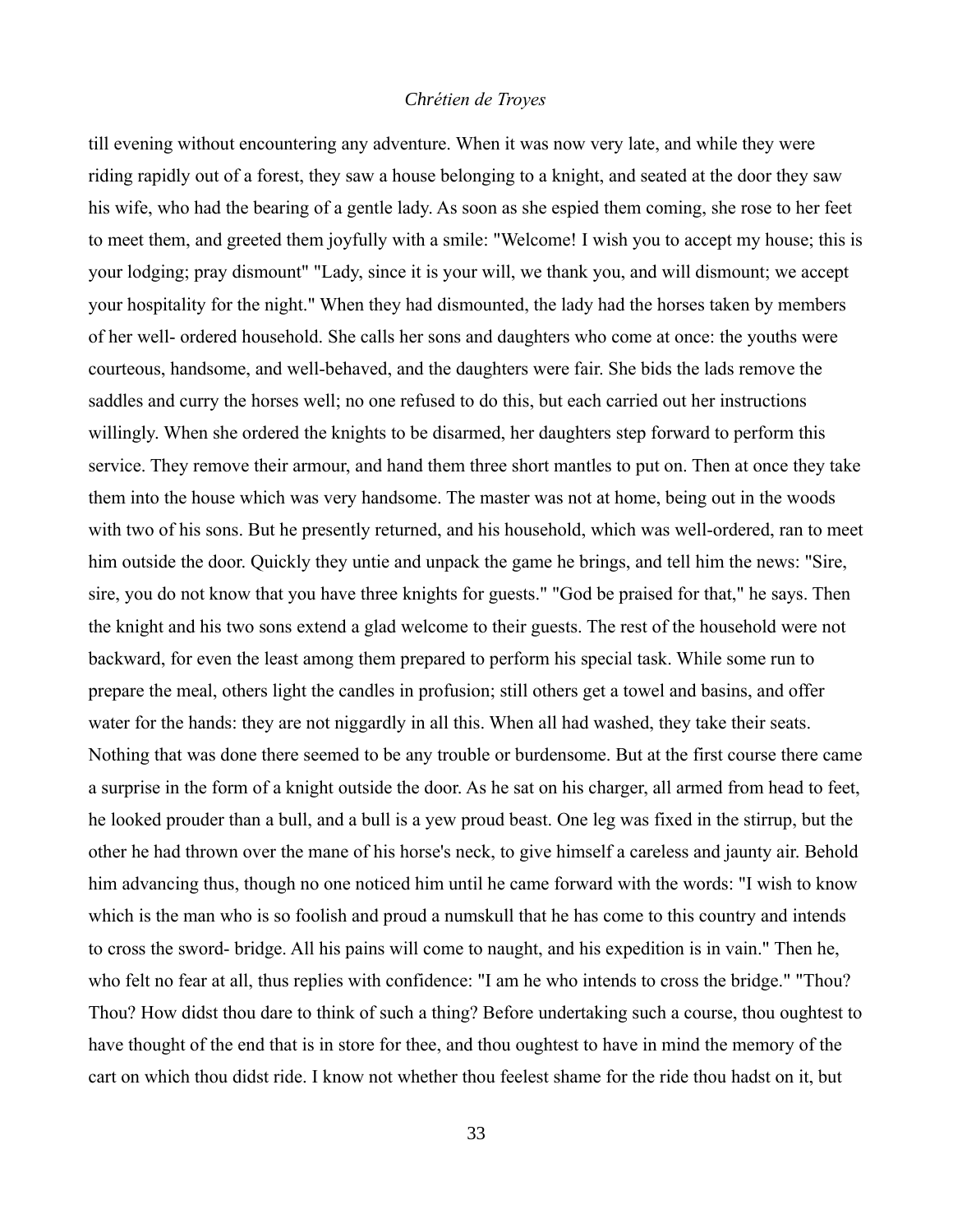no sensible man would have embarked on such an enterprise as this if he had felt the reproach of his action."

(Vv. 2615-2690.) Not a word does he deign to reply to what he hears the other say; but the master of the house and all the others express their surprise openly: "Ah, God, what a misfortune this is," each one of them says to himself; "cursed be the hour when first a cart was conceived or made! For it is a very vile and hateful thing. Ah, God, of what was he accused? Why was he carried in a cart? For what sin, or for what crime? He will always suffer the reproach. If he were only clear of this disgrace, no knight could be found in all the world, however his valour might be proved, who would equal the merit of this knight. If all good knights could be compared, and if the truth were to be known, you could find none so handsome or so expert." Thus they expressed their sentiments. Then he began his speech of impudence: "Listen, thou knight, who art bound for the sword- bridge! If thou wishest, thou shalt cross the water very easily and comfortably. I will quickly have thee ferried over in a skiff. But once on the other side, I will make thee pay me toll, and I will take thy head, if I please to do so, or if not, thou shalt be held at my discretion." And he replies that he is not seeking trouble, and that he will never risk his head in such an adventure for any consideration. To which the other answers at once: "Since thou wilt not do this, whosesoever the shame and loss may be, thou must come outside with me and there engage me hand to hand." Then, to beguile him. the other says: "If I could refuse, I would very gladly excuse myself; but in truth I would rather fight than be compelled to do what is wrong." Before he arose from the table where they were sitting, he told the youths who were serving him, to saddle his horse at once, and fetch his arms and give them to him. This order they promptly execute: some devote themselves to arming him, while others go to fetch his horse. As he slowly rode along completely armed, holding his shield tight by the straps, you must know that he was evidently to be included in the list of the brave and fair. His horse became him so well that it is evident he must be his own, and as for the shield he held by the straps and the helmet laced upon his head, which fitted him so well, you would never for a moment have thought that he had borrowed it or received it as a loan; rather, you would be so pleased with him that you would maintain that he had been thus born and raised: for all this I should like you to take my word.

(Vv. 2691-2792.) Outside the gate, where the battle was to be fought, there was a stretch of level ground well adapted for the encounter. When they catch sight of each other, they spur hotly to the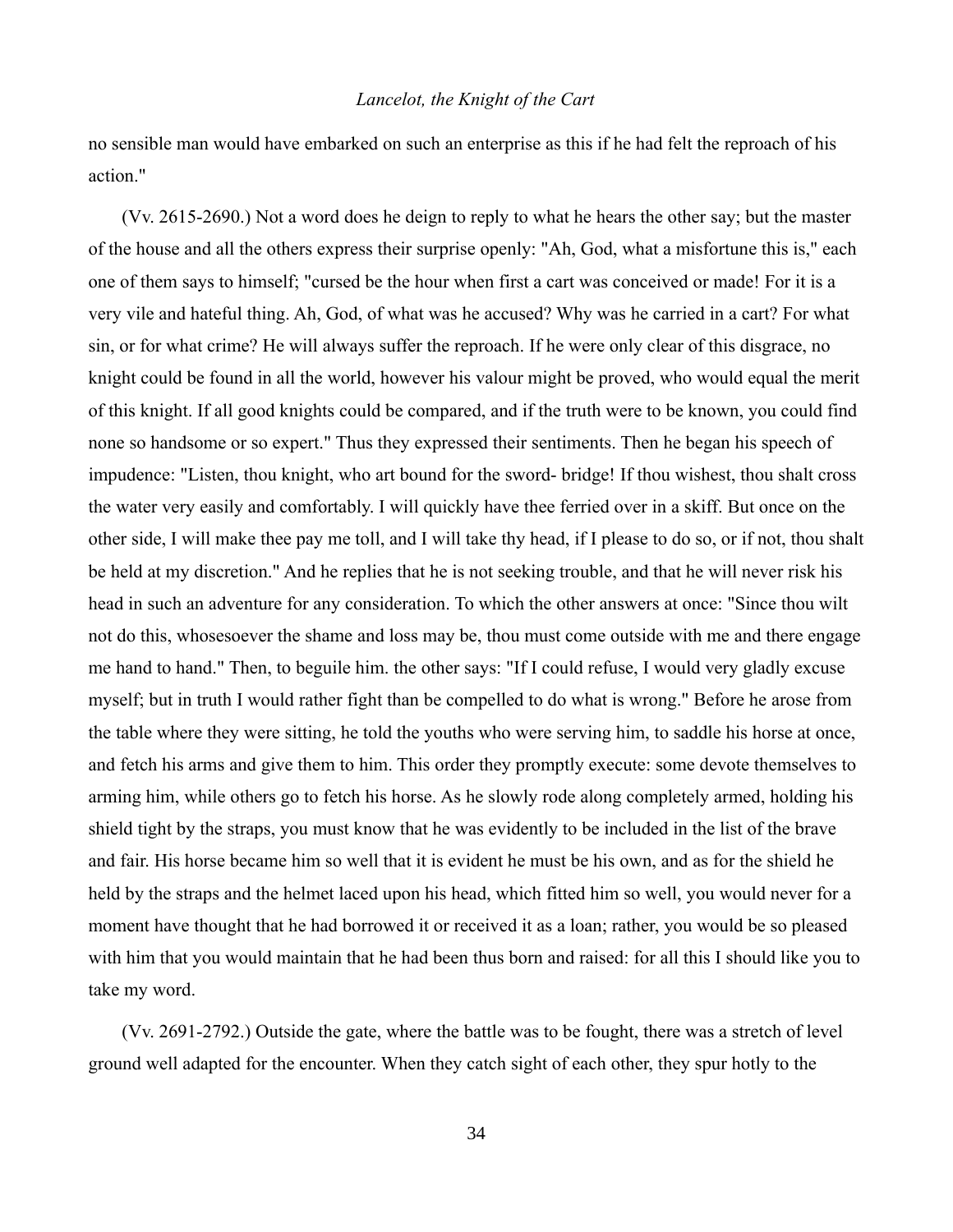attack and come together with such a shock, dealing such blows with their lances, that they first bend, then buckle up, and finally fly into splinters. With their swords they then hew away at their shields, helmets, and hauberks. The wood is cut and the steel gives way, so that they wound each other in several places. They pay each other such angry blows that it seems as if they had made a bargain. The swords often descend upon the horses' croups, where they drink and feast upon their blood; their riders strike them upon the flanks until at last they kill them both. And when both have fallen to earth, they attack each other afoot; and if they had cherished a mortal hatred, they could not have assailed each other more fiercely with their swords. They deal their blows with greater frequency than the man who stakes his money at dice and never fails to double the stakes every time he loses; yet, this game of theirs was very different; for there were no losses here, but only fierce blows and cruel strife. All the people came out from the house: the master, his lady, his sons and daughters; no man or woman, friend or stranger, stayed behind, but all stood in line to see the fight in progress in the broad, level field. The Knight of the Cart blames and reproaches himself for faintheartedness when he sees his host watching him and notices all the others looking on. His heart is stirred with anger, for it seems to him that he ought long since to have beaten his adversary. Then he strikes him, rushing in like a storm and bringing his sword down close by his head; he pushes and presses him so hard that he drives him from his ground and reduces him to such a state of exhaustion that he has little strength to defend himself. Then the knight recalls how the other had basely reproached him about the cart; so he assails him and drubs him so soundly that not a string or strap remains unbroken about the neck-band of his hauberk, and he knocks the helmet and ventail from his head. His wounds and distress are so great that he has to cry for mercy. Just as the lark cannot withstand or protect itself against the hawk which outflies it and attacks it from above, so he in his helplessness and shame, must invoke him and sue for mercy. And when he hears him beg for mercy, he ceases his attack and says: "Dost thou wish for mercy?" He replies: "You have asked a very clever question; any fool could ask that. I never wished for anything so much as I now wish for mercy." Then he says to him: "Thou must mount, then, upon a cart. Nothing thou couldst say would have any influence with me, unless thou mountest the cart, to atone for the vile reproaches thou didst address to me with thy silly mouth." And the knight thus answers him: "May it never please God that I mount a cart!" "No?" he asks; "then you shall die." "Sire, you can easily put me to death; but I beg and beseech you for God's sake to show me mercy and not compel me to mount a cart. I will agree to anything, however grievous, excepting that. I would rather die a hundred times than undergo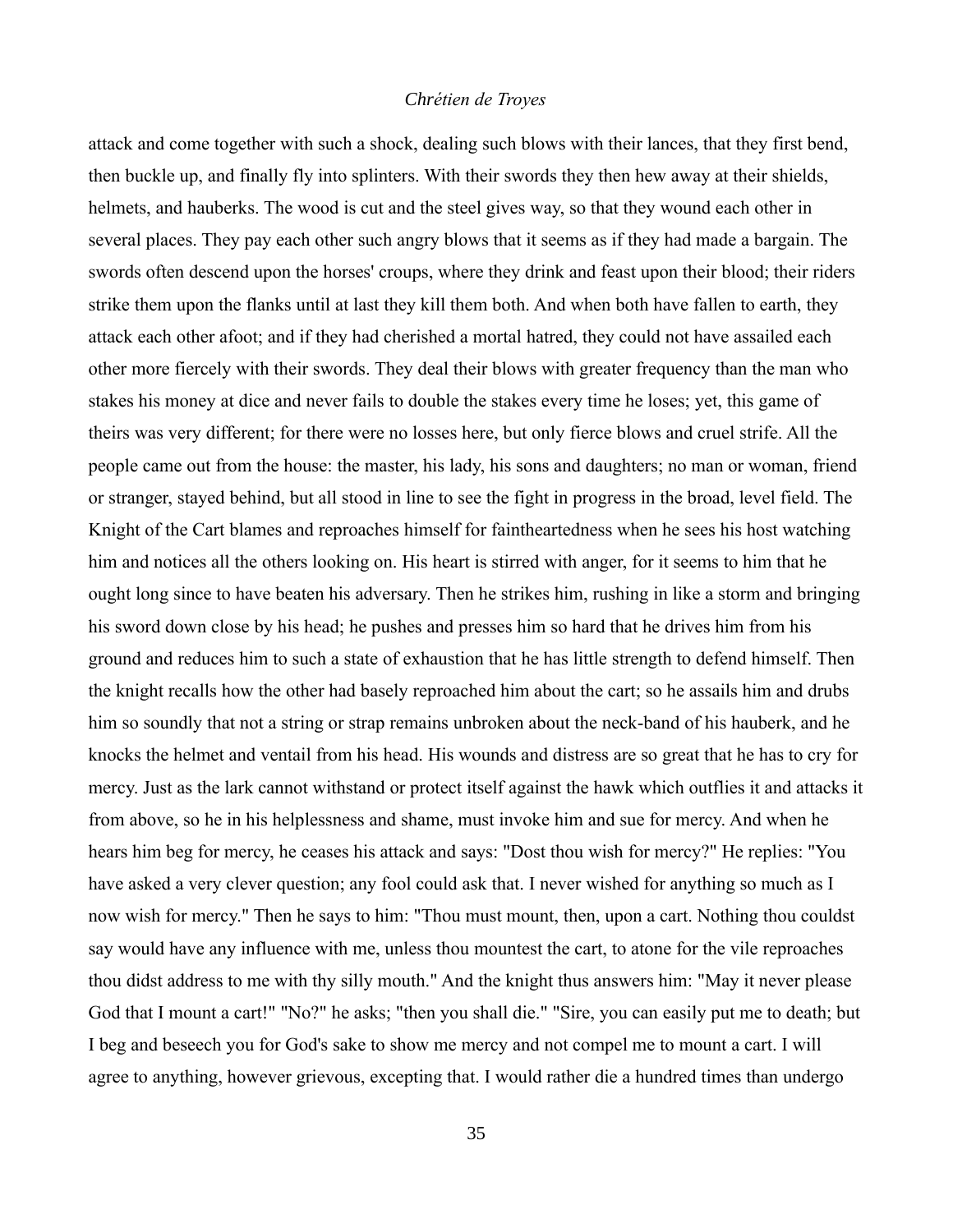such a disgrace. In your goodness and mercy you can tell me nothing so distasteful that I will not do it."

(Vv. 2793-2978.) While he is thus beseeching him, behold across the field a maiden riding on a tawny mule, her head uncovered and her dress disarranged. In her hand she held a whip with which she belaboured the mule; and in truth no horse could have galloped so fast as was the pace of the mule. The damsel called out to the Knight of the Cart: "May God bless thy heart, Sir Knight, with whatever delights thee most!" And he, who heard her gladly, says: "May God bless you, damsel, and give you joy and health!" Then she tells him of her desire. "Knight," she says, "in urgent need I have come from afar to thee to ask a favour, for which thou wilt deserve the best guerdon I can make to thee; and I believe that thou wilt yet have need of my assistance." And he replies: "Tell me what it is you wish; and if I have it, you shall have it at once, provided it be not something extravagant." Then she says: "It is the head of the knight whom thou hast just defeated; in truth, thou hast never dealt with such a wicked and faithless man. Thou wilt be committing no sin or wrong, but rather doing a deed of charity, for he is the basest creature that ever was or ever shall be." And when he who had been vanquished hears that she wishes him to be killed, he says to him: "Don't believe her, for she hates me; but by that God who was at once Father and Son, and who chose for His mother her who was His daughter and handmaiden, I beg you to have mercy upon me!" "Ah, knight!" the maid exclaims, "pay no attention to what this traitor says! May God give thee all the joy and honour to which thou dost aspire, and may He give thee good success in thy undertaking." Then the knight is in a predicament, as he thinks and ponders over the question: whether to present to her the head she asks him to cut off, or whether he shall allow himself to be touched by pity for him.<sup>xvii</sup> He wishes to respect the wishes of both her and him. Generosity and pity each command him to do their will; for he was both generous and tender- hearted. But if she carries off the head, then will pity be defeated and put to death; whereas, if she does not carry off the head, generosity will be discomfited. Thus, pity and generosity hold him so confined and so distressed that he is tormented and spurred on by each of them in turn. The damsel asks him to give her the head, and on the other hand the knight makes his request, appealing to his pity and kindness. And, since he has implored him, shall he not receive mercy? Yes, for it never happened that, when he had put down an enemy and compelled him to sue for mercy, he would refuse such an one his mercy or longer bear him any grudge. Since this is his custom, he will not refuse his mercy to him who now begs and sues for it. And shall she have the head she covets? Yes, if it be possible. "Knight," he says, "it is necessary for thee to fight me again, and if thou dost care to defend thy head again, I will show thee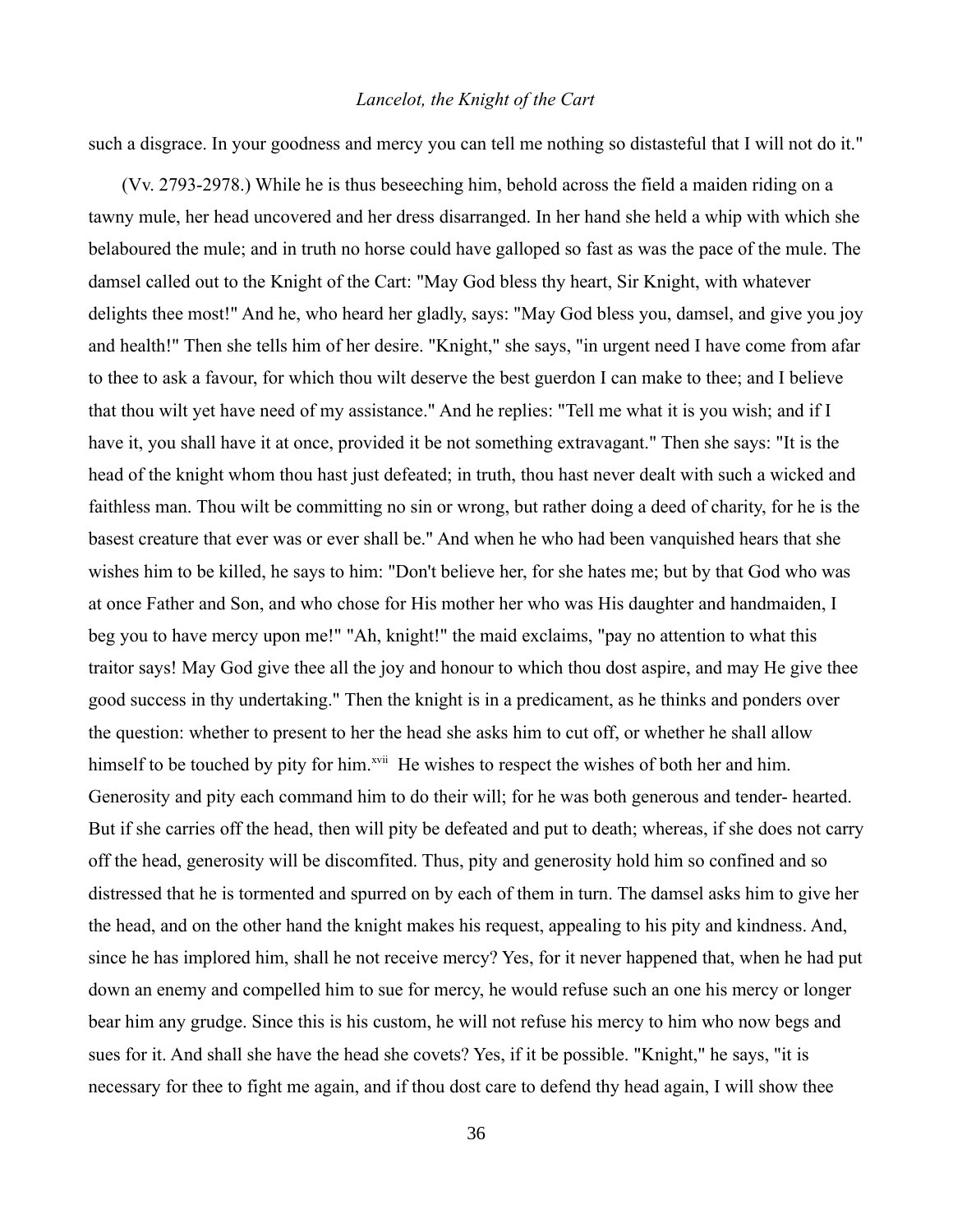such mercy as to allow thee to resume the helmet; and I will give thee time to arm thy body and thy head as well as possible. But, if I conquer thee again, know that thou shalt surely die." And he replies: "I desire nothing better than that, and ask for no further favour." "And I will give thee this advantage," he adds: "I will fight thee as I stand, without changing my present position." Then the other knight makes ready, and they begin the fight again eagerly. But this time the knight triumphed more quickly than he had done at first. And the damsel at once cries out: "Do not spare him, knight, for anything he may say to thee. Surely he would not have spared thee, had he once defeated thee. If thou heedest what he says, be sure that he will again beguile thee. Fair knight, cut off the head of the most faithless man in the empire and kingdom, and give it to me! Thou shouldst present it to me, in view of the guerdon I intend for thee. For another day may well come when, if he can, he will beguile thee again with his words." He, thinking his end is near, cries aloud to him for mercy; but his cry is of no avail, nor anything that he can say. The other drags him by the helmet, tearing all the fastening, and he strikes from his head the ventail and the gleaming coif. Then he cries out more loudly still: "Mercy, for God's sake! Mercy, sir!" But the other answers: "So help me, I shall never again show thee pity, after having once let thee off." "Ah," he says, "thou wouldst do wrong to heed my enemy and kill me thus." While she, intent upon his death, admonishes him to cut off his head, and not to believe a word he says. He strikes: the head flies across the sward and the body fails. Then the damsel is pleased and satisfied. Grasping the head by the hair, the knight presents it to the damsel, who takes it joyfully with the words: "May thy heart receive such delight from whatever it most desires as my heart now receives from what I most coveted. I had only one grief in life, and that was that this man was still alive. I have a reward laid up for thee which thou shalt receive at the proper time. I promise thee that thou shalt have a worthy reward for the service thou hast rendered me. Now I will go away, with the prayer that God may guard thee from harm." Then the damsel leaves him, as each commends the other to God. But all those who had seen the battle in the plain are overjoyed, and in their joy they at once relieve the knight of his armour, and honour him in every way they can. Then they wash their hands again and take their places at the meal, which they eat with better cheer than is their wont. When they had been eating for some time, the gentleman turned to his guest at his side, and said: "Sire, a long while ago we came hither from the kingdom of Logres. We were born your countrymen, and we should like to see you win honour and fortune and joy in this country; for we should profit by it as well as you, and it would be to the advantage of many others, if you should gain honour and fortune in the enterprise you have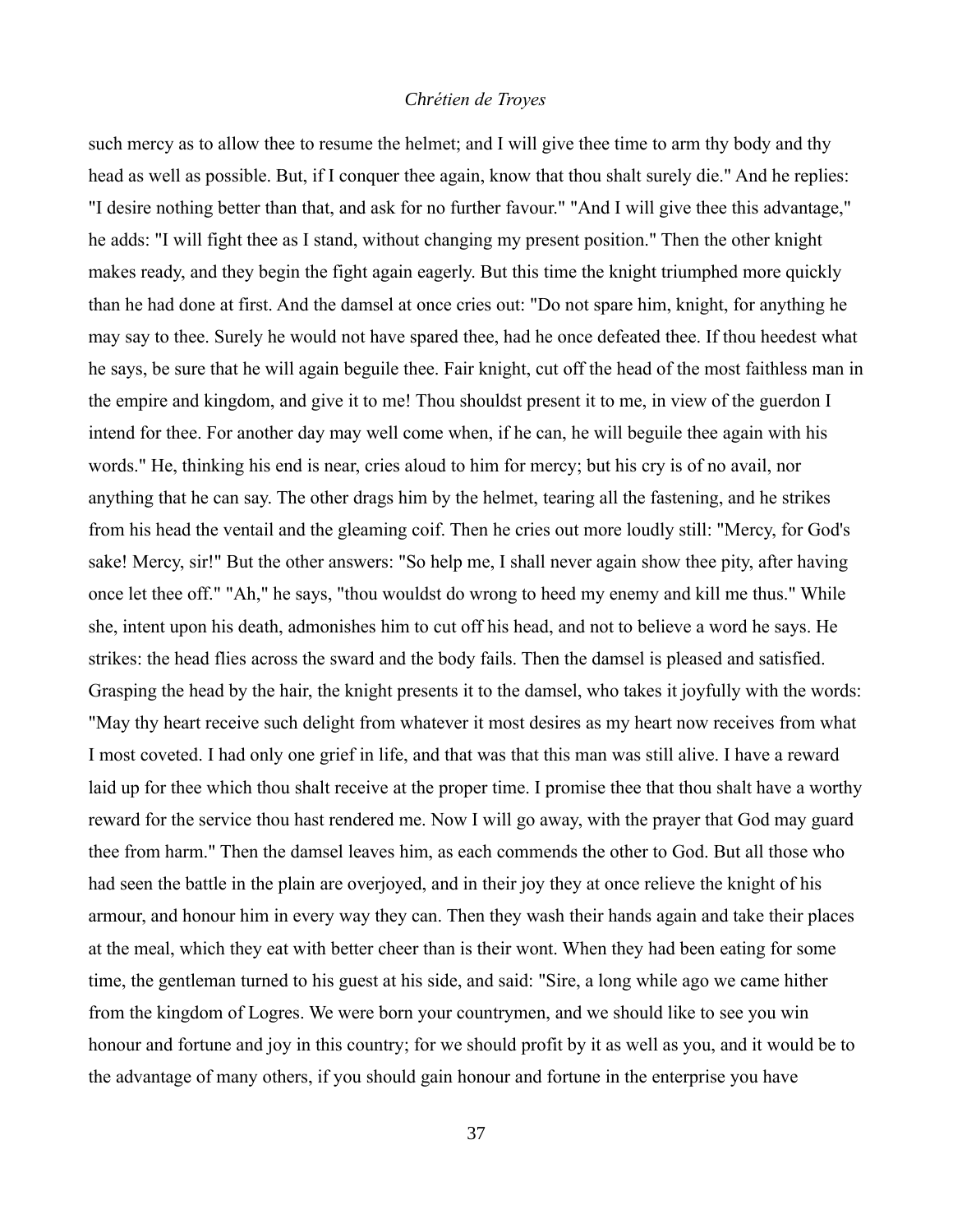undertaken in this land." And he makes answer: "May God hear your desire."

(Vv. 2979-3020.) When the host had dropped his voice and ceased speaking, one of his sons followed him and said: "Sire, we ought to place all our resources at your service, and give them outright rather than promise them; if you have any need of our assistance, we ought not to wait until you ask for it. Sire, be not concerned over your horse which is dead. We have good strong horses here. I want you to take anything of ours which you need, and you shall choose the best of our horses in place of yours." And he replies: "I willingly accept." Thereupon, they have the beds prepared and retire for the night. The next morning they rise early, and dress, after which they prepare to start. Upon leaving, they fail in no act of courtesy, but take leave of the lady, her lord, and all the rest. But in order to omit nothing, I must remark that the knight was unwilling to mount the borrowed steed which was standing ready at the door; rather, he caused him to be ridden by one of the two knights who had come with him, while he took the latter's horse instead, for thus it pleased him best to do. When each was seated on his horse, they all asked for leave to depart from their host who had served them so honourably. Then they ride along the road until the day draws to a close, and late in the afternoon they reach the sword-bridge.

(Vv. 3021-3194.) At the end of this very difficult bridge they dismount from their steeds and gaze at the wicked-looking stream, which is as swift and raging, as black and turgid, as fierce and terrible as if it were the devil's stream; and it is so dangerous and bottomless that anything failing into it would be as completely lost as if it fell into the salt sea. And the bridge, which spans it, is different from any other bridge; for there never was such a one as this. If any one asks of me the truth, there never was such a bad bridge, nor one whose flooring was so bad. The bridge across the cold stream consisted of a polished, gleaming sword; but the sword was stout and stiff, and was as long as two lances. At each end there was a tree-trunk in which the sword was firmly fixed. No one need fear to fall because of its breaking or bending, for its excellence was such that it could support a great weight. But the two knights who were with the third were much discouraged; for they surmised that two lions or two leopards would be found tied to a great rock at the other end of the bridge. The water and the bridge and the lions combine so to terrify them that they both tremble with fear, and say: "Fair sire, consider well what confronts you; for it is necessary and needful to do so. This bridge is badly made and built, and the construction of it is bad. If you do not change your mind in time, it will be too late to repent.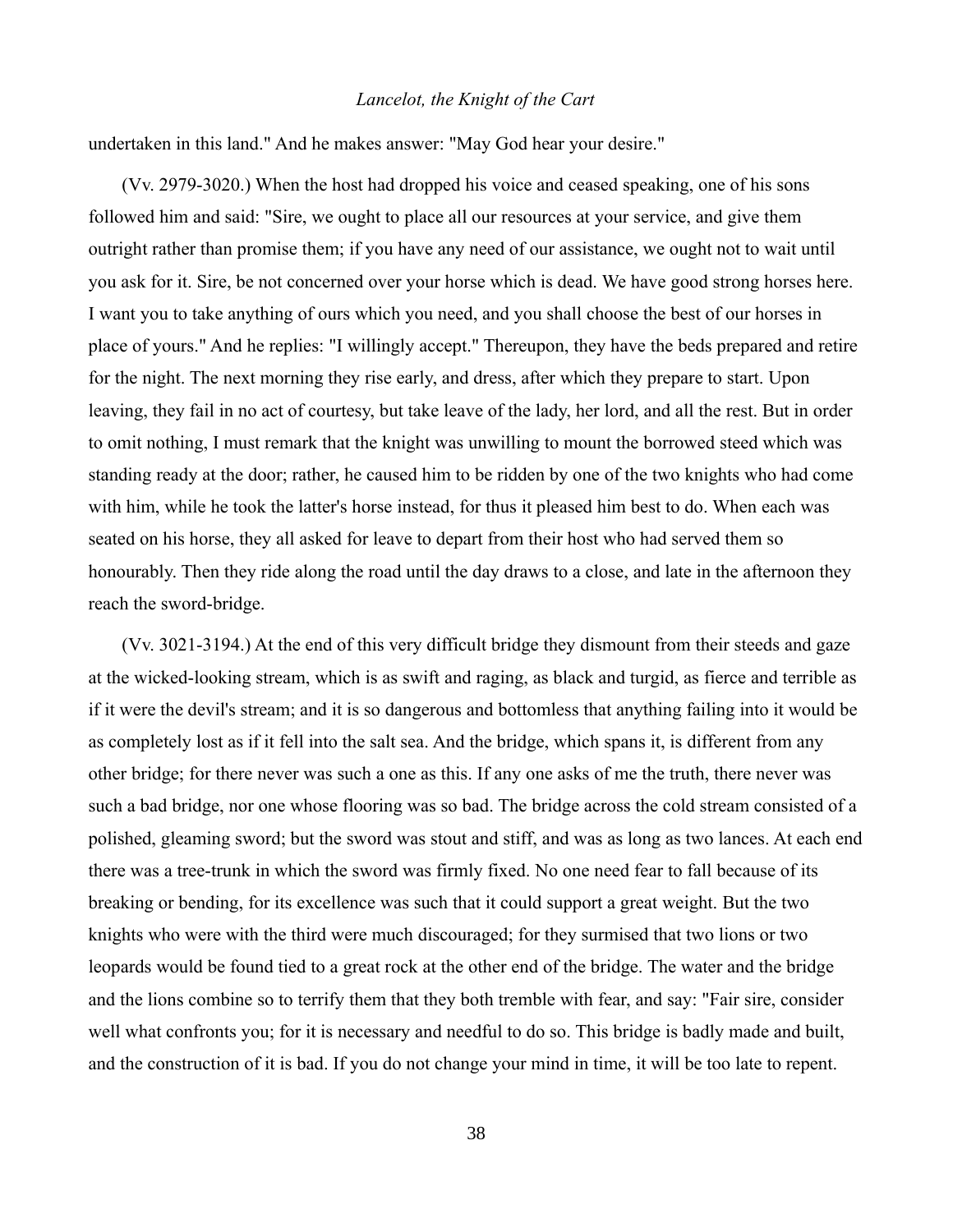You must consider which of several alternatives you will choose. Suppose that you once get across (but that cannot possibly come to pass, any more than one could hold in the winds and forbid them to blow, or keep the birds from singing, or re-enter one's mother's womb and be born again -- all of which is as impossible as to empty the sea of its water); but even supposing that you got across, can you think and suppose that those two fierce lions that are chained on the other side will not kill you, and suck the blood from your veins, and eat your flesh and then gnaw your bones? For my part, I am bold enough, when I even dare to look and gaze at them. If you do not take care, they will certainly devour you. Your body will soon be torn and rent apart, for they will show you no mercy. So take pity on us now, and stay here in our company! It would be wrong for you to expose yourself intentionally to such mortal peril." And he, laughing, replies to them: "Gentlemen, receive my thanks and gratitude for the concern you feel for me: it comes from your love and kind hearts. I know full well that you would not like to see any mishap come to me; but I have faith and confidence in God, that He will protect me to the end. I fear the bridge and stream no more than I fear this dry land; so I intend to prepare and make the dangerous attempt to cross. I would rather die than turn back now." The others have nothing more to say; but each weeps with pity and heaves a sigh. Meanwhile he prepares, as best he may, to cross the stream, and he does a very marvellous thing in removing the armour from his feet and hands. He will be in a sorry state when he reaches the other side. He is going to support himself with his bare hands and feet upon the sword, which was sharper than a scythe, for he had not kept on his feet either sole or upper or hose. But he felt no fear of wounds upon his hands or feet; he preferred to maim himself rather than to fall from the bridge and be plunged in the water from which he could never escape. In accordance with this determination, he passes over with great pain and agony, being wounded in the hands, knees, and feet. But even this suffering is sweet to him: for Love, who conducts and leads him on, assuages and relieves the pain. Creeping on his hands, feet, and knees, he proceeds until he reaches the other side. Then he recalls and recollects the two lions which he thought he had seen from the other side; but, on looking about, he does not see so much as a lizard or anything else to do him harm. He raises his hand before his face and looks at his ring, and by this test he proves that neither of the lions is there which he thought he had seen, and that he had been enchanted and deceived; for there was not a living creature there. When those who had remained behind upon the bank saw that he had safely crossed, their joy was natural; but they do not know of his injuries. He, however, considers himself fortunate not to have suffered anything worse. The blood from his wounds drips on his shirt on all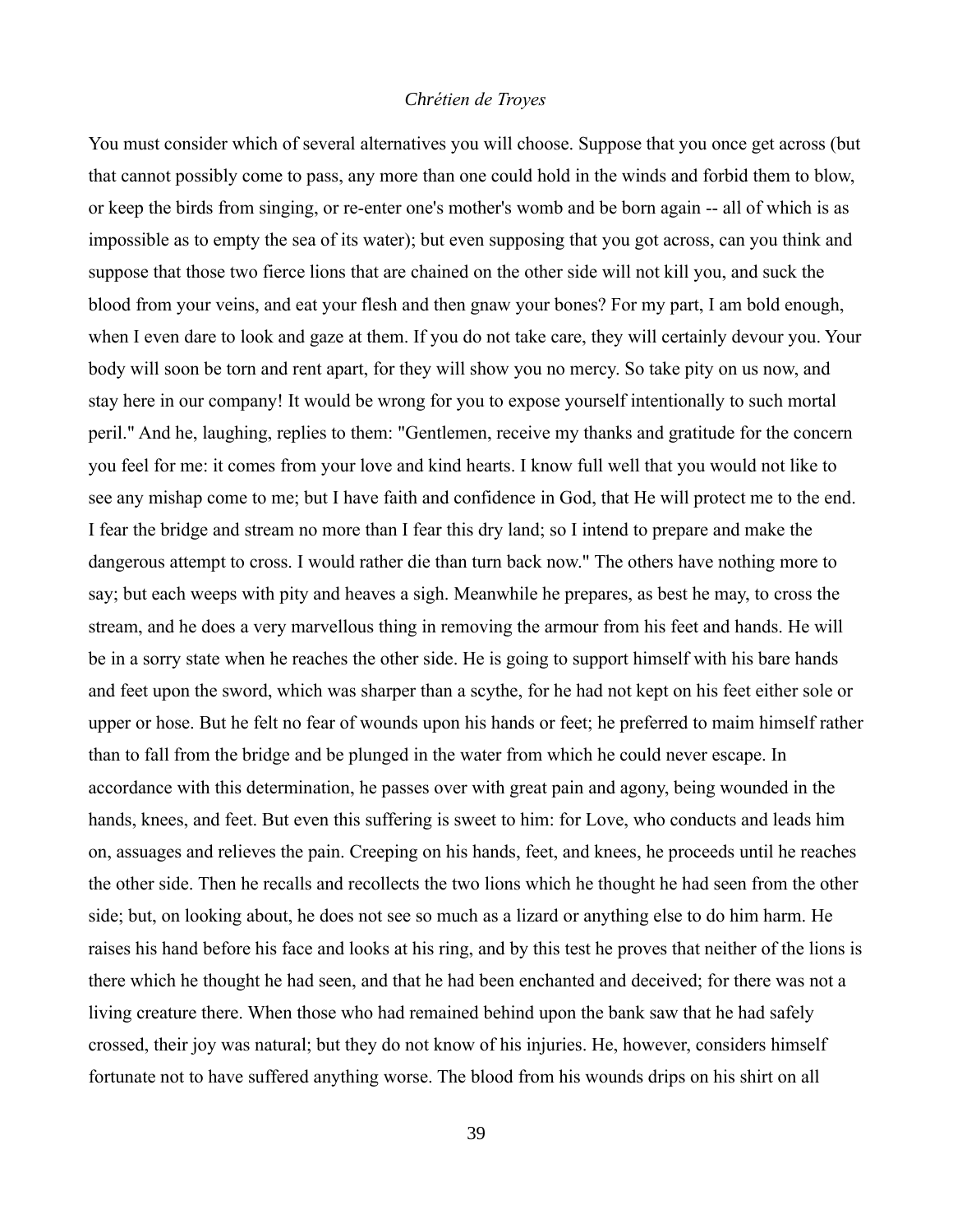sides. Then he sees before him a tower, which was so strong that never had he seen such a strong one before: indeed, it could not have been a better tower. At the window there sat King Bademagu, who was very scrupulous and precise about matters of honour and what was right, and who was careful to observe and practise loyalty above all else; and beside him stood his son, who always did precisely the opposite so far as possible, for he found his pleasure in disloyalty, and never wearied of villainy, treason, and felony. From their point of vantage they had seen the knight cross the bridge with trouble and pain. Meleagant's colour changed with the rage and displeasure he felt; for he knows now that he will be challenged for the Queen; but his character was such that he feared no man, however strong or formidable. If he were not base and disloyal, there could no better knight be found; but he had a heart of wood, without gentleness and pity. What enraged his son and roused his ire, made the king happy and glad. The king knew of a truth that he who had crossed the bridge was much better than any one else. For no one would dare to pass over it in whom there dwelt any of that evil nature which brings more shame upon those who possess it than prowess brings of honour to the virtuous. For prowess cannot accomplish so much as wickedness and sloth can do: it is true beyond a doubt that it is possible to do more evil than good.

(Vv. 3195-3318.) I could say more on these two heads, if it did not cause me to delay. But I must turn to something else and resume my subject, and you shall hear how the king speaks profitably to his son: "Son," he says, "it was fortunate that thou and I came to look out this window; our reward has been to witness the boldest deed that ever entered the mind of man. Tell me now if thou art not well disposed toward him who has performed such a marvellous feat. Make peace and be reconciled with him, and deliver the Queen into his hands. Thou shalt gain no glory in battle with him, but rather mayst thou incur great loss. Show thyself to be courteous and sensible, and send the Queen to meet him before he sees thee. Show him honour in this land of thine, and before he asks it, present to him what he has come to seek. Thou knowest well enough that he has come for the Queen Guinevere. Do not act so that people will take thee to be obstinate, foolish, or proud. If this man has entered thy land alone, thou shouldst bear him company, for one gentleman ought not to avoid another, but rather attract him and honour him with courtesy. One receives honour by himself showing it; be sure that the honour will be thine, if thou doest honour and service to him who is plainly the best knight in the world." And he replies: "May God confound me, if there is not as good a knight, or even a better one than he!" It was too bad that he did not mention himself, of whom he entertains no mean opinion. And he adds: "I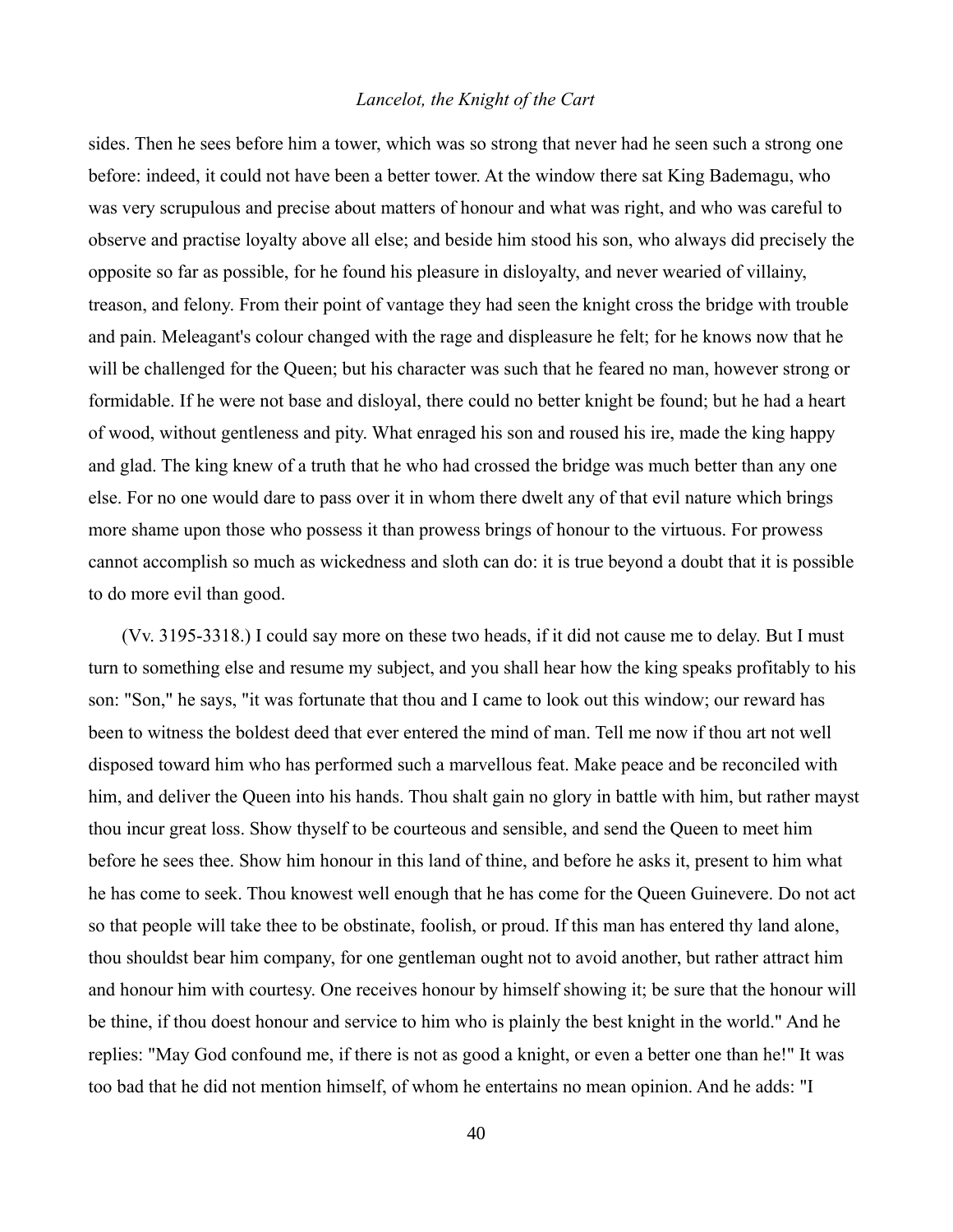suppose you wish me to clasp my hands and kneel before him as his liegeman, and to hold my lands from him? So help me God, I would rather become his man than surrender to him the Queen! God forbid that in such a fashion I should deliver her to him! She shall never be given up by me, but rather contested and defended against all who are so foolish as to dare to come in quest of her." Then again the king says to him: "Son, thou wouldst act very courteously to renounce this pretension. I advise thee and beg thee to keep the peace. Thou knowest well that the honour will belong to the knight, if he wins the Queen from thee in battle. He would doubtless rather win her in battle than as a gift, for it will thus enhance his fame. It is my opinion that he is seeking her, not to receive her peaceably, but because he wishes to win her by force of arms. So it would be wise on thy part to deprive him of the satisfaction of fighting thee. I am sorry to see thee so foolish; but if thou dost not heed my advice, evil will come of it, and the ensuing misfortune will be worse for thee. For the knight need fear no hostility from any one here save thee. On behalf of myself and all my men, I will grant him a truce and security. I have never yet done a disloyal deed or practised treason and felony, and I shall not begin to do so now on thy account any more than I would for any stranger. I do not wish to flatter thee, for I promise that the knight shall not lack any arms, or horse or anything else he needs, in view of the boldness he has displayed in coming thus far. He shall be securely guarded and well defended against all men here excepting thee. I wish him clearly to understand that, if he can maintain himself against thee, he need have no fear of any one else." "I have listened to you in silence long enough," says Meleagant, "and you may say what you please. But little do I care for all you say. I am not a hermit, nor so compassionate and charitable, and I have no desire to be so honourable as to give him what I most love. His task will not be performed so quickly or so lightly; rather will it turn out otherwise than as you and he expect. You and I need not quarrel because you aid him against me. Even if he enjoys peace and a truce with you and all your men, what matters that to me? My heart does not quail on that account; rather, so help me God, I am glad that he need not feel concern for any one here but me; I do not wish you to do on my account anything which might be construed as disloyalty or treachery. Be as compassionate as you please, but let me be cruel." "What? Wilt thou not change thy mind?" "No," he says. "Then I will say nothing more. I will leave thee alone to do thy best and will go now to speak with the knight. I wish to offer and present to him my aid and counsel in all respects; for I am altogether on his side."

(Vv. 3319-3490.) Then the king goes down and orders them to bring his horse. A large steed is

41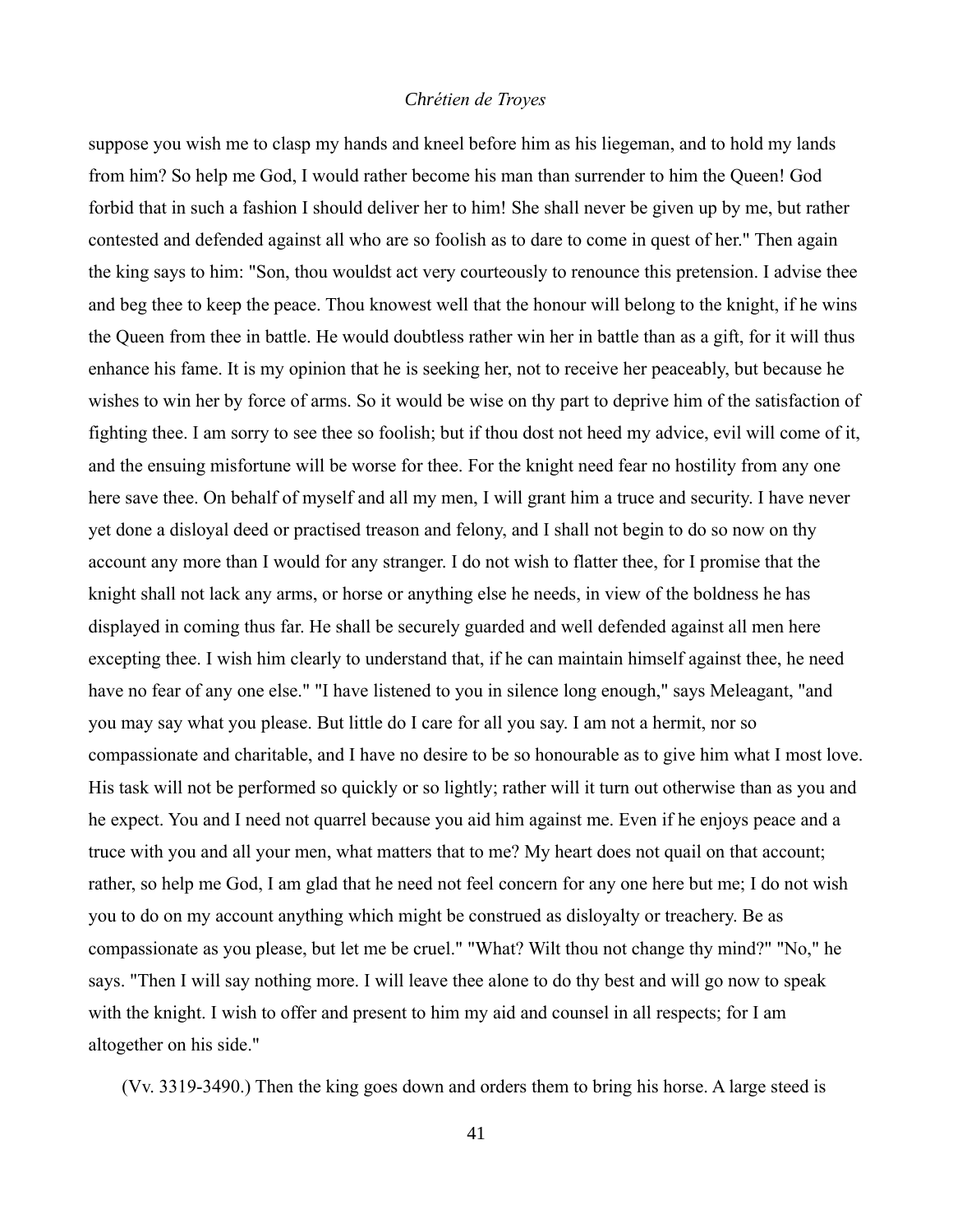brought to him, upon which he springs by the stirrup, and he rides off with some of his men: three knights and two squires he bade to go with him. They did not stop their ride downhill until they came to the bridge, where they see him stanching his wounds and wiping the blood from them. The king expects to keep him as his guest for a long time while his wounds are healing; but he might as well expect to drain the sea. The king hastens to dismount, and he who was grievously wounded, stood up at once to meet him, though he did not know him, and he gave no more evidence of the pain he felt in his feet and hands than if he had been actually sound. The king sees that he is exerting himself, and quickly runs to greet him with the words: "Sire, I am greatly amazed that you have fallen upon us in this land. But be welcome, for no one will ever repeat the attempt: it never happened in the past, and it will never happen in the future that any one should perform such a hardy feat or expose himself to such peril. And know that I admire you greatly for having executed what no one before ever dared to conceive. You will find me very kindly disposed, and loyal and courteous toward you. I am the king of this land, and offer you freely all my counsel and service; and I think I know pretty well what you have come here to seek. You come, I am sure, to seek the Queen." "Sire," he replies, "your surmise is correct; no other cause brings me here." "Friend, you must suffer hardship to obtain her," he replies; "and you are sorely wounded, as I see by the wounds and the flowing blood. You will not find him who brought her hither so generous as to give her up without a struggle; but you must tarry, and have your wounds cared for until they are completely healed. I will give you some of 'the three Marys' ointment,<sup>xviii</sup> and something still better, if it can be found, for I am very solicitous about your comfort and your recovery. And the Queen is so confined that no mortal man has access to her -- not even my son, who brought her here with him and who resents such treatment, for never was a man so beside himself and so desperate as he. But I am well disposed toward you, and will gladly give you, so help me God, all of which you stand in need. My son himself will not have such good arms but that I will give you some that are just as good, and a horse, too, such as you will need, though my son will be angry with me. Despite the feelings of any one, I will protect you against all men. You will have no cause to fear any one excepting him who brought the Queen here. No man ever menaced another as I have menaced him, and I came near driving him from my land, in my displeasure because he will not surrender her to you. To be sure, he is my son; but feel no concern, for unless he defeats you in battle, he can never do you the slightest harm against my will." "Sire," he says, "I thank you. But I am losing time here which I do not wish to waste. I have no cause to complain, and have no wound which is paining me. Take me where I can find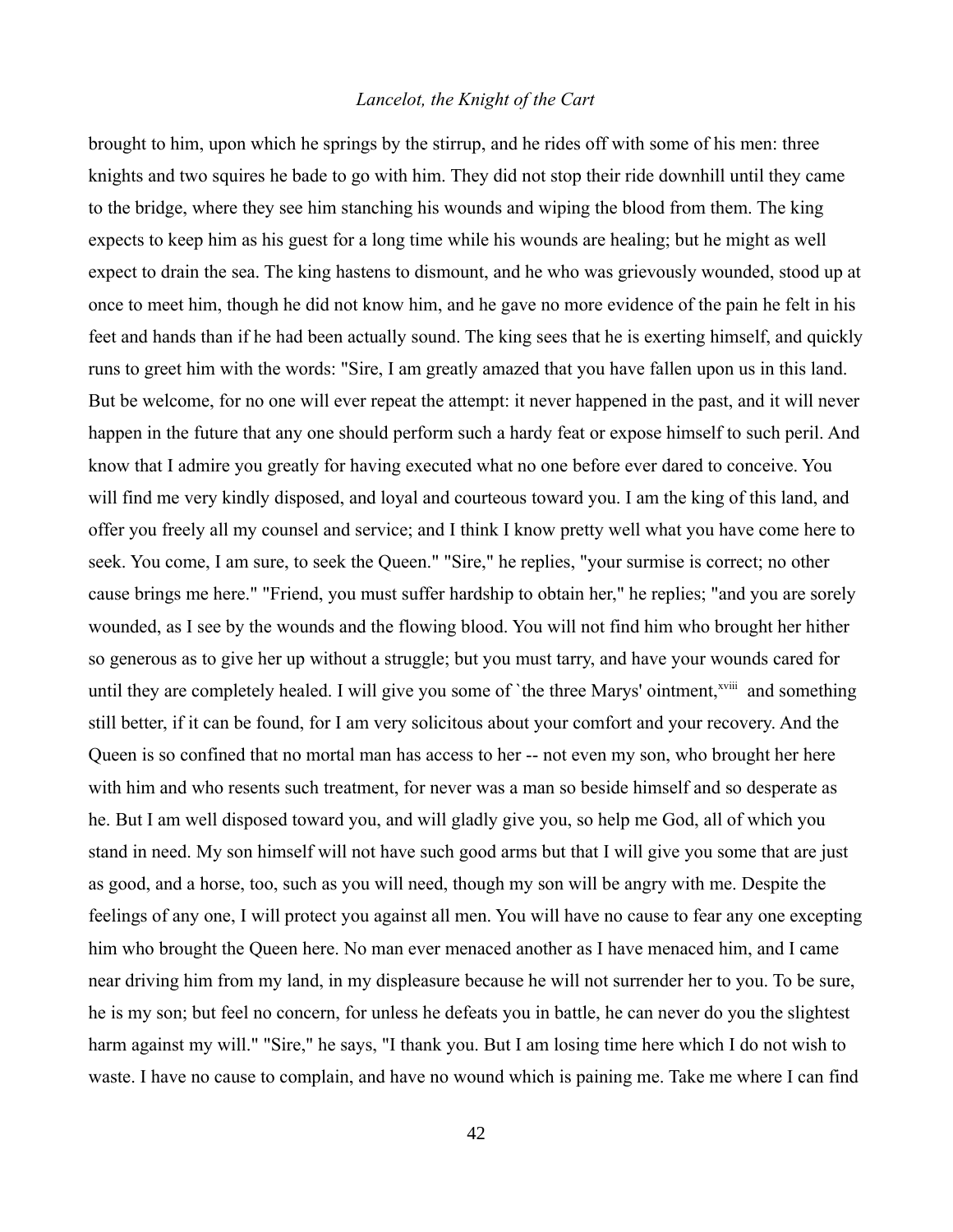him; for with such arms as I have, I am ready to divert myself by giving and receiving blows." "Friend, you had better wait two or three weeks until your wounds are healed, for it would be well for you to tarry here at least two weeks, and not on any account could I allow it, or look on, while you fought in my presence with such arms and with such an outfit." And he replies: "With your permission, no other arms would be used than these, for I should prefer to fight with them, and I should not ask for the slightest postponement, adjournment or delay. However, in deference to you, I will consent to wait until to-morrow; but despite what any one may say, longer I will not wait." Then the king assured him that all would be done as he wished; then he has the lodging-place prepared, and insistently requests his men, who are in the company, to serve him, which they do devotedly. And the king, who would gladly have made peace, had it been possible, went at once to his son and spoke to him like one who desires peace and harmony, saying: "Fair son, be reconciled now with this knight without a fight! He has not come here to disport himself or to hunt or chase, but he comes in search of honour and to increase his fame and renown, and I have seen that he stands in great need of rest. If he had taken my advice, he would not have rashly undertaken, either this month or the next, the battle which he so greatly desires. If thou makest over the Queen to him, dost thou fear any dishonour in the deed? Have no fear of that, for no blame can attach to thee; rather is it wrong to keep that to which one has no rightful claim. He would gladly have entered the battle at once, though his hands and feet are not sound, but cut and wounded." Meleagant answers his father thus: "You are foolish to be concerned. By the faith I owe St. Peter, I will not take your advice in this matter. I should deserve to be drawn apart with horses, if I heeded your advice. If he is seeking his honour, so do I seek mine; if he is in search of glory, so am I; if he is anxious for the battle, so am I a hundred times more so than he." "I see plainly," says the king, "that thou art intent upon thy mad enterprise, and thou shalt have thy fill of it. Since such is thy pleasure, to-morrow thou shalt try thy strength with the knight." "May no greater hardship ever visit me than that!" Meleagant replies; "I would much rather it were to-day than to-morrow. Just see how much more downcast I am than is usual! My eyes are wild, and my face is pale! I shall have no joy or satisfaction or any cause for happiness until I am actually engaged with him."

(Vv. 3491-3684.) The king understands that further advice and prayers are of no avail, so reluctantly he leaves his son and, taking a good, strong horse and handsome arms, he sends them to him who well deserves them, together with a surgeon who was a loyal and Christian man. There was in the world no more trusty man, and he was more skilled in the cure of wounds than all the doctors of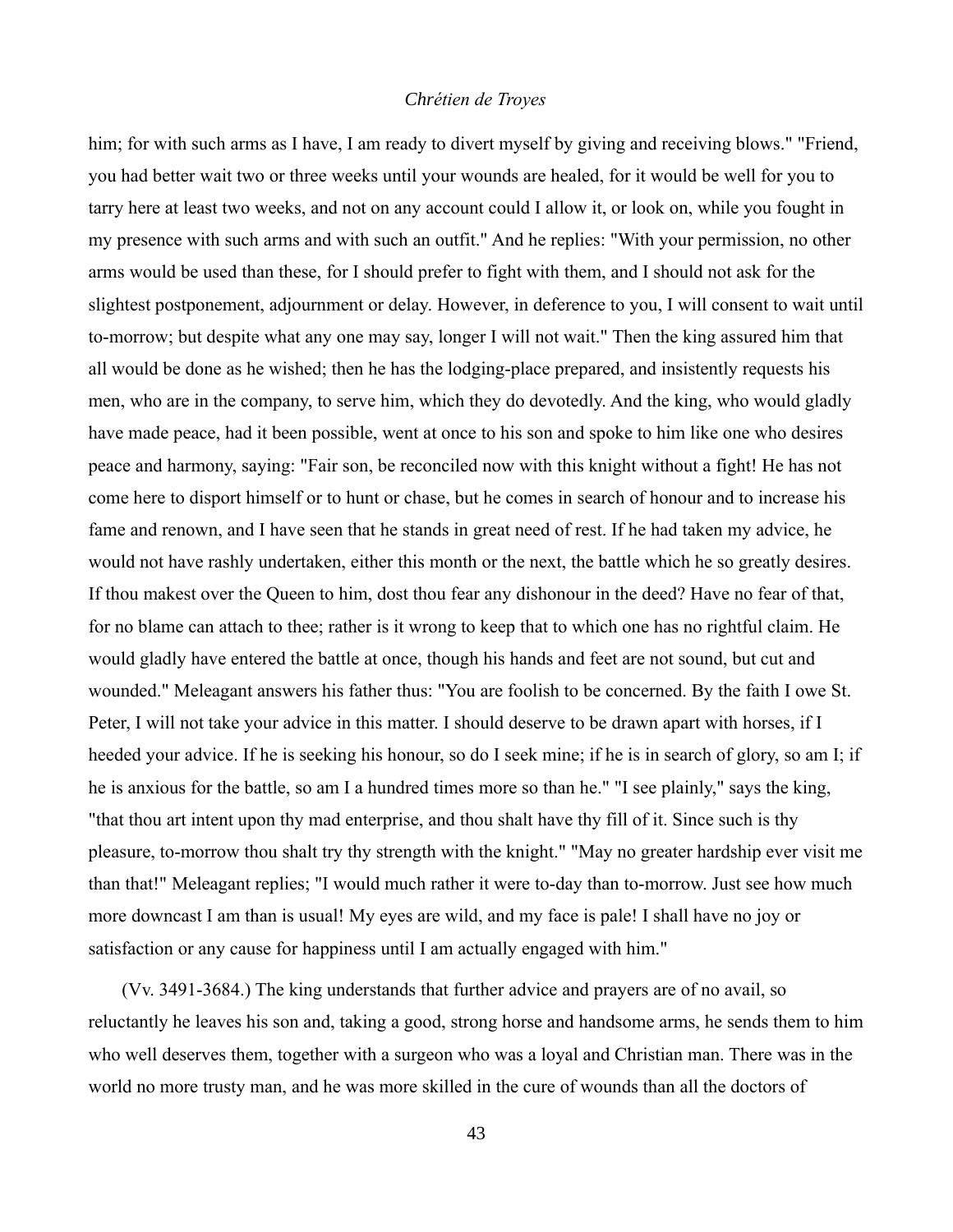Montpeilier. xix That night he treated the knight as best he could, in accordance with the king's command. Already the news was known by the knights and damsels, the ladies and barons of all the country-side, and all through the night until daybreak strangers and friends were making long journeys from all the country round. When morning came, there was such a press before the castle that there was not room to move one's foot. And the king, rising early in his distress about the battle, goes directly to his son, who had already laced upon his head the helmet which was of Poitiers make. No delay or peace is possible, for though the king did his best, his efforts are of no effect. In the middle of the castle-square, where all the people are assembled, the battle will be fought in compliance with the king's wish and command. The king sends at once for the stranger knight, and he is conducted to the grounds which were filled with people from the kingdom of Logres. For just as people are accustomed to go to church to hear the organ on the annual feast- days of Pentecost or Christmas, so they had all assembled now. All the foreign maidens from King Arthur's realm had fasted three days and gone barefoot in their shifts, in order that God might endow with strength and courage the knight who was to fight his adversary on behalf of the captives. Very early, before prime had yet been sounded, both of the knights fully armed were led to the place, mounted upon two horses equally protected. Meleagant was very graceful, alert, and shapely; the hauberk with its fine meshes, the helmet, and the shield hanging from his neck -- all these became him well. All the spectators. however, favoured the other knight, even those who wished him ill, and they say that Meleagant is worth nothing compared with him. As soon as they were both on the ground, the king comes and detains them as long as possible in an effort to make peace between them, but he is unable to persuade his son. Then he says to them: "Hold in your horses until I reach the top of the tower. It will be only a slight favour, if you will wait so long for me." Then in sorrowful mood he leaves them and goes directly to the place where he knew he would find the Queen. She had begged him the evening before to place her where she might have an unobstructed view of the battle; he had granted her the boon, and went now to seek and fetch her, for he was very anxious to show her honour and courtesy. He placed her at one window, and took his place at another window on her right. Beside them, there were gathered there many knights and prudent dames and damsels, who were natives of that land; and there were many others, who were captives, and who were intent upon their orisons and prayers. Those who were prisoners were praying for their lord, for to God and to him they entrusted their succour and deliverance. Then the combatants without delay make all the people stand aside; then they clash the shields with their elbows, and thrust their arms into the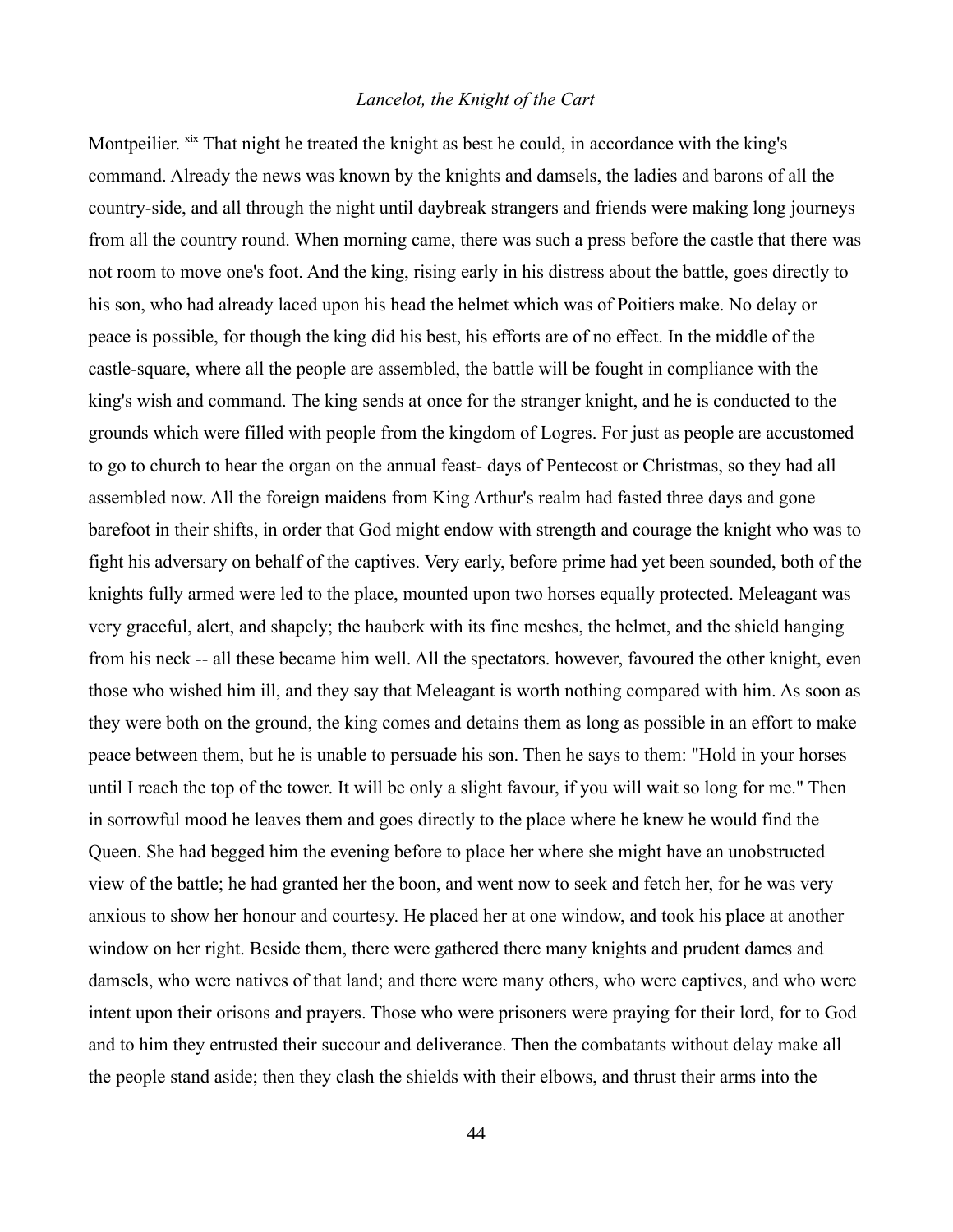straps, and spur at each other so violently that each sends his lance two arms' length through his opponent's shield, causing the lance to split and splinter like a flying spark. And the horses meet head on, clashing breast to breast, and the shields and helmets crash with such a noise that it seems like a mighty thunder-clap; not a breast-strap, girth, rein or surcingle remains unbroken, and the saddle-bows, though strong, are broken to pieces. The combatants felt no shame in falling to earth, in view of their mishaps, but they quickly spring to their feet, and without waste of threatening words rush at each other more fiercely than two wild boars, and deal great blows with their swords of steel like men whose hate is violent. Repeatedly they trim the helmets and shining hauberks so fiercely that after the sword the blood spurts out. They furnished an excellent battle, indeed, as they stunned and wounded each other with their heavy, wicked blows. Many fierce, hard, long bouts they sustained with equal honour, so that the onlookers could discern no advantage on either side. But it was inevitable that he who had crossed the bridge should be much weakened by his wounded hands. The people who sided with him were much dismayed, for they notice that his strokes are growing weaker, and they fear he will get the worst of it; it seemed to them that he was weakening, while Meleagant was triumphing, and they began to murmur all around. But up at the window of the tower there was a wise maiden who thought within herself that the knight had not undertaken the battle either on her account or for the sake of the common herd who had gathered about the list, but that his only incentive had been the Queen; and she thought that, if he knew that she was at the window seeing and watching him, his strength and courage would increase. And if she had known his name, she would gladly have called to him to look about him. Then she came to the Queen and said: "Lady, for God's sake and your own as well as ours, I beseech you to tell me, if you know, the name of yonder knight, to the end that it may be of some help to him." "Damsel," the Queen replies, "you have asked me a question in which I see no hate or evil, but rather good intent; the name of the knight, I know, is Lancelot of the Lake."xx "God, how happy and glad at heart I am!" the damsel says. Then she leans forward and calls to him by name so loudly that all the people hear: "Lancelot, turn about and see who is here taking note of thee!"

## *Part III: Vv. 3685 - Vv. 5594*

(Vv. 3685-3954.) When Lancelot heard his name, he was not slow to turn around: he turns and sees seated up there at the window of the tower her whom he desired most in the world to see. From the moment he caught sight of her, he did not turn or take his eyes and face from her, defending himself

45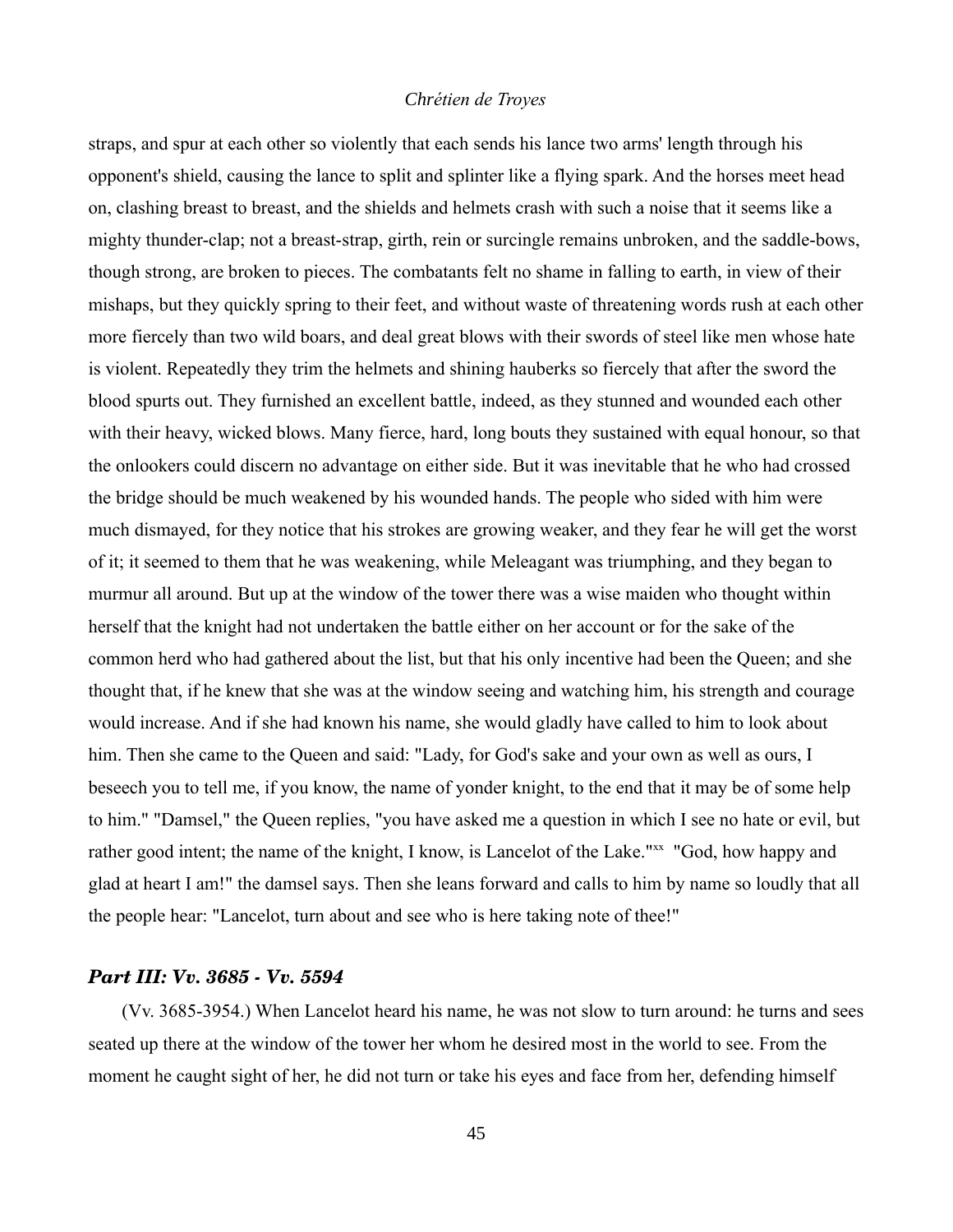with backhand blows. And Meleagant meanwhile attacked him as fiercely as he could, delighted to think that the other cannot withstand him now; and they of the country are well pleased too, while the foreigners are so distressed that they can no longer support themselves, and many of them fall to earth either upon their knees or stretched out prone; thus some are glad, and some distressed. Then the damsel cried again from the window: "Ah, Lancelot, how is it that thou dost now conduct thyself so foolishly? Once thou wert the embodiment of prowess and of all that is good, and I do not think God ever made a knight who could equal thee in valour and in worth. But now we see thee so distressed that thou dealest back- hand blows and fightest thy adversary, behind thy back. Turn, so as to be on the other side, and so that thou canst face toward this tower, for it will help thee to keep it in view." Then Lancelot is so ashamed and mortified that he hates himself, for he knows full well that all have seen how, for some time past, he has had the worst of the fight. Thereupon he leaps backward and so manoeuvres as to force Meleagant into a position between him and the tower. Meleagant makes every effort to regain his former position. But Lancelot rushes upon him, and strikes him so violently upon his body and shield whenever he tries to get around him, that he compels him to whirl about two or three times in spite of himself. Lancelot's strength and courage grow, partly because he has love's aid, and partly because he never hated any one so much as him with whom he is engaged. Love and mortal hate, so fierce that never before was such hate seen, make him so fiery and bold that Meleagant ceases to treat it as a jest and begins to stand in awe of him, for he had never met or known so doughty a knight, nor had any knight ever wounded or injured him as this one does. He is glad to get away from him, and he winces and sidesteps, fearing his blows and avoiding them. And Lancelot does not idly threaten him, but drives him rapidly toward the tower where the Queen was stationed on the watch. There upon the tower he did her the homage of his blows until he came so close that, if he advanced another step, he would lose sight of her. Thus Lancelot drove him back and forth repeatedly in whatever direction he pleased, always stopping before the Queen, his lady, who had kindled the flame which compels him to fix his gaze upon her. And this same flame so stirred him against Meleagant that he was enabled to lead and drive him wherever he pleased. In spite of himself he drives him on like a blind man or a man with a wooden leg. The king sees his son so hard pressed that he is sorry for him and he pities him, and he will not deny him aid and assistance if possible; but if he wishes to proceed courteously, he must first beg the Queen's permission. So he began to say to her: "Lady, since I have had you in my power, I have loved you and faithfully served and honoured you. I never consciously left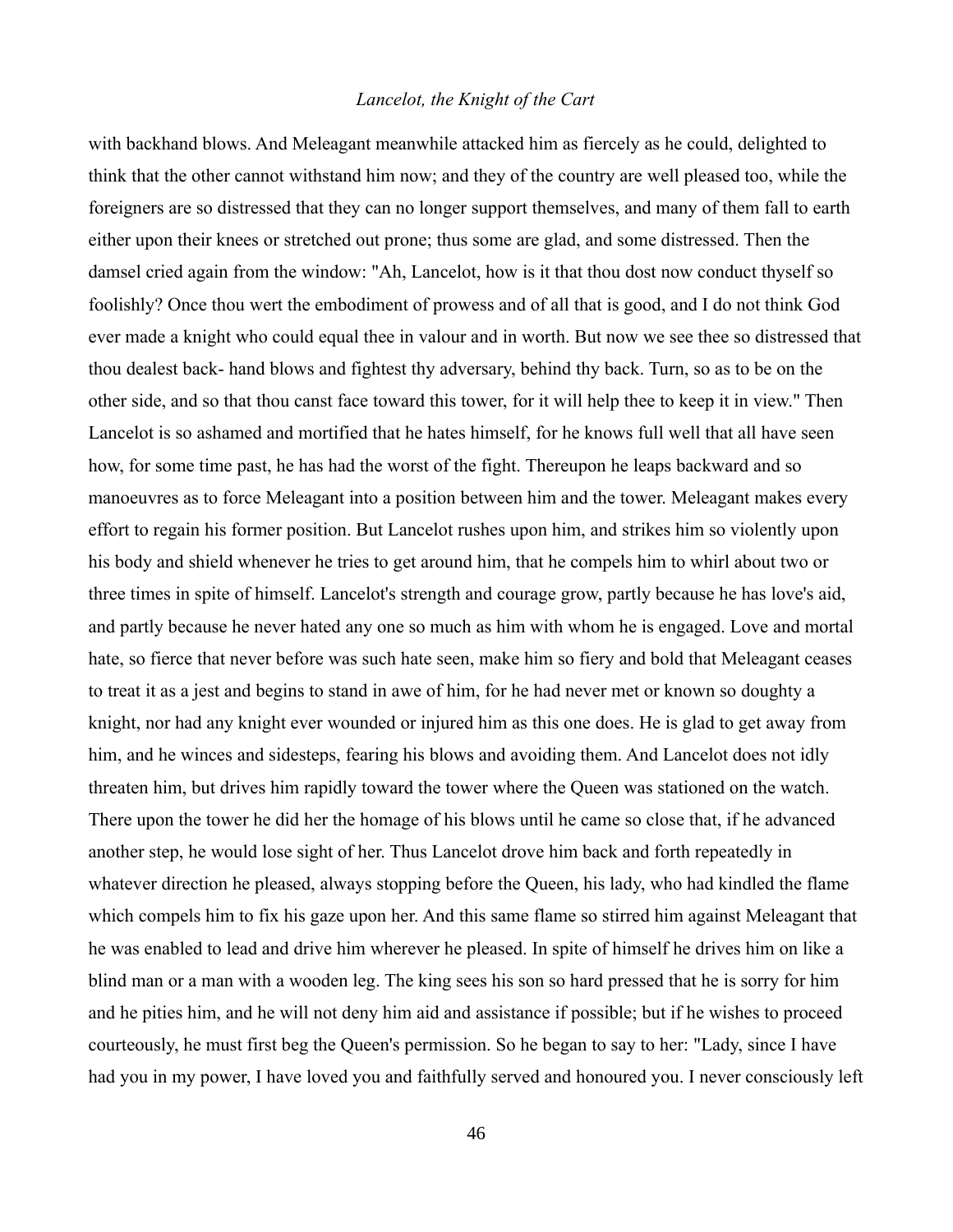anything undone in which I saw your honour involved; now repay me for what I have done. For I am about to ask you a favour which you should not grant unless you do so willingly. I plainly see that my son is getting the worst of this battle; I do not speak so because of the chagrin I feel, but in order that Lancelot, who has him in his power, may not kill him. Nor ought you to wish to see him killed; not because he has not wronged both you and him, but because I make the request of you: so tell him, please, to stop beating him. If you will, you can thus repay me for what I have done for you." "Fair sire, I am willing to do so at your request," the Queen replies; "had I mortal hatred for your son, whom it is true I do not love, yet you have served me so well that, to please you, I am quite willing that he should desist." These words were not spoken privately, but Lancelot and Meleagrant heard what was said. The man who is a perfect lover is always obedient and quickly and gladly does his mistress' pleasure. So Lancelot was constrained to do his Lady's will, for he loved more than Pyramus,<sup>xxi</sup> if that were possible for any man to do. Lancelot heard what was said, and as soon as the last word had issued from her mouth, "since you wish him to desist, I am willing that he should do so," Lancelot would not have touched him or made a movement for anything, even if the other had killed him. He does not touch him or raise his hand. But Meleagant, beside himself with rage and shame when he hears that it has been necessary to intercede in his behalf, strikes him with all the strength he can muster. And the king went down from the tower to upbraid his son, and entering the list he addressed him thus: "How now? Is this becoming, to strike him when he is not touching thee? Thou art too cruel and savage, and thy prowess is now out of place! For we all know beyond a doubt that he is thy superior." Then Meleagant, choking with shame, says to the king: "I think you must be blind! I do not believe you see a thing. Any one must indeed be blind to think I am not better than he." "Seek some one to believe thy words!" the king replies, "for all the people know whether thou speakest the truth or a lie. All of us know full well the truth." Then the king bids his barons lead his son away, which they do at once in execution of his command: they led away Meleagant. But it was not necessary to use force to induce Lancelot to withdraw, for Meleagant might have harmed him grievously, before he would have sought to defend himself. Then the king says to his son: "So help me God, now thou must make peace and surrender the Queen. Thou must cease this quarrel once for all and withdraw thy claim." "That is great nonsense you have uttered! I hear you speak foolishly. Stand aside! Let us fight, and do not mix in our affairs!" But the king says he will take a hand, for he knows well that, were the fight to continue, Lancelot would kill his son. "He kill me! Rather would I soon defeat and kill him, if you would leave us alone and let

47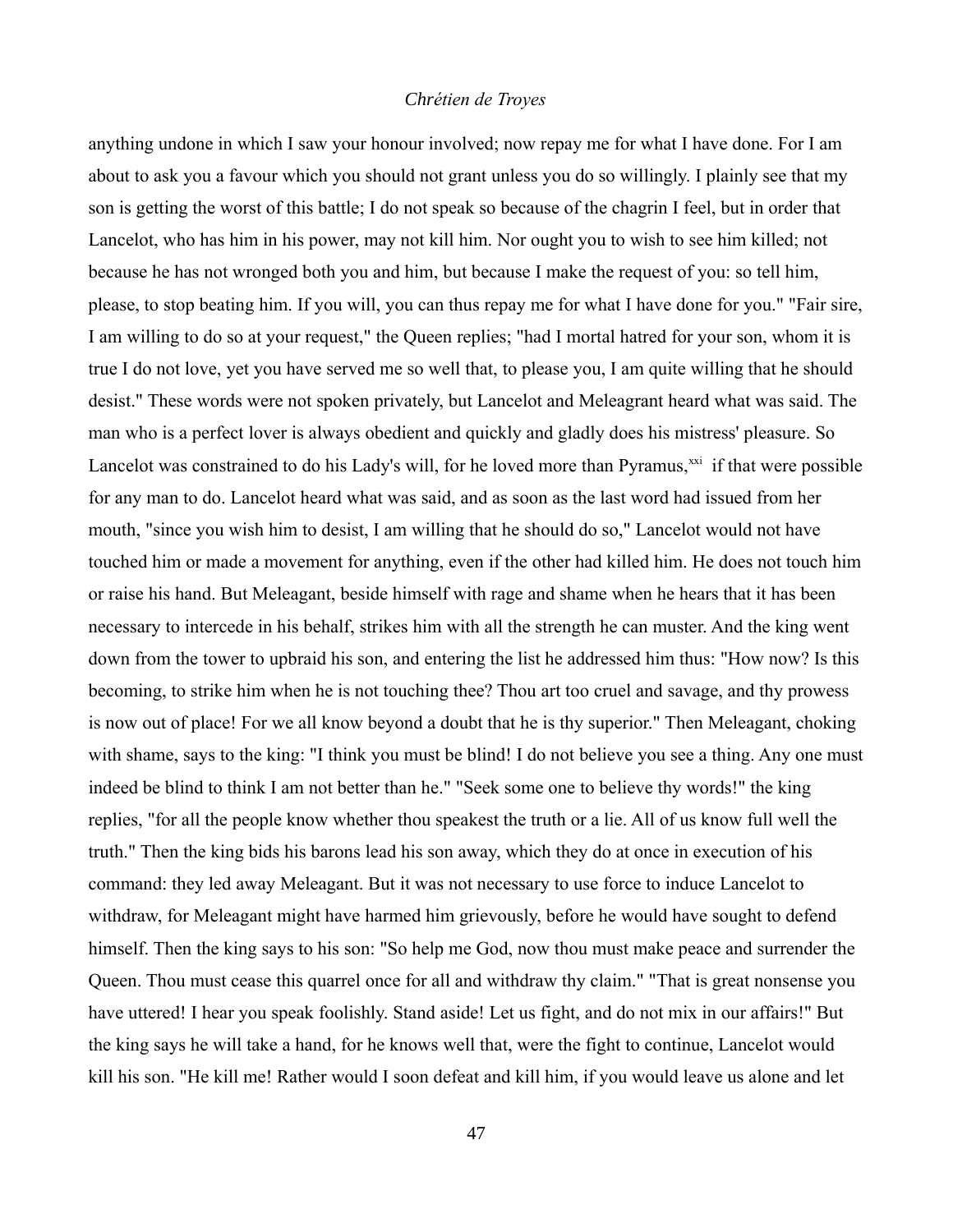us fight." Then the king says: "So help me God, all that thou sayest is of no avail." "Why is that?" he asks. "Because I will not consent. I will not so trust in thy folly and pride as to allow thee to be killed. A man is a fool to court death, as thou dost in thy ignorance. I know well that thou hatest me because I wish to save thy life. God will not let me see and witness thy death, if I can help it, for it would cause me too much grief." He talks to him and reproves him until finally peace and good-will are restored. The terms of the peace are these: he will surrender the Queen to Lancelot, provided that the latter without reluctance will fight them again within a year of such time as he shall choose to summon him: this is no trial to Lancelot. When peace is made, all the people press about, and it is decided that the battle shall be fought at the court of King Arthur, who holds Britain and Cornwall in his sway: there they decide that it shall be. And the Queen has to consent, and Lancelot has to promise, that if Meleagant can prove him recreant, she shall come back with him again without the interference of any one. When the Queen and Lancelot had both agreed to this, the arrangement was concluded, and they both retired and removed their arms. Now the custom in the country was that when one issued forth, all the others might do so too. All called down blessings upon Lancelot: and you may know that he must have felt great joy, as in truth he did. All the strangers assemble and rejoice over Lancelot, speaking so as to be heard by him: "Sire, in truth we were joyful as soon as we heard your name, for we felt sure at once that we should all be set free." There was a great crowd present at this glad scene, as each one strives and presses forward to touch him if possible. Any one who succeeded in touching him was more delighted than he could tell. There was plenty of joy, and of sorrow too; those who were now set free rejoiced unrestrainedly; but Meleagant and his followers have not anything they want, but are pensive, gloomy, and downcast. The king turns away from the list, taking with him Lancelot, who begs him to take him to the Queen. "I shall not fail to do so," the king replies; "for it seems to me the proper thing to do. And if you like, I will show you Kay the seneschal." At this Lancelot is so glad that he almost falls at his feet. Then the king took him at once into the hall, where the Queen had come to wait for him.

(Vv. 3955-4030.) When the Queen saw the king holding Lancelot by the hand, she rose before the king, but she looked displeased with clouded brow, and she spoke not a word. "Lady, here is Lancelot come to see you," says the king; "you ought to be pleased and satisfied." "I, sire? He cannot please me. I care nothing about seeing him." "Come now, lady," says the king who was very frank and courteous, "what induces you to act like this? You are too scornful toward a man who has served you so faithfully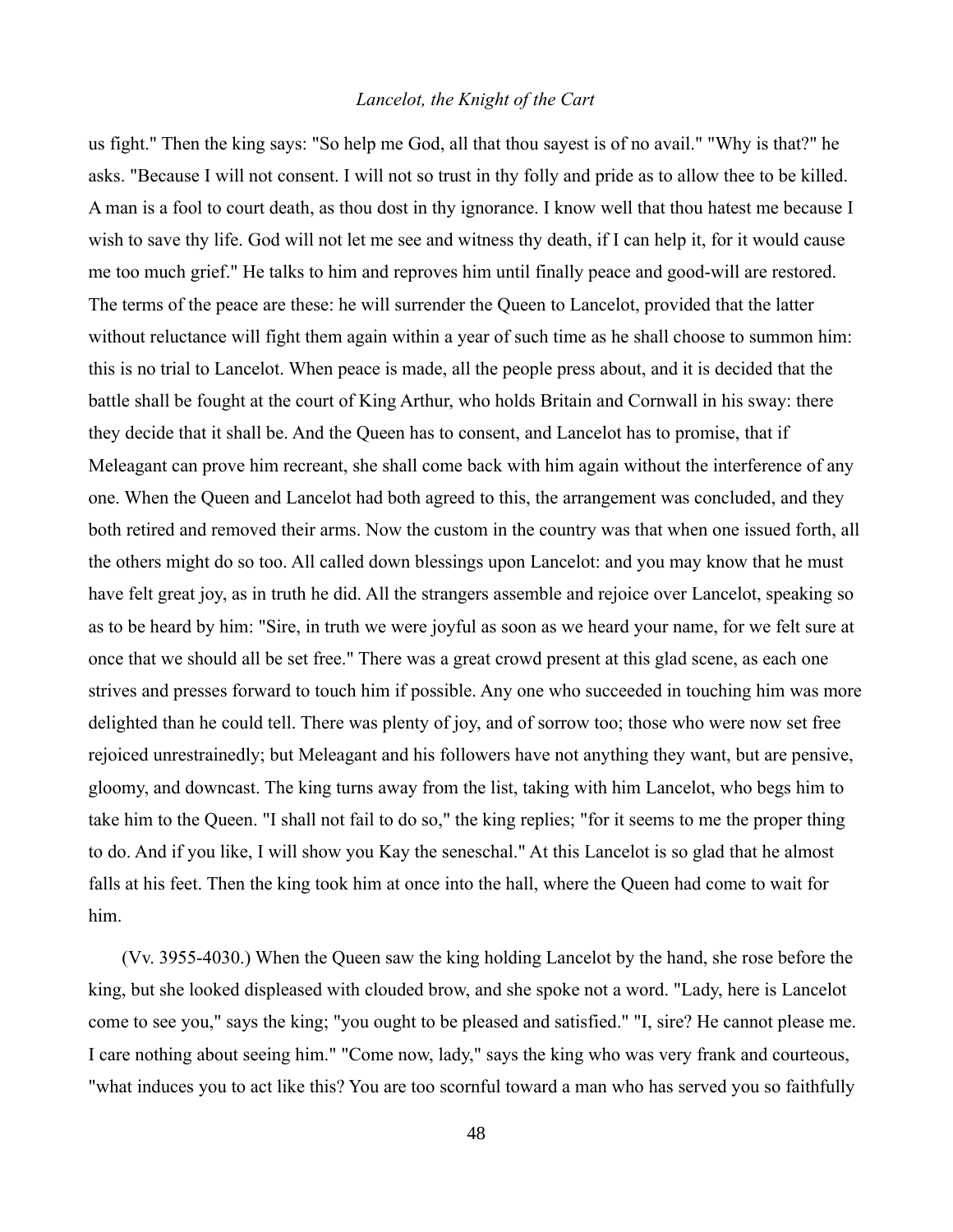that he has repeatedly exposed his life to mortal danger on this journey for your sake, and who has defended and rescued you from my son Meleagant who had deeply wronged you." "Sire, truly he has made poor use of his time. I shall never deny that I feel no gratitude toward him." Now Lancelot is dumbfounded; but he replies very humbly like a polished lover: "Lady, certainly I am grieved at this, but I dare not ask your reason." The Queen listened as Lancelot voiced his disappointment, but in order to grieve and confound him, she would not answer a single word, but returned to her room. And Lancelot followed her with his eyes and heart until she reached the door; but she was not long in sight, for the room was close by. His eyes would gladly have followed her, had that been possible; but the heart, which is more lordly and masterful in its strength, went through the door after her, while the eyes remained behind weeping with the body. And the king said privily to him: "Lancelot, I am amazed at what this means: and how it comes about that the Queen cannot endure the sight of you, and that she is so unwilling to speak with you. If she is ever accustomed to speak with you, she ought not to be niggardly now or avoid conversation with you, after what you have done for her. Now tell me, if you know, why and for what misdeed she has shown you such a countenance." "Sire, I did not notice that just now; but she will not look at me or hear my words, and that distresses and grieves me much." "Surely," says the king, "she is in the wrong, for you have risked your life for her. Come away now, fair sweet friend, and we shall go to speak with the seneschal." "I shall be glad to do so," he replies. Then they both go to the seneschal. As soon as Lancelot came where he was, the seneschal's first exclamation was: "How thou hast shamed me!" "I? How so?" Lancelot inquires; "tell me what disgrace have I brought upon you?" "A very great disgrace, for thou hast carried out what I could not accomplish, and thou hast done what I could not do."

(Vv. 4031-4124.) Then the king left them together in the room, and went out alone. And Lancelot inquires of the seneschal if he has been badly off. "Yes," he answers, "and I still am so. I was never more wretched than I am now. And I should have died a long time ago, had it not been for the king, who in his compassion has shown me so much gentleness and kindness that he willingly let me lack nothing of which I stood in need; but I was furnished at once with ever)thing that I desired. But opposed to the kindness which he showed me, was Meleagant his son, who is full of wickedness, and who summoned the physicians to him and bade them apply such ointments as would kill me. Such a father and stepfather have I had! For when the king had a good plaster applied to my wounds in his desire that I should soon be cured, his treacherous son, wishing to put me to death, had it promptly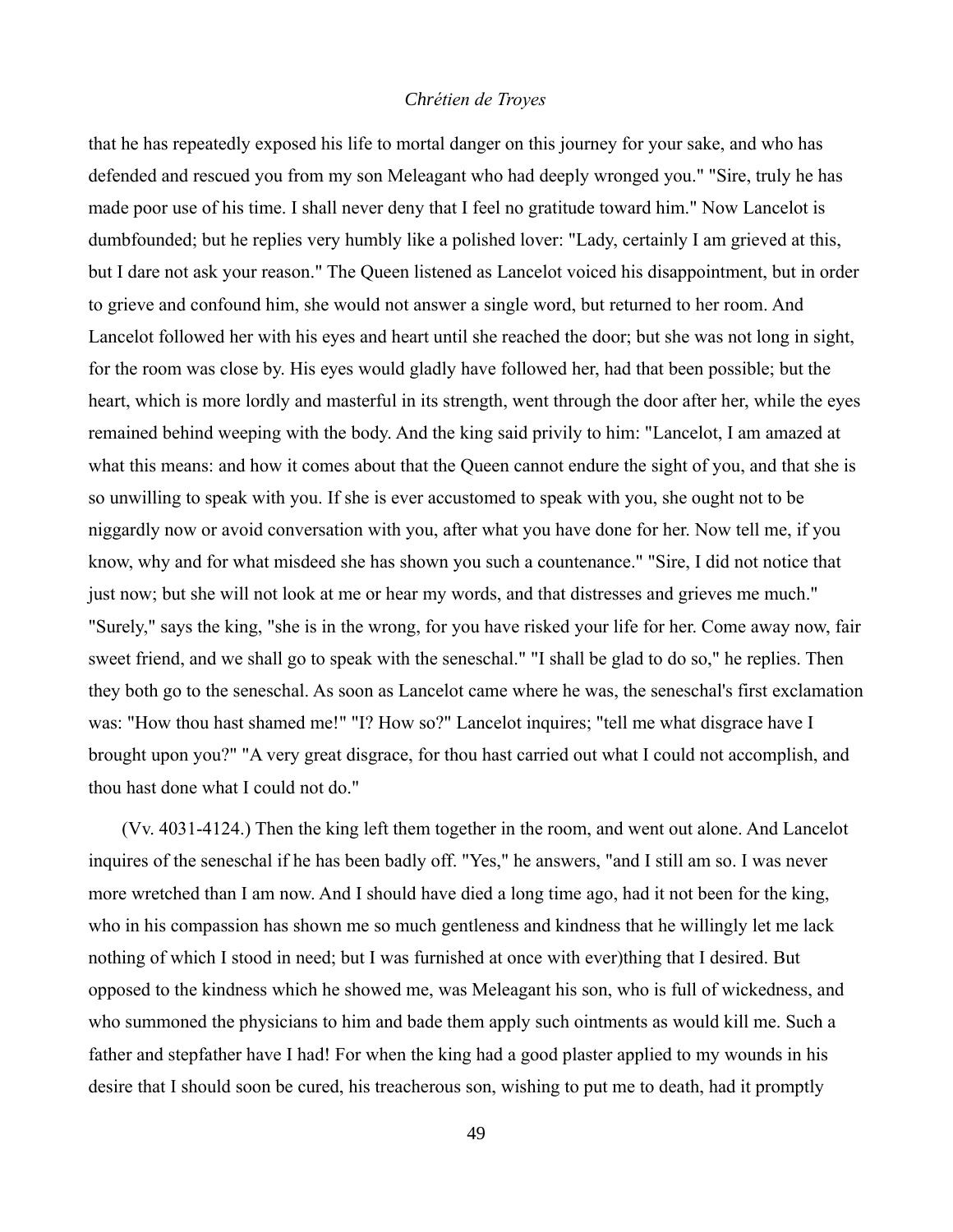taken off and some harmful salve applied. But I am very sure that the king was ignorant of this; he would not tolerate such base and murderous tricks. But you do not know how courteous he has been to my lady: no frontier tower since the time that Noah built the ark was ever so carefully guarded, for he has guarded her so vigilantly that, though his son chafed under the restraint, he would nor let him see her except in the presence of the king himself. Up to the present time the king in his mercy has shown her all the marks of consideration which she herself proposed. She alone had the disposition of her affairs. And the king esteemed her all the more for the loyalty she showed. But is it true, as I am told, that she is so angry with you that she has publicly refused to speak with you?" "You have been told the exact truth," Lancelot replies, "but for God's sake, can you tell me why she is so displeased with me?" He replies that he does not know, and that he is greatly surprised at it. "Well, let it be as she pleases," says Lancelot, feeling his helplessness; "I must now take my leave, and I shall go to seek my lord Gawain who has entered this land, and who arranged with me that he would proceed directly to the waterbridge." Then, leaving the room, he appeared before the king and asked for leave to proceed in that direction. And the king willingly grants him leave to go. Then those whom Lancelot had set free and delivered from prison ask him what they are to do. And he replies: "All those who desire may come with me, and those who wish to stay with the Queen may do so: there is no reason why they should accompany me." Then all those, who so desire, accompany him, more glad and joyous than is their wont. With the Queen remain her damsels who are light of heart, and many knights and ladies too. But there is not one of those who stay behind, who would not have preferred to return to his own country to staying there. But on my lord Gawain's account, whose arrival is expected, the Queen keeps them, saying that she will never stir until she has news of him.

(Vv. 4125-4262.) The news spreads everywhere that the Queen is free to go, and that all the other prisoners have been set at liberty and are free to go whenever it suits and pleases them. Wherever the people of the land gather together, they ask each other about the truth of this report, and never talk of anything else. They are very much enraged that all the dangerous passes have been overcome, and that any one may come and go as he pleases. But when the natives of the country, who had not been present at the battle, learned how Lancelot had been the victor, they all betook themselves to the place where they knew he must pass by, thinking that the king would be well pleased if they should seize Lancelot and hale him back to him. All of his own men were without their arms, and therefore they were at a disadvantage when they saw the natives of the country coming under arms. It was not strange that they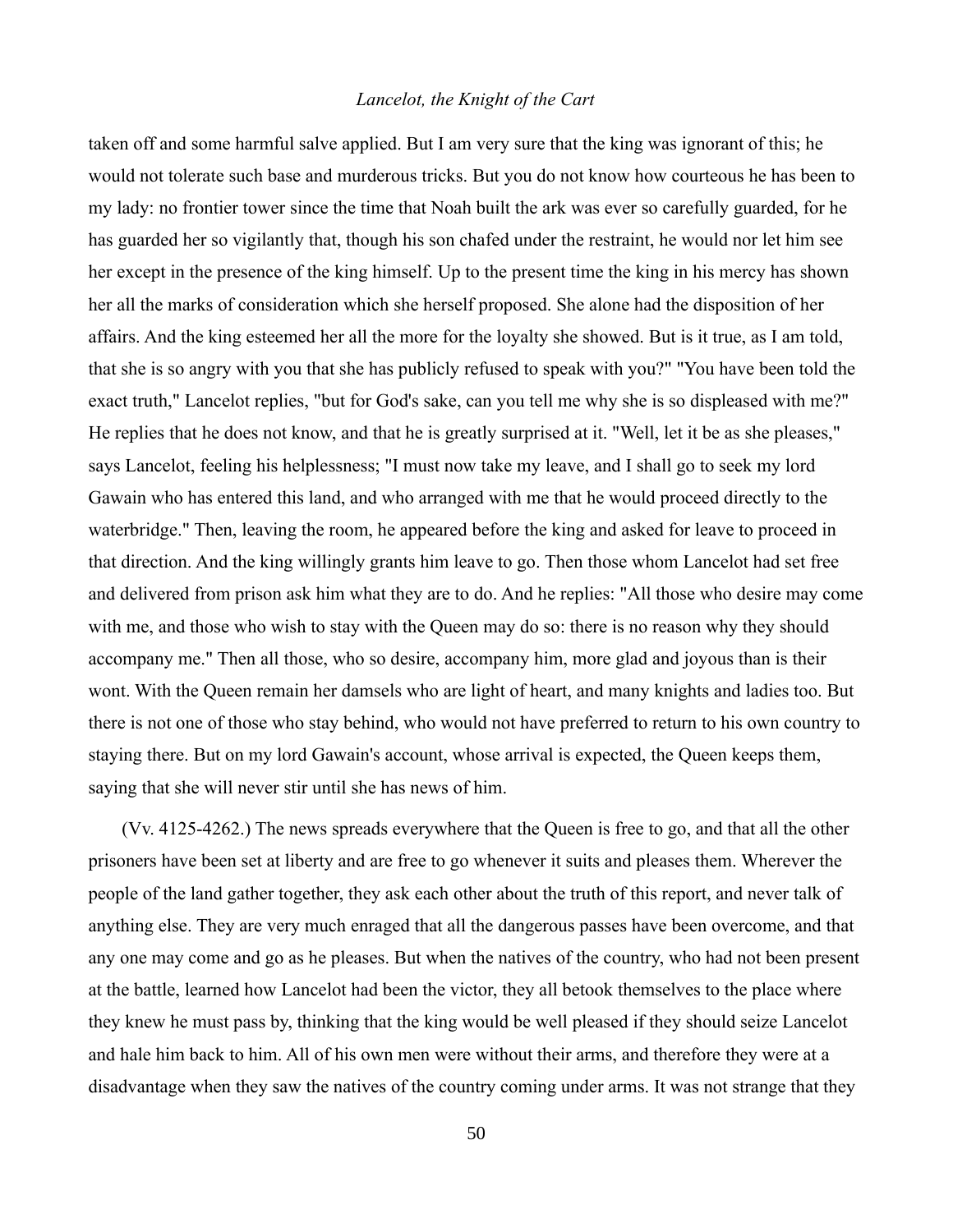seized Lancelot, who was without his arms. They lead him back prisoner, his feet lashed together beneath his horse. Then his own men say: "Gentlemen, this is an evil deed; for the king has given us his safe-conduct, and we are under his protection." But the others reply: "We do not know how that may be; but as we have taken you, you must return with us to court." The rumour, which swiftly flies and runs, reaches the king, that his men have seized Lancelot and put him to death. When the king hears it, he is sorely grieved and swears angrily by his head that they who have killed him shall surely die for the deed; and that, if he can seize or catch them, it shall be their fate to be hanged, burned, or drowned. And if they attempt to deny their deed, he will not believe what they say, for they have brought him such grief and shame that he would be disgraced were vengeance not to be exacted from them; but he will be avenged without a doubt. The news of this spread until it reached the Queen, who was sitting at meat. She almost killed herself on hearing the false report about Lancelot, but she supposes it to be true, and therefore she is in such dismay that she almost loses the power to speak; but, because of those present, she forces herself to say: "In truth, I am sorry for his death, and it is no wonder that I grieve, for he came into this country for my sake, and therefore I should mourn for him." Then she says to herself, so that the others should not hear, that no one need ask her to drink or eat, if it is true that he is dead, in whose life she found her own. Then grieving she rises from the table, and makes her lament, but so that no one hears or notices her. She is so beside herself that she repeatedly grasps her throat with the desire to kill herself; but first she confesses to herself, and repents with self-reproach, blaming and censuring herself for the wrong she had done him, who, as she knew, had always been hers, and would still be hers, if he were alive. She is so distressed at the thought of her cruelty, that her beauty is seriously impaired. Her cruelty and meanness affected her and marred her beauty more than all the vigils and fastings with which she afflicted herself. When all her sins rise up before her, she gathers them together, and as she reviews them, she repeatedly exclaims: "Alas! of what was I thinking when my lover stood before me and I should have welcomed him, that I would not listen to his words? Was I not a fool, when I refused to look at or speak to him? Foolish indeed? Rather was I base and cruel, so help me God. I intended it as a jest, but he did not take it so, and has not pardoned me. I am sure it was no one but me who gave him his death-blow. When he came before me smiling and expecting that I would be glad to see him and would welcome him, and when I would not look at him, was not that a mortal blow? When I refused to speak with him, then doubtless at one blow I deprived him of his heart and life. These two strokes have killed him, I am sure; no other bandits have caused his death. God! can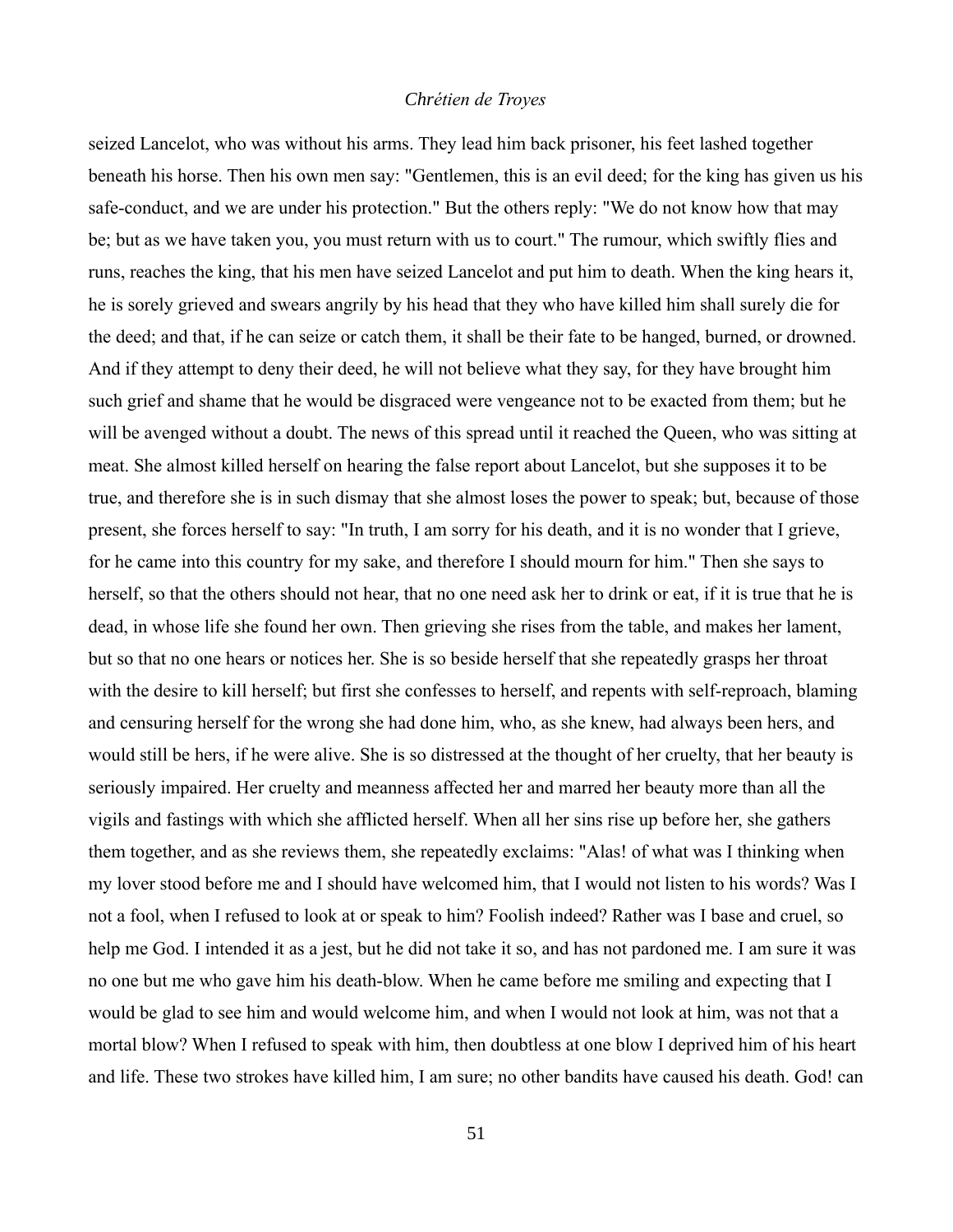I ever make amends for this murder and this crime? No, indeed; sooner will the rivers and the sea dry up. Alas! how much better I should feel, and how much comfort I should take, if only once before he died I had held him in my arms! What? Yes, certainly, quite unclad, in order the better to enjoy him. If he is dead, I am very wicked not to destroy myself. Why? Can it harm my lover for me to live on after he is dead, if I take no pleasure in anything but in the woe I bear for him? In giving myself up to grief after his death, the very woes I court would be sweet to me, if he were only still alive. It is wrong for a woman to wish to die rather than to suffer for her lover's sake. It is certainly sweet for me to mourn him long. I would rather be beaten alive than die and be at rest."

(Vv. 4263-4414.) For two days the Queen thus mourned for him without eating or drinking, until they thought she too would die. There are plenty of people ready to carry bad news rather than good. The news reaches Lancelot that his lady and sweetheart is dead. You need have no doubt of the grief he felt; every one may feel sure that he was afflicted and overcome with grief. Indeed, if you would know the truth, he was so downcast that he held his life in slight esteem. He wished to kill himself at once, but first he uttered a brief lament. He makes a running noose at one end of the belt he wore, and then tearfully communes thus with himself: "Ah, death, how hast thou spied me out and undone me, when in the bloom of health! I am undone, and yet I feel no pain except the grief within my heart. This is a terrible mortal grief. I am willing that it should be so, and if God will, I shall die of it. Then can I not die some other way, without God's consent? Yes, if he will let me tie this noose around my neck. I think I can compel death, even against her will, to take my life. Death, who covets only those who fear her, will not come to me; but my belt will bring her within my power, and as soon as she is mine, she will execute my desire. But, in truth, she will come too tardily for me, for I yearn to have her now!" Then he delays and hesitates no longer, but adjusts his head within the noose until it rests about his neck; and in order that he may not fail to harm himself, he fastens the end of the belt tightly about the saddle-bow, without attracting the attention of any one. Then he let himself slide to earth, intending his horse to drag him until he was lifeless, for he disdains to live another hour. When those who ride with him see him fallen to earth, they suppose him to be in a faint, for no one sees the noose which he had attached about his neck. At once they caught him in their arms and, on raising him, they found the noose which he had put around his neck and with which he sought to kill himself. They quickly cut the noose; but the noose had so hurt his throat that for some time he could not speak; the veins of his neck and throat are almost broken. Now he could not harm himself, even had he wished to do so; however, he is

52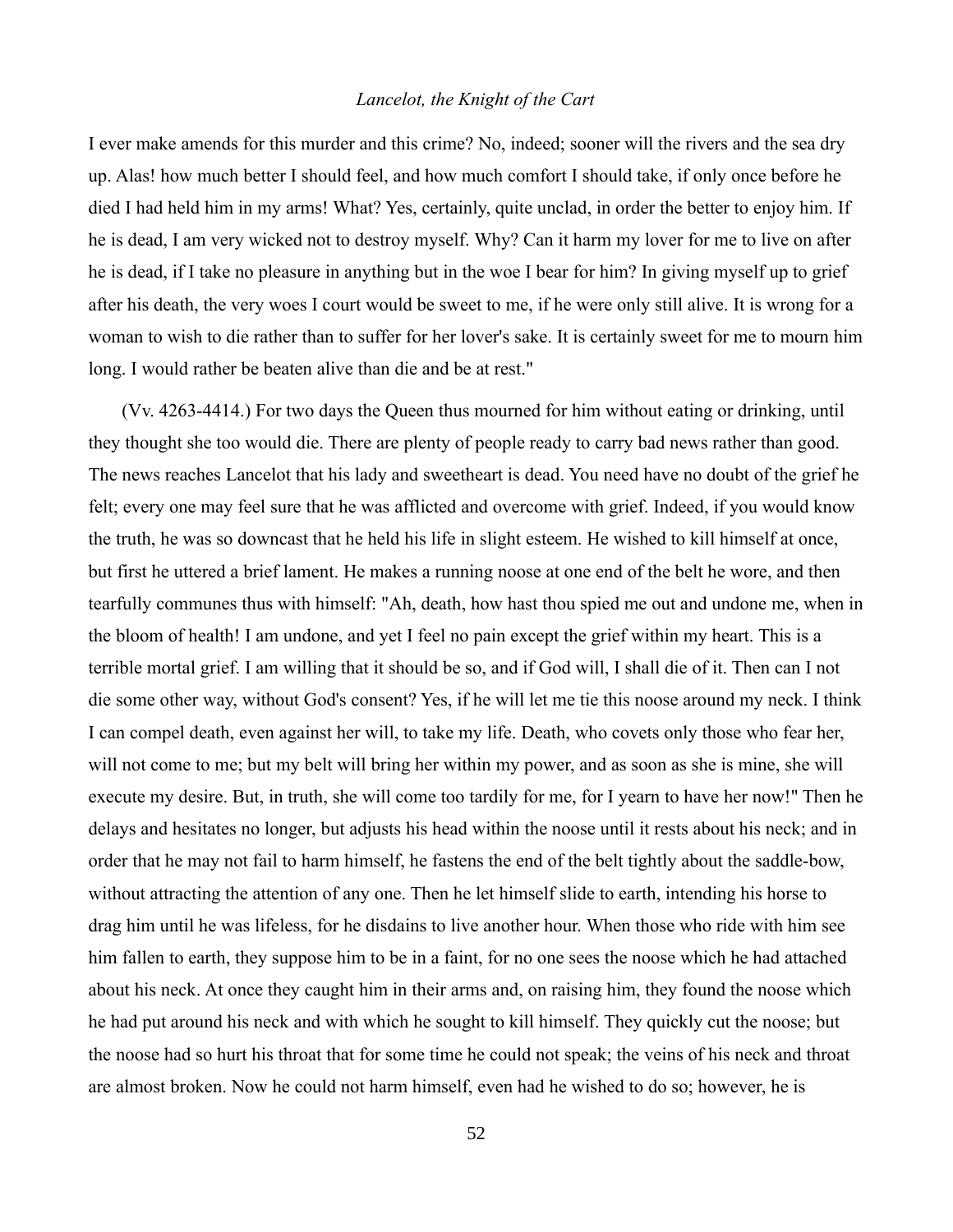grieved that they have laid hands on him, and he almost burns up with rage, for willingly would he have killed himself had no one chanced to notice him. And now when he cannot harm himself, he cries: "Ah, vile and shameless death! For God's sake, why hadst thou not the power and might to kill me before my lady died? I suppose it was because thou wouldst not deign to do what might be a kindly deed. If thou didst spare me, it must be attributed to thy wickedness. Ah, what kind of service and kindness is that! How well hast thou employed them here! A curse upon him who thanks thee or feels gratitude for such a service! I know not which is more my enemy: life, which detains me, or death, which will not slay me. Each one torments me mortally; and it serves me right, so help me God, that in spite of myself I should still live on. For I ought to have killed myself as soon as my lady the Queen showed her hate for me; she did not do it without cause, but she had some good reason, though I know not what it is. And if I had known what it was before her soul went to God, I should have made her such rich amends as would have pleased her and gained her mercy. God! what could my crime have been? I think she must have known that I mounted upon the cart. I do not know what other cause she can have to blame me. This has been my undoing. If this is the reason of her hate, God! what harm could this crime do? Any one who would reproach me for such an act never knew what love is, for no one could mention anything which, if prompted by love, ought to be turned into a reproach. Rather, everything that one can do for his lady-love is to be regarded as a token of his love and courtesy. Yet, I did not do it for my `lady-love'. I know not by what name to call her, whether `lady-love', or not. I do not dare to call her by this name. But I think I know this much of love: that if she loved me, she ought not to esteem me less for this crime, but rather call me her true lover, inasmuch as I regarded it as an honour to do all love bade me do, even to mount upon a cart. She ought to ascribe this to love; and this is a certain proof that love thus tries his devotees and thus learns who is really his. But this service did not please my lady, as I discovered by her countenance. And yet her lover did for her that for which many have shamefully reproached and blamed him, though she was the cause of it; and many blame me for the part I have played, and have turned my sweetness into bitterness. In truth, such is the custom of those who know so little of love, that even honour they wash in shame. But whoever dips honour into shame, does not wash it, but rather sullies it. But they, who maltreat him so, are quite ignorant of love; and he, who fears not his commands, boasts himself very superior to him. For unquestionably he fares well who obeys the commands of love, and whatever he does is pardonable, but he is the coward who does not dare."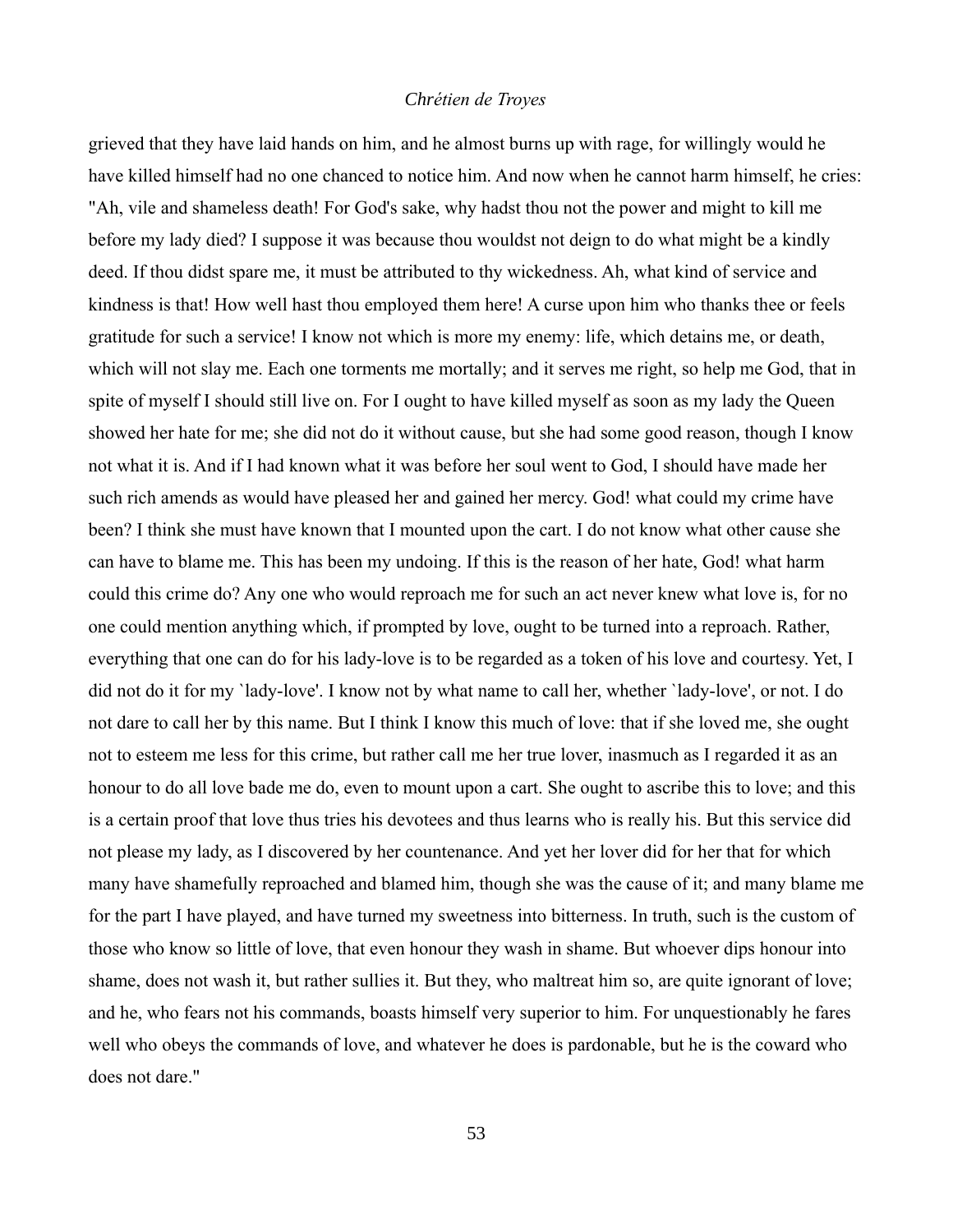(Vv. 4415-4440.) Thus Lancelot makes his lament, and his men stand grieving by his side, keeping hold of him and guarding him. Then the news comes that the Queen is not dead. Thereupon Lancelot at once takes comfort, and if his grief for her death had before been intense and deep, now his joy for her life was a hundred thousand times as great. And when they arrived within six or seven leagues of the castle where King Bademagu was, grateful news of Lancelot was told him, how he was alive and was coming hale and hearty, and this news the king was glad to hear. He did a very courteous thing in going at once to appraise the Queen. And she replies: "Fair sire, since you say so, I believe it is true, but I assure you that, if he were dead, I should never be happy again. All my joy would be cut off, if a knight had been killed in my service."

(Vv. 4441-4530.) Then the king leaves her, and the Queen yearns ardently for the arrival of her lover and her joy. She has no desire this time to bear him any grudge. But rumour, which never rests but runs always unceasingly, again reaches the Queen to the effect that Lancelot would have killed himself for her sake, if he had had the chance. She is happy at the thought that this is true, but she would not have had it happen so for anything, for her sorrow would have been too great. Thereupon Lancelot arrived in haste.<sup>xxii</sup> As soon as the king sees him, he runs to kiss and embrace him. He feels as if he ought to fly, borne along by the buoyancy of his joy. But his satisfaction is cut short by those who had taken and bound his guest, and the king tells them they have come in an evil hour, for they shall all be killed and confounded. Then they made answer that they thought he would have it so. "It is I whom you have insulted in doing your pleasure. He has no reason to complain," the king replies; "you have not shamed him at all, but only me who was protecting him. However you look at it, the shame is mine. But if you escape me now, you will see no joke in this." When Lancelot hears his wrath, he puts forth every effort to make peace and adjust matters; when his efforts have met with success, the king takes him away to see the Queen. This time the Queen did not lower her eyes to the ground, but she went to meet him cheerfully, honouring him all she could, and making him sit down by her side. Then they talked together at length of all that was upon their hearts, and love furnished them with so much to say that topics did not lack. And when Lancelot sees how well he stands, and that all he says finds favour with the Queen, he says to her in confidence: "Lady, I marvel greatly why you received me with such a countenance when you saw me the day before yesterday, and why you would not speak a word to me: I almost died of the blow you gave me, and I had not the courage to dare to question you about it, as I now venture to do. I am ready now, lady, to make amends, when you have told me what has been the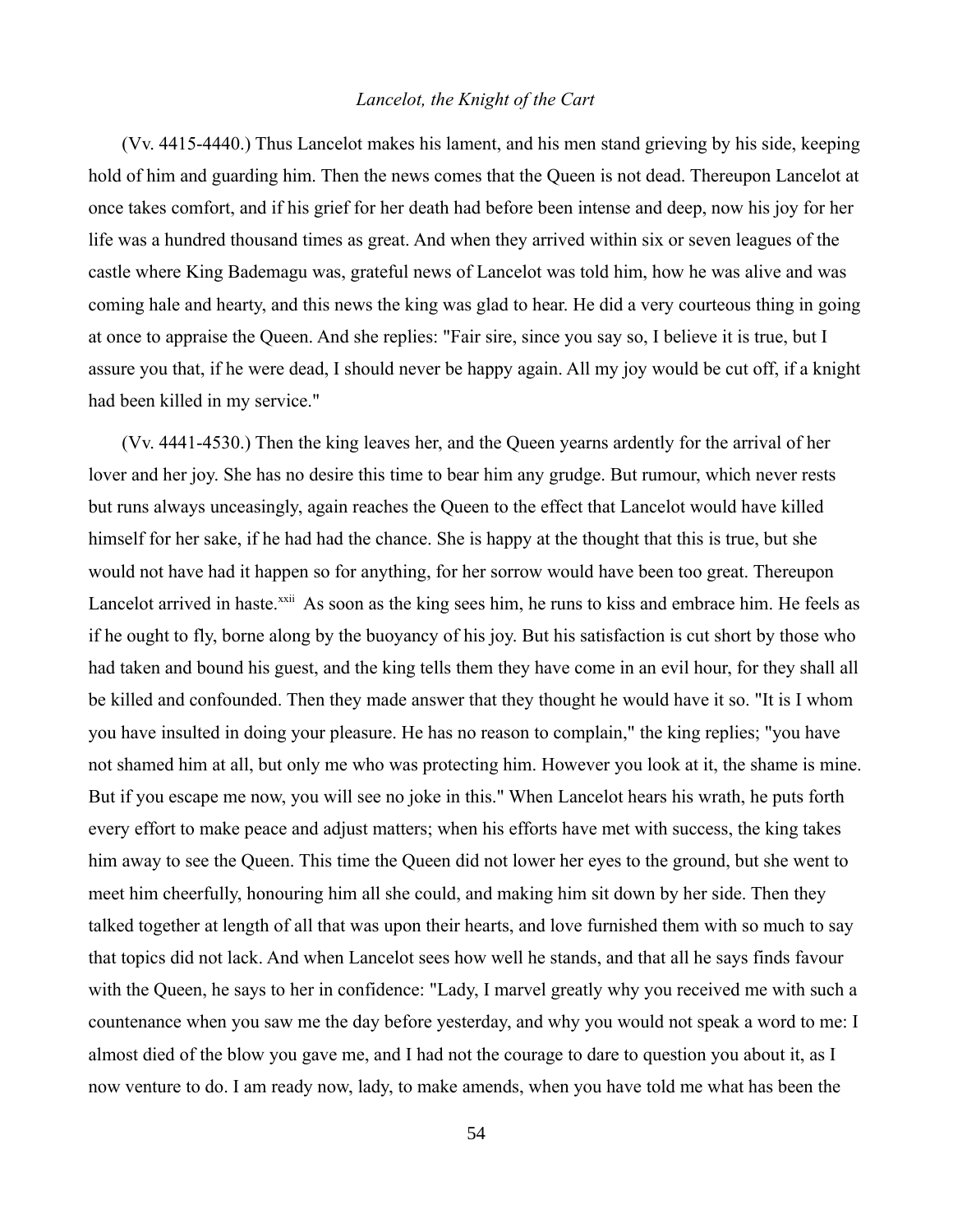crime which has caused me such distress." Then the Queen replies: "What? Did you not hesitate for shame to mount the cart? You showed you were loath to get in, when you hesitated for two whole steps. That is the reason why I would neither address nor look at you." "May God save me from such a crime again," Lancelot replies, "and may God show me no mercy, if you were not quite right! For God's sake, lady, receive my amends at once, and tell me, for God's sake, if you can ever pardon me." "Friend, you are quite forgiven," the Queen replies; "I pardon you willingly." "Thank you for that, lady," he then says; "but I cannot tell you here all that I should like to say; I should like to talk with you more at leisure, if possible." Then the Queen indicates a window by her glance rather than with her finger, and says: "Come through the garden to-night and speak with me at yonder window, when every one inside has gone to sleep. You will not be able to get in: I shall be inside and you outside: to gain entrance will be impossible. I shall be able to touch you only with my lips or hand, but, if you please, I will stay there until morning for love of you. Our bodies cannot be joined, for close beside me in my room lies Kay the seneschal, who is still suffering from his wounds. And the door is not open, but is tightly closed and guarded well. When you come, take care to let no spy catch sight of you." "Lady," says he, "if I can help it, no spy shall see me who might think or speak evil of us." Then, having agreed upon this plan, they separate very joyfully.

(Vv. 4551-4650.) Lancelot leaves the room in such a happy frame that all his past troubles are forgotten. But he was so impatient for the night to come that his restlessness made the day seem longer than a hundred ordinary days or than an entire year. If night had only come, he would gladly have gone to the trysting place. Dark and sombre night at last won its struggle with the day, and wrapped it up in its covering, and laid it away beneath its cloak. When he saw the light of day obscured, he pretended to be tired and worn, and said that, in view of his protracted vigils, he needed rest. You, who have ever done the same, may well understand and guess that he pretends to be tired and goes to bed in order to deceive the people of the house; but he cared nothing about his bed, nor would he have sought rest there for anything, for he could not have done so and would not have dared, and furthermore he would not have cared to possess the courage or the power to do so. Soon he softly rose, and was pleased to find that no moon or star was shining, and that in the house there was no candle, lamp, or lantern burning. Thus he went out and looked about, but there was no one on the watch for him, for all thought that he would sleep in his bed all night. Without escort or company he quickly went out into the garden, meeting no one on the way, and he was so fortunate as to find that a part of the garden-wall had

55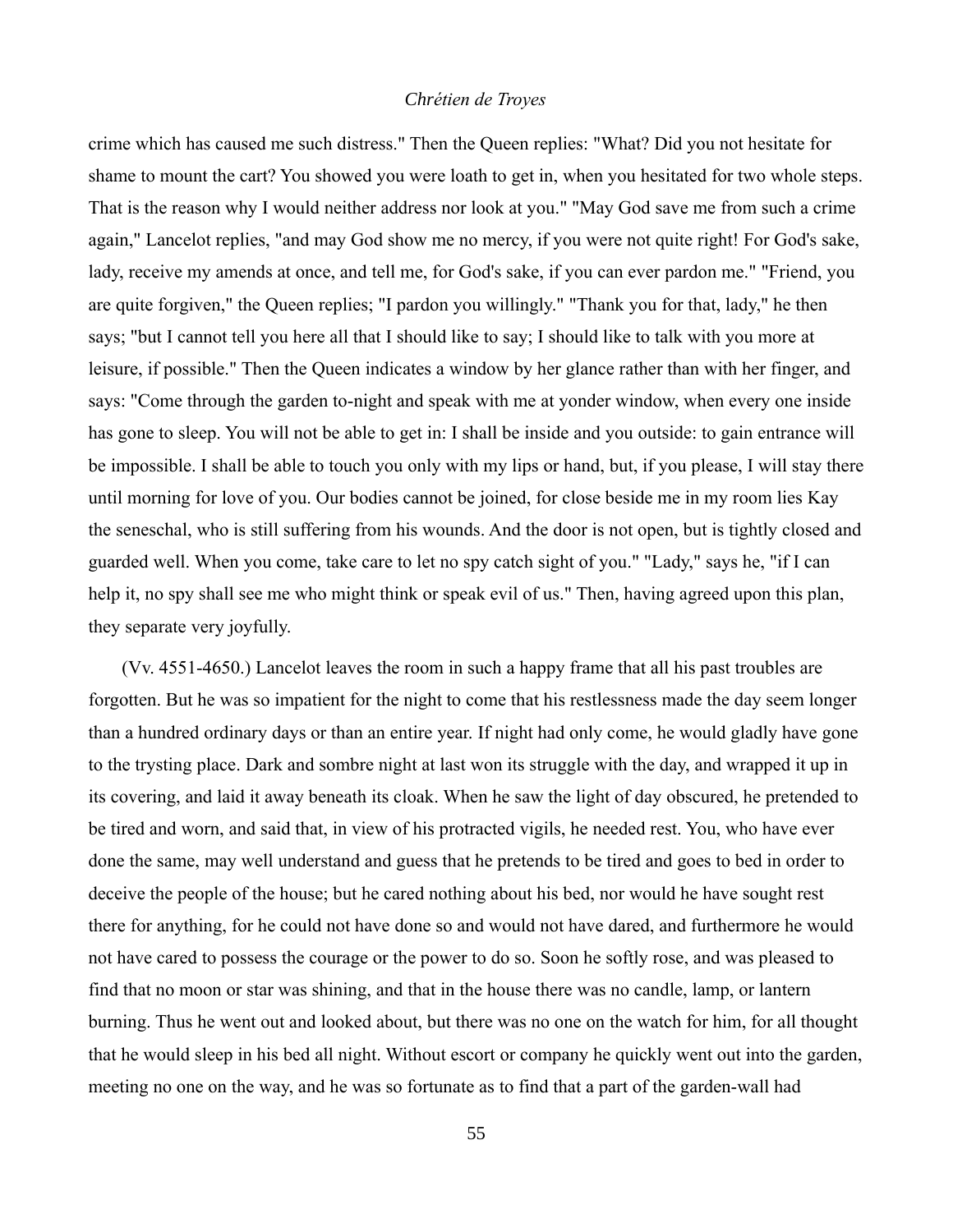recently fallen down. Through this break he passes quickly and proceeds to the window, where he stands, taking good care not to cough or sneeze, until the Queen arrives clad in a very white chemise. She wore no cloak or coat, but had thrown over her a short cape of scarlet cloth and shrew-mouse fur. As soon as Lancelot saw the Queen leaning on the window-sill behind the great iron bars, he honoured her with a gentle salute. She promptly returned his greeting, for he was desirous of her, and she of him. Their talk and conversation are not of vulgar, tiresome affairs. They draw close to one another, until each holds the other's hand. But they are so distressed at not being able to come together more completely, that they curse the iron bars. Then Lancelot asserts that, with the Queen's consent, he will come inside to be with her, and that the bars cannot keep him out. And the Queen replies: "Do you not see how the bars are stiff to bend and hard to break? You could never so twist, pull or drag at them as to dislodge one of them." "Lady," says he, "have no fear of that. It would take more than these bars to keep me out. Nothing but your command could thwart my power to come to you. If you will but grant me your permission, the way will open before me. But if it is not your pleasure, then the way is so obstructed that I could not possibly pass through." "Certainly," she says, "I consent. My will need not stand in your way; but you must wait until I retire to my bed again, so that no harm may come to you, for it would be no joke or jest if the seneschal, who is sleeping here, should wake up on hearing you. So it is best for me to withdraw, for no good could come of it, if he should see me standing here." "Go then, lady," he replies; "but have no fear that I shall make any noise. I think I can draw out the bars so softly and with so little effort that no one shall be aroused."

(Vv. 4651-4754.) Then the Queen retires, and he prepares to loosen the window. Seizing the bars, he pulls and wrenches them until he makes them bend and drags them from their places. But the iron was so sharp that the end of his little finger was cut to the nerve, and the first joint of the next finger was torn; but he who is intent upon something else paid no heed to any of his wounds or to the blood which trickled down. Though the window is not low, Lancelot gets through it quickly and easily. First he finds Kay asleep in his bed, then he comes to the bed of the Queen, whom he adores and before whom he kneels, holding her more dear than the relic of any saint. And the Queen extends her arms to him and, embracing him, presses him tightly against her bosom, drawing him into the bed beside her and showing him every possible satisfaction; her love and her heart go out to him. It is love that prompts her to treat him so; and if she feels great love for him, he feels a hundred thousand times as much for her. For there is no love at all in other hearts compared with what there is in his; in his heart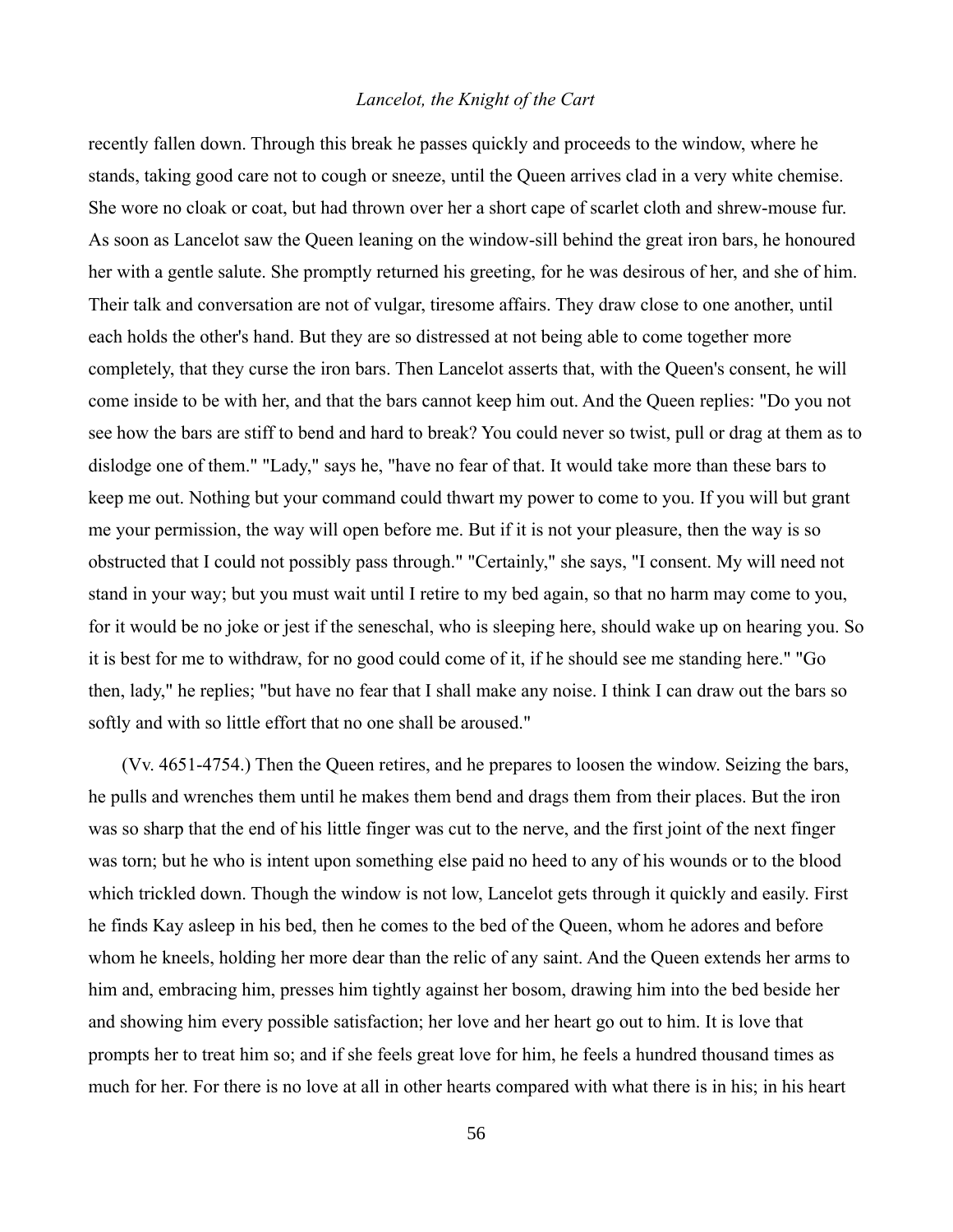love was so completely embodied that it was niggardly toward all other hearts. Now Lancelot possesses all he wants, when the Queen voluntarily seeks his company and love, and when he holds her in his arms, and she holds him in hers. Their sport is so agreeable and sweet, as they kiss and fondle each other, that in truth such a marvellous joy comes over them as was never heard or known. But their joy will not be revealed by me, for in a story, it has no place. Yet, the most choice and delightful satisfaction was precisely that of which our story must not speak. That night Lancelot's joy and pleasure were very great. But, to his sorrow, day comes when he must leave his mistress' side. It cost him such pain to leave her that he suffered a real martyr's agony. His heart now stays where the Queen remains; he has not the power to lead it away, for it finds such pleasure in the Queen that it has no desire to leave her: so his body goes, and his heart remains. But enough of his body stays behind to spot and stain the sheets with the blood which has fallen from his fingers. Full of sighs and tears, Lancelot leaves in great distress. He grieves that no time is fixed for another meeting, but it cannot be. Regretfully he leaves by the window through which he had entered so happily. He was so badly wounded in the fingers that they were in sorry, state; yet he straightened the bars and set them in their place again, so that from neither side, either before or behind, was it evident that any one had drawn out or bent any of the bars. When he leaves the room, he bows and acts precisely as if he were before a shrine; then he goes with a heavy heart, and reaches his lodgings without being recognised by any one. He throws himself naked upon his bed without awaking any one, and then for the first time he is surprised to notice the cuts in his fingers; but he is not at all concerned, for he is very sure that the wound was caused by dragging the window bars from the wall. Therefore he was not at all worried, for he would rather have had both arms dragged from his body than not enter through the window. But he would have been very angry and distressed, if he had thus injured and wounded himself under any other circumstances.

(Vv. 4755-5006.) In the morning, within her curtained room, the Queen had fallen into a gentle sleep; she had not noticed that her sheets were spotted with blood, but she supposed them to be perfectly white and clean and presentable. Now Meleagant, as soon as he was dressed and ready, went to the room where the Queen lay. He finds her awake, and he sees the sheets spotted with fresh drops of blood, whereupon he nudges his companions and, suspicious of some mischief, looks at the bed of Kay the seneschal, and sees that his sheets are blood-stained too, for you must know that in the night his wounds had begun to bleed afresh. Then he said: "Lady, now I have found the evidence that I desired. It

57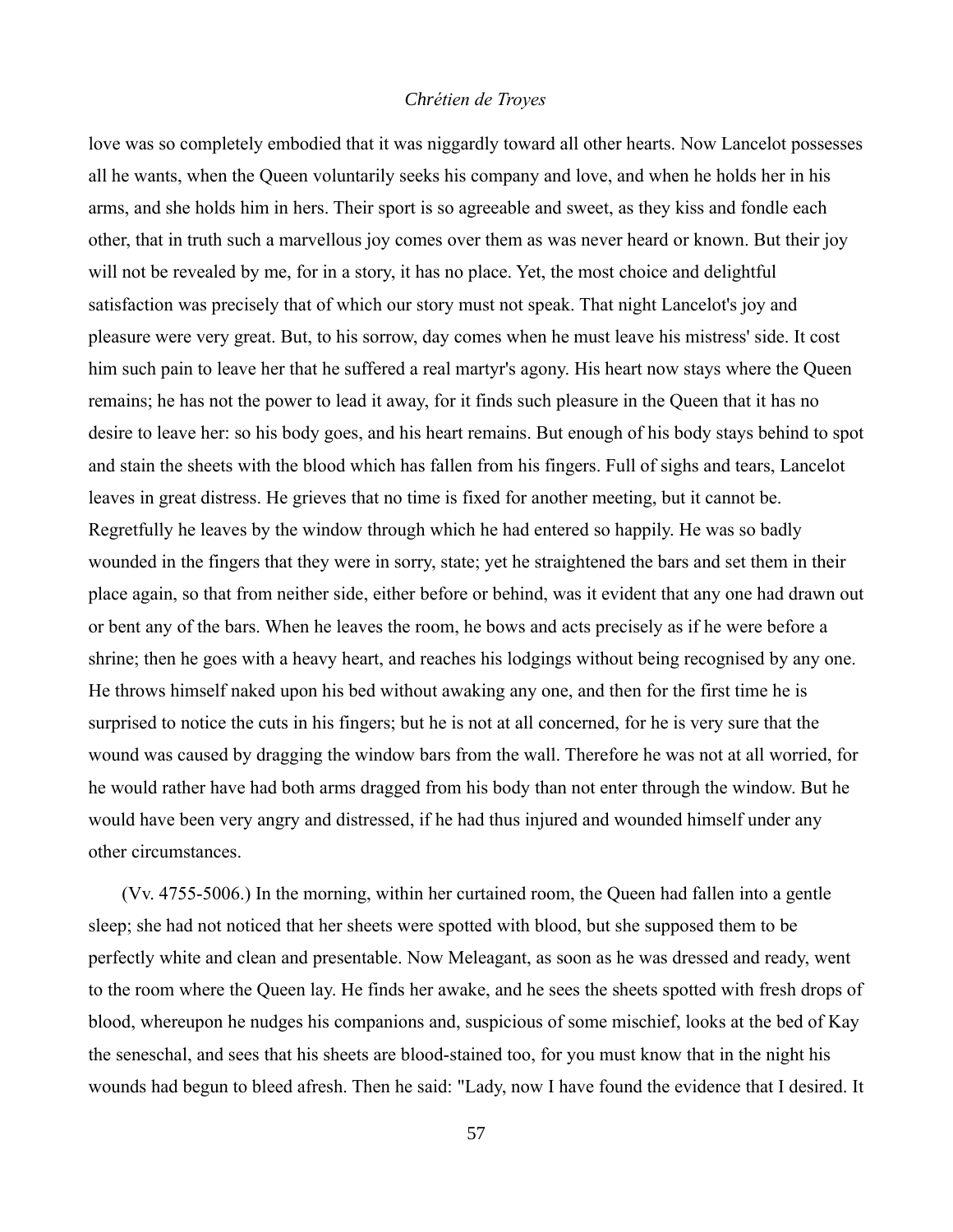is very true that any man is a fool to try to confine a woman: he wastes his efforts and his pains. He who tries to keep her under guard loses her sooner than the man who takes no thought of her. A fine watch, indeed, has been kept by my father, who is guarding you on my behalf! He has succeeded in keeping you from me, but, in spite of him, Kay the seneschal has looked upon you last night, and has done what he pleased with you, as can readily be proved." "What is that?" she asks. "Since I must speak, I find blood on your sheets, which proves the fact. I know it and can prove it, because I find on both your sheets and his the blood which issued from his wounds: the evidence is very strong." Then the Queen saw on both beds the bloody sheets, and marvelling, she blushed with shame and said: "So help me God, this blood which I see upon my sheets was never brought here by Kay, but my nose bled during the night, and I suppose it must be from my nose." In saying so, she thinks she tells the truth. "By my head," says Meleagant, "there is nothing in what you say. Swearing is of no avail, for you are taken in your guilt, and the truth will soon be proved." Then he said to the guards who were present: "Gentlemen, do not move, and see to it that the sheets are not taken from the bed until I return. I wish the king to do me justice, as soon as he has seen the truth." Then he searched until he found him, and failing at his feet, he said: "Sire, come to see what you have failed to guard. Come to see the Queen, and you shall see the certain marvels which I have already seen and tested. But, before you go, I beg you not to fail to be just and upright toward me. You know well to what danger I have exposed myself for the Queen; yet, you are no friend of mine and keep her from me under guard. This morning I went to see her in her bed, and I remarked that Kay lies with her every night. Sire, for God's sake, be not angry, if I am disgruntled and if I complain. For it is very humiliating for me to be hated and despised by one with whom Kay is allowed to lie." "Silence!" says the king; "I don't believe it." "Then come, my lord, and see the sheets and the state in which Kay has left them. Since you will not believe my words, and since you think I am lying, I will show you the sheets and the quilt covered with blood from Kay's wounds." "Come now," says the king, "I wish to see for myself, and my eyes will judge of the truth." Then the king goes directly to the room, where the Queen got up at his approach. He sees that the sheets are blood-stained on her bed and on Kay's alike and he says: "Lady, it is going badly now, if what my son has said is true." Then she replies: "So help me God, never even in a dream was uttered such a monstrous lie. I think Kay the seneschal is courteous and loyal enough not to commit such a deed, and besides, I do not expose my body in the market-place, nor offer it of my own free will. Surely, Kay is not the man to make an insulting proposal to me, and I have never desired and shall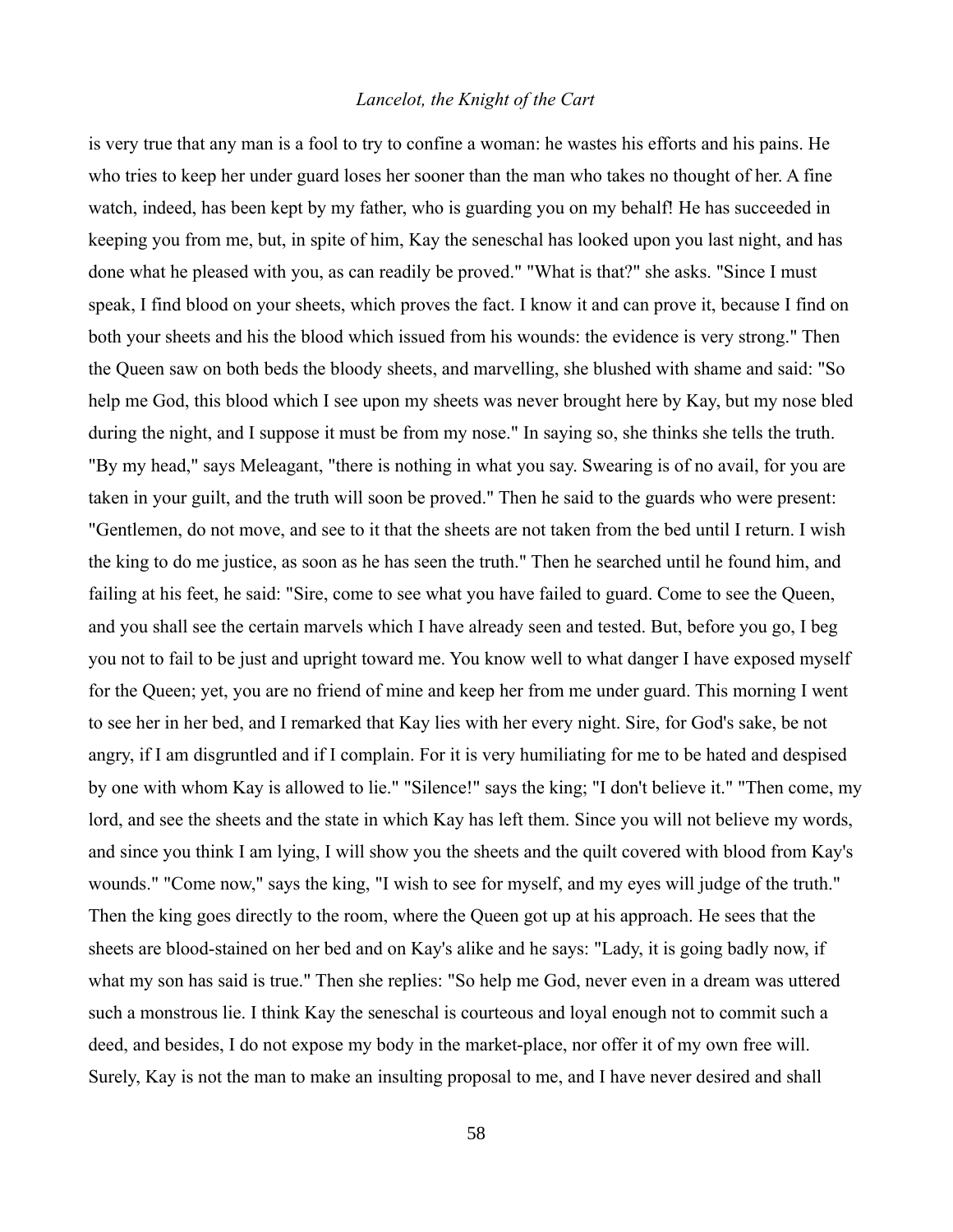never desire to do such a thing myself." "Sire, I shall be much obliged to you," says Meleagant to his father, "if Kay shall be made to atone for this outrage, and the Queen's shame thus be exposed. It devolves upon you to see that justice is done, and this justice I now request and claim. Kay has betrayed King Arthur, his lord, who had such confidence in him that he entrusted to him what he loved most in the world." "Let me answer, sire," says Kay, "and I shall exonerate myself. May God have no mercy upon my soul when I leave this world, if I ever lay with my lady! Indeed, I should rather be dead than ever do my lord such an ugly wrong, and may God never grant me better health than I have now but rather kill me on the spot, if such a thought ever entered my mind! But I know that my wounds bled profusely last night, and that is the reason why my sheets are stained with blood. That is why your son suspects me, but surely he has no right to do so." And Meleagant answers him: "So help me God, the devils and demons have betrayed you. You grew too heated last night and, as a result of your exertions, your wounds have doubtless bled afresh. There is no use in your denying it; we can see it, and it is perfectly evident. It is right that he should atone for his crime, who is so plainly taken in his guilt. Never did a knight with so fair a name commit such iniquities as this, and yours is the shame for it." "Sire, sire," says Kay to the king, "I will defend the Queen and myself against the accusation of your son. He harasses and distresses me, though he has no ground to treat me so." "You cannot fight," the king replies, "you are too ill." "Sire, if you will allow it, I will fight with him, ill as I am, and will show him that I am not guilty of the crime which he imputes to me." But the Queen, having secretly sent word to Lancelot, tells the king that she will present a knight who will defend the seneschal, if Meleagant dares to urge this charge. Then Meleagant said at once: "There is no knight without exception, even were he a giant, whom I will not fight until one of us is defeated." Then Lancelot came in, and with him such a rout of knights that the whole hall was filled with them. As soon as he had entered, in the hearing of all, both young and old, the Queen told what had happened, and said: "Lancelot, this insult has been done me by Meleagant. In the presence of all who hear his words he says I have lied, if you do not make him take it back. Last night, he asserted, Kay lay with me, because he found my sheets, like his, all stained with blood; and he says that he stands convicted, unless he will undertake his own defence, or unless some one else will fight the battle on his behalf." Lancelot says: "You need never use arguments with me. May it not please God that either you or he should be thus discredited! I am ready to fight and to prove to the extent of my power that he never was guilty of such a thought. I am ready to employ my strength in his behalf, and to defend him against this charge." Then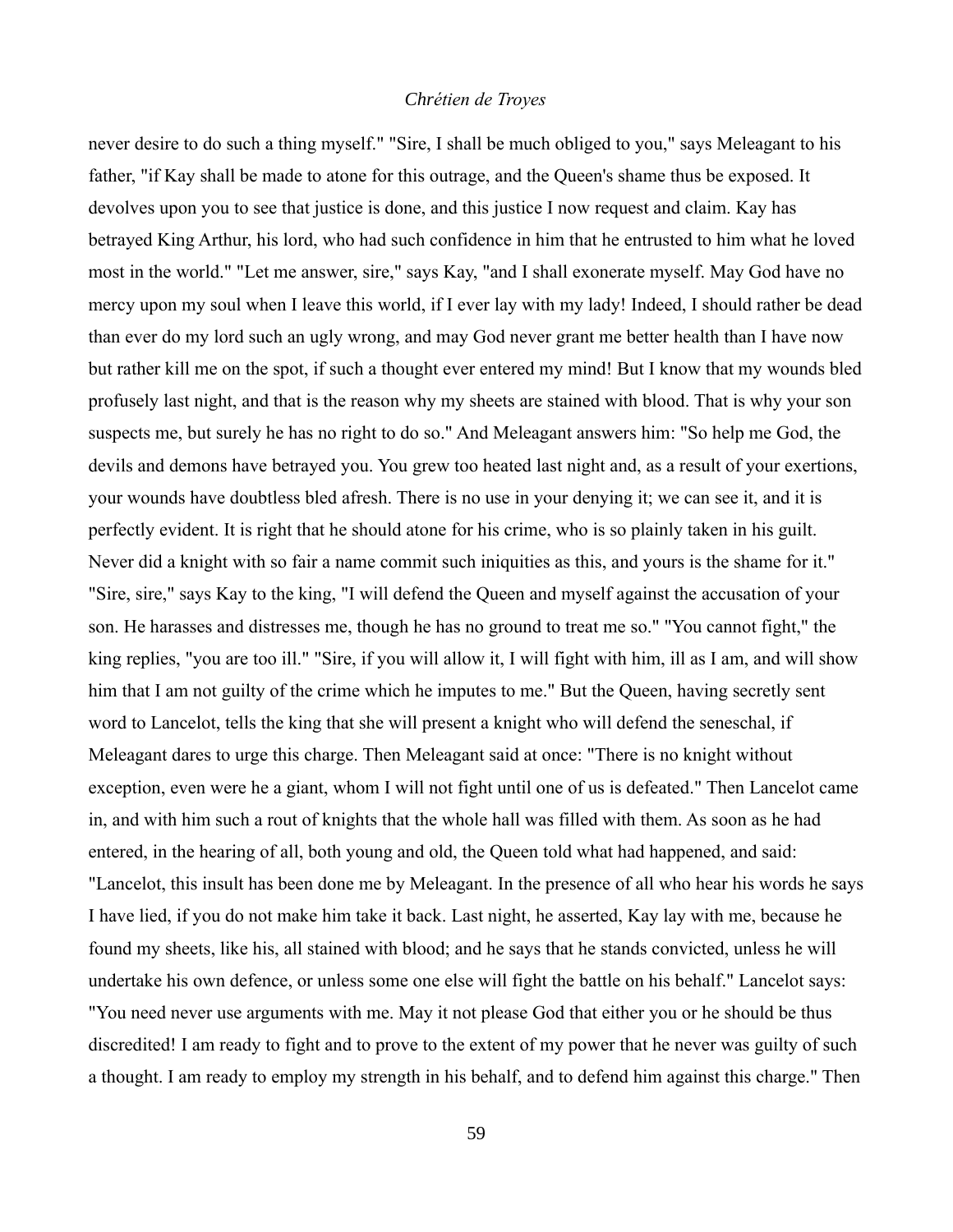Meleagant jumped up and said: "So help me God, I am pleased and well satisfied with that: no one need think that I object." And Lancelot said: "My lord king, I am well acquainted with suits and laws, with trials and verdicts: in a question of veracity an oath should be taken before the fight." Meleagant at once replies: "I agree to take an oath; so let the relics be brought at once, for I know well that I am right." And Lancelot answers him: "So help me God, no one who ever knew Kay the seneschal would doubt his word on such a point." Then they call for their horses, and ask that their arms be brought. This is promptly done, and when the valets had armed them, they were ready for the fight. Then the holy relics are brought forth: Meleagant steps forward, with Lancelot by his side, and both fall on their knees. Then Meleagant, laying his hands upon the relics, swears unreservedly: "So help me God and this holy relic, Kay the seneschal lay with the Queen in her bed last night and, had his pleasure with her." "And I swear that thou liest," says Lancelot, "and furthermore I swear that he neither lay with her nor touched her. And may it please God to take vengeance upon him who has lied, and may He bring the truth to light! Moreover, I will take another oath and swear, whoever may dislike it or be displeased, that if I am permitted to vanquish Meleagant to-day, I will show him no mercy, so help me God and these relics here!" The king felt no joy when he heard this oath.

(Vv. 5007-5198.) When the oaths had been taken, their horses were brought forward, which were fair and good in every way. Each man mounts his own home, and they ride at once at each other as fast as the steeds can carry them; and when the horses are in mid-career, the knights strike each other so fiercely that there is nothing left of the lances in their hands. Each brings the other to earth; however, they are not dismayed, but they rise at once and attack each other with their sharp drawn swords. The burning sparks fly in the air from their helmets. They assail each other so bitterly with the drawn swords in their hands that, as they thrust and draw, they encounter each other with their blows and will not pause even to catch their breath. The king in his grief and anxiety called the Queen, who had gone up in the tower to look out from the balcony: he begged her for God's sake, the Creator, to let them be separated. "Whatever is your pleasure is agreeable to me," the Queen says honestly: "I shall not object to anything you do." Lancelot plainly heard what reply the Queen made to the king's request, and from that time he ceased to fight and renounced the struggle at once. But Meleagant does not wish to stop, and continues to strike and hew at him. But the king rushes between them and stops his son, who declares with an oath that he has no desire for peace. He wants to fight, and cares not for peace. Then the king says to him: "Be quiet, and take my advice, and be sensible. No shame or harm shall come to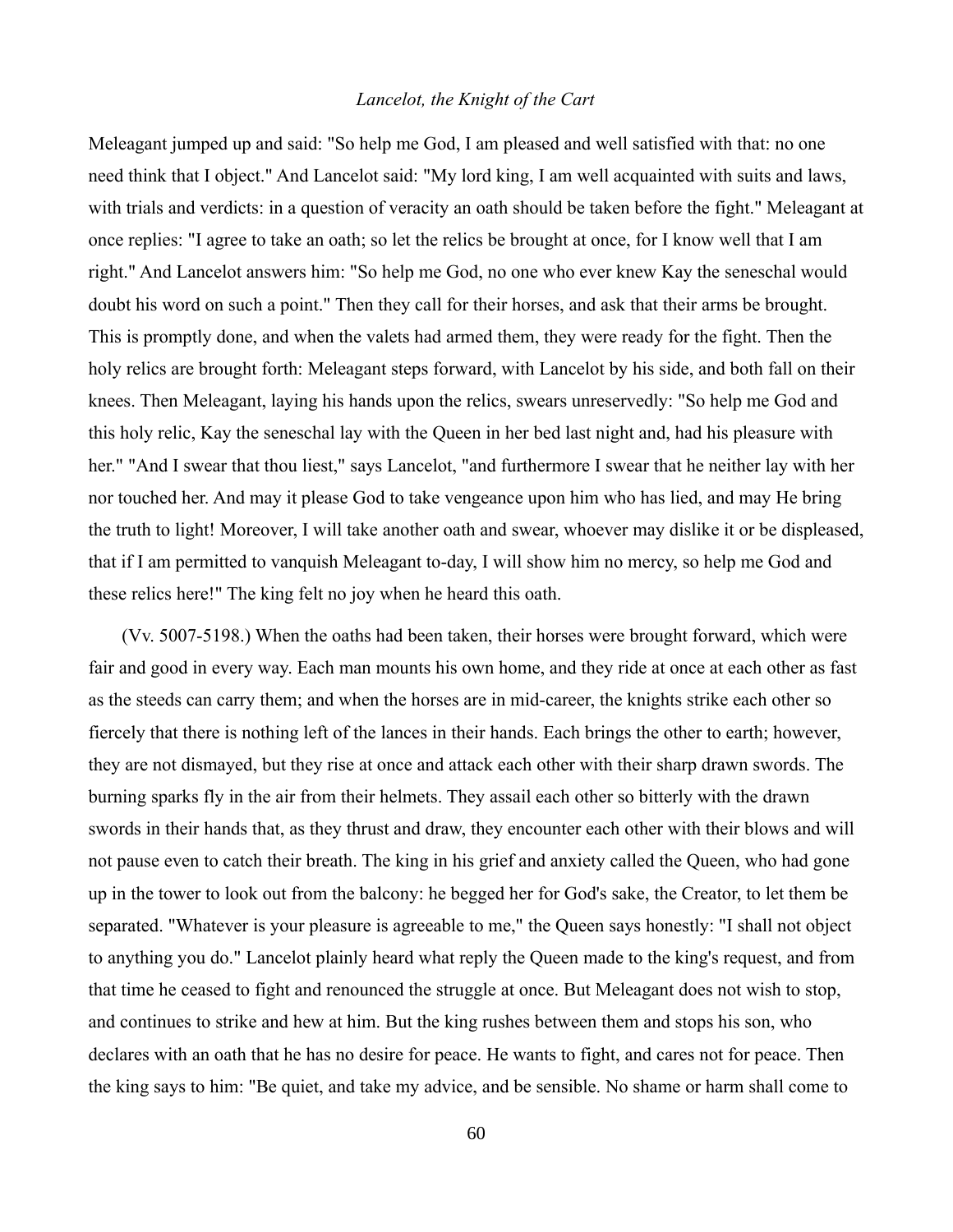thee, if thou wilt do what is right and heed my words. Dost thou not remember that thou hast agreed to fight him at King Arthur's court? And dost thou not suppose that it would be a much greater honour for thee to defeat him there than anywhere else?" The king says this to see if he can so influence him as to appease him and separate them. And Lancelot, who was impatient to go in search of my lord Gawain, requests leave of the king and Queen to depart. With their permission he goes away toward the waterbridge, and after him there followed a great company of knights. But it would have suited him very well, if many of those who went had stayed behind. They make long days' journeys until they approach the water-bridge, but are still about a league from it. Before they came in sight of the bridge, a dwarf came to meet them on a mighty hunter, holding a scourge with which to urge on and incite his steed. In accordance with his instructions, he at once inquired: "Which of you is Lancelot? Don't conceal him from me; I am of your party; tell me confidently, for I ask the question for your good." Lancelot replies in his own behalf, and says: "I am he whom thou seekest and askest for." "Ah," says the dwarf, "frank knight, leave these people, and trust in me. Come along with me alone, for I will take thee to a goodly place. Let no one follow thee for anything, but let them wait here; for we shall return presently." He, suspecting no harm in this, bids all his men stay there, and follows the dwarf who has betrayed him. Meanwhile his men who wait for him may continue to expect him long in vain, for they, who have taken and seized him, have no desire to give him up. And his men are in such a state of grief at his failure to return that they do not know what steps to take. They all say sorrowfully that the dwarf has betrayed them. It would be useless to inquire for him: with heavy hearts they begin to search, but they know not where to look for him with any hope of finding him. So they all take counsel, and the most reasonable and sensible agree on this, it seems: to go to the passage of the water-bridge, which is close by, to see if they can find my lord Gawain in wood or plain, and then with his advice search for Lancelot. Upon this plan they all agree without dissension. Toward the water-bridge they go, and as soon as they reach the bridge, they see my lord Gawain overturned and fallen from the bridge into the stream which is very deep. One moment he rises, and the next he sinks; one moment they see him, and the next they lose him from sight. They make such efforts that they succeed in raising him with branches, poles and hooks. He had nothing but his hauberk on his back, and on his head was fixed his helmet, which was worth ten of the common sort, and he wore his iron greaves, which were all rusty with his sweat, for he had endured great trials, and had passed victoriously through many perils and assaults. His lance, his shield, and horse were all behind on the other bank. Those who have rescued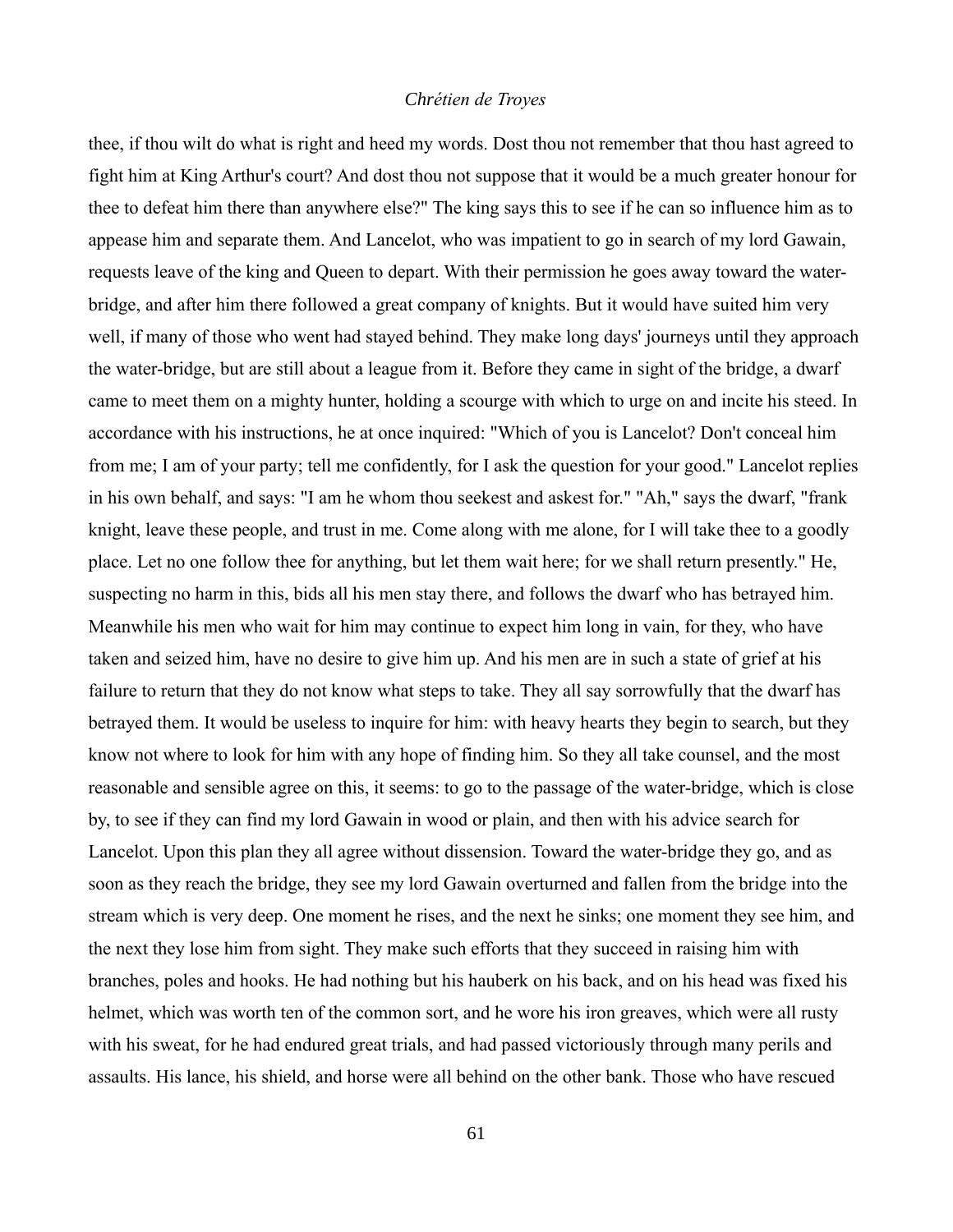him do not believe he is alive. For his body was full of water, and until he got rid of it, they did not hear him speak a word. But when his speech and voice and the passageway to his heart are free, and as soon, as what he said could be heard and understood, he tried to speak he inquired at once for the Queen, whether those present had any news of her. And they replied that she is still with King Bademagu, who serves her well and honourably. "Has no one come to seek her in this land?" my lord Gawain then inquires of them. And they answer him: "Yes, indeed." "Who?" "Lancelot of the Lake," they say, "who crossed the sword-bridge, and rescued and delivered her as well as all the rest of us. But we have been betrayed by a pot-bellied, humpbacked, and crabbed dwarf. He has deceived us shamefully in seducing Lancelot from us, and we do not know what he has done with him." "When was that?" my lord Gawain inquires. "Sire, near here this very day this trick was played on us, while he was coming with us to meet you." "And how has Lancelot been occupied since he entered this land?" Then they begin to tell him all about him in detail, and then they tell him about the Queen, how she is waiting for him and asserting that nothing could induce her to leave the country, until she sees him or hears some credible news of him. To them my lord Gawain replies: "When we leave this bridge, we shall go to search for Lancelot." There is not one who does not advise rather that they go to the Queen at once, and have the king seek Lancelot, for it is their opinion that his son Meleagant has shown his enmity by having him cast into prison. But if the king can learn where he is, he will certainly make him surrender him: they can rely upon this with confidence.

(Vv. 5199-5256.) They all agreed upon this plan, and started at once upon their way until they drew near the court where the Queen and king were. There, too, was Kay the seneschal, and that disloyal man, full to overflowing of treachery, who has aroused the greatest anxiety for Lancelot on the part of the party which now arrives. They feel they have been discomfited and betrayed, and they make great lament in their misery. It is not a gracious message which reports this mourning to the Queen. Nevertheless, she deports herself with as good a grace as possible. She resolves to endure it, as she must, for the sake of my lord Gawain. However, she does not so conceal her grief that it does not somewhat appear. She has to show both joy and grief at once: her heart is empty for Lancelot, and to my lord Gawain she shows excessive joy. Every one who hears of the loss of Lancelot is grief-stricken and distracted. The king would have rejoiced at the coming of my lord Gawain and would have been delighted with his acquaintance; but he is so sorrowful and distressed over the betrayal of Lancelot that he is prostrated and full of grief. And the Queen beseeches him insistently to have him searched for, up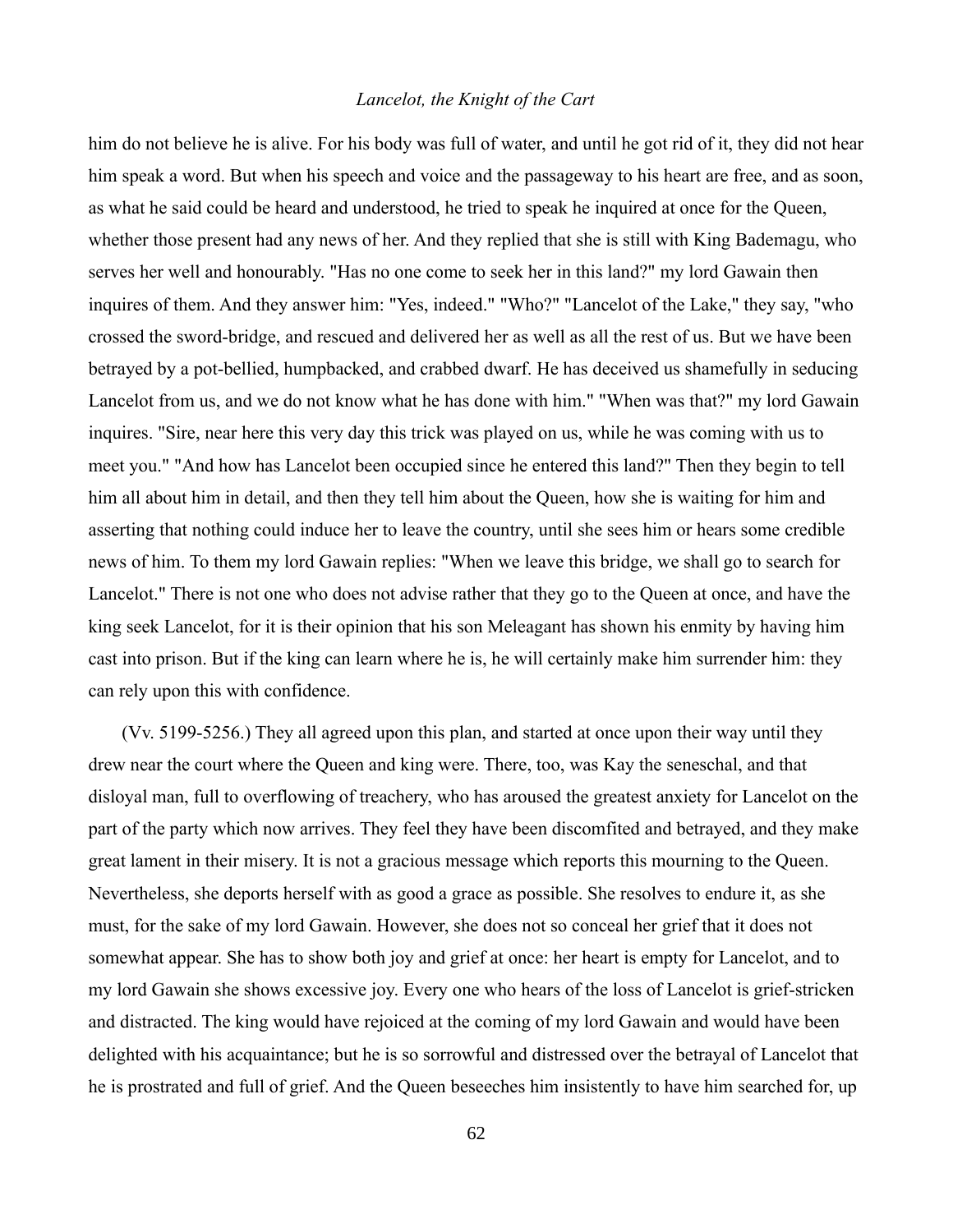and down throughout the land, without postponement or delay. My lord Gawain and Kay and all the others join in this prayer and request. "Leave this care to me, and speak no more of it," the king replies, "for I have been ready to do so for some time. Without need of request or prayer this search shall be made with thoroughness." Everyone bows in sign of gratitude, and the king at once sends messengers through his realm, sagacious and prudent men-at-arms, who inquired for him throughout the land. They made inquiry for him everywhere, but gained no certain news of him. Not finding any, they come back to the place where the knights remain; then Gawain and Kay and all the others say that they will go in search of him, fully armed and lance in rest; they will not trust to sending some one else.

(Vv. 5257-5378.) One day after dinner they were all in the hall putting on their arms, and the point had been reached where there was nothing to do but start, when a valet entered and passed by them all until he came before the Queen, whose cheeks were by no means rosy! For she was in such mourning for Lancelot, of whom she had no news, that she had lost all her colour. The valet greeted her as well as the king, who was by her side, and then all the others and Kay and my lord Gawain. He held a letter in his hand which he gave to the king, who took it. The king had it read in the hearing of all by one who made no mistake in reading it. The reader knew full well how to communicate to them what was written in the parchment: he says that Lancelot sends greetings to the king as his kind lord, and thanks him for the honour and kindness he has shown him, and that he now places himself at the king's orders. And know that he is now hale and hearty at King Arthur's court, and he bids him tell the Queen to come thither, if she will consent, in company with my lord Gawain and Kay. In proof of which, he affixed his signature which they should recognise, as indeed they did. At this they were very happy and glad; the whole court resounds with their jubilation, and they say they will start next day as soon as it is light. So, when the day broke, they make ready and prepare: they rise and mount and start. With great joy and jubilee the king escorts them for a long distance on their way. When he has conducted them to the frontier and has seen them safely across the border, he takes leave of the Queen, and likewise of all the rest. And when he comes to take his leave, the Queen is careful to express her gratitude for all the kindness he has shown to her, and throwing her arms about his neck, she offers and promises him her own service and that of her lord: no greater promise can she make. And my lord Gawain promises his service to him, as to his lord and friend, and then Kay does likewise, and all the rest. Then the king commends them to God as they start upon their way. After these three, he bids the rest farewell, and then turns his face toward home. The Queen and her company do not tarry a single day until news of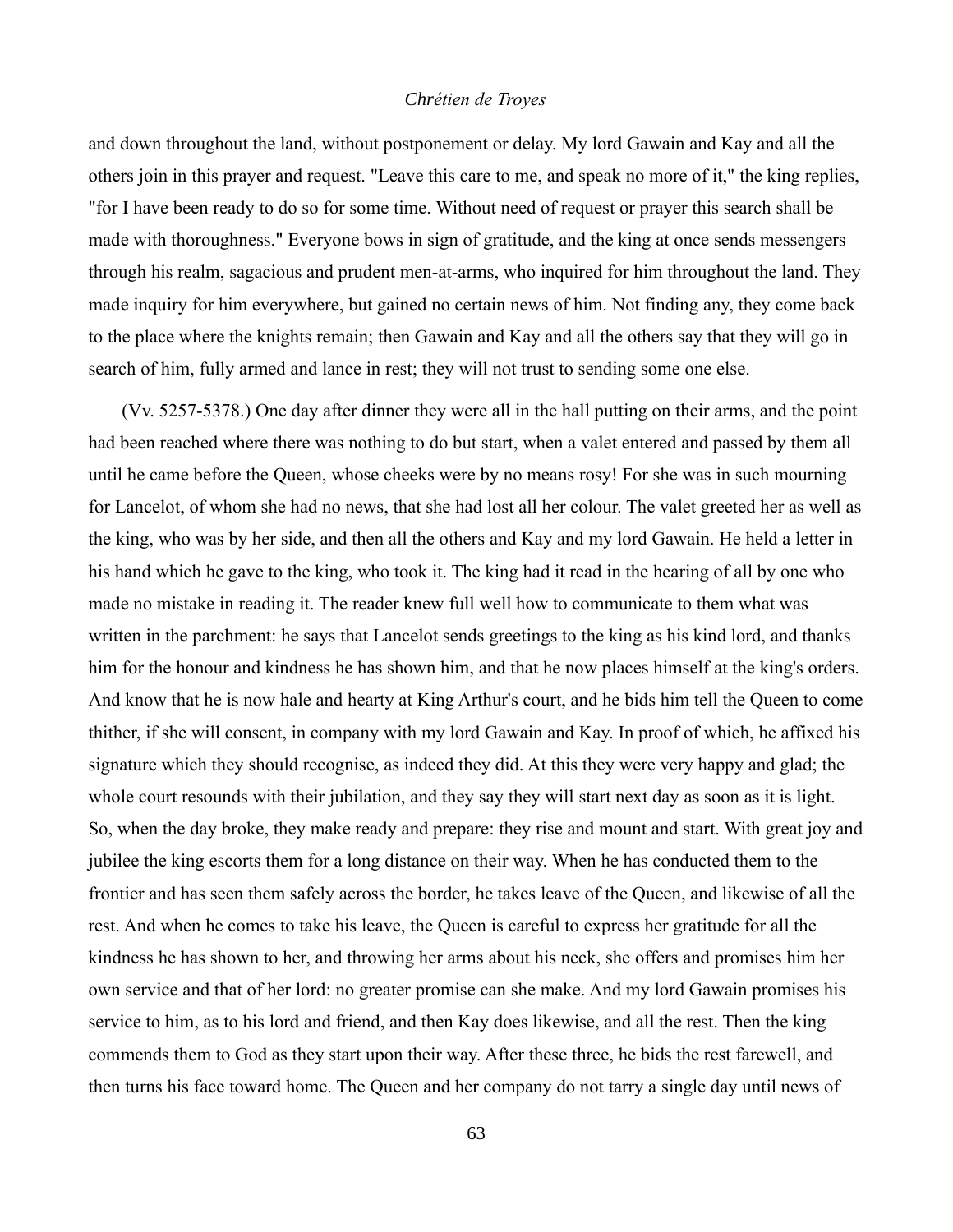them reaches the court. King Arthur was delighted at the news of the Queen's approach, and he is happy and pleased at the thought that his nephew had brought about the Queen's return, as well as that of Kay and of the lesser folk. But the truth is quite different from what he thinks. All the town is cleared as they go to meet them, and knights and vassals join in shouting as they approach: "Welcome to my lord Gawain, who has brought back the Queen and many another captive lady, and has freed for us many prisoners!" Then Gawain answered them: "Gentlemen, I do not deserve your praise. Do not trouble ever to say this again, for the compliment does not apply to me. This honour causes me only shame, for I did not reach the Queen in time; my detention made me late. But Lancelot reached there in time, and won such honour as was never won by any other knight." "Where is he, then, fair dear sire, for we do not see him here?" "Where?" echoes my lord Gawain; "at the court of my lord the King, to be sure. Is he not?" "No, he is not here, or anywhere else in this country. Since my lady was taken away, we have had no news of him." Then for the first time my lord Gawain realised that the letter had been forged, and that they had been betrayed and deceived: by the letter they had been misled. Then they all begin to lament, and they come thus weeping to the court, where the King at once asks for information about the affair. There were plenty who could tell him how much Lancelot had done, how the Queen and all the captives were delivered from durance by him, and by what treachery the dwarf had stolen him and drawn him away from them. This news is not pleasing to the King, and he is very sorry and full of grief; but his heart is so lightened by the pleasure he takes in the Queen's return, that his grief concludes in joy. When he has what he most desires, he cares little for the rest.

(Vv. 5379-5514.) While the Queen was out of the country, I believe, the ladies and the damsels who were disconsolate, decided among themselves that they would marry, soon, and they organised a contest and a tournament. The lady of Noauz was patroness of it, with the lady of Pomelegloi. They will have nothing to do with those who fare ill, but they assert that they will accept those who comport themselves well in the tournament. And they had the date of the contest proclaimed s long while in advance in all the countries near and far, in order that there might be more participants. Now the Queen arrived before the date they had set, and as soon as the ladies heard of the Queen's return, most of them came at once to the King and besought him to grant them a favour and boon, which he did. He promised to do whatever they wished, before he knew what their desire might be. Then they told him that they wished him to let the Queen come to be present at their contest. And he who was not accustomed to forbid, said he was willing, if she wished ir so. In happy mood they go to the Queen and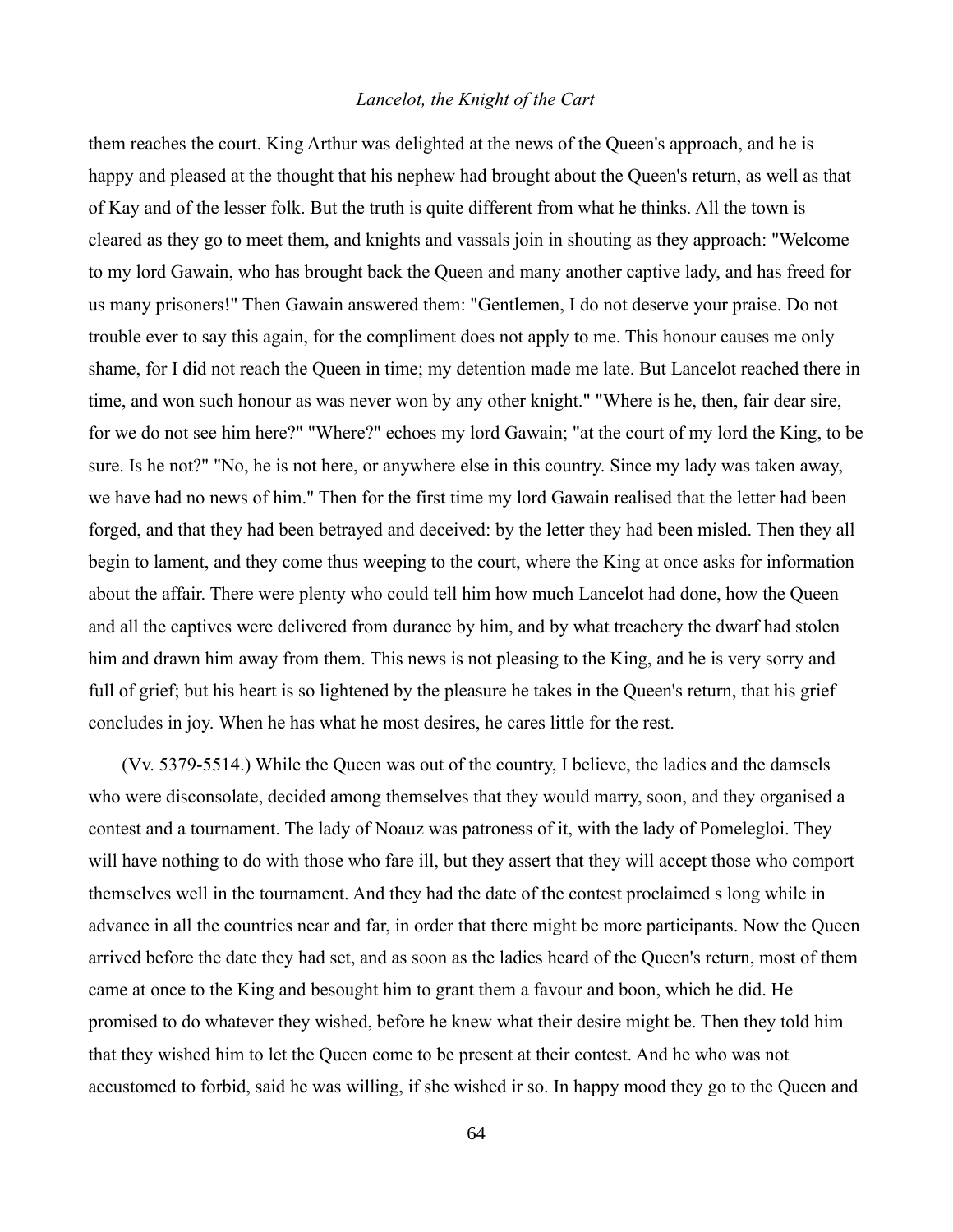say to her: "Lady, do not deprive us of the boon which the King has granted us." Then she asks them: "What is that? Don't fail to tell!" Then they say to her: "If you will come to our tournament, he will not gainsay you nor stand in the way." Then she said that she would come, since he was willing that she should. Promptly the dames send word throughout the realm that they are going to bring the Queen on the day set for the tournament. The news spread far and near, here and there, until it reached the kingdom whence no one used to return -- but now whoever wished might enter or pass out unopposed. The news travelled in this kingdom until it came to a seneschal of the faithless Meleagant may an evil fire burn him! This seneschal had Lancelot in his keeping, for to him he had been entrusted by his enemy Meleagant, who hated him with deadly hate. Lancelot learned the hour and date of the tournament, and as soon as he heard of it, his eyes were not tearless nor was his heart glad. The lady of the house, seeing Lancelot sad and pensive, thus spoke to him: "Sire, for God's sake and for your own soul's good, tell me truly," the lady said, "why you are so changed. You won't eat or drink anything, and I see that you do not make merry or laugh. You can tell me with confidence why you are so sad and troubled." "Ah, lady, for God's sake, do not be surprised that I am sad! Truly, I am very much downcast, since I cannot be present where all that is good in the world will be assembled: that is, at the tournament where there will be a gathering of the people who make the earth tremble. Nevertheless, if it pleased you, and if God should incline your heart to let me go thither, you might rest assured that I should be careful to return to my captivity here." "I would gladly do it," she replied, "if I did not see that my death and destruction would result. But I am in such terror of my lord, the despicable Meleagant, that I would not dare to do it, for he would kill my husband at once. It is not strange that I am afraid of him, for, as you know, he is very bad." "Lady, if you are afraid that I may not return to you at once after the tournament, I will take an oath which I will never break, that nothing will detain me from returning at once to my prison here immediately after the tournament." Upon my word," said she, "I will allow it upon one condition." "Lady, what condition is that?" Then she replies: "Sire, upon condition that you wilt swear to return to me, and promise that I shall have your love." "Lady, I give you all the love I have, and swear to come back." Then the lady laughs and says: "I have no cause to boast of such a gift, for I know you have bestowed upon some one else the love for which I have just made request. However, I do not disdain to take so much of it as I can get. I shall be satisfied with what I can have, and will accept your oath that you will be so considerate of me as to return hither a prisoner."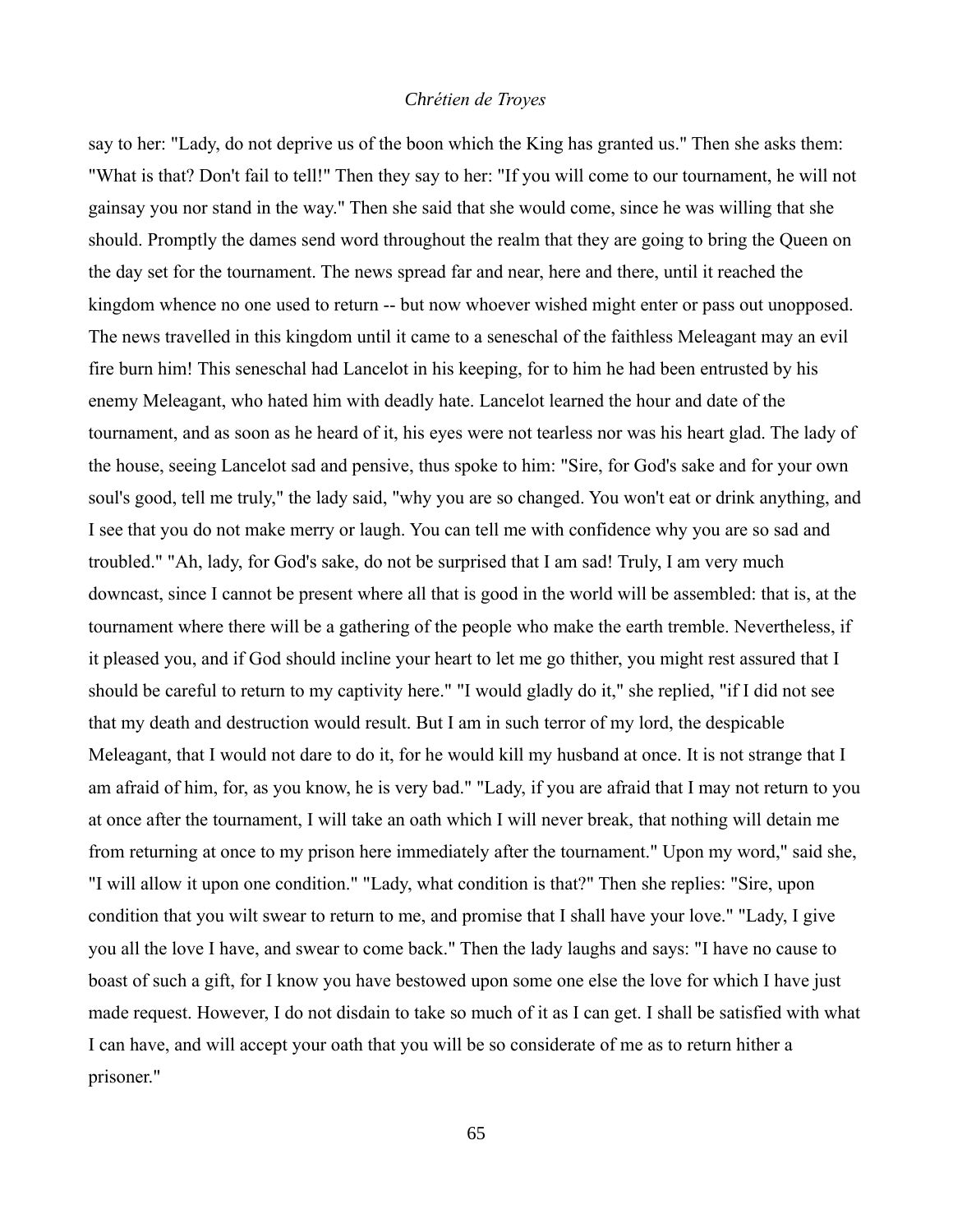(Vv. 5515-5594.) In accordance with her wish, Lancelot swears by Holy Church that he will return without fail. And the lady at once gives him the vermilion arms of her lord, and his horse which was marvellously good and strong and brave. He mounts and leaves, armed with handsome, new arms, and proceeds until he comes to Noauz. He espoused this side in the tournament, and took his lodging outside the town. Never did such a noble man choose such a small and lowly lodging-place; but he did not wish to lodge where he might be recognised. There were many good and excellent knights gathered within the town. But there were many more outside, for so many had come on account of the presence of the Queen that the fifth part could not be accommodated inside. For every one who would have been there under ordinary circumstances, there were seven who would not have come excepting on the Queen's account. The barons were quartered in tents, lodges, and pavilions for five leagues around. Moreover, it was wonderful how many gentle ladies and damsels were there. Lancelot placed his shield outside the door of his lodging-place, and then, to make himself more comfortable, he took off his arms and lay down upon a bed which he held in slight esteem; for it was narrow and had a thin mattress, and was covered with a coarse hempen cloth. Lancelot had thrown himself upon the bed all disarmed, and as he lay there in such poor estate, behold! a fellow came in in his shirt-sleeves; he was a herald-atarms, and had left his coat and shoes in the tavern as a pledge; so he came running barefoot and exposed to the wind. He saw the shield hanging outside the door, and looked at it: but naturally he did not recognise it or know to whom it belonged, or who was the bearer of it. He sees the door of the house standing open, and upon entering, he sees Lancelot upon the bed, and as soon as he saw him, he recognised him and crossed himself. And Lancelot made a sign to him, and ordered him not to speak of him wherever he might go, for if he should tell that he knew him, it would be better for him to have his eyes put out or his neck broken. "Sire," the herald says, "I have always held you in high esteem, and so long as I live, I shall never do anything to cause you displeasure." Then he runs from the house and cries aloud: "Now there has come one who will take the measure!"<sup>xxiii</sup> Now there has come one who will take the measure!" The fellow shouts this everywhere, and the people come from every side and ask him what is the meaning of his cry. He is not so rash as to answer them, but goes on shouting the same words: "Now there has come one who will take the measure!" This herald was the master of us all, when he taught us to use the phrase, for he was the first to make use of it.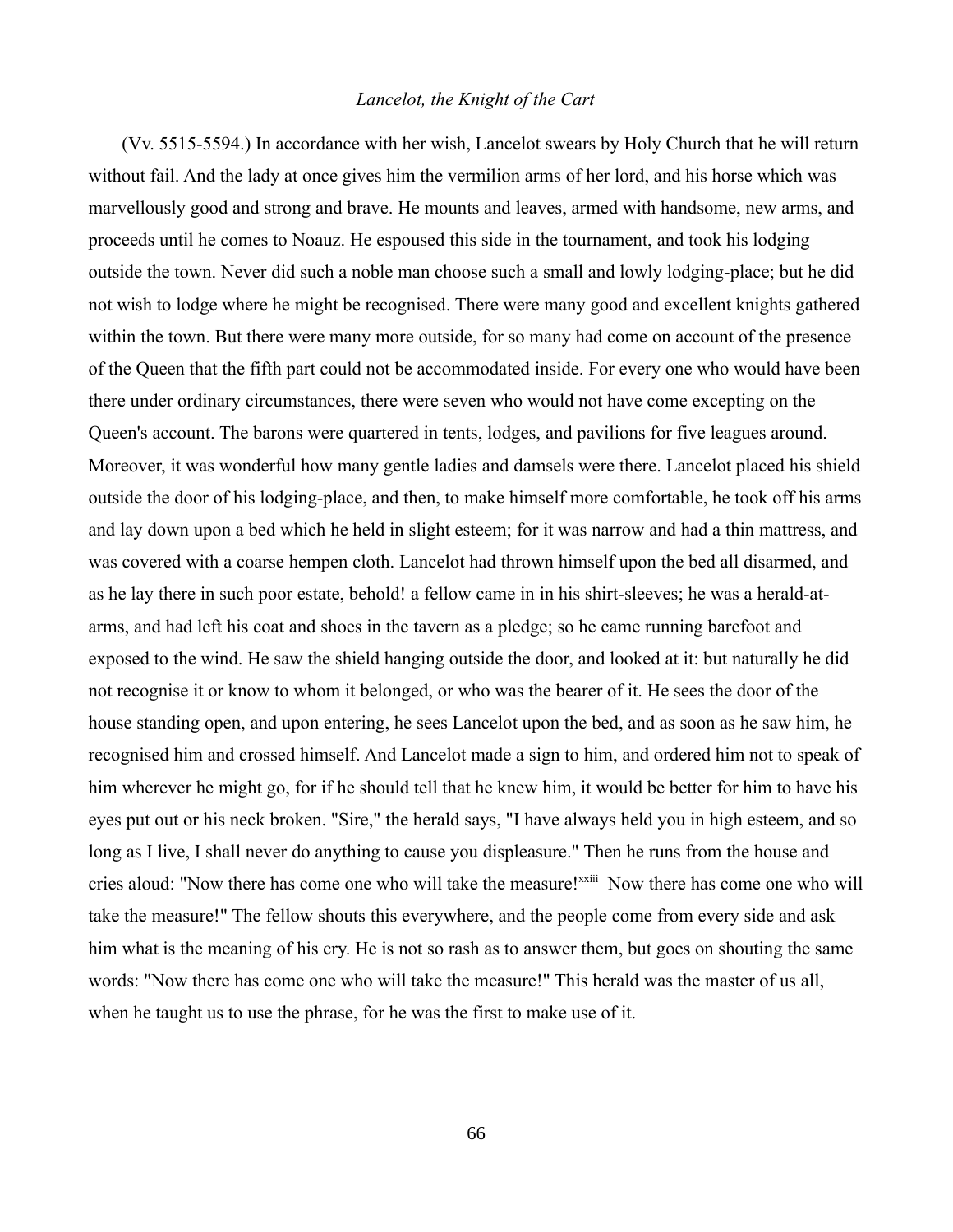### *Part IV: Vv. 5595 - Vv. 7134*

(Vv. 5595-5640.) Now the crowd was assembled, including the Queen and all the ladies, the knights and the other people, and there were many men-at-arms everywhere, to the right and left. At the place where the tournament was to be, there were some large wooden stands for the use of the Queen with her ladies and damsels. Such fine stands were never seen before they were so long and well constructed. Thither the ladies betook themselves with the Queen, wishing to see who would fare better or worse in the combat. Knights arrive by tens, twenties, and thirties, here eighty and there ninety, here a hundred, there still more, and yonder twice as many yet; so that the press is so great in front of the stands and all around that they decide to begin the joust. As they assemble, armed and unarmed, their lances suggest the appearance of a wood, for those who have come to the sport brought so many lances that there is nothing in sight but lances, banners, and standards. Those who are going to take part begin to joust, and they find plenty of their companions who had come with similar intent. Still others prepare to perform other feats of chivalry. The fields, meadows, and fallow lands are so full of knights that it is impossible to estimate how many of them are there. But there was no sign of Lancelot at this first gathering of the knights; but later, when he entered the middle of the field, the herald saw him and could not refrain from crying out: "Behold him who will take the measure! Behold him who will take the measure!" And the people ask him who he is, but he will not tell them anything.

(Vv. 5641-6104.) When Lancelot entered the tournament, he was as good as twenty of the best, and he began to fight so doughtily that no one could take his eyes from him, wherever he was. On the Pomelegloi side there was a brave and valorous knight, and his horse was spirited and swifter than a wild stag. He was the son of the Irish king, and fought well and handsomely. But the unknown knight pleased them all more a hundred times. In wonder they all make haste to ask: "Who is this knight who fights so well?" And the Queen privily called a clever and wise damsel to her and said: "Damsel, you must carry a message, and do it quickly and with few words. Go down from the stand, and approach yonder knight with the vermilion shield, and tell him privately that I bid him do his `worst'." She goes quickly, and with intelligence executes the Queen's command. She sought the knight until she came up close to him; then she said to him prudently and in a voice so low that no one standing by might hear: "Sire, my lady the Queen sends you word by me that you shall do your `worst'." When he heard this, he replied: "Very willingly," like one who is altogether hers. Then he rides at another knight as hard as his horse can carry him, and misses his thrust which should have struck him. From that time till evening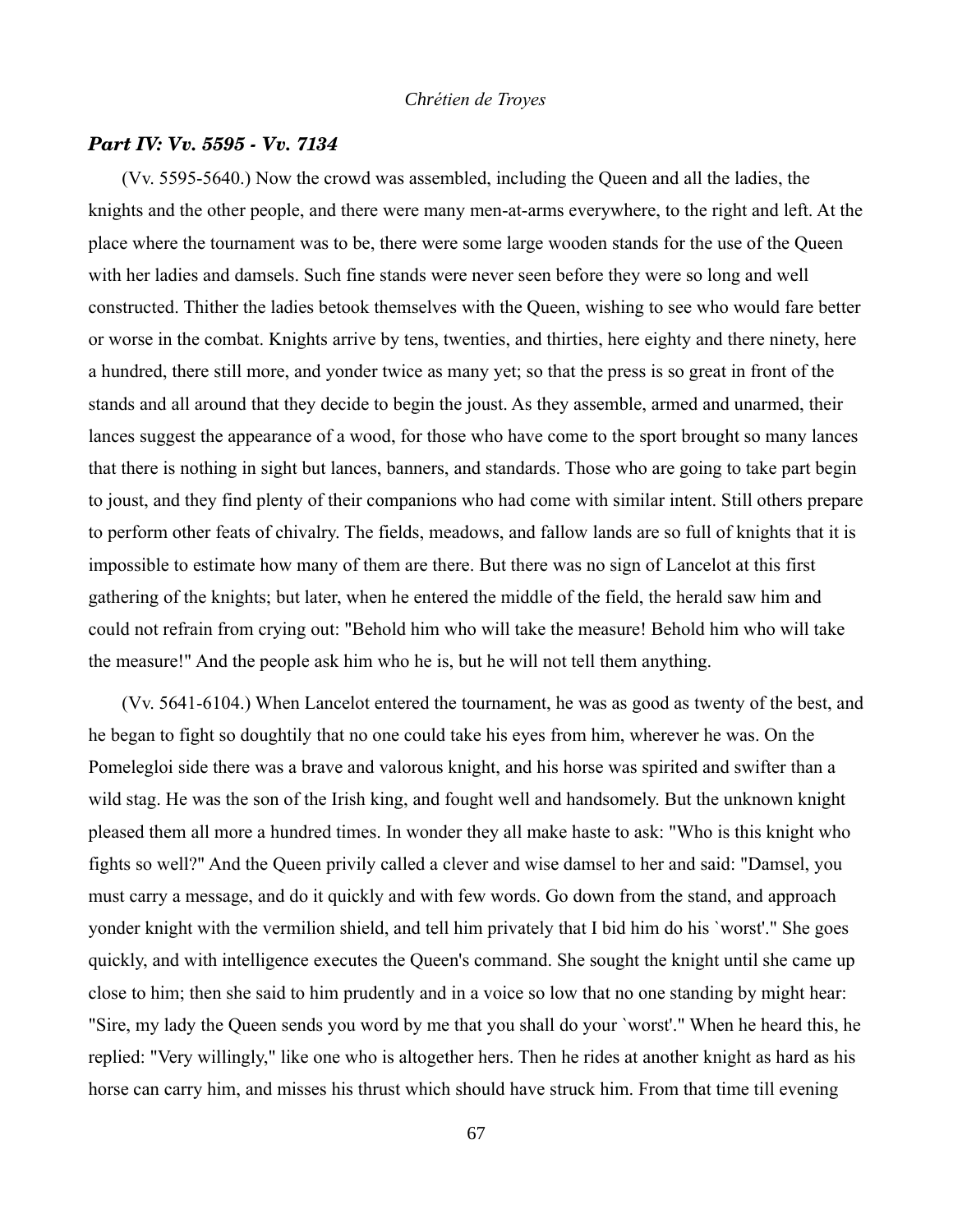fell he continued to do as badly as possible in accordance with the Queen's desire. But the other, who fought with him, did not miss his thrust, but struck him with such violence that he was roughly handled. Thereupon he took to flight, and after that he never turned his horse's head toward any knight, and were he to die for it, he would never do anything unless he saw in it his shame, disgrace, and dishonour; he even pretends to be afraid of all the knights who pass to and fro. And the very knights who formerly esteemed him now hurled jests and jibes at him. And the herald who had been saying: "He will beat them all in turn!" is greatly dejected and discomfited when he hears the scornful jokes of those who shout: "Friend, say no more! This fellow will not take any one's measure again. He has measured so much that his yardstick is broken, of which thou hast boasted to us so much." Many say: "What is he going to do? He was so brave just now; but now he is so cowardly that there is not a knight whom he dares to face. The cause of his first success must have been that he never engaged at arms before, and he was so brave at his first attack that the most skilled knight dared not withstand him, for he fought like a wild man. But now he has learned so much of arms that he will never wish to bear them again his whole life long. His heart cannot longer endure the thought, for there is nothing more cowardly than his heart." And the Queen, as she watches him, is happy and well-pleased, for she knows full well, though she does not say it, that this is surely Lancelot. Thus all day long till evening he played his coward's part, and late in the afternoon they separated. At parting there was a great discussion as to who had done the best. The son of the Irish king thinks that without doubt or contradiction he has all the glory and renown. But he is grievously mistaken, for there were plenty of others as good as he. Even the vermilion knight so pleased the fairest and gentlest of the ladies and damsels that they had gazed at him more than at any other knight, for they had remarked how well he fought at first, and how excellent and brave he was; then he had become so cowardly that he dared not face a single knight, and even the worst of them could defeat and capture him at will. But knights and ladies all agreed that on the morrow they should return to the list, and the damsels should choose as their lords those who should win honour in that day's fight: on this arrangement they all agree. Then they turn toward their lodgings, and when they had returned, here and there men began to say: "What has become of the worst, the most craven and despised of knights? Whither did he go? Where is he concealed? Where is he to be found? Where shall we search for him? We shall probably never see him again. For he has been driven off by cowardice, with which he is so filled that there is no greater craven in the world than he. And he is not wrong, for a coward is a hundred times more at ease than a valorous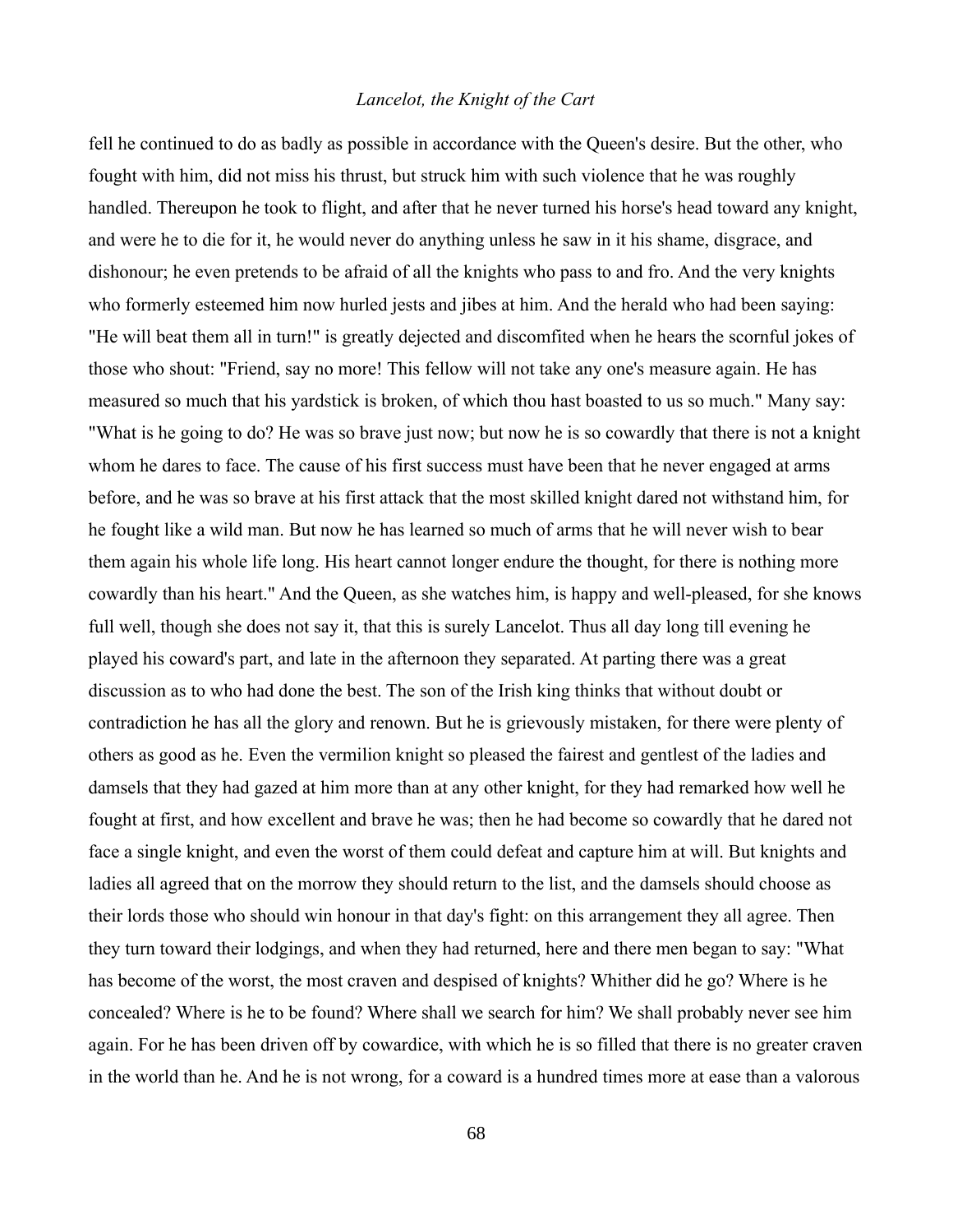fighting man. Cowardice is easy of entreaty, and that is the reason he has given her the kiss of peace and has taken from her all she has to give. Courage never so debased herself as to lodge in his breast or take quarters near him. But cowardice is altogether lodged with him, and she has found a host who will honour her and serve her so faithfully that he is willing to resign his own fair name for hers." Thus they wrangle all night, vying with each other in slander. But often one man maligns another, and yet is much worse himself than the object of his blame and scorn. Thus, every one said what he pleased about him. And when the next day dawned, all the people prepared and came again to the jousting place. The Queen was in the stand again, accompanied by her ladies and damsels and many knights without their arms, who had been captured or defeated, and these explained to them the armorial bearings of the knights whom they most esteem. Thus they talk among themselves: xxiv "Do you see that knight yonder with a golden band across the middle of his red shield? That is Governauz of Roberdic. And do you see that other one, who has an eagle and a dragon painted side by side upon his shield? That is the son of the King of Aragon, who has come to this land in search of glory and renown. And do you see that one beside him, who thrusts and jousts so well, bearing a shield with a leopard painted on a green ground on one part, and the other half is azure blue? That is Ignaures the well-beloved, a lover himself and jovial. And he who bears the shield with the pheasants portrayed beak to beak is Coguillanz of Mautirec. Do you see those two side by side, with their dappled steeds, and golden shields showing black lions? One is named Semiramis, and the other is his companion; their shields are painted alike. And do you see the one who has a shield with a gate painted on it, through which a stag appears to be passing out? That is King Ider, in truth." Thus they talk up in the stand. "That shield was made at Limoges, whence it was brought by Pilades, who is very ardent and keen to be always in the fight. That shield, bridle, and breast-strap were made at Toulouse, and were brought here by Kay of Estraus. The other came from Lyons on the Rhone, and there is no better under heaven; for his great merit it was presented to Taulas of the Desert, who bears it well and protects himself with it skilfully. Yonder shield is of English workmanship and was made at London; you see on it two swallows which appear as if about to fly; yet they do not move, but receive many blows from the Poitevin lances of steel; he who has it is poor Thoas." Thus they point out and describe the arms of those they know; but they see nothing of him whom they had held in such contempt, and, not remarking him in the fray, they suppose that he has slipped away. When the Queen sees that he is not there, she feels inclined to send some one to search for him in the crowd until he be found. She knows of no one better to send in search of him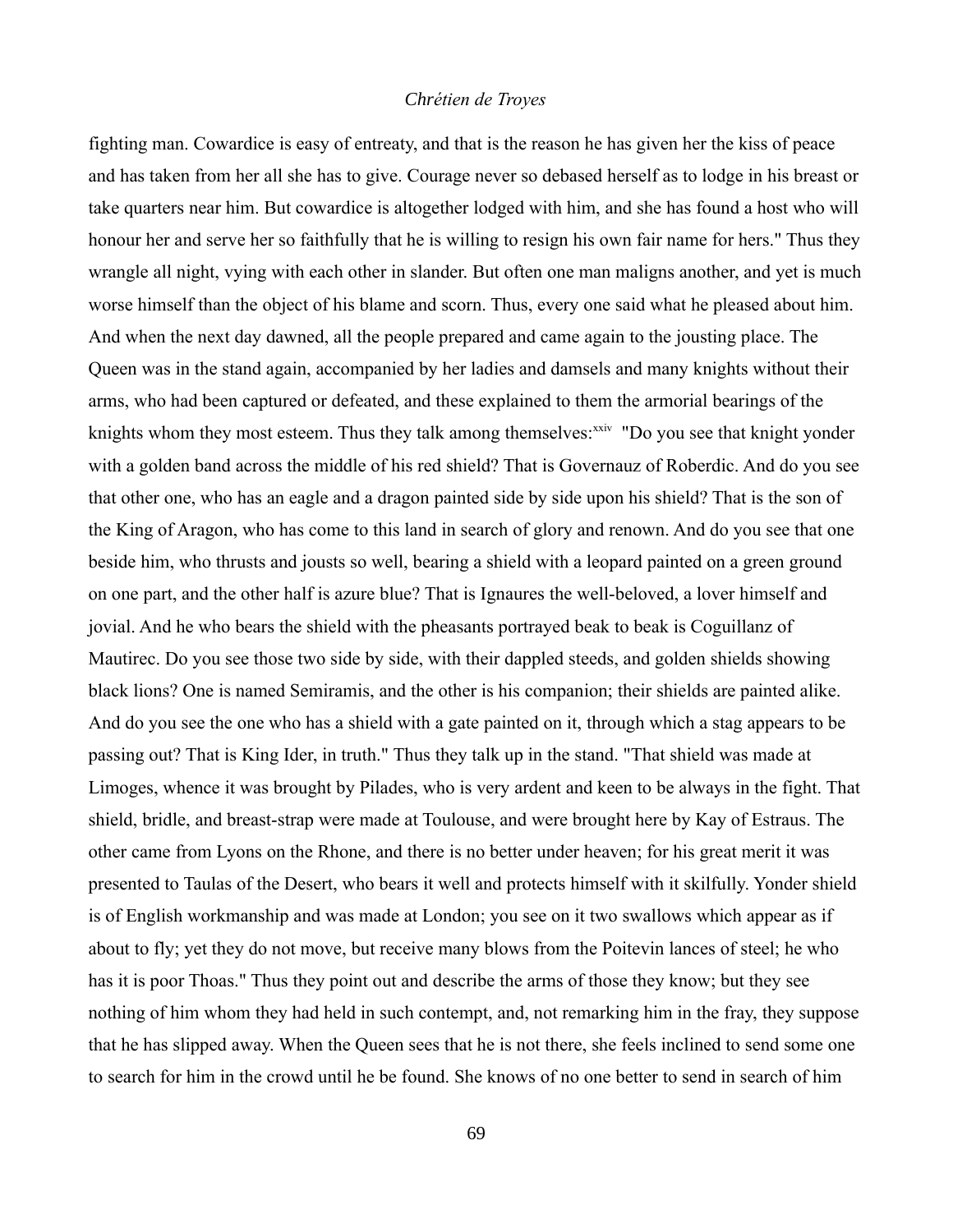than she who yesterday performed her errand. So, straightway calling her, she said to her: "Damsel, go and mount your palfrey! I send you to the same knight as I sent you yesterday, and do you seek him until you find him. Do not delay for any cause, and tell him again to do his `worst'. And when you have given him this message, mark well what reply he makes." The damsel makes no delay, for she had carefully noticed the direction he took the night before, knowing well that she would be sent to him again. She made her way through the ranks until she saw the knight, whom she instructs at once to do his "worst" again, if he desires the love and favour of the Queen which she sends him. And he makes answer: "My thanks to her, since such is her will." Then the damsel went away, and the valets, sergeants, and squires begin to shout: "See this marvellous thing! He of yesterday with the vermilion arms is back again. What can he want? Never in the world was there such a vile, despicable, and craven wretch! He is so in the power of cowardice that resistance is useless on his part." And the damsel returns to the Queen, who detained her and would not let her go until she heard what his response had been; then she heartily rejoiced, feeling no longer any doubt that this is he to whom she altogether belongs, and he is hers in like manner. Then she bids the damsel quickly return and tell him that it is her command and prayer that he shall do his "best "; and she says she will go at once without delay. She came down from the stand to where her valet with the palfrey was awaiting her. She mounted and rode until she found the knight, to whom she said at once: "Sire, my lady now sends word that you shall do the `best' you can!" And he replies: "Tell her now that it is never a hardship to do her will, for whatever pleases her is my delight." The maiden was not slow in bearing back this message, for she thinks it will greatly please and delight the Queen. She made her way as directly as possible to the stand, where the Queen rose and started to meet her, however, she did not go down, but waited for her at the top of the steps. And the damsel came happy in the message she had to bear. When she had climbed the steps and reached her side, she said: "Lady, I never saw so courteous g knight, for he is more than ready to obey every command you send to him, for, if the truth be known, he accepts good and evil with the same countenance. "Indeed," says the Queen, "that may well be so." Then she returns to the balcony to watch the knights. And Lancelot without delay seizes his shield by the leather straps, for he is kindled and consumed by the desire to show his prowess. Guiding his horse's head, he lets him run between two lines. All those mistaken and deluded men, who have spent a large part of the day and night in heaping him with ridicule, will soon be disconcerted. For a long time they have had their sport and joke and fun. The son of the King of Ireland held his shield closely gripped by the leather straps, as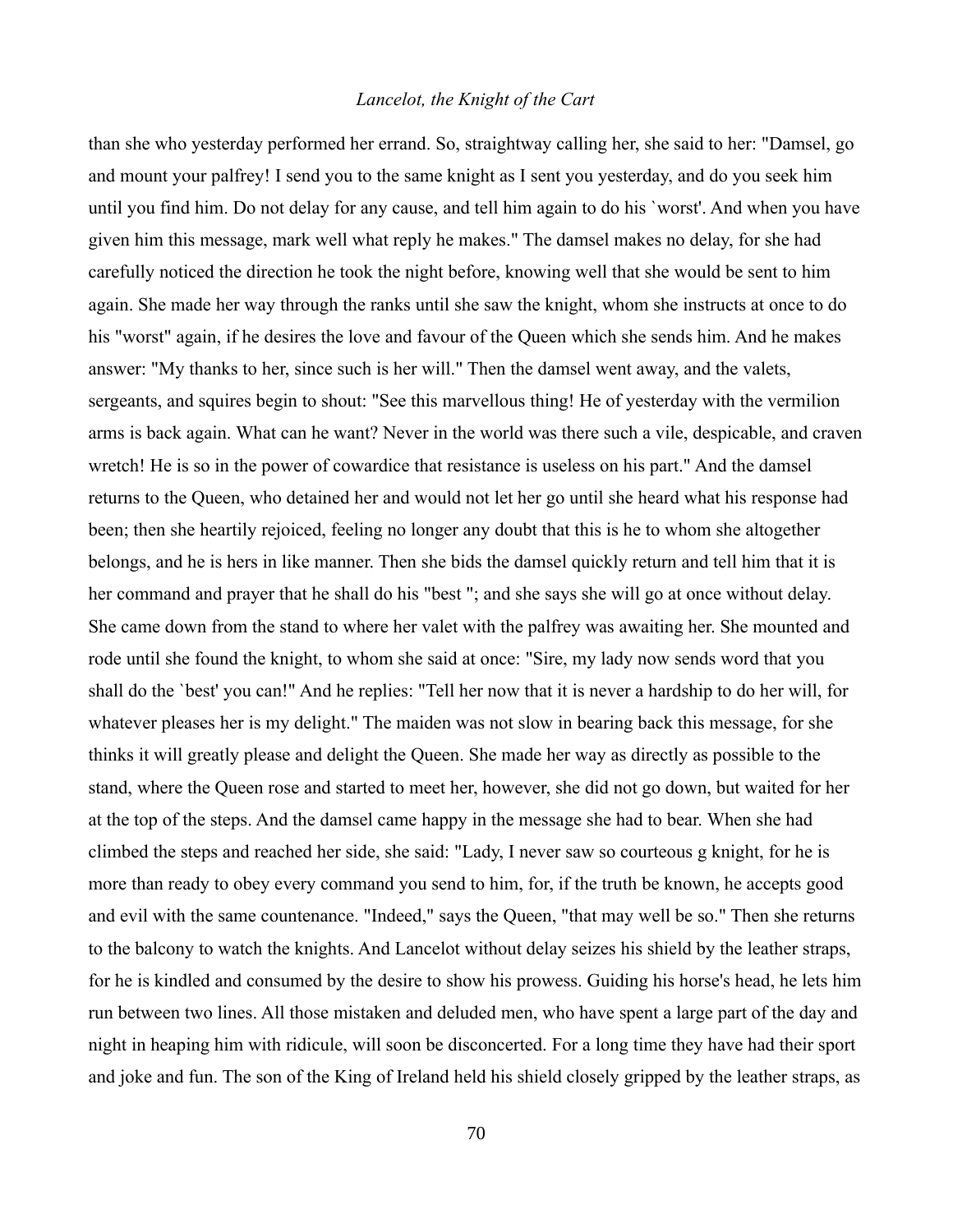he spurs fiercely to meet him from the opposite direction. They come together with such violence that the son of the Irish king having broken and splintered his lance, wishes no more of the tournament; for it was not moss he struck, but hard, dry boards. In this encounter Lancelot taught him one of his thrusts, when he pinned his shield to his arm, and his arm to his side, and brought him down from his horse to earth. Like arrows the knights at once fly out, spurring and pricking from either side, some to relieve this knight, others to add to his distress. While some thus try to aid their lords, many a saddle is left empty in the strife and fray. But all that day Gawain took no hand at arms, though he was with the others there, for he took such pleasure in watching the deeds of him with the red painted arms that what the others did seemed to him pale in comparison. And the herald cheered up again, as he shouted aloud so that all could hear: "Here there has one come who will take the measure! To-day you shall see what he can do. To-day his prowess shall appear." Then the knight directs his steed and makes a very skilful thrust against a certain knight, whom he strikes so hard that he carries him a hundred feet or more from his horse. His feats with sword and lance are so well performed that there is none of the onlookers who does not find pleasure in watching him. Many even of those who bear arms find pleasure and satisfaction in what he does, for it is great sport to see how he makes horses and knights tumble and fall. He encounters hardly a single knight who is able to keep his seat, and he gives the horses he wins to those who want them. Then those who had been making game of him said: "Now we are disgraced and mortified. It was a great mistake for us to deride and vilify this man, for he is surely worth a thousand such as we are on this field; for he has defeated and outdone all the knights in the world, so that there is no one now that opposes him." And the damsels, who amazed were watching him, all said that he might take them to wife; but they did not dare to trust in their beauty or wealth, or power or highness, for not for her beauty or wealth would this peerless knight deign to choose any one of them. Yet, most of them are so enamoured of him that they say that, unless they marry him, they will not be bestowed upon any man this year. And the Queen, who hears them boast, laughs to herself and enjoy the fun, for well she knows that if all the gold of Arabia should be set before him, yet he who is beloved by them all would not select the best, the fairest, or the most charming of the group. One wish is common to them all -- each wishes to have him as her spouse. One is jealous of another, as if she were already his wife; and all this is because they see him so adroit that in their opinion no mortal man could perform such deeds as he had done. He did so well that when the time came to leave the list, they admitted freely on both sides that no one had equalled the knight with the vermilion shield. All said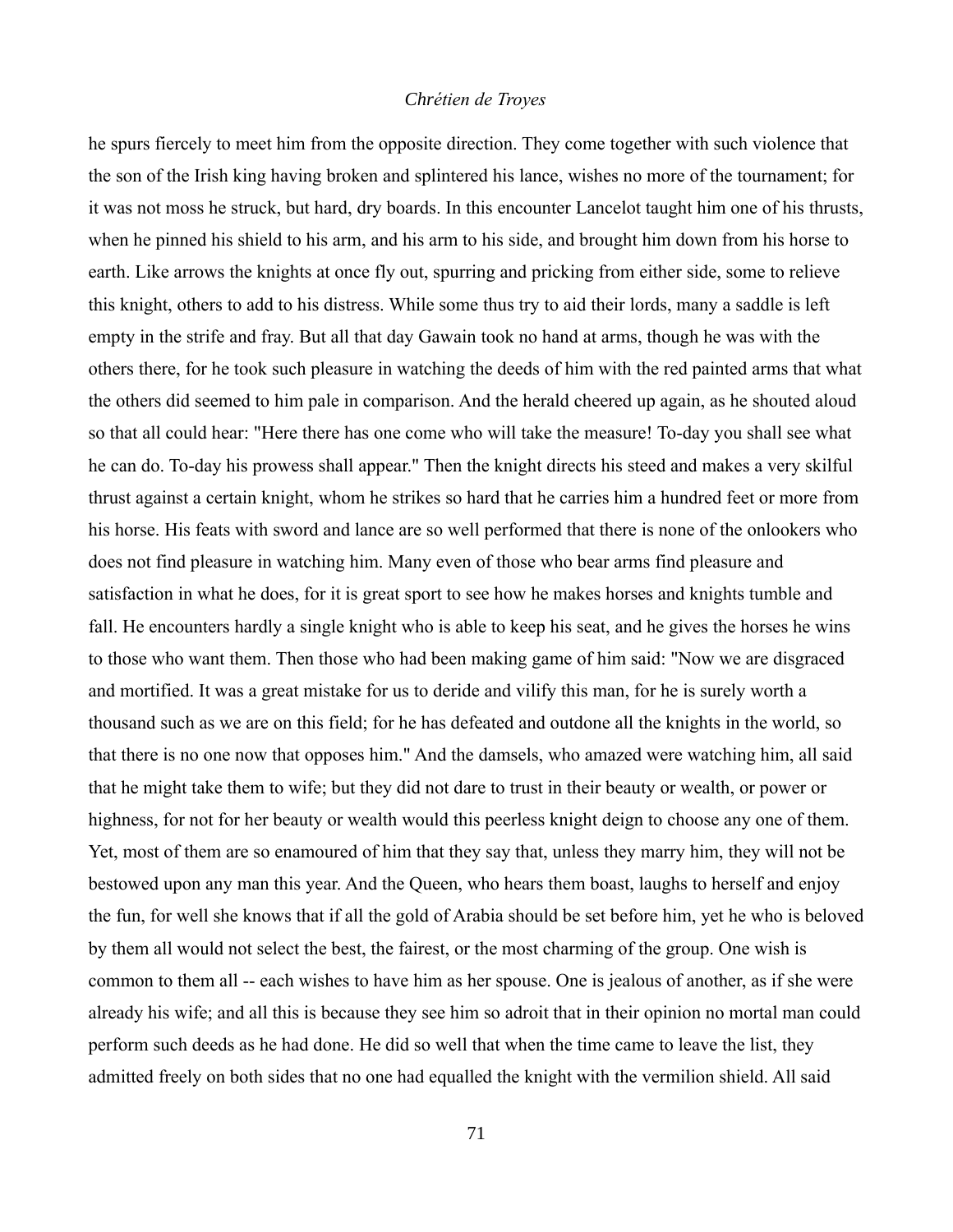this, and it was true. But when he left, he allowed his shield and lance and trappings to fall where he saw the thickest press, then he rode off hastily with such secrecy that no one of all the host noticed that he had disappeared. But he went straight back to the place whence he had come, to keep his oath. When the tournament broke up, they all searched and asked for him, but without success, for he fled away, having no desire to be recognised. The knights are disappointed and distressed, for they would have rejoiced to have him there. But if the knights were grieved to have been deserted thus, still greater was the damsels' grief when they learned the truth, and they asserted by St. John that they would not marry at all that year. If they can't have him whom they truly love, then all the others may be dismissed. Thus the tourney was adjourned without any of them choosing a husband. Meanwhile Lancelot without delay repairs to his prison. But the seneschal arrived two or three days before Lancelot, and inquired where he was. And his wife, who had given to Lancelot his fair and well- equipped vermilion arms, as well as his harness and his horse, told the truth to the seneschal -- how she had sent him where there had been jousting at the tourney of Noauz. "Lady," the seneschal replies, "you could truly have done nothing worse than that. Doubtless, I shall smart for this, for my lord Meleagant will treat me worse than the beach-combers' law would treat me were I a mariner in distress. I shall be killed or banished the moment he hears the news, and he will have no pity for me." "Fair sire, be not now dismayed," the lady said; "there is no occasion for the fear you feel. There is no possibility of his detention, for he swore to me by the saints that he would return as soon as possible."

 $(Vv. 6105-6166)$ <sup>xxv</sup> Then the seneschal mounts, and coming to his lord, tells him the whole story of the episode; but at the same time, he emphatically reassures him, telling how his wife had received his oath that he would return to his prison. "He will not break his word, I know," says Meleagant: "and yet I am very much displeased at what your wife has done. Not for any consideration would I have had him present at that tournament. But return now, and see to it that, when he comes back, he be so strictly guarded that he shall not escape from his prison or have any freedom of body: and send me word at once." "Your orders shall be obeyed," says the seneschal. Then he goes away and finds Lancelot returned as prisoner in his yard. A messenger, sent by the seneschal, runs back at once to Meleagant, appraising him of Lancelot's return. When he heard this news, he took masons and carpenters who unwillingly or of their own free-will executed his commands. He summoned the best artisans in the land, and commanded them to build a tower, and exert themselves to build it well. The stone was quarried by the seaside; for near Gorre on this side there runs a big broad arm of the sea, in the midst of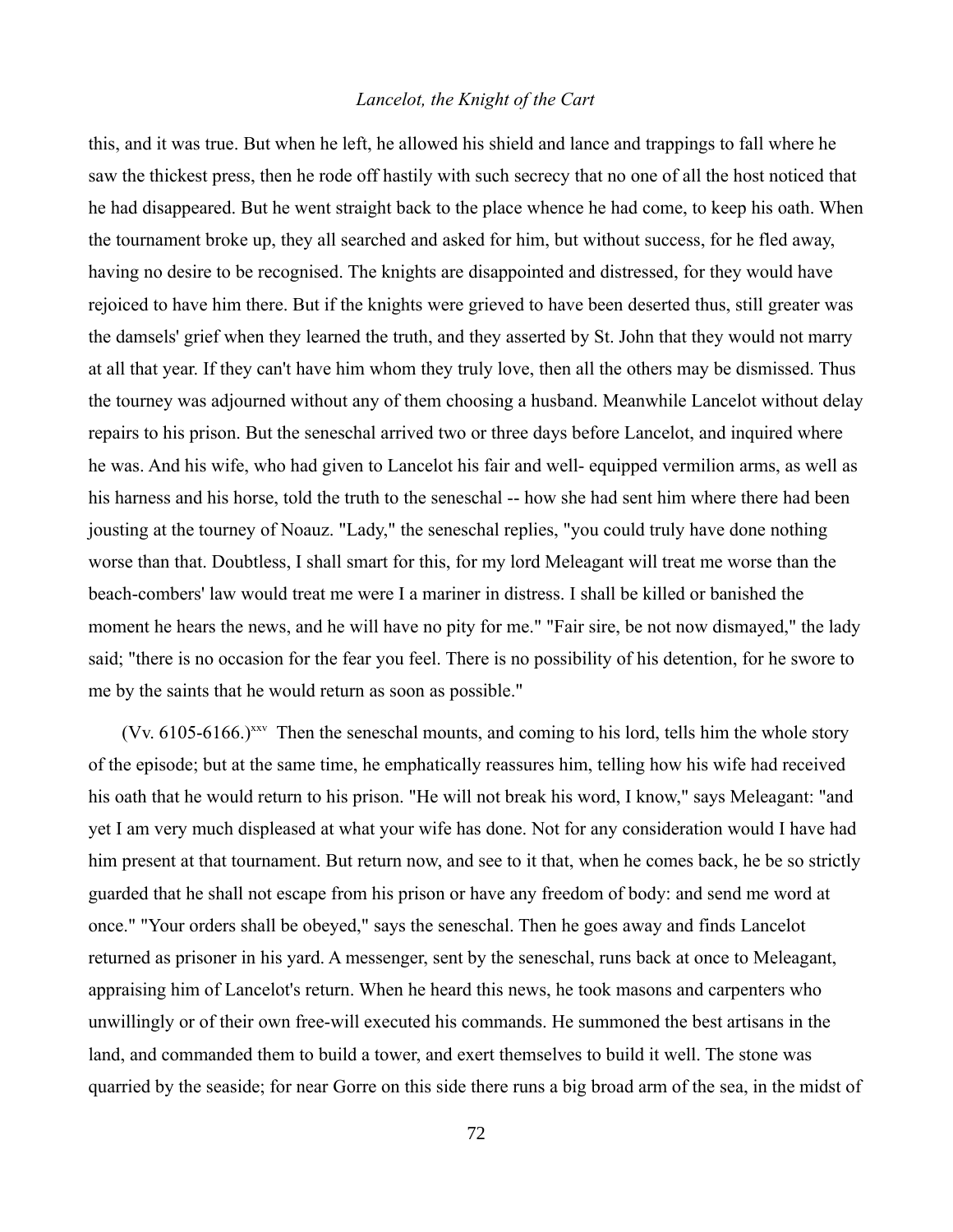which an island stood, as Meleagant well knew. He ordered the stone to be carried thither and the material for the construction of the tower. In less than fifty-seven days the tower was completely built, high and thick and well-founded. When it was completed, he had Lancelot brought thither by night, and after putting him in the tower, he ordered the doors to be walled up, and made all the masons swear that they would never utter a word about this tower. It was his will that it should be thus sealed up, and that no door or opening should remain, except one small window. Here Lancelot was compelled to stay, and they gave him poor and meagre fare through this little window at certain hours, as the disloyal wretch had ordered and commanded them.

(Vv. 6167-6220.) Now Meleagant has carried out all his purpose, and he betakes himself to King Arthur's court: behold him now arrived! And when he was before the King, he thus spoke with pride and arrogance: "King, I have scheduled a battle to take place in thy presence and in thy court. But I see nothing of Lancelot who agreed to be my antagonist. Nevertheless, as my duty is, in the hearing of all who are present here, I offer myself to fight this battle. And if he is here, let him now step forth and agree to meet me in your court a year from now. I know not if any one has told you how this battle was agreed upon. But I see knights here who were present at our conference, and who, if they would, could tell you the truth. If he should try to deny the truth, I should employ no hireling to take my place, but would prove it to him hand to hand." The Queen, who was seated beside the King, draws him to her as she says: "Sire, do you know who that knight is? It is Meleagant who carried me away while escorted by Kay the seneschal; he caused him plenty of shame and mischief too." And the King answered her: "Lady, I understand; I know full well that it is he who held my people in distress." The Queen says no more, but the King addresses Meleagant: "Friend," he says, "so help me God, we are very sad because we know nothing of Lancelot." "My lord King," says Meleagant, "Lancelot told me that I should surely find him here. Nowhere but in your court must I issue the call to this battle, and I desire all your knights here to bear me witness that I summon him to fight a year from to-day, as stipulated when we agreed to fight."

(Vv. 6221-6458.) At this my lord Gawain gets up, much distressed at what he hears: "Sire, there is nothing known of Lancelot in all this land," he says; "but we shall send in search of him and, if God will, we shall find him yet, before the end of the year is reached, unless he be dead or in prison. And if he does not appear, then grant me the battle, and I will fight for him: I will arm myself in place of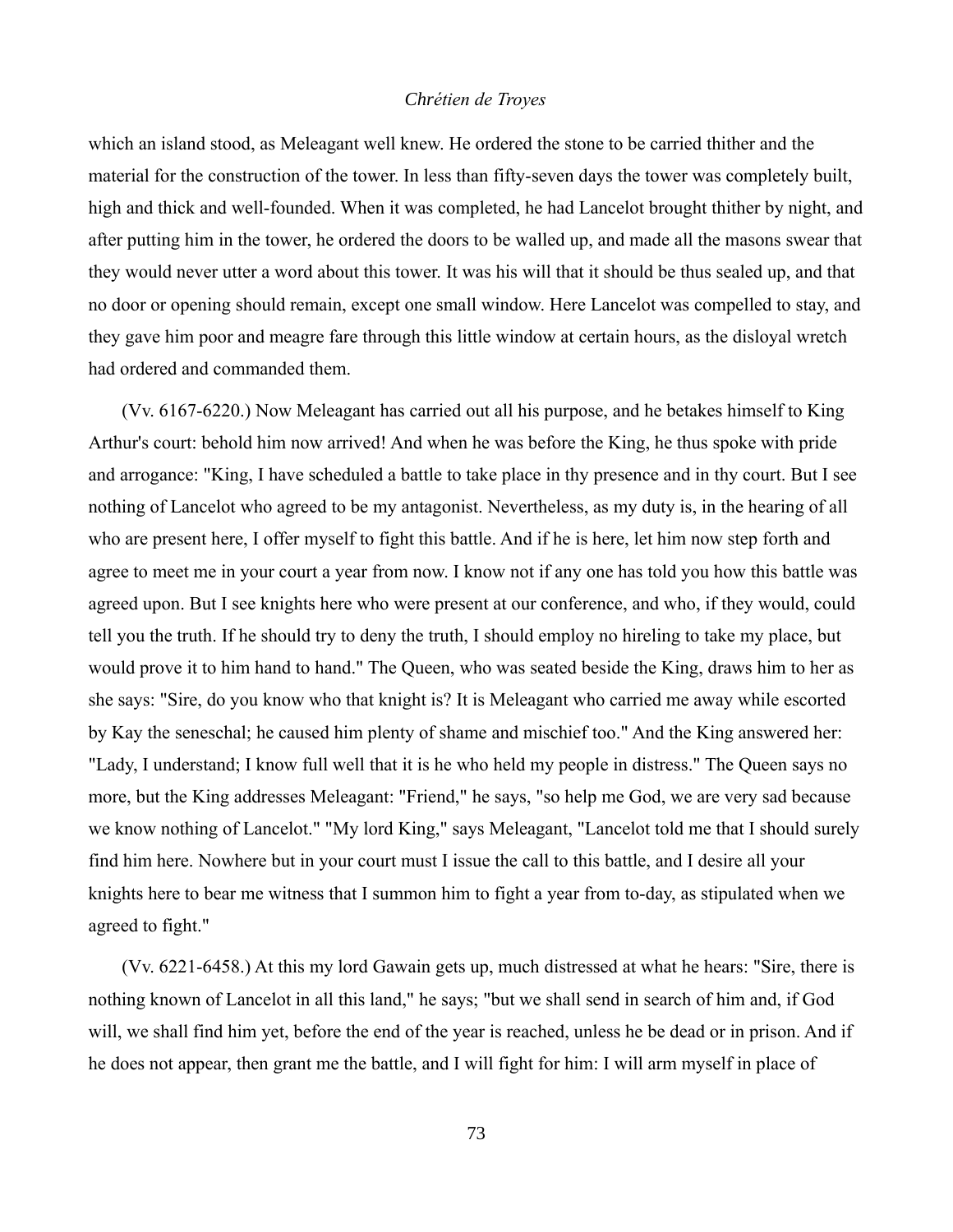Lancelot, if he does not return before that day." "Ah," says Meleagant, "for God's sake, my fair lord King, grant him the boon. I join my request to his desire, for I know no knight in all the world with whom I would more gladly try my strength, excepting only Lancelot. But bear in mind that, if I do not fight with one of them, I will accept no exchange or substitution for either one." And the King says that this is understood, if Lancelot does not return within the time. Then Meleagant left the royal court and journeyed until he found his father, King Bademagu. In order to appear brave and of consideration in his presence, he began by making a great pretence and by assuming an expression of marvellous cheer. That day the king was holding a joyous court at his city of Bade;<sup>xxvi</sup> it was his birthday, which he celebrated with splendour and generosity, and there were many people of divers sorts gathered with him. All the palace was filled with knights and damsels, and among them was the sister of Meleagant, of whom I shall tell you, farther on, what is my thought and reason for mentioning her here. But it is not fitting that I should explain it here, for I do not wish to confuse or entangle my material, but rather to treat it straight forwardly. Now I must tell you that Meleagant in the hearing of all, both great and small, spoke thus to his father boastingly: "Father," he says, "so help me God, please tell me truly now whether he ought not to be well-content, and whether he is not truly brave, who can cause his arms to be feared at King Arthur's court?" To this question his father replies at once: "Son," he says, "all good men ought to honour and serve and seek the company of one whose deserts are such." Then he flattered him with the request that he should not conceal why he has alluded to this, what he wishes, and whence he comes. "Sire, I know not whether you remember," Meleagant begins, "the agreements and stipulations which were recorded when Lancelot and I made peace. It was then agreed, I believe, and in the presence of many we were told, that we should present ourselves at the end of a year at Arthur's court. I went thither at the appointed time, ready equipped for my business there. I did everything that had been prescribed: I called and searched for Lancelot, with whom I was to fight, but I could not gain a sight of him: he had fled and run away. When I came away, Gawain pledged his word that, if Lancelot is not alive and does not return within the time agreed upon, no further postponement will be asked, but that he himself will fight the battle against me in place of Lancelot. Arthur has no knight, as is well known, whose fame equals his, but before the flowers bloom again, I shall see, when we come to blows, whether his fame and his deeds are in accord: I only wish it could be settled now!" "Son," says his father, "thou art acting exactly like a fool. Any one, who knew it not before, may learn of thy madness from thy own lips. A good heart truly humbles itself, but the fool and the boastful never lose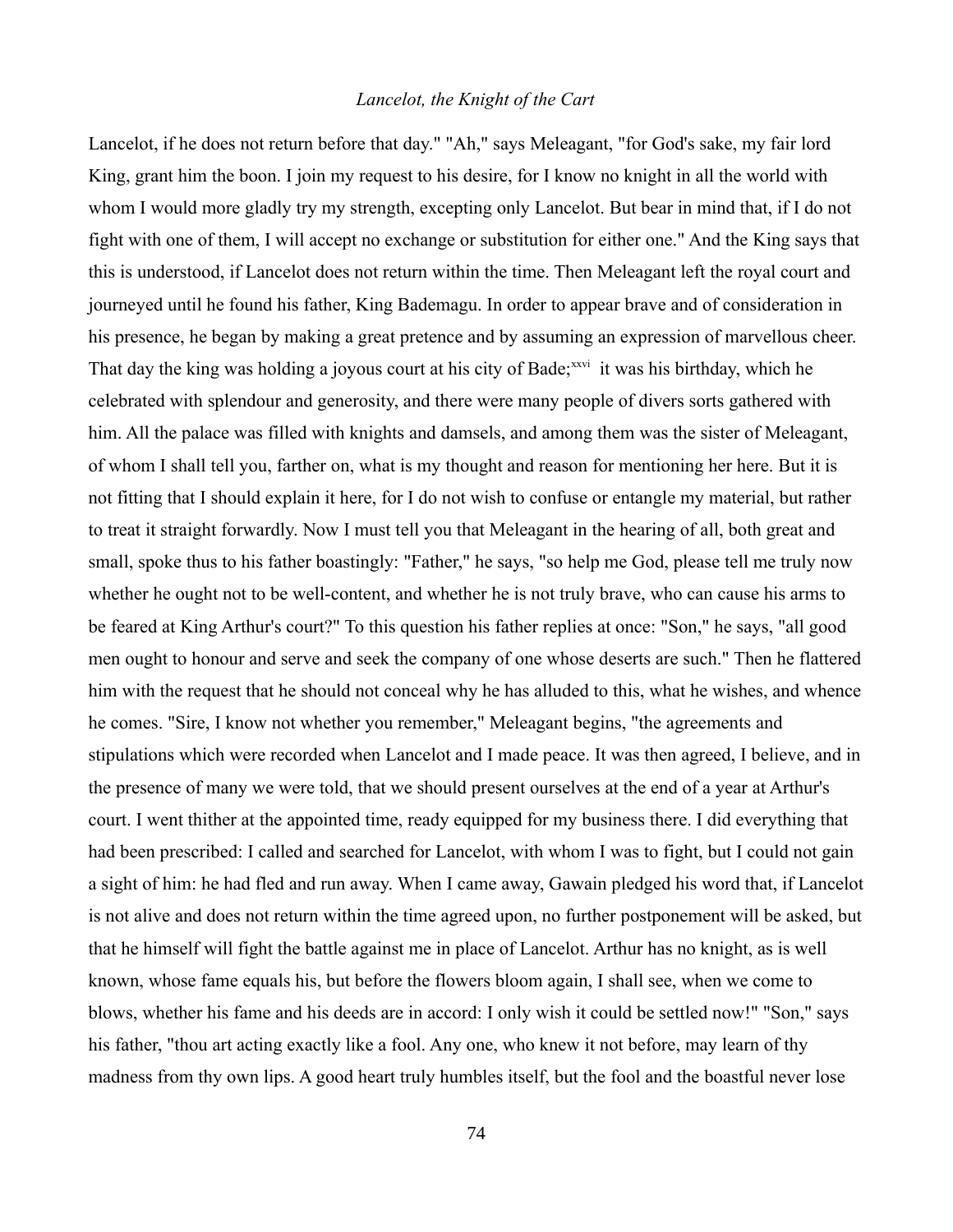their folly. Son, to thee I direct my words, for the traits of thy character are so hard and dry, that there is no place for sweetness or friendship. Thy heart is altogether pitiless: thou art altogether in folly's grasp. This accounts for my slight respect for thee, and this is what will cast thee down. If thou art brave, there will be plenty of men to say so in time of need. A virtuous man need not praise his heart in order to enhance his deed; the deed itself will speak in its own praise. Thy self- praise does not aid thee a whit to increase in any one's esteem; indeed, I hold thee in less esteem. Son, I chasten thee; but to what end? It is of little use to advise a fool. He only wastes his strength in vain who tries to cure the madness of a fool, and the wisdom that one teaches and expounds is worthless, wasted and unemployed, unless it is expressed in works." Then Meleagant was sorely enraged and furious. I may truly say that never could you see a mortal man so full of anger as he was; the last bond between them was broken then, as he spoke to his father these ungracious words: "Are you in a dream or trance, when you say that I am mad to tell you how my matters stand? I thought I had come to you as to my lord and my father; but that does not seem to be the case, for you insult me more outrageously than I think you have any right to do; moreover, you can give no reason for having addressed me thus." "Indeed, I can." "What is it, then?" "Because I see nothing in thee but folly and wrath. I know very well what thy courage is like, and that it will cause thee great trouble yet. A curse upon him who supposes that the elegant Lancelot, who is esteemed by all but thee, has ever fled from thee through fear. I am sure that he is buried or confined in some prison whose door is barred so tight that he cannot escape without leave. I should surely be sorely grieved if he were dead or in distress. It would surely be too bad, were a creature so splendidly equipped, so fair, so bold, yet so serene, to perish thus before his time. But, may it please God, this is not true." Then Bademagu said no more; but a daughter of his had listened attentively to all his words, and you must know that it was she whom I mentioned earlier in my tale, and who is not happy now to hear such news of Lancelot. It is quite clear to her that he is shut up, since no one knows any news of him or his wanderings. "May God never look upon me, if I rest until I have some sure and certain news of him!" Straightway, without making any noise or disturbance, she runs and mounts a fair and easy-stepping mule. But I must say that when she leaves the court, she knows not which way to turn. However, she asks no advice in her predicament, but takes the first road she finds, and rides along at random rapidly, unaccompanied by knight or squire. In her eagerness she makes haste to attain the object of her search. Keenly she presses forward in her quest, but it will not soon terminate. She may not rest or delay long in any single place, if she wishes to carry out her plan, to release Lancelot from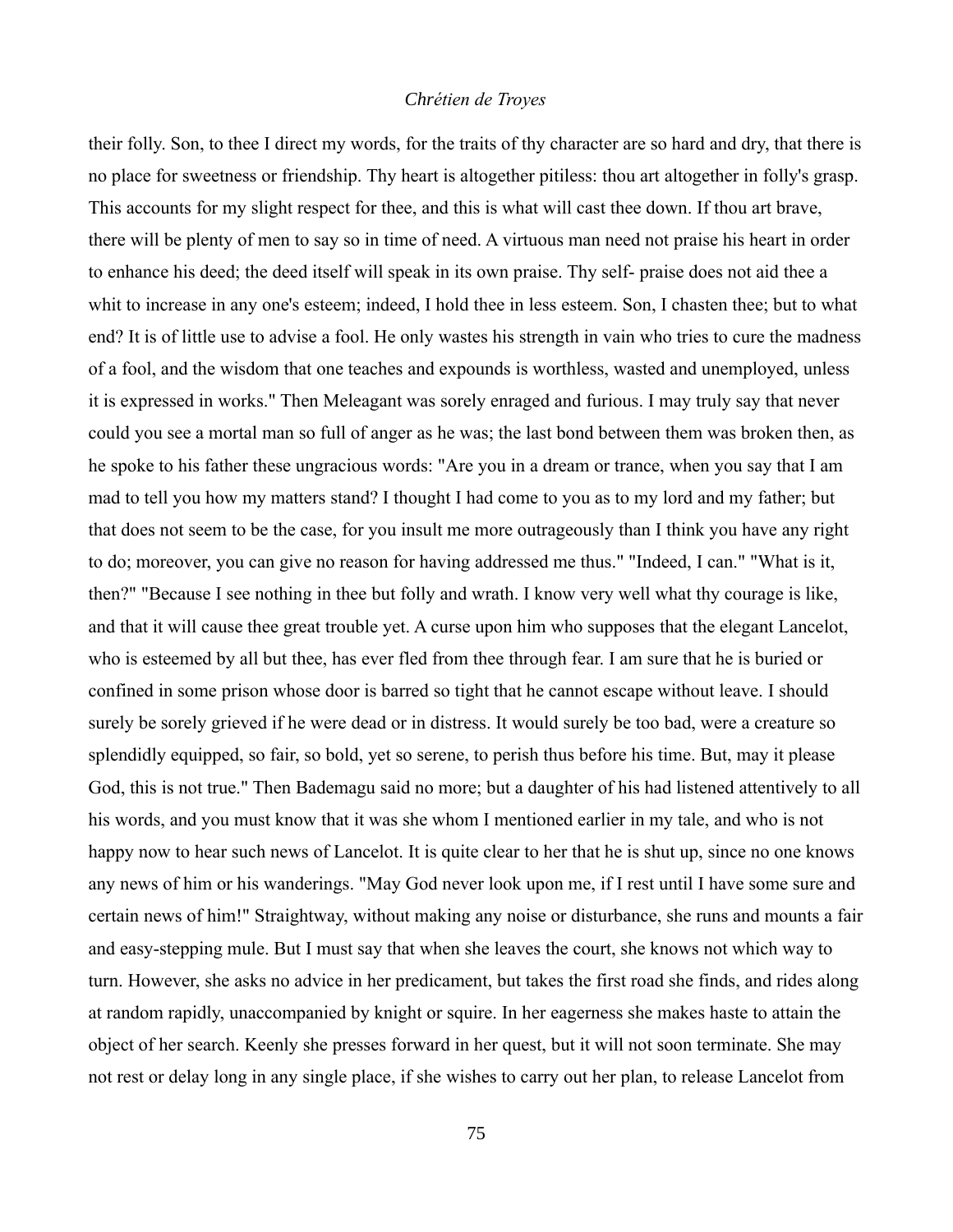his prison, if she can find him and if it is possible. But in my opinion, before she finds him she will have searched in many a land, after many a journey and many a quest, before she has any news of him. But what would be the use of my telling you of her lodgings and her journeyings? Finally, she travelled so far through hill and dale, up and down, that more than a month had passed, and as yet she had learned only so much as she knew before -- that is, absolutely nothing. One day she was crossing a field in a sad and pensive mood, when she saw a tower in the distance standing by the shore of an arm of the sea. Not within a league around about was there any house, cottage, or dwelling- place. Meleagant had had it built, and had confined Lancelot within. But of all this she still was unaware. As soon as she espied the tower, she fixed her attention upon it to the exclusion of all else. And her heart gives her assurance that here is the object of her quest; now at last she has reached her goal, to which Fortune through many trials has at last directed her.

(Vv. 6459-6656.) The damsel draws so near to the tower that she can touch it with her hands. She walks about, listening attentively, I suppose, if perchance she may hear some welcome sound. She looks down and she gazes up, and she sees that the tower is strong and high and thick. She is amazed to see no door or window, except one little narrow opening. Moreover, there was no ladder or steps about this high, sheer tower. For this reason she surmises that it was made so intentionally, and that Lancelot is confined inside. But she resolves that before she tastes of food, she will learn whether this is so or not. She thinks she will call Lancelot by name, and is about to do so when she is deterred by hearing from the tower a voice which was making a marvellously sad moan as it called on death. It implores death to come, and complains of misery unbearable. In contempt of the body and life, it weakly piped in a low, hoarse tone: "Ah, fortune, how disastrously thy wheel has turned for me! Thou hast mocked me shamefully: a while ago I was up, but now I am down; I was well off of late, but now I am in a sorry state; not long since thou didst smile on me, but now thy eyes are filled with tears. Alas, poor wretch, why didst thou trust in her, when so soon she has deserted thee! Behold, in a very little while she has cast thee down from thy high estate! Fortune, it was wrong of thee to mock me thus; but what carest thou! Thou carest not how it may turn out. Ah, sacred Cross! All, Holy Ghost! How am I wretched and undone! How completely has my career been closed! Ah, Gawain, you who possess such worth, and whose goodness is unparalleled, surely I may well be amazed that you do not come to succour me. Surely you delay too long and are not showing courtesy. He ought indeed to receive your aid whom you used to love so devotedly! For my part I may truly say that there is no lodging place or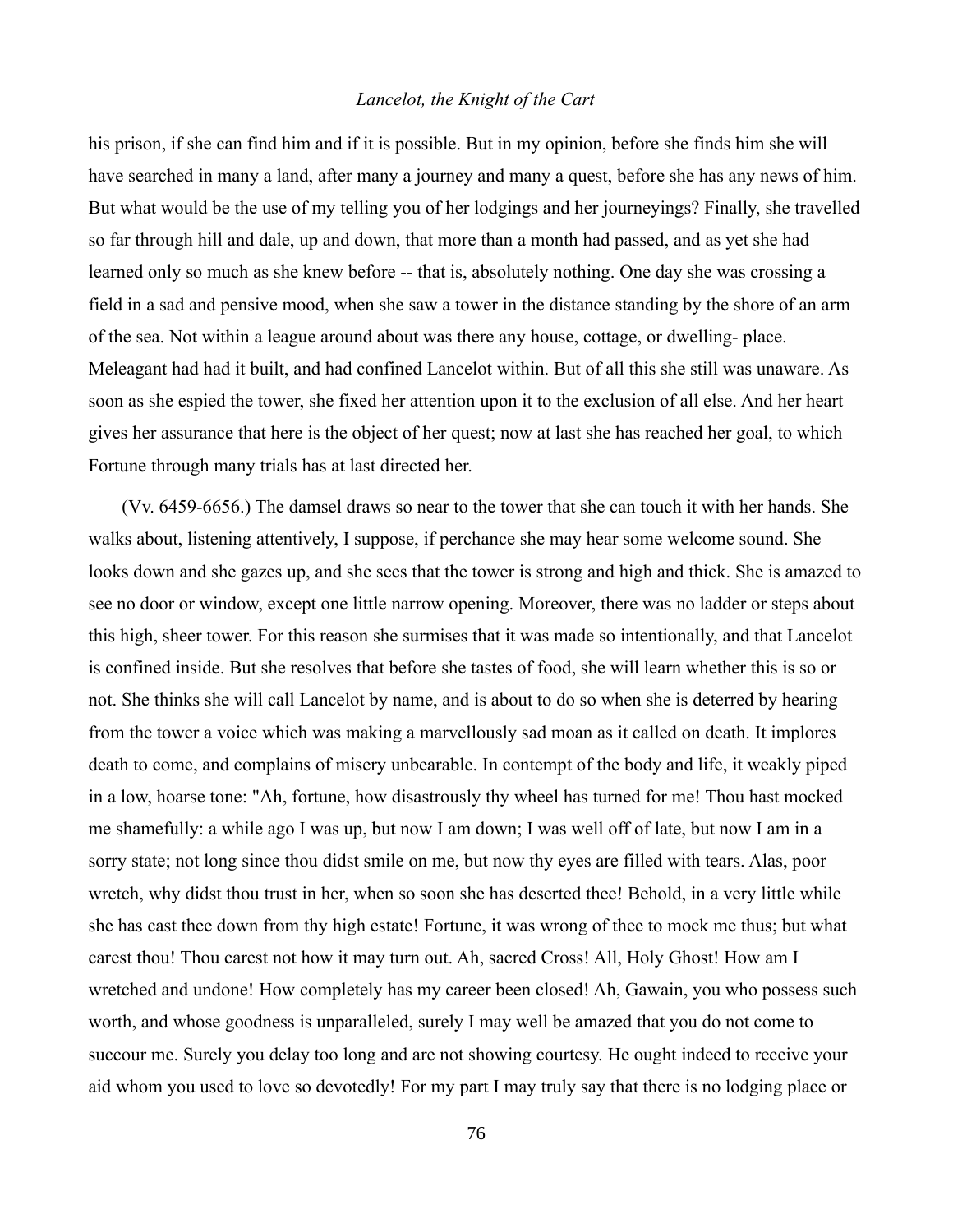retreat on either side of the sea, where I would not have searched for you at least seven or ten years before finding you, if I knew you to be in prison. But why do I thus torment myself? You do not care for me even enough to take this trouble. The rustic is right when he says that it is hard nowadays to find a friend! It is easy to rest the true friend in time oú need. Alas! more than a year has passed since first I was put inside this tower. I feel hurt, Gawain, that you have so long deserted me! But doubtless you know nothing of all this, and I have no ground for blaming you. Yes, when I think of it, this must be the case, and I was very wrong to imagine such a thing; for I am confident that not for all the world contains would you and your men have failed to come to release me from this trouble and distress, if you were aware of it. If for no other reason, you would be bound to do this out of love for me, your companion. But it is idle to talk about it -- it cannot be. Ah, may the curse and the damnation of God and St. Sylvester rest upon him who has shut me up so shamefully! He is the vilest man alive, this envious Meleagant, to treat me as evilly as possible!" Then he, who is wearing out his life in grief, ceases speaking and holds his peace. But when she, who was lingering at the base of the tower, heard what he said, she did not delay, but acted wisely and called him thus: "Lancelot," as loudly as she could; "friend, up there, speak to one who is your friend!" But inside he did not hear her words. Then she called out louder yet, until he in his weakness faintly heard her, and wondered who could be calling him.<sup>xxvii</sup> He heard the voice and heard his name pronounced, but he did not know who was calling him: he thinks it must be a spirit. He looks all about him to see, I suppose, if he could espy any one; but there is nothing to be seen but the tower and himself. "God," says he, "what is that I heard? I heard some one speak, but see nothing! Indeed, this is passing marvellous, for I am not asleep, but wide awake. Of course, if this happened in a dream, I should consider it an illusion; but I am awake, and therefore I am distressed." Then with some trouble he gets up, and with slow and feeble steps he moves toward the little opening. Once there, he peers through it, up and down and to either side. When he had looked out as best he might, he caught sight of her who had hailed him. He did not recognise her by sight. But she knew him at once and said: "Lancelot, I have come from afar in search of you. Now, thank God, at last I have found you. I am she who asked of you a boon as you were on your way to the sword-bridge, and you very gladly granted it at my request; it was the head I bade you cut from the conquered knight whom I hated so. Because of this boon and this service you did me, I have gone to this trouble. As a guerdon I shall deliver you from here." "Damsel, many thanks to you," the prisoner then replied; "the service I did you will be well repaid if I am set at liberty. If you can get me out of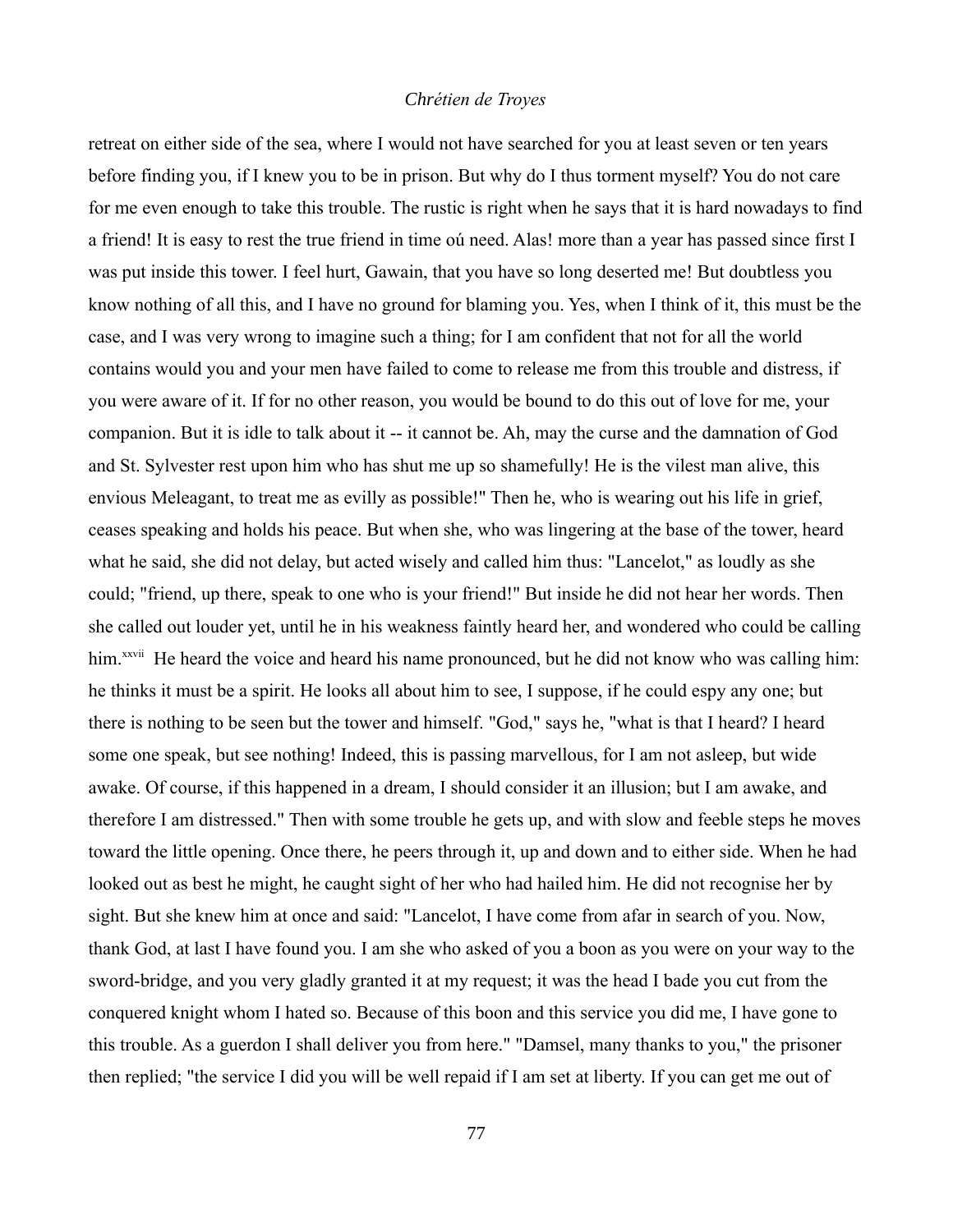here, I promise and engage to be henceforth always yours, so help me the holy Apostle Paul! And as I may see God face to face, I shall never fail to obey your commands in accordance with your will. You may ask for anything I have, and receive it without delay." "Friend, have no fear that you will not be released from here. You shall be loosed and set free this very day. Not for a thousand pounds would I renounce the expectation of seeing you free before the datum of another day. Then I shall take you to a pleasant place, where you may rest and take your ease. There you shall have everything you desire, whatever it be. So have no fear. But first I must see if I can find some tool anywhere hereabouts with which you might enlarge this hole, at least enough to let you pass." "God grant that you find something," he said, agreeing to this plan; "I have plenty of rope in here, which the rascals gave me to pull up my food -- hard barley bread and dirty water, which sicken my stomach and heart." Then the daughter of Bademagu sought and found a strong, stout, sharp pick, which she handed to him. He pounded, and hammered and struck and dug, notwithstanding the pain it caused him, until he could get out comfortably. Now he is greatly relieved and glad, you may be sure, to be out Of prison and to get away from the place where he has been so long confined. Now he is at large in the open air. You may be sure that he would not go back again, were some one to gather in a pile and give to him all the gold there is scattered in the world.

(Vv. 6657-6728.) Behold Lancelot now released, but so feeble that he staggered from his weakness and disability. Gently, without hurting him, she sets him before her on her mule, and then they ride off rapidly. But the damsel purposely avoids the beaten track, that they may not be seen, and proceeds by a hidden path; for if she had travelled openly, doubtless some one would have recognised them and done them harm, and she would not have wished that to happen. So she avoided the dangerous places and came to a mansion where she often makes her sojourn because of its beauty and charm. The entire estate and the people on it belonged to her, and the place was well furnished, safe, and private. There Lancelot arrived. And as soon as he had come, and had laid aside his clothes, the damsel gently laid him on a lofty, handsome couch, then bathed and rubbed him so carefully that I could not describe half the care she took. She handled and treated him as gently as if he had been her father. Her treatment makes a new man of him, as she revives him with her cares. Now he is no less fair than an angel and is more nimble and more spry than anything you ever saw. When he arose, he was no longer mangy and haggard, but strong and handsome. And the damsel sought out for him the finest robe she could find, with which she clothed him when he arose. And he was glad to put it on, quicker than a bird in flight.

78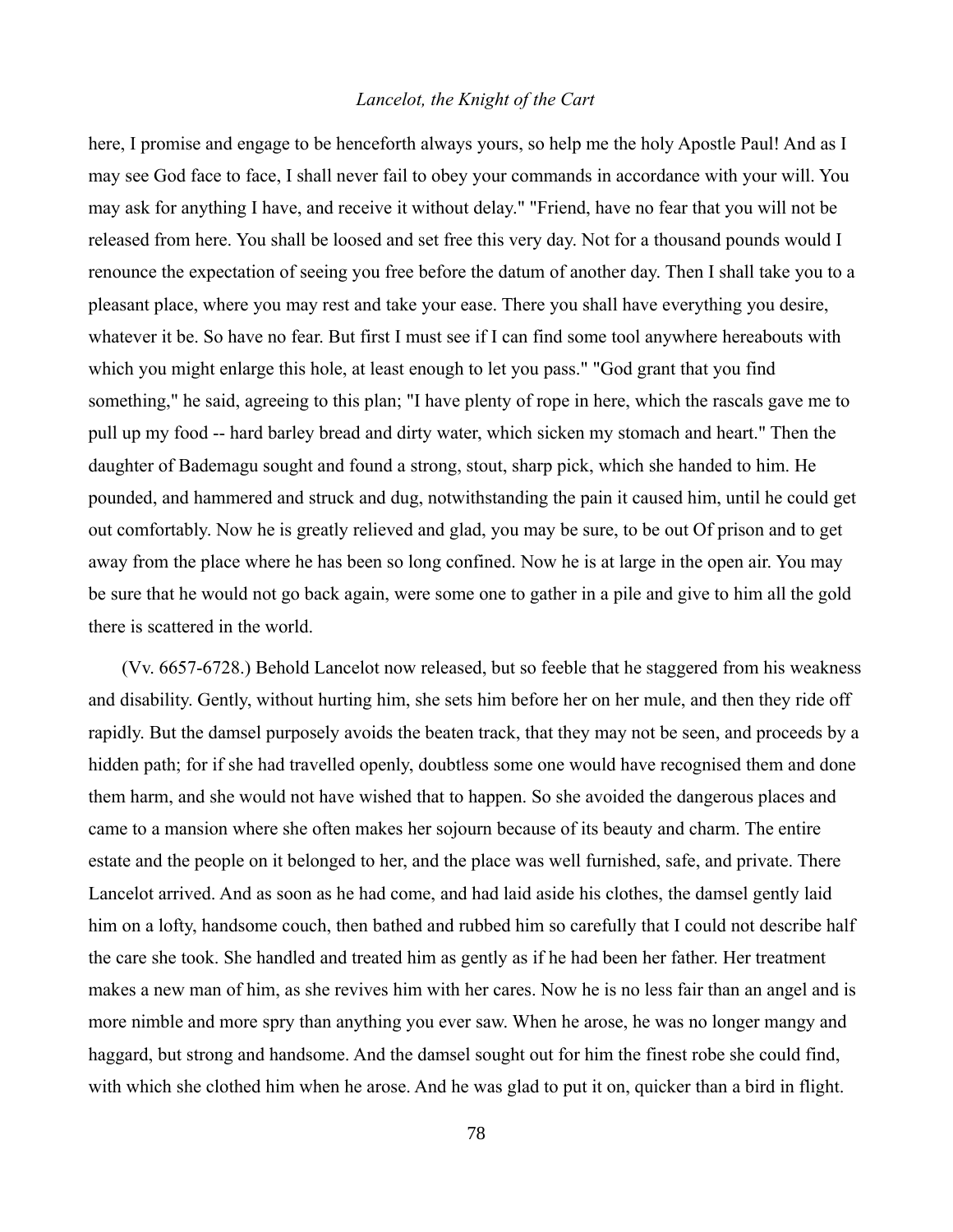He kissed and embraced the maid, and then said to her graciously: "My dear, I have only God and you to thank for being restored to health again. Since I owe my liberty to you, you may take and command at will my heart and body, my service and estate. I belong to you in return for what you have done for me; but it is long since I have been at the court of my lord Arthur, who has shown me great honour; and there is plenty there for me to do. Now, my sweet gentle friend, I beg you affectionately for leave to go; then, with your consent, I should feel free to go." "Lancelot, fair, sweet dear friend, I am quite willing," the damsel says; "I desire your honour and welfare above everything everywhere." Then she gives him a wonderful horse she has, the best horse that ever was seen, and he leaps up without so much as saying to the stirrups "by your leave": he was up without considering them. Then to God, who never lies, they commend each other with good intent.

(Vv. 6729-7004.) Lancelot was so glad to be on the road that, if I should take an oath, I could not possibly describe the joy he felt at having escaped from his trap. But he said to himself repeatedly that woe was the traitor, the reprobate, whom now he has tricked and ridiculed, "for in spite of him I have escaped." Then he swears by the heart and body of Him who made the world that not for all the riches and wealth from Babylon to Ghent would he let Meleagant escape, if he once got him in his power: for he has him to thank for too much harm and shame! But events will soon turn out so as to make this possible; for this very Meleagant, whom he threatens and presses hard, had already come to court that day without being summoned by any one; and the first thing he did was to search until he found my lord Gawain. Then the rascally proven traitor asks him about Lancelot, whether he had been seen or found, as if he himself did not know the truth. As a matter of fact, he did not know the truth, although he thought he knew it well enough. And Gawain told him, as was true, that he had not been seen, and that he had not come. "Well, since I don't find him," says Meleagant, "do you come and keep the promise you made me: I shall not longer wait for you." Then Gawain makes answer: "I will keep presently my word with you, if it please God in whom I place my trust. I expect to discharge my debt to you. But if it comes to throwing dice for points, and I should throw a higher number than you, so help me God and the holy faith, I'll not withdraw, but will keep on until I pocket all the stakes."xxviii Then without delay Gawain orders a rug to be thrown down and spread before him. There was no snivelling or attempt to run away when the squires heard this command, but without grumbling or complaint they execute what he commands. They bring the rug and spread it out in the place indicated; then he who had sent for it takes his seat upon it and gives orders to be armed by the young men who were standing

79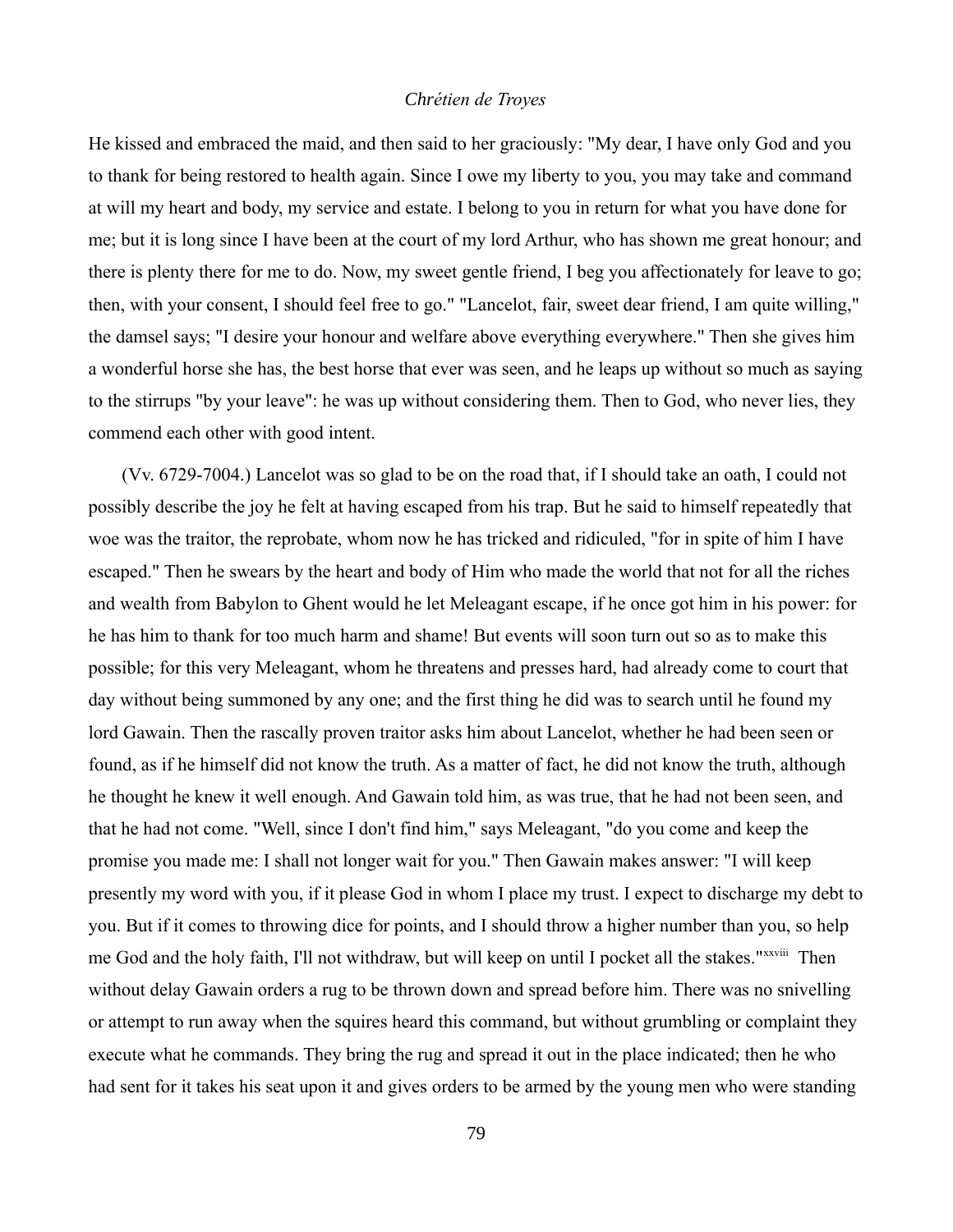unarmed before him. There were two of them, his cousins or nephews, I know not which, but they were accomplished and knew what to do. They arm him so skilfully and well that no one could find any fault in the world with them for any mistake in what they did. When they finished arming him, one of them went to fetch a Spanish steed able to cross the fields, woods, hills, and valleys more swiftly than the good Bucephalus.<sup>xxix</sup> Upon a horse such as you have heard Gawain took his seat -- the admired and most accomplished knight upon whom the sign of the Cross was ever made. Already he was about to seize his shield, when he saw Lancelot dismount before him, whom he was not expecting to see. He looked at him in amazement, because he had come so unexpectedly; and, if I am not wrong, he was as much surprised as if he had fallen from the clouds. However, no business of his own can detain him, as soon as he sees Lancelot, from dismounting and extending his arms to him, as he embraces, salutes and kisses him. Now he is happy and at ease, when he has found his companion. Now I will tell you the truth, and you must not think I lie, that Gawain would not wish to be chosen king, unless he had Lancelot with him. The King and all the rest now learn that, in spite of all, Lancelot, for whom they so long have watched, has come back quite safe and sound. Therefore they all rejoice, and the court, which so long has looked for him, comes together to honour him. Their happiness dispels and drives away the sorrow which formerly was theirs. Grief takes flight and is replaced by an awakening joy. And how about the Queen? Does she not share in the general jubilee? Yes, verily, she first of all. How so? For God's sake, where, then, could she be keeping herself? She was never so glad in her life as she was for his return. And did she not even go to him? Certainly she did; she is so close to him that her body came near following her heart. Where is her heart, then? It was kissing and welcoming Lancelot. And why did the body conceal itself? Why is not her joy complete? Is it mingled with anger or hate? No, certainly, not at all; but it may be that the King or some of the others who are there, and who are watching what takes place, would have taken the whole situation in, if, while all were looking on, she had followed the dictates of her heart. If common-sense had not banished this mad impulse and rash desire, her heart would have been revealed and her folly would have been complete. Therefore reason closes up and binds her fond heart and her rash intent, and made it more reasonable, postponing the greeting until it shall see and espy a suitable and more private place where they would fare better than here and now. The King highly honoured Lancelot, and after welcoming him, thus spoke: "I have not heard for a long time news of any man which were so welcome as news of you; yet I am much concerned to learn in what region and in what land you have tarried so long a time. I have had search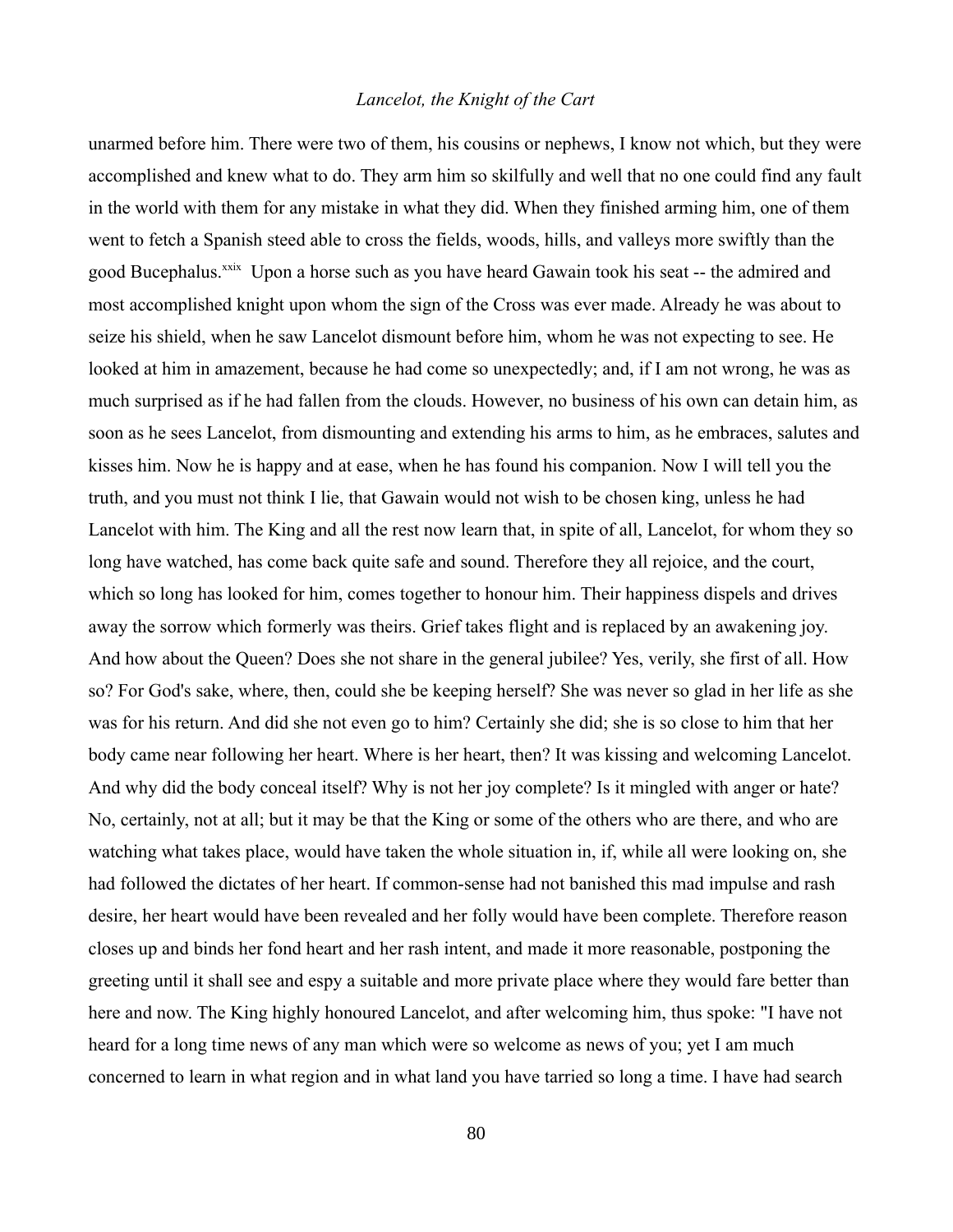made for you up and down, all the winter and summer through, but no one could find a trace of you." "Indeed, fair sire," says Lancelot, "I can inform you in a few words exactly how it has fared with me. The miserable traitor Meleagant has kept me in prison ever since the hour of the deliverance of the prisoners in his land, and has condemned me to a life of shame in a tower of his beside the sea. There he put me and shut me in, and there I should still be dragging out my weary life, if it were not for a friend of mine, a damsel for whom I once performed a slight service. In return for the little favour I did her, she has repaid me liberally: she has bestowed upon me great honour and blessing. But I wish to repay without delay him for whom I have no love, who has sought out and devised for me this shame and injury. He need not wait, for the sum is all ready, principal and interest; but God forbid that he find in it cause to rejoice!" Then Gawain said to Lancelot: "Friend, it will be only a slight favour for me, who am in your debt, to make this payment for you. Moreover, I am all ready and mounted, as you see. Fair, sweet friend, do not deny me the boon I desire and request." But Lancelot replies that he would rather have his eye plucked out, or even both of them, than be persuaded to do this: he swears it shall never be so. He owes the debt and he will pay it himself: for with his own hand he promised it. Gawain plainly sees that nothing he can say is of any avail, so he loosens and takes off his hauberk from his back, and completely disarms himself. Lancelot at once arms himself without delay; for he is impatient to settle and discharge his debt. Meleagant, who is amazed beyond measure at what he sees, has reached the end of his good fortunes, and is about to receive what is owing him. He is almost beside himself and comes near fainting. "Surely I was a fool," he says, "not to go, before coming here, to see if I still held imprisoned in my tower him who now has played this trick on me. But, God, why should I have gone? What cause had I to think that he could possibly escape? Is not the wall built strong enough, and is not the tower sufficiently strong and high? There was no hole or crevice in it, through which he could pass, unless he was aided from outside. I am sure his hiding-place was revealed. If the wall were worn away and had fallen into decay, would he not have been caught and injured or killed at the same time? Yes, so help me God, if it had fallen down, he would certainly have been killed. But I guess, before that wall gives away without being torn down, that all the water in the sea will dry up without leaving a drop and the world will come to an end. No, that is not it: it happened otherwise: he was helped to escape, and could not have got out otherwise: I have been outwitted through some trickery. At any rate, he has escaped; but if I had been on my guard, all this would never have happened, and he would never have come to court. But it's too late now to repent. The rustic, who

81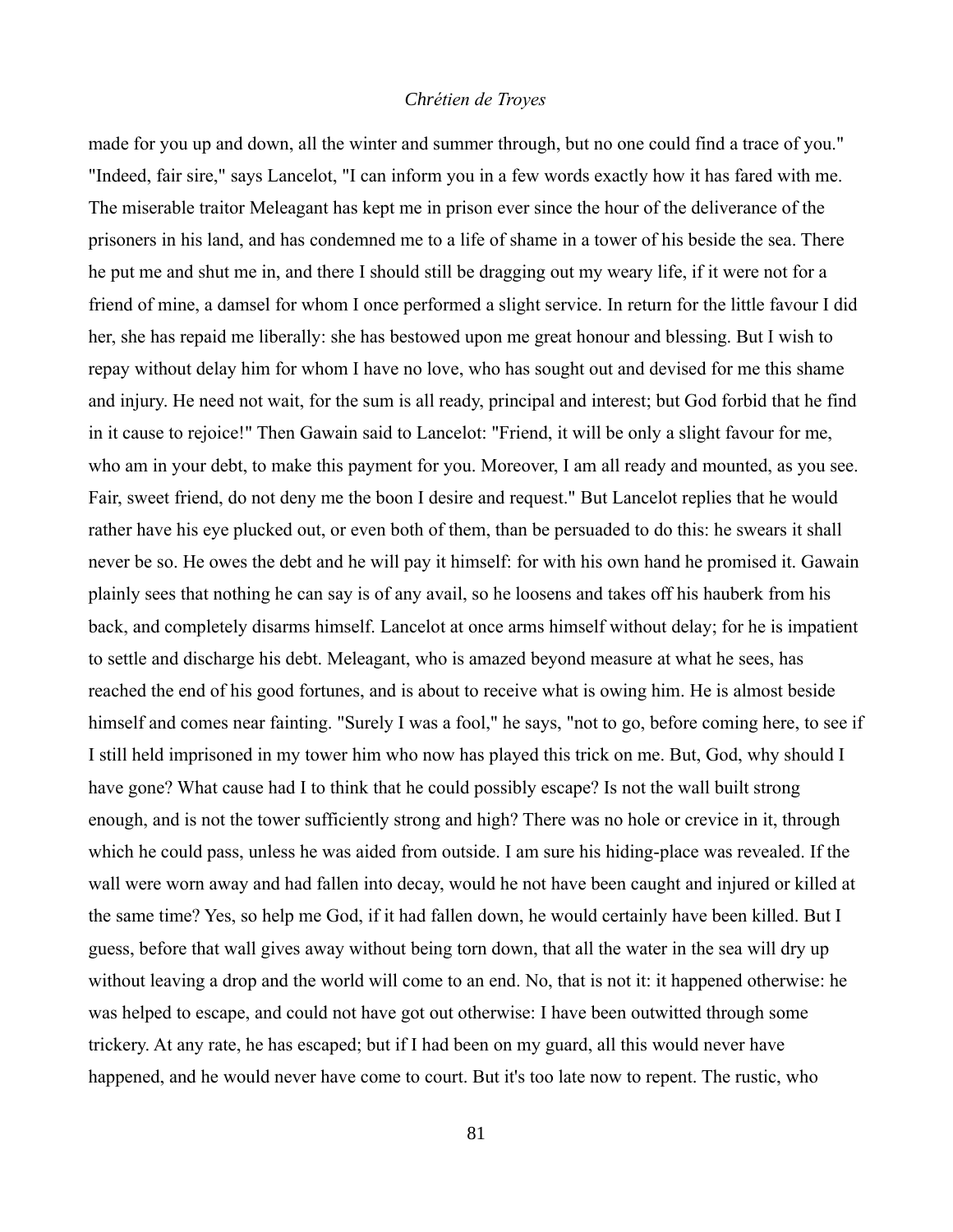seldom errs, pertinently remarks that it is too late to close the stable when the horse is out. I know I shall now be exposed to great shame and humiliation, if indeed I do not suffer and endure something worse. What shall I suffer and endure? Rather, so long as I live, I will give him full measure, if it please God, in whom I trust." Thus he consoles himself, and has no other desire than to meet his antagonist on the field. And he will not have long to wait, I think, for Lancelot goes in search of him, expecting soon to conquer him. But before the assault begins, the King bids them go down into the plain where the tower stands, the prettiest place this side of Ireland for a fight. So they did, and soon found themselves on the plain below. The King goes down too, and all the rest, men and women in crowds. No one stays behind; but many go up to the windows of the tower, among them the Queen, her ladies and damsels, of whom she had many with her who were fair.

(Vv. 7005-7119.) In the field there stood a sycamore as fair as any tree could be; it was widespread and covered a large area, and around it grew a fine border of thick fresh grass which was green at all seasons of the year. Under this fair and stately sycamore, which was planted back in Abel's time, there rises a clear spring of water which flows away hurriedly. The bed of the spring is beautiful and as bright as silver, and the channel through which the water flows is formed, I think, of refined and tested gold, and it stretches away across the field down into a valley between the woods. There it pleases the King to take his seat where nothing unpleasant is in sight. After the crowd has drawn back at the King's command, Lancelot rushes furiously at Meleagant as at one whom he hates cordially, but before striking him, he shouted with a loud and commanding voice: "Take your stand, I defy you! And take my word, this time you shall not be spared." Then he spurs his steed and draws back the distance of a bow-shot. Then they drive their horses toward each other at top speed, and strike each other so fiercely upon their resisting shields that they pierced and punctured them. But neither one is wounded, nor is the flesh touched in this first assault. They pass each other without delay, and come back at the top of their horses: speed to renew their blows on the strong, stout shields. Both of the knights are strong and brave, and both of the horses are stout and fast. So mighty are the blows they deal on the shields about their necks that the lances passed clean through, without breaking or splintering, until the cold steel reached their flesh. Each strikes the other with such force that both are borne to earth, and no breaststrap, girth, or stirrup could save them from falling backward over their saddle-bow, leaving the saddle without an occupant. The horses run riderless over hill and dale, but they kick and bite each other, thus showing their mortal hatred. As for the knights who fell to earth, they leaped up as quickly as possible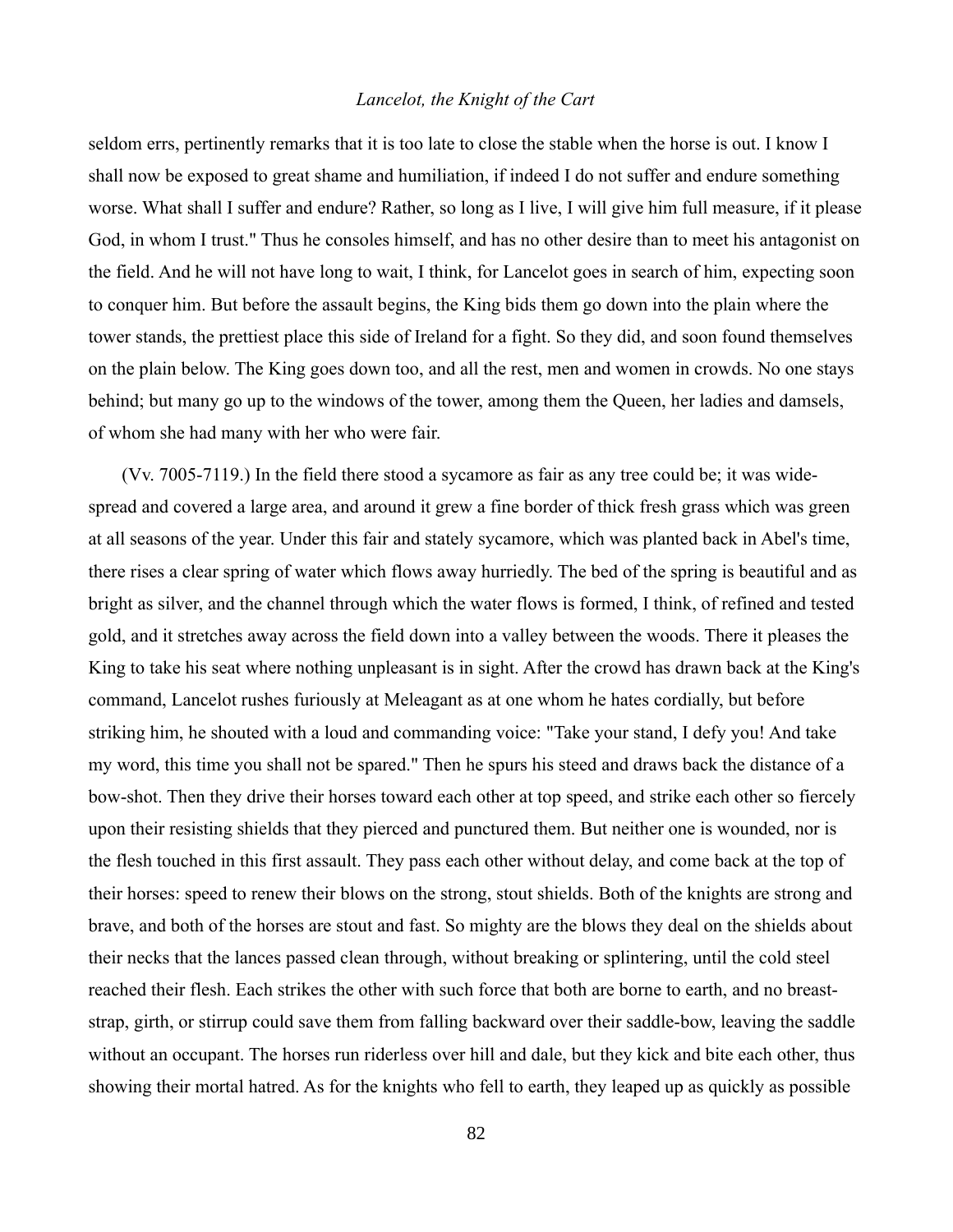and drew their swords, which were engraved with chiselled lettering. Holding their shields before the face, they strive to wound each other with their swords of steel. Lancelot stands in no fear of him, for he knew half as much again about fencing as did his antagonist, having learned it in his youth. Both dealt such blows on the shield slung from their necks, and upon their helmets barred with gold, that they crushed and damaged them. But Lancelot presses him hard and gives him a mighty blow upon his right arm which, though encased in mail, was unprotected by the shield, severing it with one clean stroke. And when he felt the loss of his right arm, he said that it should be dearly sold. If it is at all possible, he will not fail to exact the price; he is in such pain and wrath and rage that he is well-nigh beside himself, and he has a poor opinion of himself, if he cannot score on his rival now. He rushes at him with the intent to seize him, but Lancelot forestalls his plan, for with his trenchant sword he deals his body such a cut as he will not recover from until April and May be passed. He smashes his noseguard against his teeth, breaking three of them in his mouth. And Meleagant's rage is such that he cannot speak or say a word; nor does he deign to cry for mercy, for his foolish heart holds tight in such constraint that even now it deludes him still. Lancelot approaches and, unlacing his helmet, cuts off his head. Never more will this man trouble him; it is all over with him as he falls dead. Not a soul who was present there felt any pity at the sight. The King and all the others there are jubilant and express their joy. Happier than they ever were before, they relieve Lancelot of his arms, and lead him away exultingly.

(Vv. 7120-7134.) My lords, if I should prolong my tale, it would be beside the purpose, and so I will conclude. Godefroi de Leigni, the clerk, has written the conclusion of "the Cart"; but let no one find fault with him for having embroidered on Chretien's theme, for it was done with the consent of Chretien who started it. Godefroi has finished it from the point where Lancelot was imprisoned in the tower. So much he wrote; but he would fain add nothing more, for fear of disfiguring the tale.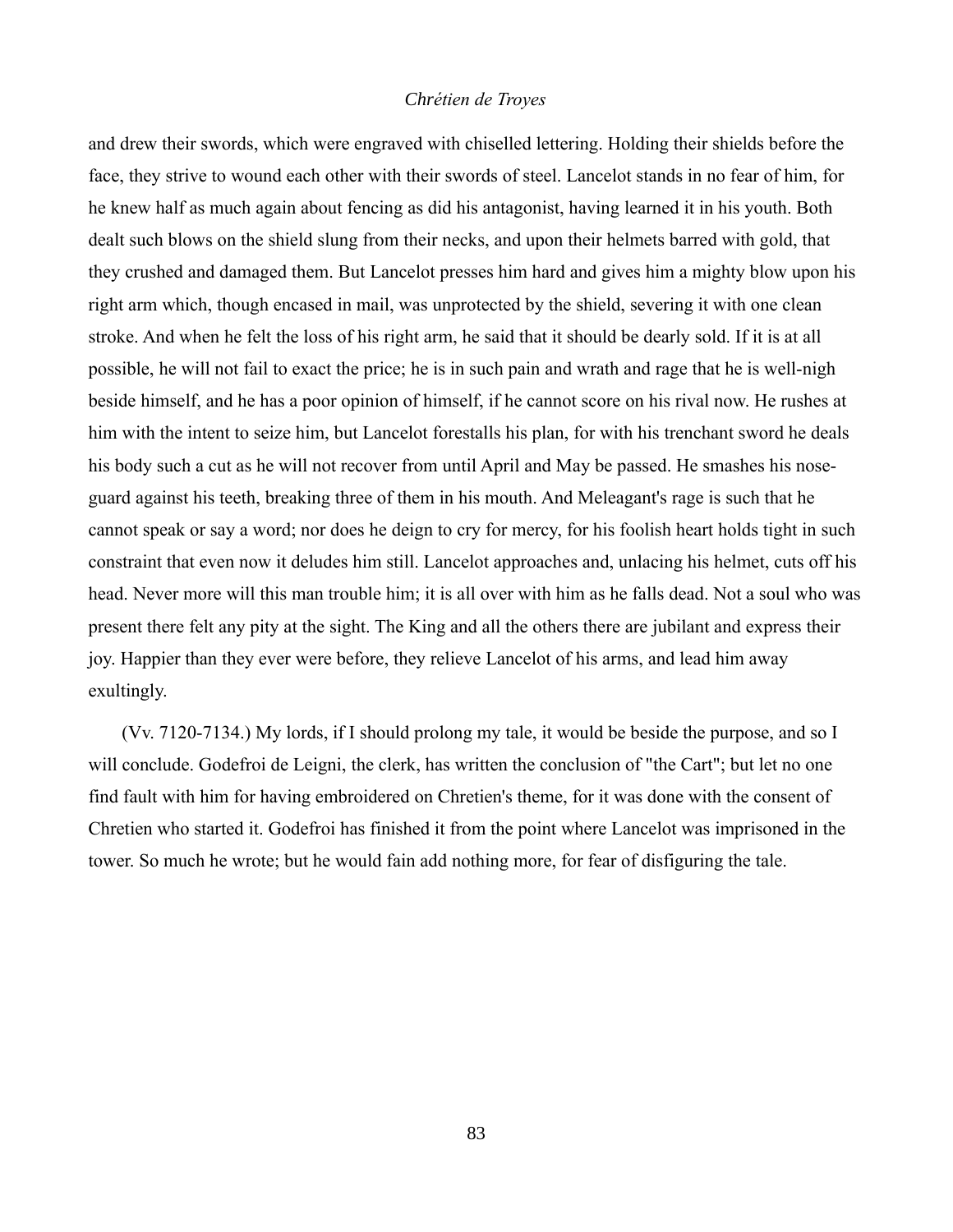# *Endnotes*

Endnotes supplied by Prof. Foerster are indicated by "(F.)"; all other endnotes are supplied by W.W. Comfort.

- i Marie, daughter of Louis VII. of France and Eleanor of Aquitaine, married in 1164, Henri I., Count of Champagne. On the poet's own statement below, she furnished him with the subject matter ("maitere") and the manner of treatment ("san") of this romance. (F.)
- ii The situation of Camelot has not been certainly determined. Foerster places it in Somersetshire, while F. Paris identified it with Colchester in Essex. (F.)
- iii The high value here set upon Kay by king Arthur is worth noting in view of the unfavourable light in which Chretien usually portrays him.
- iv This enigmatic exclamation is addressed to the absent Lancelot, who is the secret lover of Guinevere, and who, though he long remains anonymous as "the Knight of the Cart", is really the hero of the poem.
- v It was not uncommon in old French romances and epic poems for knights to be subjected to the mockery and raillery of the vulgar townspeople (cf. "Aiol", 911-923; id. 2579-2733; and even Moliere in "Monsieur de Pourceaugnac", f. 3).
- vi For magic beds with descending swords, see A. Hertel, "Versauberte Oertlichkeiten", etc., p. 69 f. (Hanover, 1908).
- vii The wounded knight is the defeated seneschal.
- viii Mediaeval knights were such early risers as to cause us astonishment!
- ix Lancelot has constantly in mind the Queen, for whose sake he is enduring all this pain and shame.
- x i.e., the Queen.
- xi Nothing can here be added to the tentative conjectures of Foerster regarding the nature of these unknown remedies.
- xii A great annual fair at Paris marked the festival, on June 11, of St. Denis, the patron saint of the city. (F.)
- xiii "Donbes" (=Dombes) is the reading chosen by Foerster from a number of variants. None of these variants has any significance, but a place-name rhyming with "tonbes" in the preceding verse is required. Modern Dombes is the name of a former principality in Burgundy, between the Rhone and the Saone, while Pampelune is, of course, a Spanish city near the French frontier. (F.)
- xiv The topography of the kingdom of Gorre, the land where dwell the captives held by King Bademagu, is much confused. One would suppose at first that the stream traversed by the two perilous bridges formed the frontier of the kingdom. But here (v.2102), before reaching such a frontier, the captives are already met. Foerster suggests that we may be here at a sort of foreground or borderland which is defended by the knight at the ford (v. 735 f.), and which, though not within the limits of the kingdom, is nevertheless beneath the sway of Bademagu. In the sequel the stream with the perilous bridges is placed immediately before the King's palace (cf. Foerster's note and G. Paris in "Romania", xxi. 471 note).
- xv For magic rings, see A. Hertel, op. cit., p. 62 f.
- xvi This "dame" was the fairy Vivian, "the lady of the lake". (F.)
- xviiA good example of the moral dilemmas in which Chretien delights to place his characters. Under the displeasing shell of allegory and mediaeval casuistry we have here the germ of psychological analysis of motive.
- xviiiThe legendary origin of this ointment, named after Mary Magdelene, Mary the mother of James, and Mary Salome, is mentioned in the epic poem "Mort Aimeri de Narbonne" (ed. "Anciens Textes", p. 86). (F.)
- xix The universities of Montpellier and of Salerno were the chief centres of medical study in the Middle Ages. Salerno is referred to in "Cliges", v. 5818.
- xx The hero of the poem is here first mentioned by name.
- xxi The classic love-story of Pyramus and Thisbe, told by Ovid et al., was a favourite in the Middle Ages.
- xxiiHere he have the explanation of Guinevere's cold reception of Lancelot; he had been faithless to the rigid code of courtesy when he had hesitated for even a moment to cover himself with shame for her sake.
- xxiiiThe expression "or est venuz qui aunera", less literally means "who will defeat the entire field". Though Chretien refers to the expression as a current proverb, only two other examples of its use have been found. (Cf. "Romania", xvi. 101, and "Ztsch. fur romanische Philologie", xi. 430.) From this passage G. Paris surmised that Chretien himself was a herald-at-arms ("Journal des Savants", 1902, p. 296), but as Foerster says, the text hardly warrants the supposition.
- xxivThe evident satisfaction with which Chretien describes in detail the bearings of the knights in the following passage lends colour to Gaston Paris' conjecture that he was a herald as well as a poet.
- xxv According to the statement made at the end of the poem by the continuator of Chretien, Godefroi de Leigni, it must have been at about this point that the continuator took up the thread of the story. It is not known why Chretien dropped the poem where he did.

 $xxviBade = Bath. (F.)$